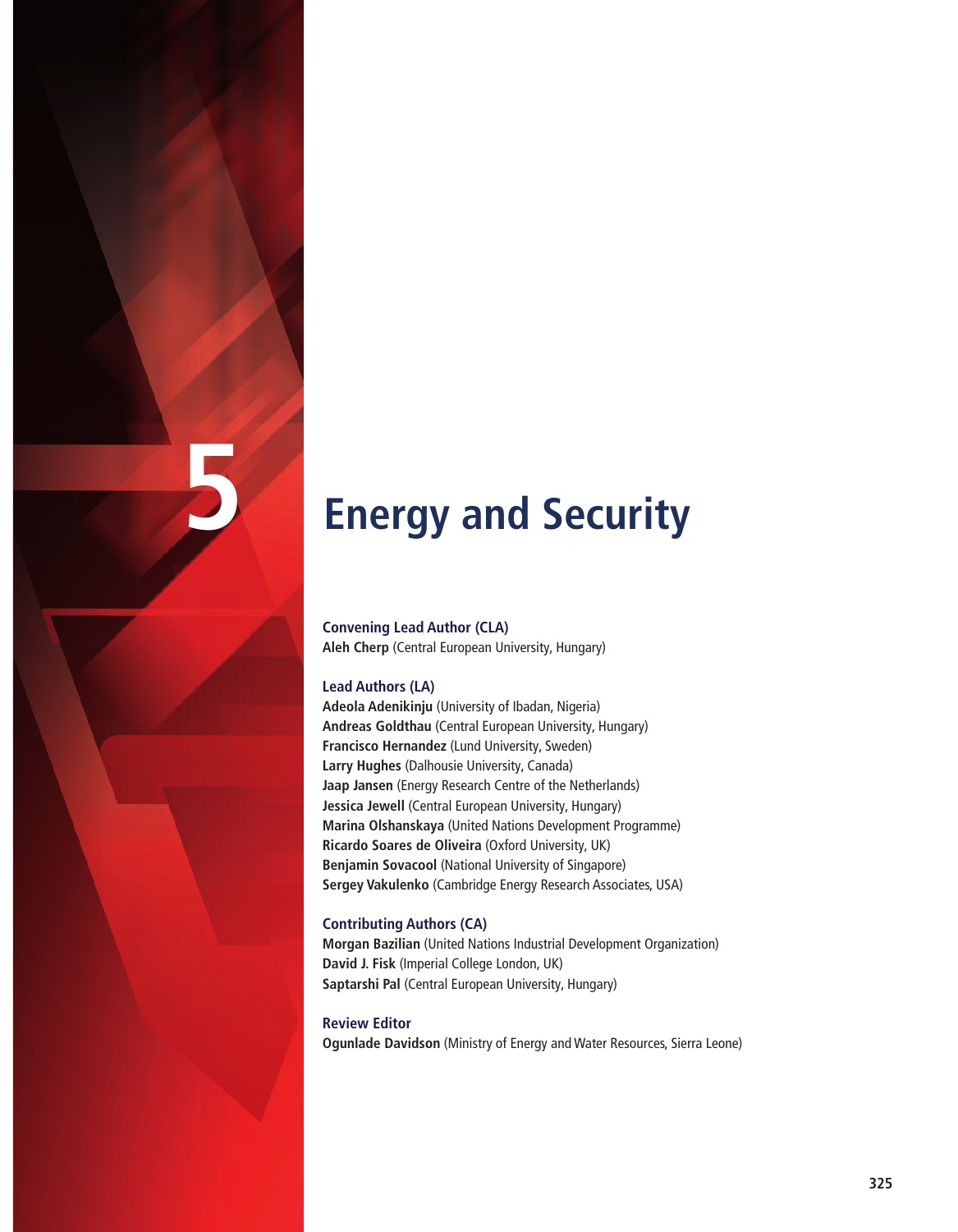# **Contents**

|       | Executive Summary 227 |  |  |
|-------|-----------------------|--|--|
| 5.1   |                       |  |  |
| 5.2   |                       |  |  |
| 5.2.1 |                       |  |  |
| 5.2.2 |                       |  |  |
| 5.2.3 |                       |  |  |
| 5.2.4 |                       |  |  |
| 5.2.5 |                       |  |  |
| 5.2.6 |                       |  |  |
| 5.3   |                       |  |  |
| 5.3.1 |                       |  |  |
| 5.3.2 |                       |  |  |
| 5.3.3 |                       |  |  |
| 5.4   |                       |  |  |
| 5.4.1 |                       |  |  |
| 5.4.2 |                       |  |  |
| 5.4.3 |                       |  |  |
| 5.5   | Conclusions 276       |  |  |
|       |                       |  |  |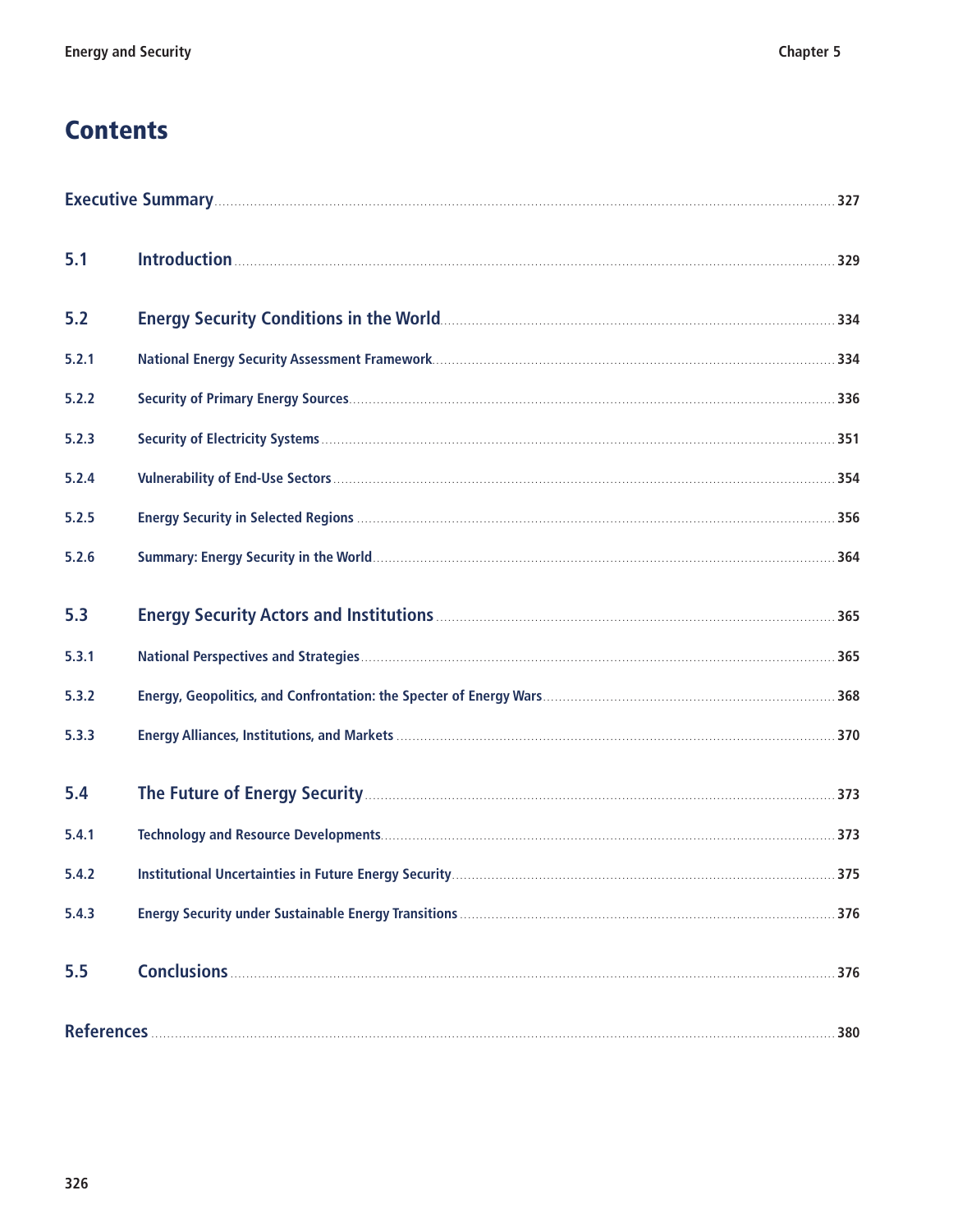## Executive Summary

Uninterrupted provision of vital energy services (see Chapter 1, Section 1.2.2) – energy security – is a high priority of every nation. Energy security concerns are a key driving force of energy policy. These concerns relate to the robustness (sufficiency of resources, reliability of infrastructure, and stable and affordable prices); sovereignty (protection from potential threats from external agents); and resilience (the ability to withstand diverse disruptions) of energy systems. Our analysis of energy security issues in over 130 countries shows that the absolute majority of them are vulnerable from at least one of these three perspectives. For most industrial countries, energy insecurity means import dependency and aging infrastructure, while many emerging economies have additional vulnerabilities such as insufficient capacity, high energy intensity, and rapid demand growth. In many low-income countries, multiple vulnerabilities overlap, making them especially insecure.

 Oil and its products lack easily available substitutes in the transport sector, where they provide at least 90% of energy in almost all countries. Furthermore, the global demand for transport fuels is steadily rising, especially rapidly in Asian emerging economies. Disruptions of oil supplies may thus result in catastrophic effects on such vital functions of modern states as food production, medical care, and internal security. At the same time, the global production capacity of conventional oil is widely perceived as limited. These factors result in rising and volatile prices of oil affecting all economies, especially low-income countries, almost all of which import over 80% of their oil supplies. The costs of energy (primarily oil) imports exceed 20% of the export earnings in 35 countries with 2.5 billion people and exceed 10% of gross domestic product (GDP) in an additional 15 countries with 200 million people.

 The remaining conventional oil resources are increasingly geographically concentrated in just a few countries and regions. This means that most countries must import an ever-higher share or even all of their oil. More than three billion people live in 83 countries that import more than 75% of the oil products they consume. This does not include China, where oil import dependency is projected to increase from the current 53% to 84% in 2035. The increasing concentration of conventional oil production and the rapidly shifting global demand patterns make some analysts and politicians fear a "scramble for energy" or even "resource wars."

 Import dependency is also common in countries that rely on natural gas to provide heat and generate electricity. Almost 650 million people live in 32 Eurasian countries that import over 75% of their gas. Many of these countries are landlocked and import gas through a limited number of pipelines. The interregional trade in natural gas is projected to significantly increase, with yet more uncertain consequences for energy security. Developments in unconventional gas extraction and liquefied natural gas (LNG) technologies may have a defining influence in this regard.

 Vulnerabilities of electricity systems are not limited to power plants relying on imported fossil fuels (which currently provide over 50% of electricity in some 39 countries with 600 million people). Hydroelectric power production, especially from major dams located on internationally shared rivers, is often perceived as insecure, particularly in light of climate change affecting seasonal water availability. Over 700 million people live in 31 countries that derive a significant proportion of their electricity from just one or two major dams and thus are vulnerable to failures of these dams.

Many countries using nuclear power are experiencing an aging of the reactor fleet and workforce, as well as difficulties in accessing capital and technologies to renew, expand, or launch new nuclear programs. Twenty of the 31 countries with nuclear power programs have not started building a new reactor in the last 20 years, and in 19 countries the average age of nuclear power plants is over 25 years. Large-scale enrichment, reactor manufacturing, and reprocessing technologies and capacities are currently concentrated in just a few countries. Transfer of these technologies and capacities to a larger number of countries is constrained by serious concerns over nuclear weapons proliferation, which is one of the main controversies and risks associated with nuclear energy. If nuclear energy can address energy security challenges, it will only happen in a few larger and more prosperous economies.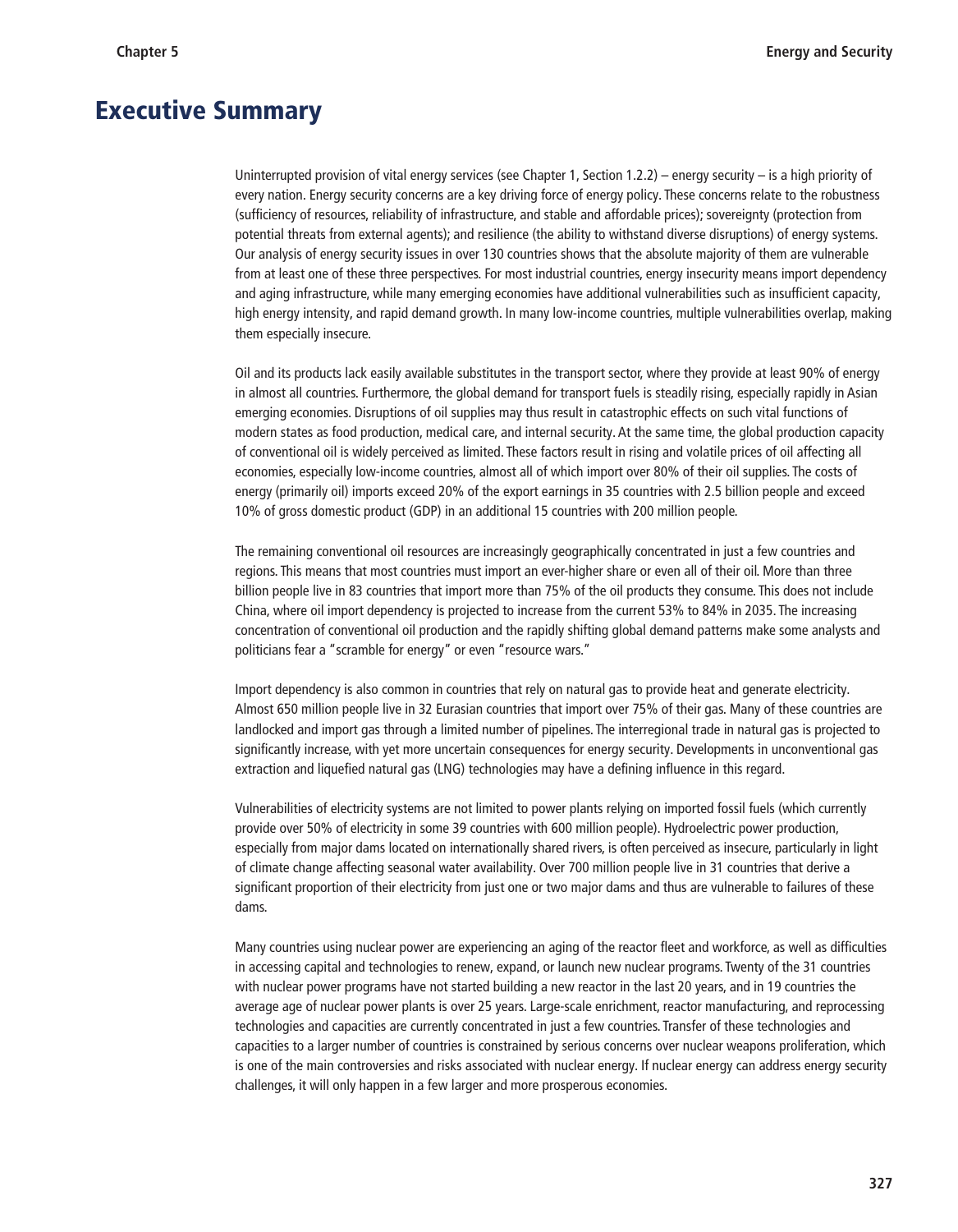Various vulnerabilities in electricity supply are often made worse by demand-side pressures. Some 4.2 billion people live in 53 countries that will need to expand the capacity of their electricity systems massively in the near future because they have either less than 60% access to electricity or an average demand growth of over 6% over the last decade. Both fuels and infrastructure for such an expansion will need to be provided without further compromising the sovereignty or resilience of national electricity systems. The reliability of electricity supply is a serious concern, especially in developing countries. In almost three-quarters of low-income countries blackouts are on average for more than 24 hours per month, and in about one-sixth of low-income countries blackouts average over 144 hours (six days) a month. In over one-half of low-income countries blackouts occur at least 10 times a month.

 The energy sector also provides vital export revenues for some 15–20 countries. In the majority of these oil- and gasexporting countries the revenues are not expected to last for more than one generation, and in several cases they may cease in less than a decade. In addition, poor energy-exporting nations are at a high risk of the "resource curse": economic and political instability eventually affecting human development and security.

 Almost all countries associate enhanced energy security with higher diversity of energy sources (especially in the transport sector), lower energy intensity of national economies, and reduced import dependency by relying on domestic energy sources. International regimes fostering cooperation between exporters and importers of energy and interacting with global governance arrangements for climate change and energy access are important for achieving these energy security goals. Energy security under sustainable energy transitions will be determined by the dynamics of phasing out fossil fuels and their substitution by new energy sources, as well as by new technologies in the end-use sector. A quantitative analysis of such developments is conducted in Chapter 17 .

|                                                        | Energy security concerns and the population affected                                                                                                                                                                               |                                                                                                                                                  |  |  |
|--------------------------------------------------------|------------------------------------------------------------------------------------------------------------------------------------------------------------------------------------------------------------------------------------|--------------------------------------------------------------------------------------------------------------------------------------------------|--|--|
| <b>Energy sector and its significance</b>              | <b>Shorter term</b>                                                                                                                                                                                                                | Longer term                                                                                                                                      |  |  |
| Oil<br>(125 countries, 5.9 billion)*                   | >75% import dependency (3 billion)<br>consumption growth > 5%/year (1.8 billion)                                                                                                                                                   | Reserves/Consumption <15 years (1.7 billion)                                                                                                     |  |  |
| Gas<br>(78 countries, 2 billion)*                      | >75% import dependency (650 million)                                                                                                                                                                                               | Reserves/Consumption <16 years (780 million)                                                                                                     |  |  |
| Coal<br>(45 countries, 4.5 billion)*                   | >80% import dependency (300 million)                                                                                                                                                                                               |                                                                                                                                                  |  |  |
| Nuclear<br>(21 countries, 1.3 billion)**               |                                                                                                                                                                                                                                    | Average age of nuclear power plants >25 years (1.9 billion)<br>Start of last plant construction >20 years (1.4 billion)                          |  |  |
| Hydro<br>(58 countries, 1.5 billion)***                | Low diversity (one or two major dams) (730 million)                                                                                                                                                                                |                                                                                                                                                  |  |  |
| Electricity<br>(all countries)                         | >50% dependency on imported fossil fuels (600 million)<br>low diversity (one or two fuel sources) (450 million)                                                                                                                    | annual demand growth $>6\%$ /year and/or access rate <60% (4.2 billion)                                                                          |  |  |
| Transport                                              | >50% dependency on imported fuels (4.9 billion)                                                                                                                                                                                    | annual consumption growth >8% (1.7 billion)                                                                                                      |  |  |
| Industry<br>(>25% of GDP in 60 countries; 4.5 billion) | >50% dependency on imported fuels (800 million)                                                                                                                                                                                    |                                                                                                                                                  |  |  |
| <b>Residential and commercial</b><br>(all countries)   | >50% dependency on imported fuels (500 million)                                                                                                                                                                                    | Reliance on traditional biofuels for >80% of the residential sector energy<br>$(700$ million)                                                    |  |  |
| Cross-sectoral energy supply<br>(all countries)        | >50% overall import dependency (700 million)<br>low diversity of PES (one or two dominant sources) (1 billion)<br>cost of energy imports >20% of export earning (2.5 billion);<br>cost of energy imports >10% of GDP (200 million) | energy intensity >50% of world average (400million)<br>consumption growth $>6\%$ (1.8 billion)<br>consumption per capita <30 GJ/year (3 billion) |  |  |

#### **Table 5.1** | Summary of energy security issues in the world.

Notes: PES – primary energy sources;

Numbers in brackets indicate the number of people who live in countries with the indicated energy security conditions;

\* – more than 10% in total energy supply; \*\* – more than 10% in electricity generation; \*\*\* – more than 20% in electricity generation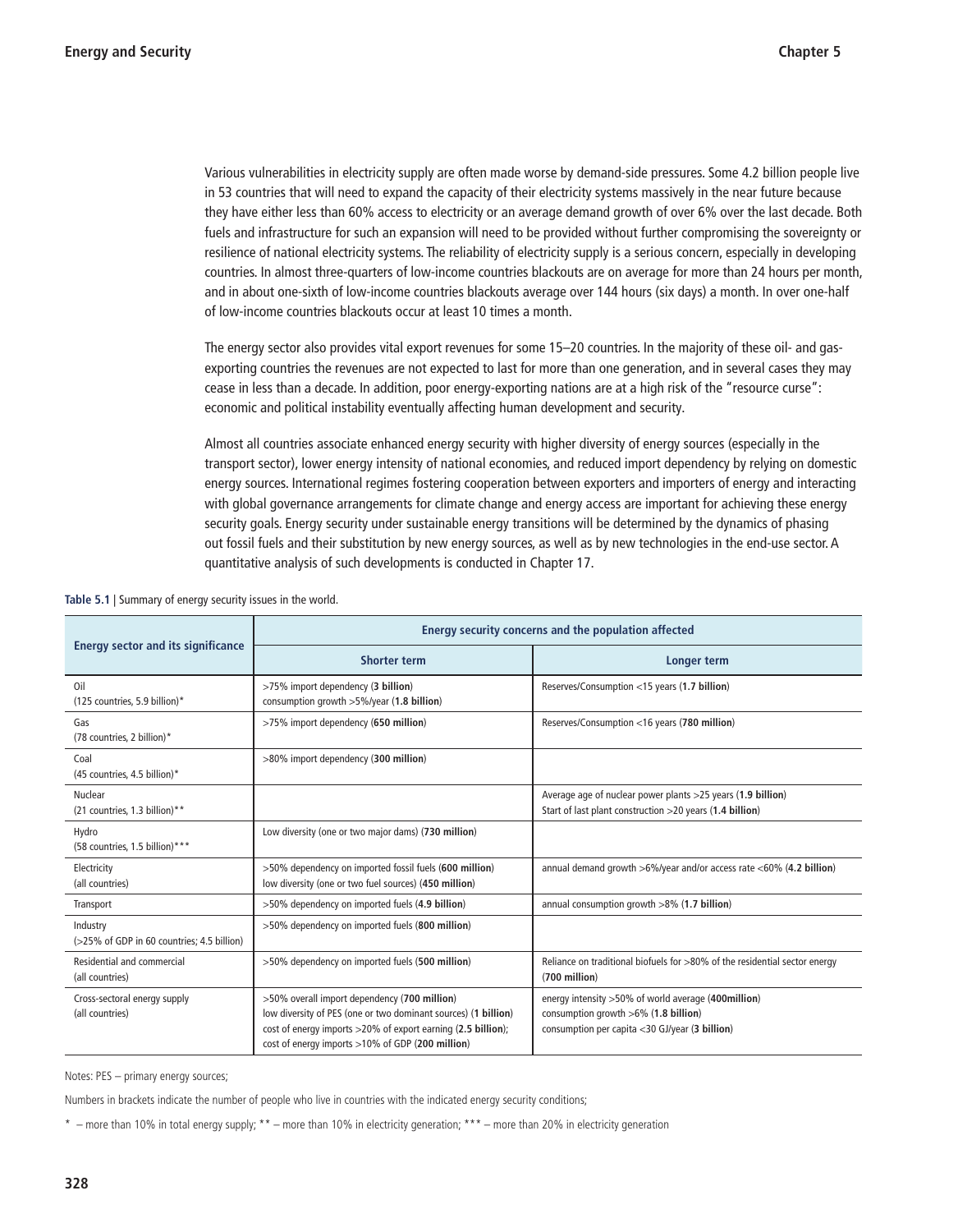## **5.1 Introduction**

 Energy systems are closely entangled with national and human security. Concerns over the reliability of vital energy services have shaped public opinions and political agendas, eventually affecting broader security issues ranging from risks of armed conflicts, to viability of national economies, and to integrity and stability of political systems. Policies developed in the quest for energy security have been – and are likely to remain – a key driving force in the transformations of energy systems.

 Our analysis of energy security in the world is based on a rich tradition of addressing this topic in political, professional, and academic circles. Historically, the notion of energy security emerged in the first half of the 20th century as a concern over the secure supply of fuels (coal and oil) for naval fleets and armies. Political and military leaders sought to ensure security of fuel supplies through diversifying suppliers, substituting foreign imports with domestic production (e.g., synthetic aviation fuel in Germany), restricting non-essential uses of fuels (e.g., rationing of gasoline in the United States) and, finally, seeking military control over energy resources and infrastructure (military campaigns in Indonesia, Caucasus, and other theaters during World War II) (Yergin, 2006).

 In the second half of the 20th century, oil became increasingly important not only for the military but also for sustaining such vital functions of industrialized societies as transport, mechanized agriculture, electricity generation, and the heating of buildings. At the same time, the global oil trade dramatically increased as major economies such as the United States became dependent on imported rather than domestic resources. The oil embargoes in the 1970s brought energy security to the forefront of political attention in industrialized countries. Energy security strategies prompted by these embargoes included establishing emergency stocks and joint response mechanisms in Organisation for Economic Co-operation and Development (OECD) countries, substituting oil by other energy sources (natural gas, nuclear, coal, etc.) in heating and electricity generation, investing in oil reserves outside the Organization of the Petroleum Exporting Countries (OPEC) – for example, in Alaska and the North Sea – and promoting energy efficiency to decrease oil intensities of economies.

 By the end of the 20th century, many of these strategies bore fruit so that the fear of global oil supply disruptions subsided. At that time, other concerns at the interface of energy systems and national security emerged. One was the security of electricity transmission and generation systems. Vulnerability of nuclear power plants was exposed by the Three Mile Island, Chernobyl, and Fukushima accidents, with Chernobyl virtually halting the construction of new nuclear reactors in the world for two decades. Large-scale blackouts due to failures of generation and transmission exposed the vulnerability of modern societies to even short-term disruptions of electricity supply. At the same time, with the collapse of the Soviet Union, it became clear that the economies of many oil-exporting nations are not viable without steady energy export revenues. This prompted a shift in attention towards "demand security," another aspect of energy security.

 Nowadays, the energy security debate is a mixture of many concerns, as "[i]n the background  $-$  but not too far back  $-$  is the anxiety over whether there will be sufficient resources to meet the world's energy requirements in the decades ahead" (Yergin, 2006). More immediate concerns include high and volatile oil prices, especially painful for lowerincome countries; the predicted "plateau" of conventional oil production apparently falling short of the rising demand (see Chapter 7 , Figure 7.4 ); the increasing geographic concentration of conventional oil and gas resources in just a few countries and regions; the shift of oil demand to India and China; and the fear of tensions and conflicts as new and old consumers "scramble" for the remaining, increasingly concentrated resources. The present energy security concerns also include the recent conflicts over deliveries of Russian natural gas to Eastern Europe, and fears over the excessive dependency of some European countries on a very limited number of energy supply options. In light of the September 2001 terrorist attacks and the disruption brought about by Hurricane Katrina, there are also serious worries over the vulnerability of critical energy infrastructure to terrorist attacks or extreme natural events. Moreover, energy security concerns are now closely entangled with other critical energy issues, most notably energy access and climate impacts of energy systems.

 Throughout history, energy security has been viewed as protection from disruptions of essential energy systems. The notion of "essential energy systems" evolved from supplies of oil for military purposes to encompass various energy sources, infrastructure, and end-use sectors. The idea of "protection from disruptions" has also evolved from securing military or political control over energy resources to setting up complex policies and measures of strategically managing risks that affect all elements of energy systems.

 Though it is possible to discuss energy security at household, community, and other levels, most political concerns and scholarly research are about energy security of individual countries. This is because nation-states have a historic responsibility for security, national energy systems provide appropriate units of analysis of key risks and vulnerabilities, and the majority of policy interventions to maintain energy security occur at the national level. Consequently, the analysis presented in this chapter primarily concentrates on the national level of energy security.

 In line with the existing tradition, our analysis defines a nation's energy security as protection from disruptions of energy systems that can jeopardize nationally vital energy services. Numerous definitions of energy security (Box 5.1) are largely elaborations of this broader concept, particularly on the notions of "protection from disruptions" and "vital energy systems."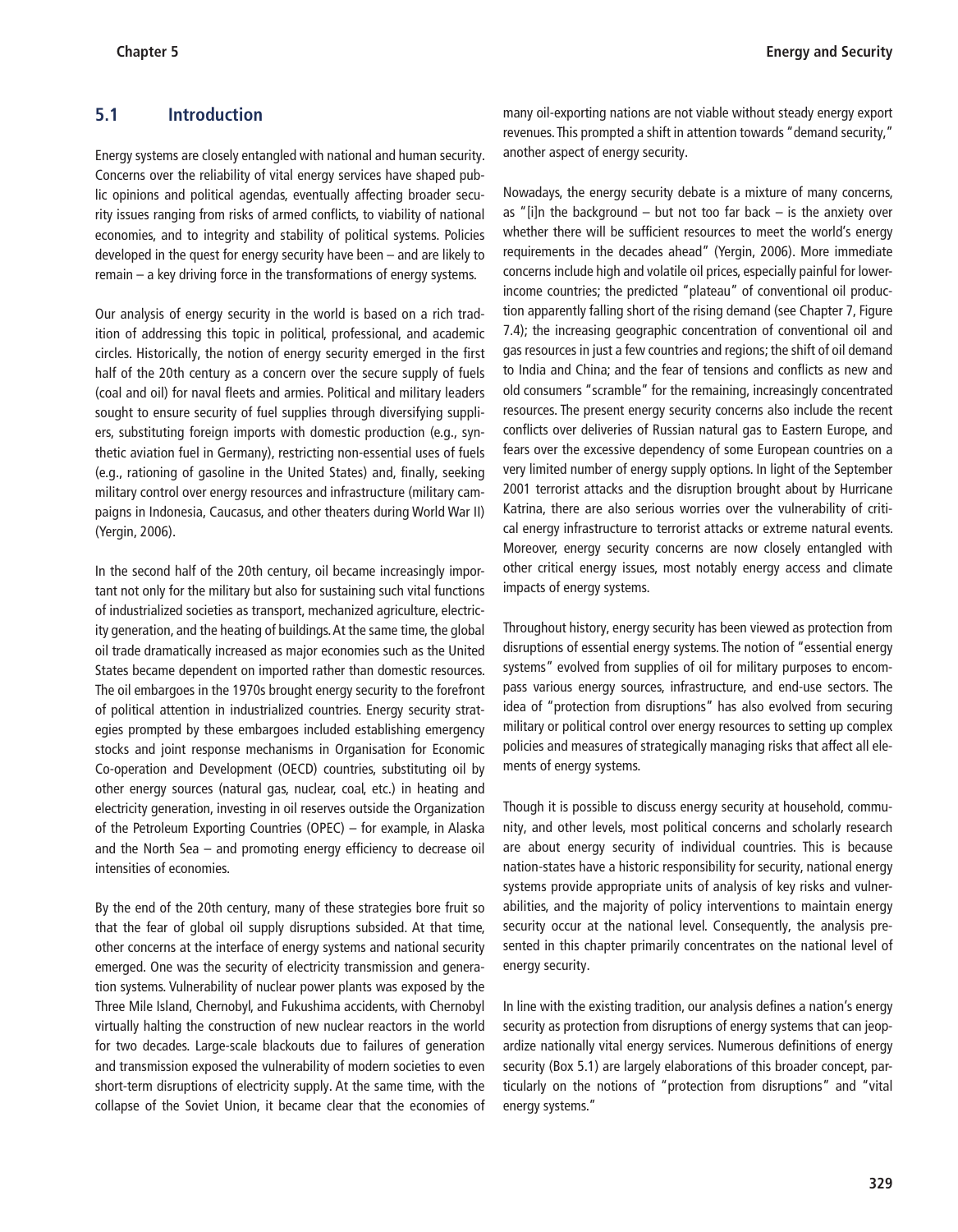## **Box 5.1 | Defining Energy Security**

 The analysis of energy security in academic literature recognizes that its meaning varies from one country or one context to another. Thus, universal definitions of energy security are less frequently attempted than contextualized discussions of its various aspects or dimensions. One of the most frequently quoted definitions is the "availability of sufficient supplies at affordable prices" suggested by Yergin (2006). It is preceded by the European Commission's (2000) definition of energy security as the "uninterrupted physical availability on the market of energy products at a price which is affordable for all consumers." Energy insecurity is defined by (Bohi and Toman, 1996) as "the loss of economic welfare that may occur as a result of a change in the price or availability of energy."

These definitions contain notions of "availability," "sufficiency," "affordability," "welfare," "energy products" (or "supplies"), and "interruptions," which are open to wide interpretations. For example, Yergin (2006) discusses the different meaning of energy security – within his given definition – for several different countries. This concept of variability of the notion of energy security is also stressed by Müller-Kraenner (2008), Kruyt et al. (2009), and Chester (2010).

 In its analysis of energy security, scholarly literature draws different boundaries for energy systems and subsystems. These boundaries differ between how many and which fuels are considered, as well as how far up- and downstream boundaries are drawn within that system. In terms of fuel-related boundaries, studies range from focusing on a specific fuel (generally oil) (Kendell, 1998; Gupta, 2008; Greene, 2010); looking at all fossil fuels (Le Coq and Paltseva, 2009); analyzing the security of an electricity system (Stirling, 1994) or critical energy infrastructure (Farrell et al., 2004) to evaluating the security of the whole primary energy system (Neff, 1997; Jansen et al., 2004; Jansen and Seebregts, 2010). Within each of these divisions, some studies focus only on the supply side, while others integrate supply and demand aspects and indicators.

 With respect to the characteristics of energy systems that are associated with their security, various studies propose and discuss different dimensions of energy security. The simplest discussion uses two dimensions of energy security: the "physical" and "economic" dimensions (Kendell, 1998; Gupta, 2008). Another commonly used taxonomy is the 4 A's, or: "availability" (i.e., physical availability of resources), "accessibility" (geopolitical aspects associated with accessing resources), "affordability" (economic costs of energy), and "acceptability" (social and often environmental stewardship aspects of energy) (Kruyt et al., 2009). Other dimensional classifications include "economic, environmental, social, foreign policy, technical and security" (Alhajii, 2007) dimensions, as well as "energy supply, economic, technological, environmental, social-cultural, and military security" dimensions from von Hippel et al. (2009) and others.

 Contemporary literature on energy security considers risks linked to natural (e.g., resource scarcity, extreme natural events), technical (e.g., aging of infrastructure, technological accidents), political (e.g., intentional restriction of supplies or technologies, sabotage and terrorism), and economic (e.g., high or volatile prices) factors. Correspondingly, "protection from risks" is defined by various authors as independence, reliability, resilience, availability, accessibility, affordability, or sustainability of energy systems.

 This analysis considers three perspectives on energy security linked to distinct policy strategies and rooted in specific scholarly disciplines: robustness, sovereignty, and resilience (Cherp and Jewell, 2011) (see Box 5.2):

• **Robustness** is focused on protection from disruptions originating from predictable and "objective" natural, technical, and economic factors such as resource scarcity, rapid rise of demand, aging of infrastructure, or rising energy prices.

- **Sovereignty** is focused on protection from disruptions originating from intentional actions of various actors (such as unfriendly political powers and overly powerful market agents). Sovereignty implies the ability to control the behavior of energy systems and is often linked to much-discussed "energy independence."
- **Resilience** is focused on protection from disruptions originating from less predictable factors of any nature, such as political instability, game-changing innovations, or extreme weather events.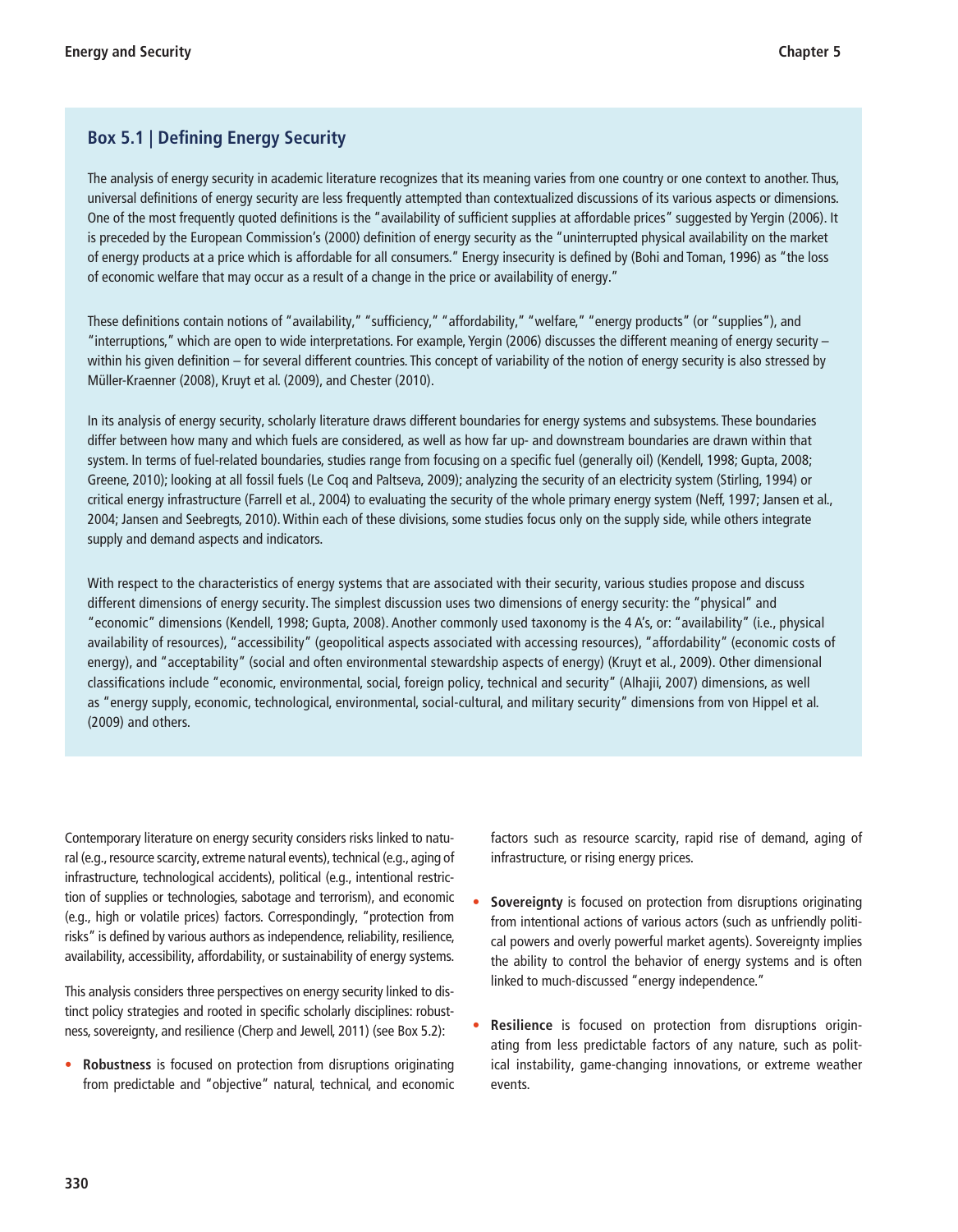## **Box 5.2 | Three Perspectives on Energy Security**

For assessing energy security, when it is defined as protection from disruptions of energy systems, it is necessary to understand the nature of such disruptions and adequate protection mechanisms. Energy security policies as well as scholarly literature present three distinct but complementary perspectives on this issue.

 Historically, the oldest – "sovereignty" – perspective on energy security focuses on disruptions potentially arising from actions of "external" actors, be it hostile powers or terrorists, "unreliable" exporters, "foreign" energy companies, or overly powerful market agents. Protection from such disruptions is seen in increasing control over energy systems, be it by military, political, economic or technical means. In a broader sense, the sovereignty perspective focuses on interests, intentions, power, and the space for maneuver of various energy actors and institutions. In its most familiar and most simplistic form, a sovereignty strategy is the quest for energy independence.

 The "robustness" perspective on energy security focuses on risks that arise from predictable and largely controlled characteristics of energy systems rather than from malevolent actions. Scarcity of energy resources, failures of infrastructure, or inadequate capacity to cope with the rising demand are examples of the issues addressed within this perspective. The main strategies for minimizing the risks of disruptions within this perspective are switching to more abundant and accessible energy sources, investment in infrastructure to minimize the risks of technical failures, and decreasing energy intensity to reduce vulnerability to high prices.

 In contrast, the "resilience" perspective emphasizes unpredictable factors affecting energy security. Precisely due to the complexity and unpredictability of energy systems, this perspective focuses on diversity of energy options as the main strategy to cope with the potential threats.

 Figure 5.1 shows the three perspectives on energy security in relation to fundamental assumptions about the nature of potential disruptions. The robustness strategies are most prominent when disruptions of energy systems are both controllable and predictable. Sovereignty strategies are focused on disruptions arising from forces outside of our control (these can be more or less predictable). Resilience strategies work in situations of unpredictability, independently of whether or not we have control over energy systems.

Figure 5.1 also shows that many widespread energy security strategies are defined by more than one perspective. For example, increasing diversity of energy suppliers or maintaining competitive energy markets addresses both resilience and sovereignty concerns, since it reduces the power of individual agents to disrupt energy systems and provides a diversity of options which may be useful in the face of unpredictable disruptions. Investing in redundant capacities responds to both robustness and resilience concerns, whereas maintaining emergency stocks and selecting "trusted" partners is an overlap of sovereignty and robustness strategies.

Source: Cherp and Jewell, 2011

 "Vital energy systems" that should be protected to ensure energy security were historically interpreted as a supply of oil and subsequently included other fuels, energy infrastructure, and eventually energy services. The literature identified "vital" as linked to "national values and objectives" (Yergin, 1988), "affecting welfare" (Bohi and Toman, 1996), and, in some cases, not associated with unacceptable environmental and social impacts (Sovacool and Brown, 2010) of energy systems.

 In this analysis, "vital energy services" mean those that are necessary for the stable functioning of modern societies. Inherent in this definition is the notion that governments and the public perceive the interruption of such services as a national security concern. Such services

vary from one country to another but commonly include transportation and energy for buildings. Most countries also depend upon a supply of energy for industrial purposes, and for some countries uninterrupted energy exports provide vital revenues. Security of these vital services is linked to vulnerability of energy sources (such as oil, gas, coal, hydro, and nuclear energy) and infrastructure for energy conversion and transmission (such as power plants, fuel reservoirs, and pipelines). Thus, our analysis is not limited to energy supply but also extends to energy conversion and distribution infrastructure and to the demand aspects within the vital energy sectors. We also analyze the connections between supply, demand, and infrastructure to understand how vulnerabilities propagate within energy systems so that if one element is at risk, other connected elements may also be affected.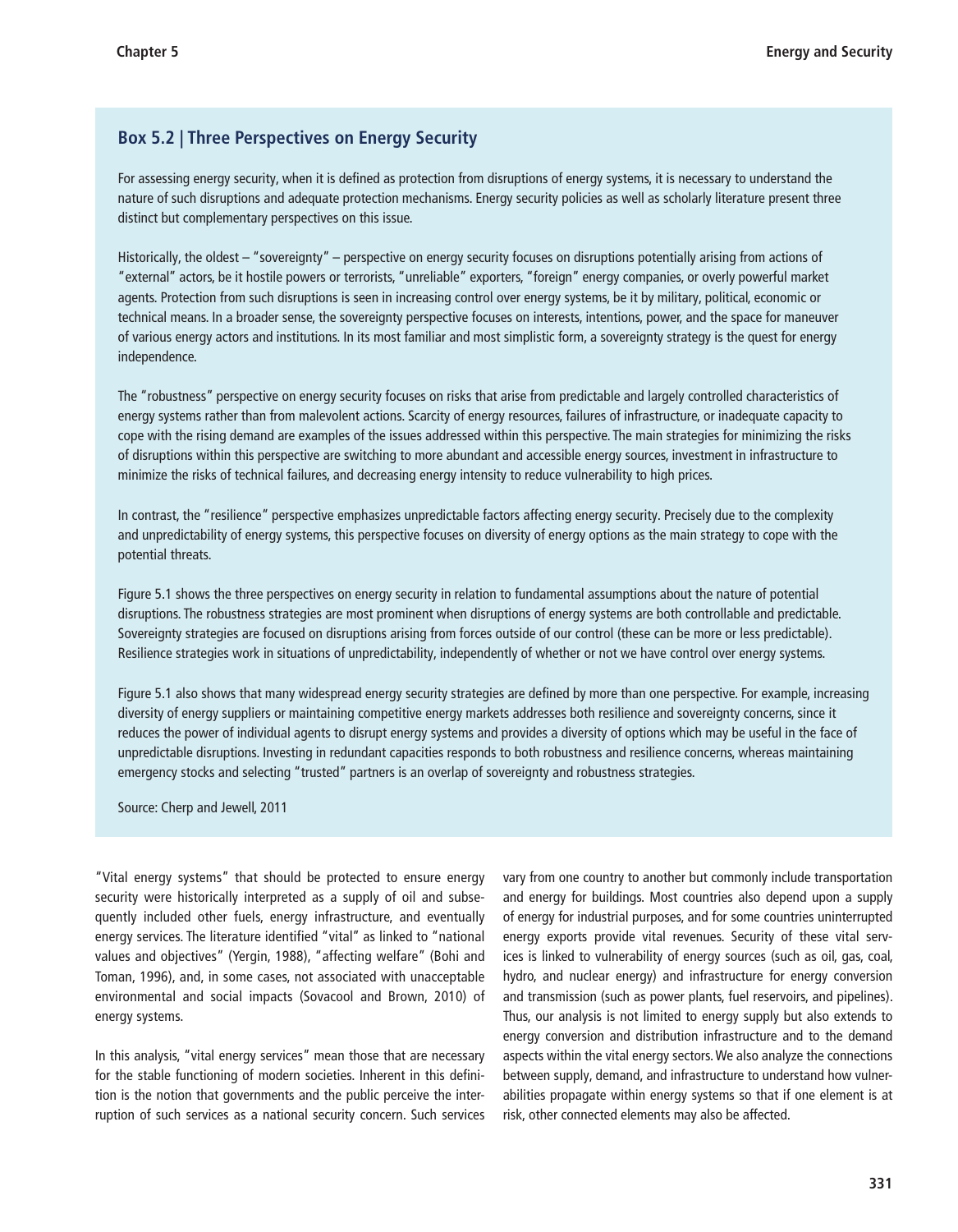#### **Table 5.2** | Summary of the three perspectives on energy security.

| <b>Perspective</b>            | <b>Sovereignty</b>                                                                       | <b>Robustness</b>                                                                         | <b>Resilience</b>                                                           |
|-------------------------------|------------------------------------------------------------------------------------------|-------------------------------------------------------------------------------------------|-----------------------------------------------------------------------------|
| Historic roots                | War-time oil supplies and the 1970s<br>oil crises                                        | Large technological accidents, electricity<br>blackouts, concerns about resource scarcity | Liberalization of energy systems.                                           |
| Key risks for energy systems  | Intentional actions by malevolent agents                                                 | Predictable natural and technical factors                                                 | Diverse and partially unpredictable factors                                 |
| Primary protection mechanisms | Control over energy systems. Institutional<br>arrangements preventing disruptive actions | Upgrading infrastructure and switching to<br>more abundant resources                      | Increasing the ability to withstand and<br>recover from various disruptions |

Source: Cherp and Jewell, 2011.



Figure 5.1 | Three perspectives on energy security. With their roots in political studies, natural science, engineering and economics, the three perspectives on energy security focus on different types of threats and risk minimization strategies. Source: Cherp and Jewell, 2011 .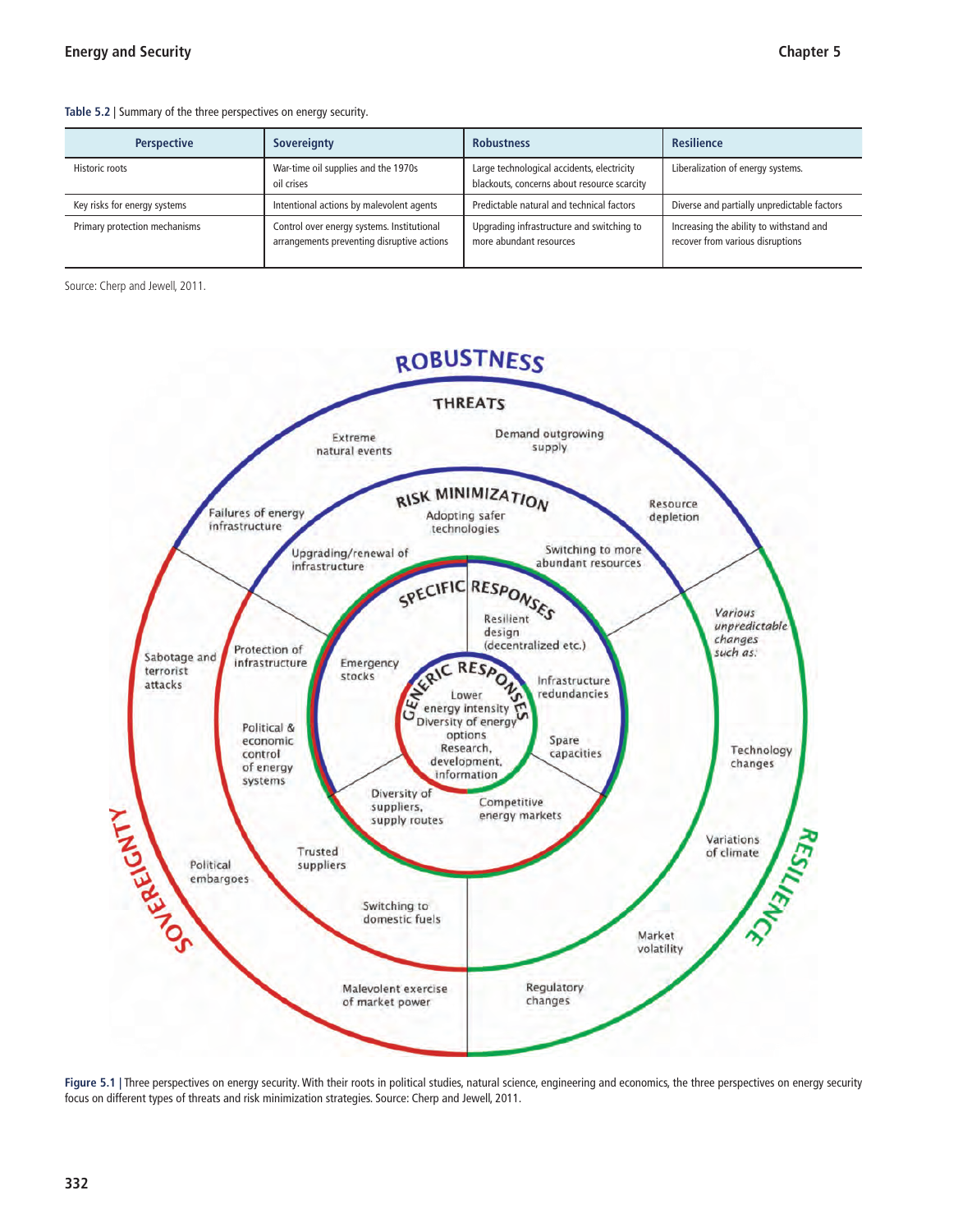This chapter does not consider environmental and social impacts of energy systems as part of energy security, although such consideration is sometimes encountered in academic literature. For example, among 91 scholarly articles on energy security reviewed by Sovacool and Brown (2010), about one-quarter include environmental performance of energy systems in their definition of energy security. Our decision to separate the analysis of environmental and social impacts from the more conventional analysis of energy security is guided by two considerations.

First, such impacts are analyzed in other chapters in this publication (Chapters 2, 3, and 4). Second, policies in the majority of countries consider energy security and climate change as distinct, although related, concerns. Thus, an analysis focused on energy security in a more narrow sense may be more policy relevant, as it appeals to a distinct policy community. Nevertheless, we acknowledge strong linkages between energy security and climate change, as explained in Box 5.3 and discussed throughout the chapter.

## **Box 5.3 | Energy Security and Other Energy-Related Concerns**

Energy security concerns overlap with other concerns related to energy systems. This box briefly discusses this overlap with respect to climate and other environmental impacts, energy access and poverty, and energy affordability.

- 1. **Climate change and energy security.** Limiting the impacts of energy systems on climate change and ensuring energy security are clearly distinct policy concerns, as evidenced by many countries (especially in the developing world) that rigorously pursue energy security agendas without strong climate change agendas. Energy security and climate change concerns are associated with different policy communities, paradigms, and discourses. Yet there are strong links between the two policy areas. First, in some cases changes in climate present energy security risks affecting, for example, availability of water for hydro and thermal power generation or stability of permafrost in areas of oil and gas exploration. In some other cases, climate change results in new energy options such as hydropower from the melting glaciers of Greenland, or additional hydrocarbon resources available for exploration or marine transportation routes opened as a result of a retreat of Arctic sea ice. Second, climate and energy security policies may interact in a synergistic or conflicting manner. For example, reducing reliance on imported fossil fuels and promoting distributed generation from renewable energy sources has both climate change and energy security benefits. On the other hand, switching from imported natural gas to domestic coal advocated on energy security grounds is clearly disadvantageous from the climate change perspective. New technological dependencies, market arrangements, and international regimes associated with climate change governance may also have energy security implications. A similar argument also applies to other environmental impacts of energy systems and energy security.
- 2. **Energy access and energy security.** Whereas climate change is mostly a global concern, energy security is primarily a national concern, and energy access is often a local concern. Concerns over access to modern energy primarily focus on rural poor people, who are often not a high priority for statesmen dealing with national-level energy security, which concentrates on vital sectors often located in more prosperous urban centers. Likewise, poverty is often tolerated by national policymakers insofar as it does not affect the stability of national political or economic systems. Yet there are several strong links between energy security and energy access. First, enhancing access to modern energy services usually imposes a need to find additional resources and investments, which may exacerbate already existing energy security challenges. Second, lack of access to affordable energy can actually catalyze political or economic instability and thus become an energy-related security threat (for example, the uprising that resulted in the change of regime in Kyrgyzstan in April 2010 was allegedly initially triggered by high electricity prices and unreliable supply). Thus, our analysis considers lack of access an indicator of energy insecurity.
- 3. **Energy security and energy affordability.** Affordability of energy is often quoted as an important aspect of energy security. There is extensive literature analyzing and even defining energy security in purely economic terms. This is understandable, since some disruptions of energy systems are often nothing other than rapid increases in energy prices and can even, in other cases, be translated into economic losses. Yet, there is a clear distinction between "affordability" of energy and energy security. The former is a measure expressing the cost of energy relative to other economic parameters (GDP, income per capita, etc.). Thus energy affordability can be increased or decreased by changes outside energy systems, such as increases in income levels. Affordability also primarily addresses the relative cost of energy in the situation of economic equilibrium. In contrast, energy security deals with price disruptions that are outside economic equilibrium and induced by changes in energy systems (such as supply disruptions) rather than by general economic developments.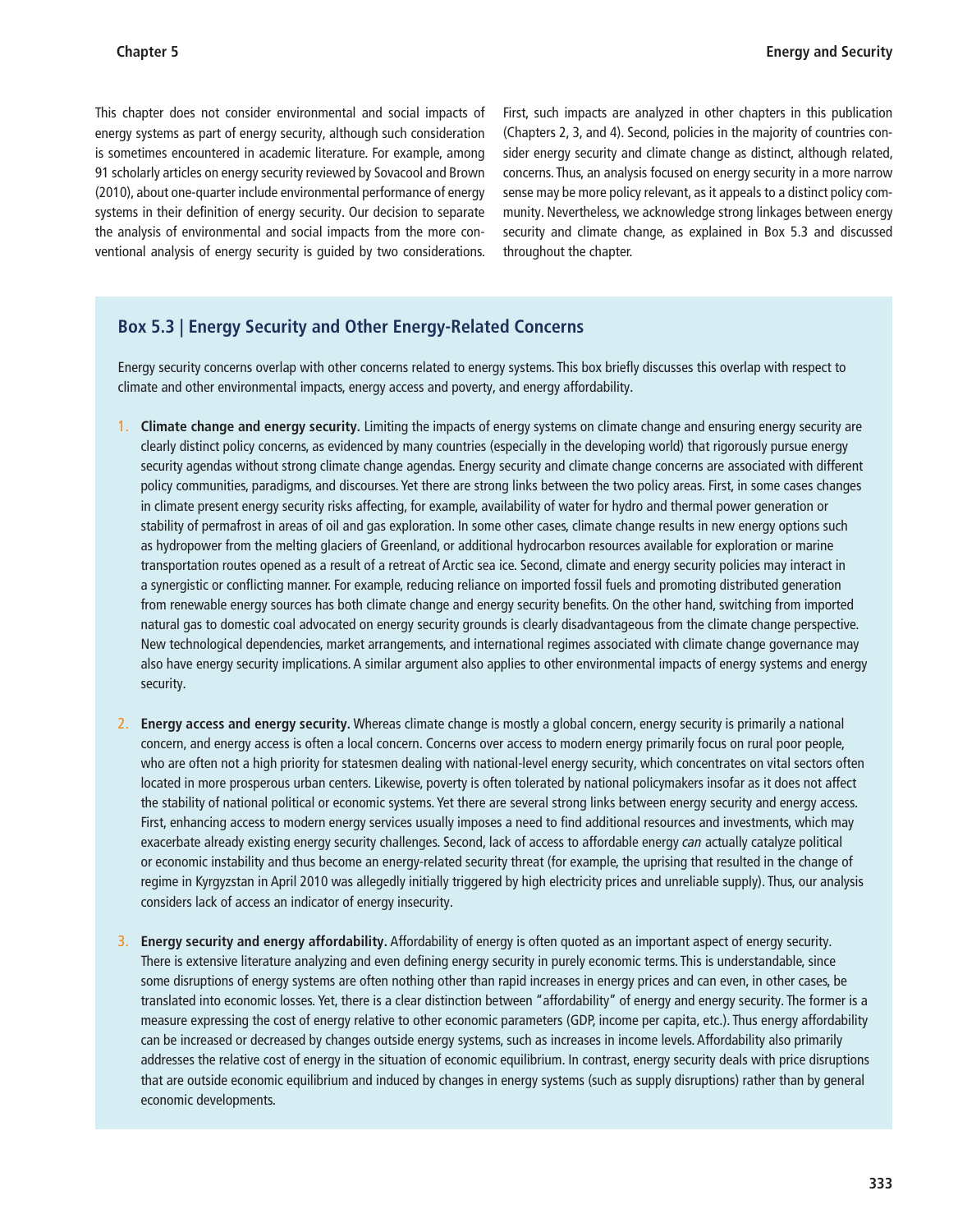This chapter includes three main sections. The next section contains an assessment of energy security in over 130 countries carried out within a framework designed specifically for this purpose. The goal of this assessment is not to compare or rank the nations, but rather to identify common energy security concerns affecting significant parts of the world's population. The following section discusses energy security strategies pursued by individual countries and embodied in various international institutions. The last section provides an outlook for energy security in the future, connecting to Chapter 17 (Energy Pathways for Sustainable Development).

## **5.2 Energy Security Conditions in the World**

 This section presents a global overview of energy security in more than 130 countries using a National Energy Security Assessment Framework ("the Framework") specifically developed for this purpose. The Framework is presented in the first subsection and used in subsequent subsections to identify and map vulnerabilities of national energy systems globally.

#### **5.2.1 National Energy Security Assessment Framework**

 There is extensive scholarly literature on measuring energy security. The methods and indicators used for this purpose vary depending upon the chosen definition of energy security, the intended use of the results of the analysis, the selection of boundaries of energy systems and timehorizons, the assumptions about the nature of potential risks, and the availability of data (Cherp and Jewell, 2010). Table 5.3 summarizes the key choices made in this study as compared to other quantitative evaluations of energy security.

 The Framework used in this study proceeds from the definition of energy security as the protection from disruptions of nationally vital energy services. Our analysis aims to identify globally predominant national energy security concerns rather than to compare or rank countries as more or less secure.

 This definition and the purpose of assessment leads to certain choices regarding the boundaries of energy systems analyzed within the Framework (see Figure 5.2). At the center of the analysis are national energy systems subdivided into subsystems of primary energy supply (oil, natural gas, hydro, nuclear energy, biomass, and "new renewables"); systems for the generation and transmission of electricity; and energy end-use sectors. This national-level analysis is supplemented by a global analysis of the vulnerabilities of internationally traded fossil fuels (oil, natural gas, and coal) electricity systems, and the nuclear fuel cycle.

 The significance of energy end-use sectors analyzed in this chapter varies across countries. The first three of such sectors, discussed in Chapters 8 , 9, and 10, are energy for  $(1)$  industry,  $(2)$  transport, and  $(3)$  commercial and residential buildings. The fourth important energy end-use sector is energy exports, which provide vital revenues to certain countries. By analyzing vulnerabilities of export revenues, we address "demand security," a serious concern of energy-exporting countries.

 The Framework takes into account the propagation of vulnerabilities from energy sources to electricity systems and to energy end-uses. Electricity generated from less secure primary energy sources is considered more vulnerable. In turn, vulnerability of end-uses depends upon the vulnerabilities of primary energy sources and electricity used in a given sector. With respect to time-horizons we look into short- to medium-term concerns (up to 15–20 years), which are typically predominant in policy agendas.

 The second set of choices concerns the nature of potential risks of disruptions of energy systems. The Framework assesses three dimensions of energy security: robustness (protection from disruptions due to predictable natural and technical factors), sovereignty (protection from disruptions originating from external actors), and resilience (the ability to withstand shocks and disruptions of various natures). We have chosen these three dimensions rather than other attributes of energy systems

**Table 5.3** | Goals, choices and assumptions for measuring energy security made in this chapter as compared to other studies of energy security.

| <b>Choices and assumptions</b> | Existing studies quantifying energy security                                           | <b>Chapter 5 of the Global Energy Assessment</b>                                                                                                                                                                                                                                    |
|--------------------------------|----------------------------------------------------------------------------------------|-------------------------------------------------------------------------------------------------------------------------------------------------------------------------------------------------------------------------------------------------------------------------------------|
| Assessment goals               | Rank groups of countries                                                               | Identify energy security concerns affecting a large number of                                                                                                                                                                                                                       |
|                                | Identify vulnerabilities of particular countries                                       | countries and people globally                                                                                                                                                                                                                                                       |
| Definition of energy security  | See Box 5.1                                                                            | Low risk of disruptions of nationally vital energy systems                                                                                                                                                                                                                          |
| Energy security concerns       | See Box 5.1                                                                            | As reflected in sovereignty, robustness and resilience of<br>energy systems, see Table 5.2. Exclude environmental and<br>social issues                                                                                                                                              |
| Energy systems and subsystems  | Depending on the assessment purpose; often focused on<br>energy supply, especially oil | Global systems for internationally traded fuels and nuclear<br>fuel cycle; national energy systems including subsystems for<br>energy sources, electricity generation and end-use sectors:<br>transport; industry, residential and commercial energy, and<br>energy export revenues |
| Aggregation of data            | Compound or disaggregated energy security indicators                                   | Aggregated for fuel systems, electricity and end-use sectors<br>at the national and, where appropriate, the global level                                                                                                                                                            |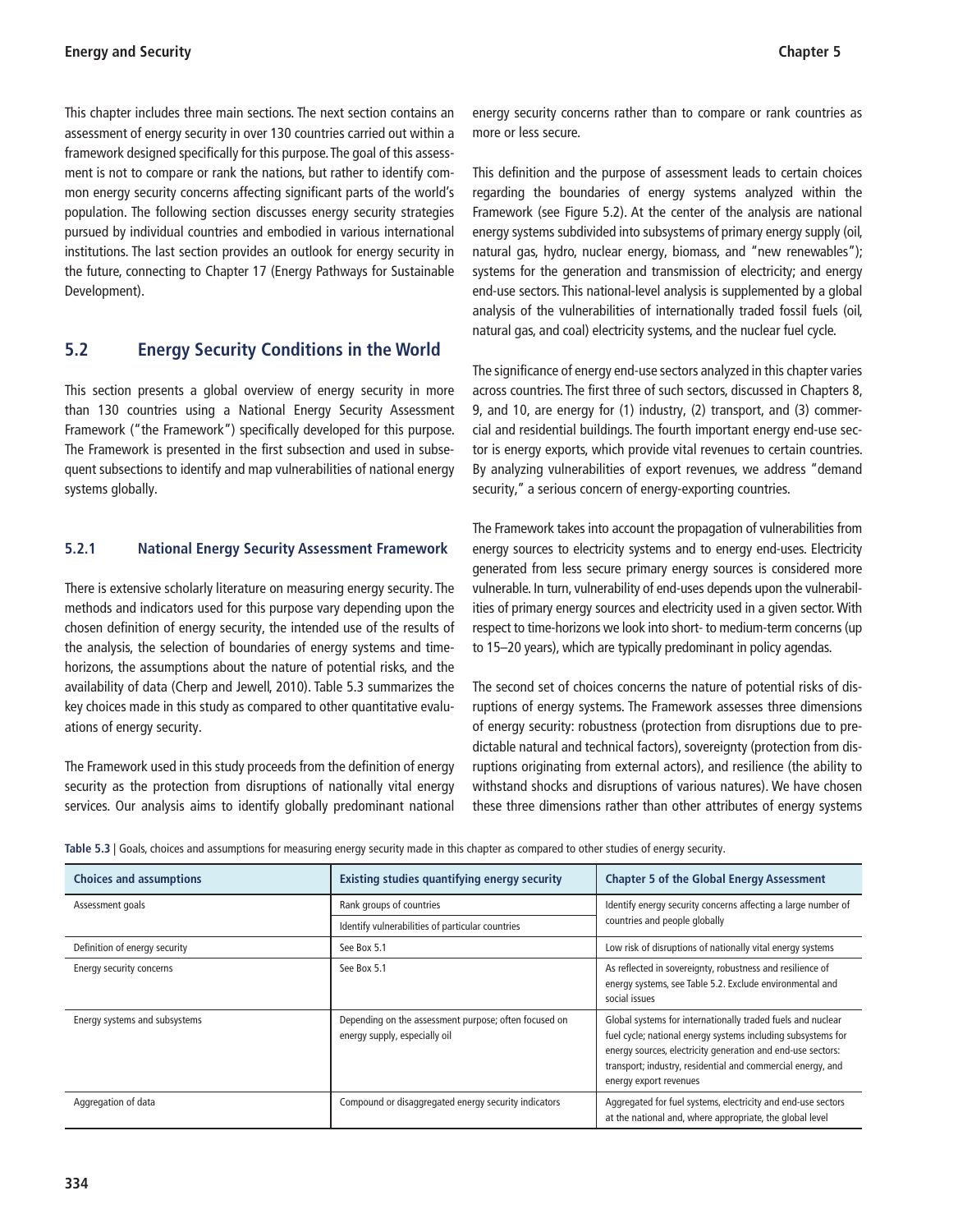

**Figure 5.2|** Energy security assessment framework. The framework addresses the security of national energy systems with focus on energy sources, carriers and nationally vital energy services. The figure shows the elements of energy systems and their interconnections accounted for in the framework. The blue, red and green text indicates concerns related to the three perspectives on energy security (see Figure 5.1 ) – robustness, sovereignty and resilience respectively. The dotted line separates external and domestic factors.

proposed in the literature because they are linked to distinct policy mindsets and strategies, and thus we believe that the analysis along these dimensions will have the most policy relevance, as explained in Figure 5.1 and Box 5.2 .

 The four types of energy systems and the three dimensions of energy security are combined in a matrix defining key energy security concerns (Table 5.4).

 The application of the Framework consists of several elements, as shown in Figure 5.1 . This figure and the text below it provide only a brief description of the sample indicators. Further explanation of the choice of indicators and a qualitative analysis are given in the main text of the chapter.

 The first element is the analysis of the global vulnerabilities of internationally traded fuels. The main robustness concerns regarding such fuels are available resources and reserves, as well as predicted supply-demand balances. Although these estimates are surrounded by large uncertainties, they nevertheless allow us to compare the major fuels and explain policy concerns about their vulnerabilities. The sovereignty concerns related

to globally traded fuels are the share of international trade in total fuel production (which roughly indicates the degree of global dependency on imported fuels) and the geographic concentration of the fuel production (which indicates the market power of individual producing countries). Finally, the resilience concerns of the global primary energy sources system can be measured by the diversity of the global fuel mix.

 The nuclear fuel cycle is also first evaluated at the global level, where we look at the concentration of capacities for uranium enrichment, manufacturing of nuclear power plant components, and nuclear fuel reprocessing.

 The rest of the analysis is conducted at the national level for each of the 134 countries where the data are available in the IEA database (IEA, 2010b). With respect to the national primary energy supply, the Framework looks into such robustness indicators as domestic reserves and resources of non-renewable fuels, demand growth, and energy intensity. It uses import dependency (by fuel and for primary energy sources as a whole) as indicators of sovereignty concerns. Finally, the overall diversity of primary energy sources at the national level and the diversity of hydroelectric dams are used as an indicator of resilience of energy supply.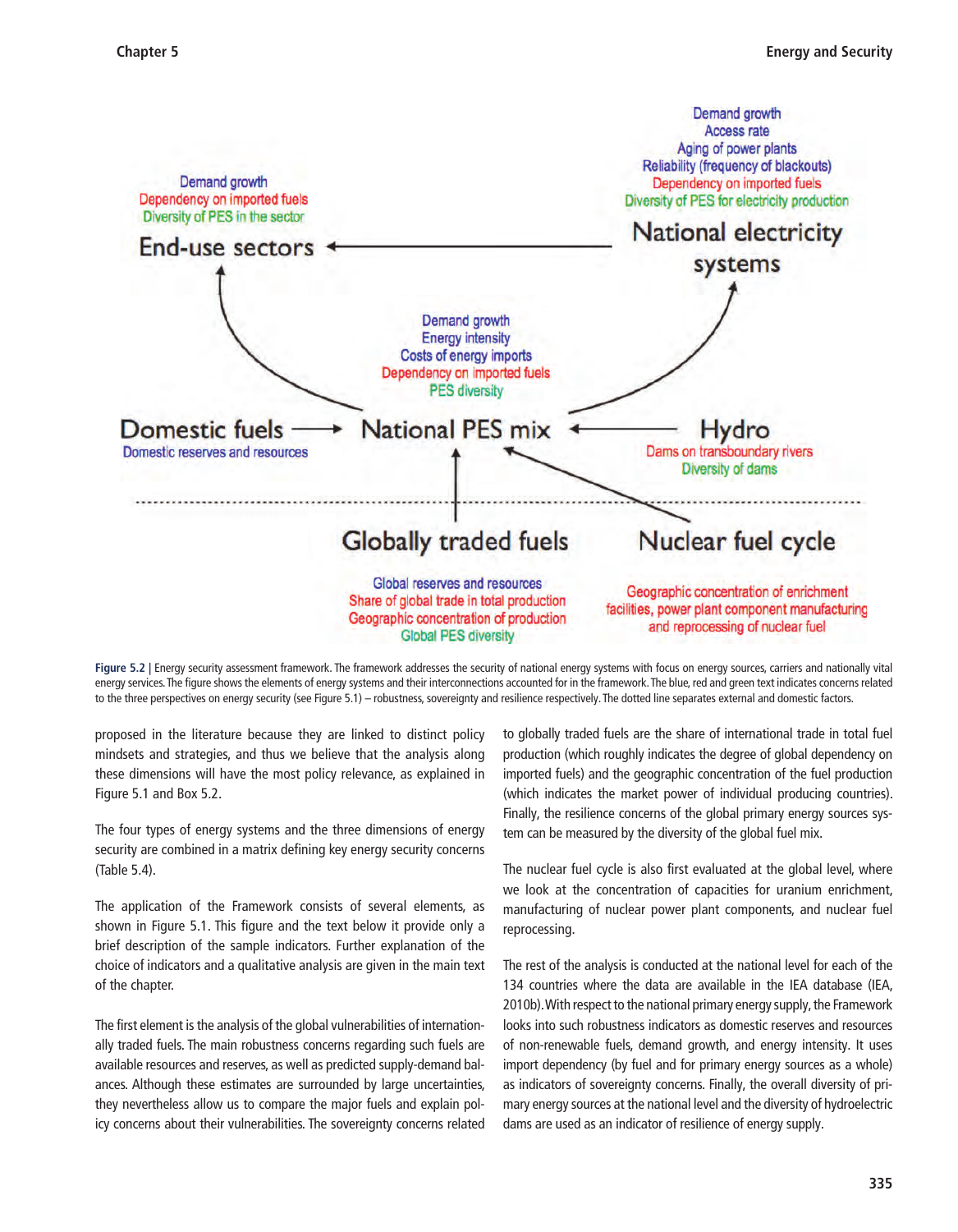### **Energy and Security Chapter 5**

|                                                                                     | <b>Energy security dimensions</b>                                                                                       |                                                                                                                                      |                                                                                    |  |
|-------------------------------------------------------------------------------------|-------------------------------------------------------------------------------------------------------------------------|--------------------------------------------------------------------------------------------------------------------------------------|------------------------------------------------------------------------------------|--|
| <b>Energy subsystems</b>                                                            | <b>Robustness</b>                                                                                                       | <b>Sovereignty</b>                                                                                                                   | <b>Resilience</b>                                                                  |  |
|                                                                                     | <b>Global level</b>                                                                                                     |                                                                                                                                      |                                                                                    |  |
| Globally traded fuels: oil, coal, and gas                                           | Availability of resources and reserves                                                                                  | Share of international trade in the overall<br>production                                                                            | Dominance (share) of a fuel in the total<br>global PES mix                         |  |
|                                                                                     |                                                                                                                         | Geographic concentration of fuel production                                                                                          |                                                                                    |  |
| Nuclear fuel cycle                                                                  |                                                                                                                         | Geographic concentration of uranium enrichment, manufacturing of nuclear power plant<br>components, and reprocessing of nuclear fuel |                                                                                    |  |
|                                                                                     | <b>National level</b>                                                                                                   |                                                                                                                                      |                                                                                    |  |
| Energy sources                                                                      |                                                                                                                         |                                                                                                                                      |                                                                                    |  |
| Fossil fuels: oil, natural gas, and coal                                            | Available domestic reserves (R/C ratio)                                                                                 |                                                                                                                                      |                                                                                    |  |
|                                                                                     | Demand growth for a particular fuel                                                                                     | Import dependency                                                                                                                    | Diversity of import routes                                                         |  |
| Hydro energy                                                                        | Climate change effects on water<br>availability and variation                                                           | Usage of transboundary water resources                                                                                               | Diversity of hydroelectric dams<br>(see also electricity generation)               |  |
| Electricity generation and transmission                                             | Age of power plant fleet<br>Growth in consumption of electricity<br>Reliability (frequency of blackouts)<br>Access rate | Reliance on imported fuels                                                                                                           | Diversity of fuels used for electricity<br>production<br>Diversity of power plants |  |
| End-use sectors: industry, transport, residential<br>and commercial, energy exports | Growth (decline*) in energy demand for<br>the sector                                                                    | Reliance on imported fuels within the<br>sector                                                                                      | Diversity of energy sources used in the<br>sector                                  |  |
| National energy systems (cross-sectoral)                                            | <b>Energy intensity</b><br>Growth in overall energy consumption<br>Energy consumption per capita                        | Overall import dependency                                                                                                            | Overall diversity of PES used in the<br>national energy system                     |  |

Notes: Concerns quantified by indicators are highlighted in bold.  $* -$  for energy exports

 With respect to national electricity systems, the robustness indicators are the age of power plants, demand growth, and the reliability (blackout) statistics. The sovereignty indicator is the dependency of electricity systems on imported electricity and fuels. The resilience indicator is the diversity of primary energy sources used in electricity production.

 With respect to end-use sectors, the Framework uses the rate of demand growth as the robustness indicator, the share of imported fuels in the sectoral primary energy sources mix as the sovereignty indicator, and the diversity of primary energy sources as the resilience indicator for a particular sector.

 The final set of choices in evaluating national energy security concerns the aggregation of indicators and interpretation of results. This chapter recognizes that the nature of energy security risks varies among countries and in time, and thus a unified indicator is not plausible or relevant. The Framework seeks to identify, map, and explain the varying conditions of energy insecurity encountered around the world. It uses simplification and aggregation, necessary for mapping these concerns, rather than producing a single universal energy security index.

 The Framework used in this analysis is naturally not capable of evaluating all important energy security concerns. Some of the issues that were intentionally left outside the analysis are discussed in Box 5.4 . The method and some of the key indicators used in the Framework are subsequently deployed in analyzing energy security within the GEA Scenario in Chapter 17 . The method of such analysis is explained both in Chapter 17 and in the last section of this chapter.

#### **5.2.2 Security of Primary Energy Sources**

 This section considers the security of key primary energy sources. It starts by analyzing major internationally traded fuels: oil, natural gas, and coal. For each of these fuels, the analysis of their global vulnerabilities is followed by the analysis of national vulnerabilities in individual countries. The second subsection discusses vulnerabilities of nuclear energy: both at the global and the national level. The remaining three subsections discuss vulnerabilities of hydro energy, biomass, and "new renewables." The final subsection contains an analysis of the total primary energy supply of individual countries by aggregating the data on individual sources at the national level. The indicators used for the analysis in this section are summarized in Table 5.5; they cover the robustness, sovereignty, and resilience perspectives on each of the energy sources.

#### 5.2.2.1 Globally Traded Fuels

 The three major fuels traded on an international and global scale are oil and its products, natural gas, and coal. Global trade in these fuels means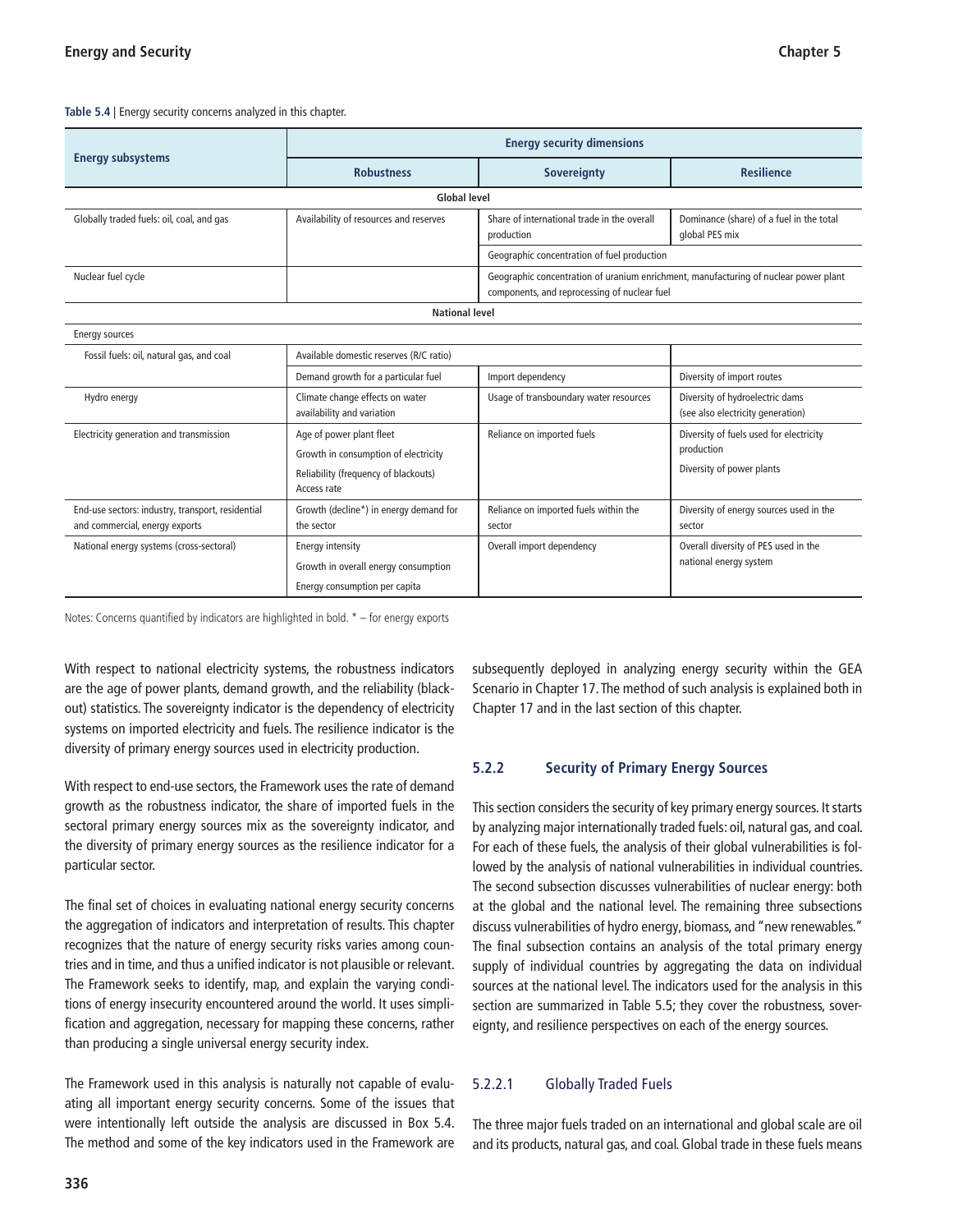## **Box 5.4 | Limitations of Current Analysis**

 The analysis presented in this chapter does not consider several issues that are occasionally addressed in energy security literature. These issues have been scoped out to maintain the focus of the assessment as well as due to time, space, and data limitations. The limitations relate to the types of energy systems considered in this assessment, time-horizons, and the nature of risks and disruptions analyzed.

 First, the assessment is focused on key energy security issues that presently dominate policy concerns in a large number of countries. This means that only major traditional mainstream energy security systems are analyzed. For example, wind, solar, geothermal, and tidal energy at the moment do not make for a large share of energy supply in many countries and thus are not analyzed in detail. Yet, availability of alternative energy sources – to say nothing about technologies and finances – may be key factors in shaping national energy security in certain countries.

 For largely the same reason, the analysis in this chapter is focused on short- to medium-term concerns (up to 15–20 years) that typically dominate policy agendas. We believe that energy security in a longer-term future will largely depend on policy choices and may unfold in the context of radical energy transitions. If these policy choices are guided by economic, environmental, and social sustainability goals, energy systems may evolve along pathways described in the GEA Scenario (Chapter 17). Energy security under such pathways is analyzed in Chapter 17 using the assumptions, methods, and indicators developed in this chapter.

Third, energy security is affected by a large number of complex and often intangible factors that are difficult to identify, quantify, or compare on the global scale. Some of these factors are subjective, such as trust between various actors in energy systems, consistency and predictability of policies, or reflexivity of market price-setting. Other factors are related to vulnerabilities of complex technical systems ranging from technological interdependencies (with respect to materials, equipment, expertise, and capacities related to energy systems) to cyber-security of critical energy infrastructure, especially electricity networks. Another critical group of factors relates to financing options, availability and effectiveness of investment, and capacities to develop various energy options. None of these factors could be extensively analyzed in this chapter, which does not make them less important in specific national contexts.

Despite these limitations, we believe that this chapter fulfills its goal of mapping the major energy security concerns of today's world and provides a methodological and factual basis for analyzing the potential evolution of these concerns under sustainable energy transitions.

that their vulnerabilities can be analyzed within the global and national systems using the three perspectives on energy security: robustness, sovereignty, and resilience.

 Robustness of globally traded fuels means their physical availability, technological accessibility, and economic affordability (Kruyt et al., 2009). Although each of these characteristics is affected by a number of complex and often uncertain factors, for the purposes of this analysis they can be described by relatively simple proxy indicators such as the global reserves-to-production (R/P) ratio, supply and demand projections, and price dynamics.

 At the national level, robustness of a particular fuel source can be characterized by national R/P ratios. Although such ratios are notoriously fluid (because the estimates of "resources" and "reserves" often change in time with economic and technological changes), they still signal important vulnerabilities to policymakers, especially if they are relatively shortterm (under 10–20 years). A rapidly growing demand for a particular fuel signals a pressure on resources and infrastructure. Other national-level indicators of robustness of a particular fuel supply are the fuel intensity of a national economy (higher fuel intensity means that it is more difficult to adjust to potential disruptions of supply) and the proportion of national

gross domestic product (GDP) or export revenues that is spent on imports of this fuel.

 The main sovereignty concern related to internationally traded fuels at the global level is market power of dominant actors, which relates to their potential ability to disrupt prices or even physical supply of that fuel. Proxy indicators of this concern include the share of internationally traded fuel in the total fuel production and the geographic concentration of fuel production in particular countries or regions. These indicators are more informative where there is a single global market for the fuel (as in the case of oil and, partially, coal). In the case of gas, such indicators should be used in each of the separate regional markets.

 The main sovereignty concern at the national level is import dependency on a particular fuel. This is probably the most widely used metric of energy security. Import dependency is important for policymakers because it makes their energy supply vulnerable to (a) global price volatility determined by factors beyond their control; (b) market power of major exporters, which may in extreme cases be manifested in direct physical supply disruptions; and (c) exposure to other disruption factors (including in transit countries) along import routes. In addition, many nations are concerned about the security of their energy imports if these originate in countries considered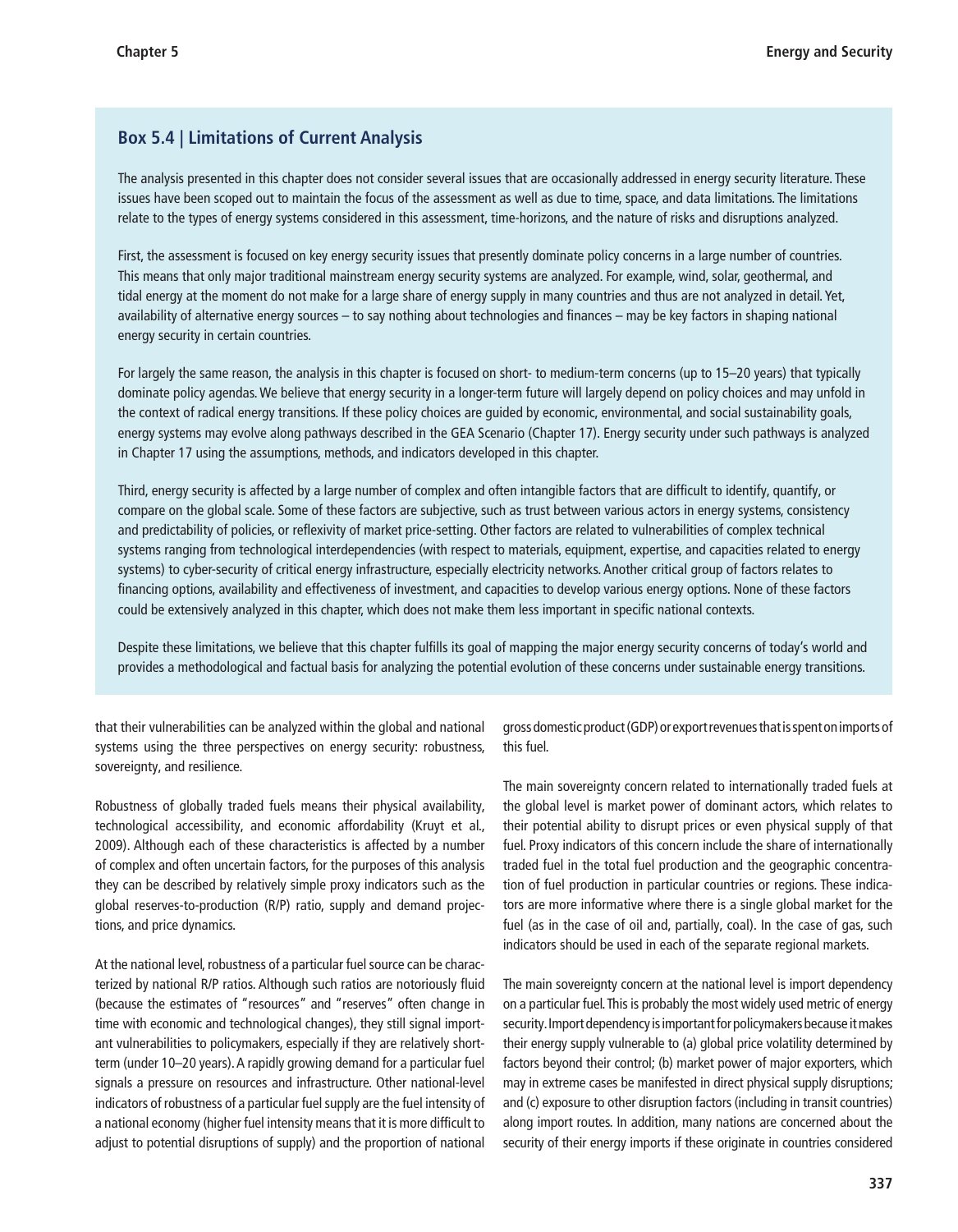|                          | Energy security concerns (indicators)*                                                                                                                             |                                               |  |  |  |
|--------------------------|--------------------------------------------------------------------------------------------------------------------------------------------------------------------|-----------------------------------------------|--|--|--|
| <b>Energy sector</b>     | Shorter term >                                                                                                                                                     | Longer term                                   |  |  |  |
|                          | Exposure to the global oil market (import dependency, cost of imports,                                                                                             |                                               |  |  |  |
|                          | Demand-side vulnerabilities (annual growth in oil consumption, oil intensity)                                                                                      | Global conventional oil scarcity ("peak oil") |  |  |  |
| Oil                      | Domestic availability of oil (R/C)                                                                                                                                 |                                               |  |  |  |
|                          | Environmental acceptability of oil production and use                                                                                                              |                                               |  |  |  |
| Gas                      | Exposure to the global and international gas markets (import dependency, cost of imports                                                                           |                                               |  |  |  |
|                          | Demand-side vulnerabilities (gas intensity)                                                                                                                        |                                               |  |  |  |
|                          | Domestic availability of gas (R/C)                                                                                                                                 |                                               |  |  |  |
|                          | Environmental acceptability of gas production and use                                                                                                              |                                               |  |  |  |
|                          | <b>Exposure to the global coal market (import dependency)</b>                                                                                                      |                                               |  |  |  |
| Coal                     | Domestic availability of coal (R/C)                                                                                                                                |                                               |  |  |  |
|                          | Environmental and health acceptability of coal production and use                                                                                                  |                                               |  |  |  |
|                          | Seasonal water availability                                                                                                                                        |                                               |  |  |  |
|                          | Aging infrastructure (average age of nuclear power plants)                                                                                                         |                                               |  |  |  |
| Nuclear                  | Capacity to replace existing fleet (start of last plant construction)                                                                                              |                                               |  |  |  |
|                          | Access to capital, enrichment, reactor manufacturing, reprocessing                                                                                                 |                                               |  |  |  |
|                          | Environmental, safety and security acceptability of nuclear power                                                                                                  |                                               |  |  |  |
|                          | Reliance on dams which are shared (transboundary dams or dams on transboundary rivers)                                                                             | Effects of climate change on water patterns   |  |  |  |
|                          | Seasonal water availability                                                                                                                                        | and availability                              |  |  |  |
| Hydro                    | Aging and silting of dams and other infrastructure                                                                                                                 |                                               |  |  |  |
|                          | Exposure to risk of dam failure or sabotage (diversity of dams)                                                                                                    |                                               |  |  |  |
|                          | Exposure to imported fuels (dependency on imported fuels)                                                                                                          |                                               |  |  |  |
| <b>Electricity</b>       | Exposure to a single fuel market (low diversity of energy sources used for electricity production)                                                                 |                                               |  |  |  |
|                          | Adequate capacity (annual demand growth rate, access rate)<br>Underinvestment and aging infrastructure                                                             |                                               |  |  |  |
|                          | <b>Exposure to imported fuels (dependence on imported fuels)</b>                                                                                                   |                                               |  |  |  |
| <b>Transport</b>         | Demand-side vulnerabilities (annual consumption growth rate)                                                                                                       |                                               |  |  |  |
| Industry                 | Exposure to imported fuels (dependence on imported fuels)                                                                                                          |                                               |  |  |  |
|                          | Demand-side vulnerabilities (industrial energy intensity)                                                                                                          |                                               |  |  |  |
|                          | <b>Exposure to imported fuels</b>                                                                                                                                  |                                               |  |  |  |
| <b>Residential and</b>   | (dependency on imported fuels)                                                                                                                                     |                                               |  |  |  |
| commercial               | Demand-side vulnerabilities (annual consumption growth rate)                                                                                                       |                                               |  |  |  |
|                          | Adequacy of provision (reliance on traditional biofuels in the residential sector)<br>Exposure to price fluctuations (revenue from energy exports as share of GDP) |                                               |  |  |  |
| <b>Energy for export</b> | "Security of demand" (diversity of export routes and destinations)                                                                                                 |                                               |  |  |  |
|                          | "Dutch disease" and "resource curse"                                                                                                                               |                                               |  |  |  |
|                          | Exposure to imported fuels (overall import dependency, cost of energy imports compared to GDP, cost of                                                             |                                               |  |  |  |
|                          | energy imports compared to export earnings)                                                                                                                        |                                               |  |  |  |
| Cross-sectoral           | Overall resilience of primary fuels (diversity of PES)                                                                                                             |                                               |  |  |  |
|                          | Exposure to energy price volatility (overall energy intensity)                                                                                                     |                                               |  |  |  |
|                          | Demand-side pressure (annual growth rate in consumption,<br>consumption per capita)                                                                                |                                               |  |  |  |

#### **Table 5.5 |** Overview of concerns and indicators of national energy security addressed in this chapter.

Notes: R/C – reserves to consumption ratio; PES – primary energy sources

unfriendly, unstable, unreliable, politically unacceptable, or potentially exercising asymmetrical market power. In other situations, imports come from culturally and politically close and trusted partners and thus lead to few security concerns. In the global context, we do not systematically quantify these idiosyncrasies but comment on them in particularly relevant cases (e.g., in regional energy security discussions).

 Finally, the main resilience metric with respect to energy supply is the diversity of primary energy sources, either nationally or globally.

Strategic reserves of oil and, to a lesser extent, gas and coal support both resilience and robustness of energy supply, but their presence was not quantitatively analyzed in this chapter due to data limitations.

#### **Global oil supply vulnerabilities**

 Oil is a non-renewable resource massively traded on the global scale. It is the largest single primary energy source worldwide and dominates the transport sector, where it lacks easily available substitutes. The global demand for oil is steadily rising, particularly as a result of increasing motor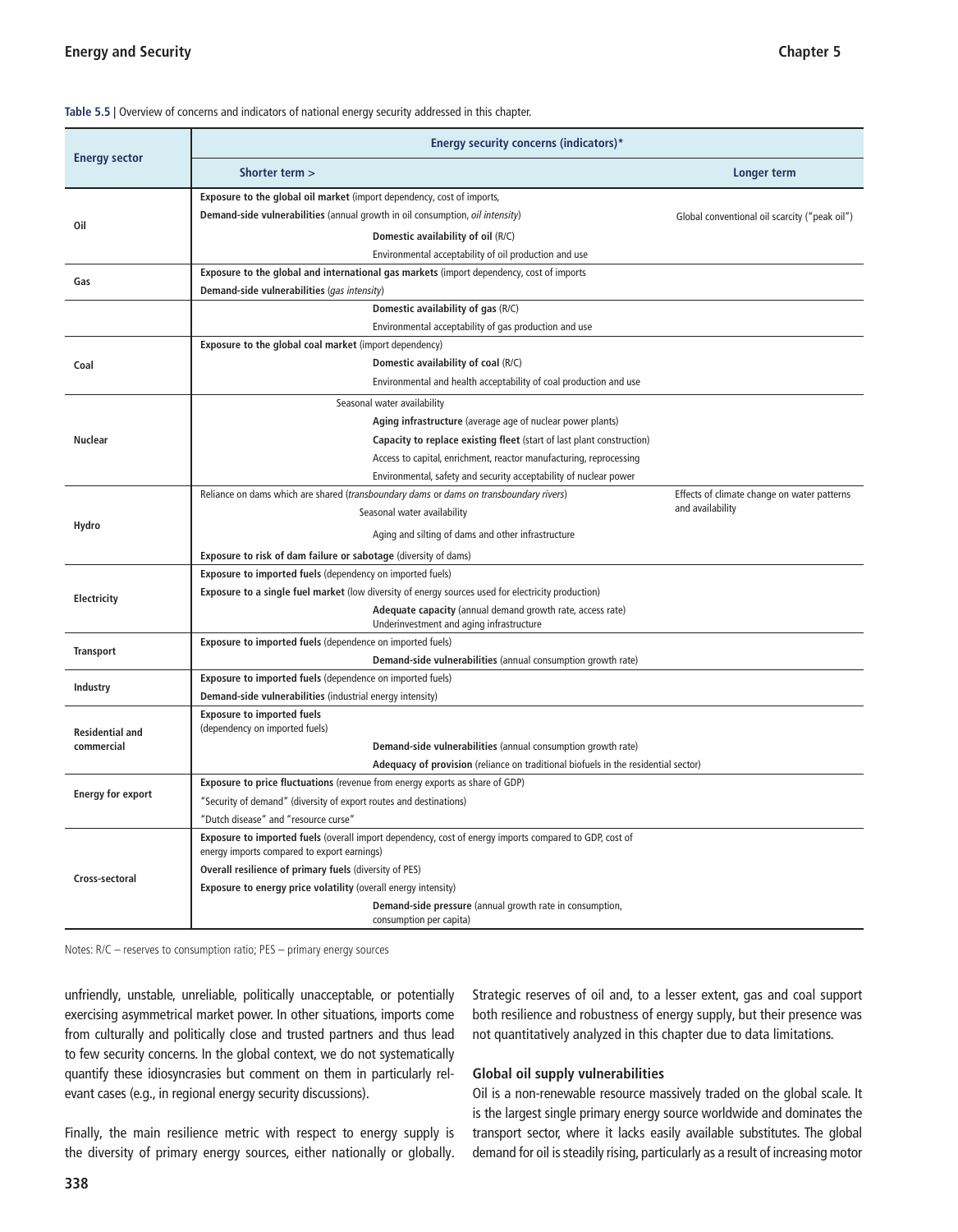fuel consumption in emerging economies. Given limited new discoveries, the global production of conventional oil is predicted to "peak" or "plateau" in the first half of this century (see Chapter 7 for details) in spite of globally rising demand. This supply-demand imbalance will lead to higher oil prices in the medium to long term, as exploration and production will turn to progressively more demanding, and thus more expensive, sources (such as oil in deep-sea water or the Arctic). The costs are rising even in established production regions. The Kashagan oilfield in the Caspian Sea, one of the biggest discoveries in decades, was due to enter production in 2005. Now the target is 2012, and the costs could exceed US\$100 billion. 1 The 2010 disaster at BP's well in the Gulf of Mexico may increase costs further as environmental regulations are tightened.

 In addition to this expected medium- to long-term cost increase, global oil prices have been increasingly volatile in the last decade for several reasons. First, the global demand for oil has been growing faster than production capacity, and as a result the spare production capacity (the difference between what is possible to produce in the short term and what is actually produced to meet the demand) has significantly decreased. With the smaller spare capacity, even relatively minor disruptions of supply – whether they are due to natural, economic or political causes – may knock the demand and supply off balance, thus signaling rocketing prices or even a physical scarcity of fuel at least in the short term, $<sup>2</sup>$  or the reverse.</sup>

 Furthermore, the global oil price has been increasingly affected by highly volatile market expectations through speculation. Future contracts and other derivates have opened the oil market to speculative money, which is blamed as a contributing factor in oil price volatility. Due to the rapid increase in the number of actors and improvements in communication tools, the oil markets have become highly reflexive – i.e., driven by market sentiments and expectations. This reflexivity does not blend well with the decreasing and often uncertain spare capacity. A speculative market combined with low spare capacity and high uncertainty easily results in price bubbles and longer-term volatility.



Figure 5.3 | Global oil and gas production and trade. The figure shows the concentration of global oil and gas production in a limited number of regions and large volumes of trade in these fossil fuels. Source: BP, 2009; IEA, 2009a; b.

 <sup>1</sup> According to the Cambridge Energy Research Associates' (CERA) Upstream Capital Costs Index (UCCI), prices of drilling technology, skilled labor, and equipment have soared. Even in spite of recent economic recession, exploration and development costs in oil and gas have risen by 200% between 2000 and 2011 (IHS, 2011 ) adding a significant cost to crude supply.

<sup>2</sup> When BP had to shut down a single refinery in 2006, world crude prices jumped 2% (Sovacool, 2009).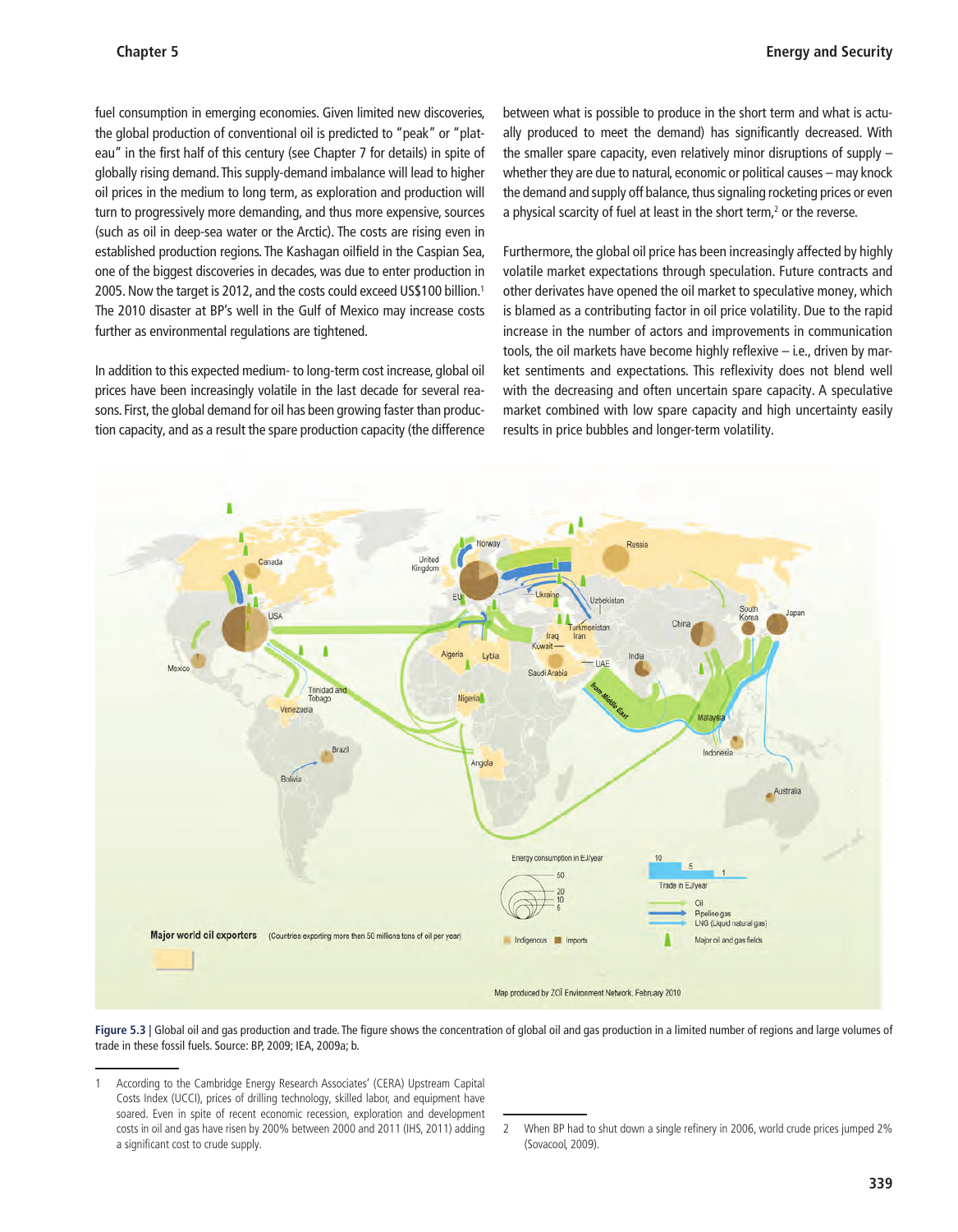

Figure 5.4 | Price of oil (in US<sub>2005</sub>\$) and major political events 1970–2011. Source: modified from US EIA, 2011b. Note: Imported Refiner Acquisition Cost (IRAC) is the volumeweighted average price of all crude oil imported to the United States.

 Moreover, the volatility of the global oil market is exacerbated by the fact that, whereas oil is traded globally, its production and reserves are heavily concentrated in just a few countries and regions (see Figures 5.3 and 5.4 ) away from the major consumption centers. In 2006 the Middle East accounted for 62% of the world's identifiable proved liquid reserves and 31% of the output. The world's top 10 producers represent approximately 62% of global output. Eight of the top 10 producers are net oil exporters that collectively supply 34% of global oil demand. On the other hand, seven of the world's 10 largest consuming countries lack sufficient oil production capacity to meet their internal consumption, importing more than 35% of the world's demand (Lehman Brothers, 2008). According to the IEA (2010a), the concentration of oil production and the market power of major producers are expected to increase by 2030, not only in the Reference Scenario but also in the presence of strong climate policies (the "450 scenario"). The interregional trade in oil will increase by over 30% and comprise almost one-half of the total volume of global production by 2035 (IEA, 2010a) in the New Policies Scenario.

 This means that global oil supply is becoming increasingly more vulnerable to conditions in oil-producing countries and regions, as well as the demand dynamics and expectations of major consumers. There is

an extensive record of political, economic, and natural events, military conflicts, and deliberate acts of sabotage that have either physically disrupted global oil flows or resulted in price hikes. According to (Jones et al., 2004), quoted in (Farrell et al., 2004), 24 oil supply shocks between 1950 and 2003 averaged eight months or 3.7% of the global supply. The 1990 Gulf War, for instance, resulted in production loses of 2.8 million barrels per day (mbd) of Iraqi and 1.4 mbd of Kuwaiti oil – some 7% of global supply (BP, 2007). The strike at Petróleos de Venezuela, SA during 2002/2003 brought to a halt the country's entire oil sector and temporarily reduced global oil supplies by 2.3 mbd, or 3% of total world supply (US Government Accountability Office, 2006 ). As it coincided with unrest in oil producer Nigeria and the looming US invasion of Iraq, the strike contributed to pushing the nominal price of oil to new highs (Shore and Hackworth, 2003). For an overview linking oil price developments and major political events since the early 1970s, see Figure 5.4 .

 Thus, countries relying on imported oil are at risk of facing medium- to long-term price increases combined with volatility of oil prices in the short term. Physical supply disruptions similar to the Arab OPEC oil embargo of the early 1970s are less likely nowadays because alternative suppliers can normally be found, given the "liquid" character of the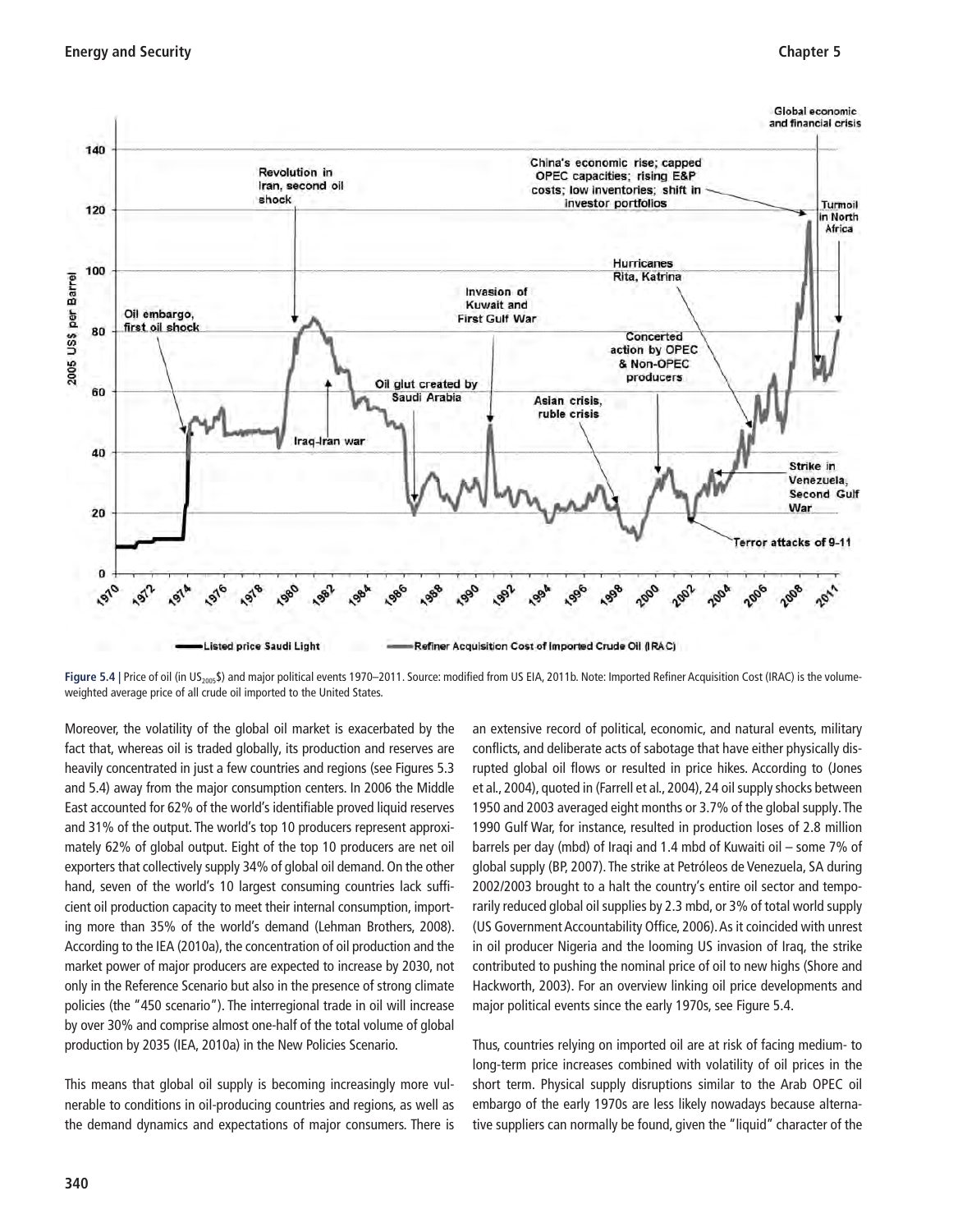global oil market, and strategic oil reserves present in most major economies can smooth out such impacts. However, infrastructural limitations (e.g., pipeline capacities or refineries "tuned up" to deal only with a particular kind of crude) can still make physical disruptions very painful for particular countries. For example, several landlocked countries in Central and Eastern Europe receive the majority of their oil supplies from Russia through the Druzhba pipeline and are, therefore, vulnerable to disruptions affecting this particular supplier and the transportation route. Globally, 64% of the global oil supply flows through just 10 supply chain "choke" points, with the top three accounting for 46% of supply (Lehman Brothers, 2008). In addition to the Druzhba pipeline, these include the Straits of Hormuz, Strait of Malacca, Abqaiq processing facility, Suez Canal, Bab el-Mandab, Bosporus/Turkish Straits, Mina al-Ahmadi terminal (Kuwait), Al Basrah oil terminal (Iraq), and LOOP (United States).

 In summary, the global oil supply is vulnerable from robustness, sovereignty, and resilience perspectives. The main robustness concerns are the increasing demand in the face of limited conventional production capacities, rising costs of production, and high and volatile prices. The main sovereignty concerns are the increasing concentration of production away from major demand centers and the increasing market power of major producers. The resilience concerns include not only the dominance of oil in the world's energy use and the lack of easily available substitutes for oil in the transport sector (as we will be discussing further later in this chapter), but also the limited diversity of global oil supply routes and the vulnerability of the "choke" points.

#### **National oil supply vulnerabilities**

 Oil is the only primary energy source that plays an important role in all of the national energy systems except in a few less-developed countries. Virtually every country (125 countries with 5.9 billion people) $^3$  has at least 10% of its primary energy derived from oil, while over 5.5 billion people live in 112 countries which rely on oil for more than 18% of their total primary energy supply. Moreover, some 370 million people live in 32 countries that use oil for more than half of their primary energy supply.

 The majority of countries import most or even all of the oil and petroleum products they need. Over three billion people live in 83 countries that import more than 75% of the oil and petroleum products they consume, and 101 countries with 5.3 billion people import over 25% of the oil they consume.

 The number of people living in countries significantly dependent on oil imports is likely to rise in the near future. At the moment there are 3.6 billion people in countries that import more than half of their oil, but a further 1.7 billion people live in countries (including Argentina, China, Indonesia, and the United Kingdom) where the ratio of domestic oil

reserves to domestic annual oil consumption is under 15 years.<sup>4</sup> Even though some countries (e.g., Ghana) may become less dependent on imported oil due to new discoveries and developments, this is unlikely to reverse the overall trend of the rapid increase of oil import dependency in the world.

 Several of the highly import-dependent countries have additional demand-side vulnerabilities. In 16 such countries (with 1.8 billion people), the demand for petroleum products grew at 5–10% per year on average from 1996–2006. In addition, five of these (including several African countries and Vietnam) have outstanding fuel intensities that make them highly vulnerable to market price disruptions.

 China and India – which are together home to about 2.5 billion people – tell a story of their own. Oil consumption in China more than quadrupled between 1980 and 2009. It has grown at the annual rate of over 7% a year in the last 10–15 years. In the WEO (World Energy Outlook)'s New Policies Scenario, it is expected to almost double between 2009 and 2035, increasing on average by 2.4% per year. In this scenario, China accounts for 48% of the global rise in demand for oil. The majority of this increase will likely come from imports, as China already imports over 40% of its oil supply and its domestic reserves/consumption ratio is between seven and eight years. India already imports over 75% of its oil, and its domestic resource/supply ratio is under six years, with consumption growing on average 4.6% per year and projected to grow faster than in China at 3.6% between 2009 and 2035, accounting for a further 30% of the increase in the global demand for oil (IEA, 2010a).

 It is worth commenting that all low-income countries (over 600 million people) except Uzbekistan,<sup>5</sup> Myanmar,<sup>6</sup> and Yemen import over 80% of their oil and petroleum products. In sub-Saharan Africa, apart from South Africa, Gabon, Nigeria, Angola, Sudan, Congo, Cameroon, and Côte d'Ivoire, all of the countries are completely dependent on the import of petroleum products!

#### **Global natural gas supply vulnerabilities**

 Natural gas is the fastest growing fuel of choice for electricity generation in the Western hemisphere and has also gained an increasing importance in emerging economies. In addition, it is extensively used in the residential sector (for heating and cooking) and in many industrial applications. Similarly to oil, gas is a non-renewable resource with reserves and production concentrated in a few countries and regions, and most nations relying on imported supplies. There are, however,

<sup>3</sup> According to IEA (2007), oil and its products represented less than 10% of total final energy use in only nine countries: Mozambique, Tanzania, Democratic People's Republic of Korea, Zimbabwe, Nepal, Ethiopia, Democratic Republic of Congo, and Nigeria.

 <sup>4</sup> The concepts of reserve/production or reserve/consumption ratios are notoriously unreliable when used for projecting the date of "running out of oil." This is because the estimates of reserves are constantly updated and the rates of production/consumption also change. However, the very low (<10–15 years) ratio usually signals serious energy security concerns and the need to develop new reserves, imports, or other energy sources.

 <sup>5</sup> Uzbekistan has the resource/supply ratio of about 16 years.

 <sup>6</sup> Currently, Myanmar is a net crude oil exporter, but it imports more than 50% of its petroleum products and has the resource/supply ratio of just 3.75 years.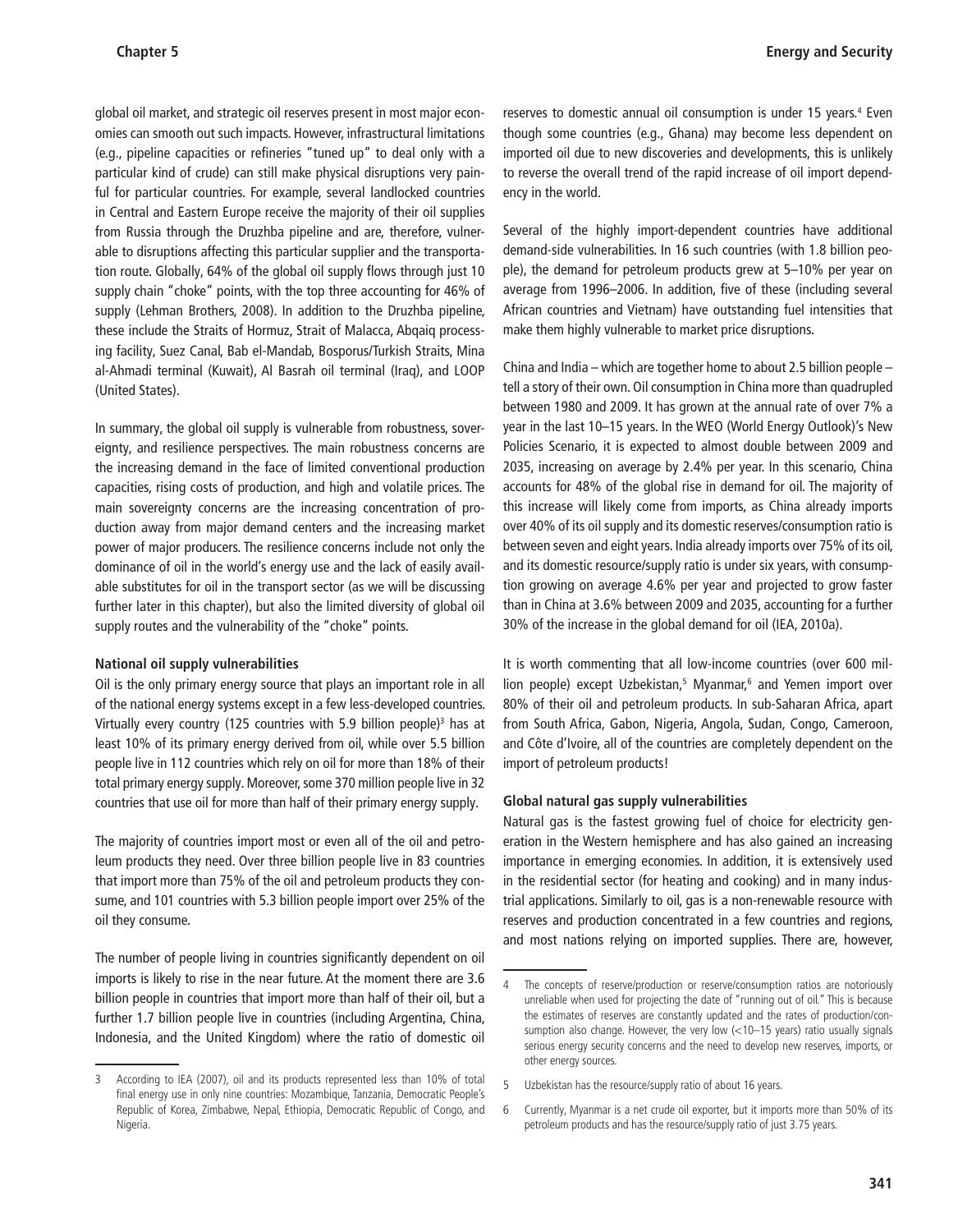#### **Table 5.6** | Vulnerabilities of primary energy sources.

| <b>Energy security</b><br>perspectives                                              |                      | <b>Robustness</b>                                                                                                                                              | <b>Sovereignty</b>                                           |                                                                                     | <b>Resilience</b>                                                                                       |                                                       |  |
|-------------------------------------------------------------------------------------|----------------------|----------------------------------------------------------------------------------------------------------------------------------------------------------------|--------------------------------------------------------------|-------------------------------------------------------------------------------------|---------------------------------------------------------------------------------------------------------|-------------------------------------------------------|--|
|                                                                                     |                      |                                                                                                                                                                | <b>Globally traded fuels</b>                                 |                                                                                     |                                                                                                         |                                                       |  |
|                                                                                     | Global R/P ratio     | Projected demand<br>growth 2008-2035*                                                                                                                          | Share of international trade<br>in global production in 2009 | Number of people (billions) in countries with<br>import dependencies over 25/50/75% |                                                                                                         | Diversity of global<br>producers by region, SWDI      |  |
| Oil                                                                                 | 30 yr.               | 15%                                                                                                                                                            | 66%                                                          | 5.3/3.6/3.1                                                                         |                                                                                                         | 1.63                                                  |  |
| Gas                                                                                 | 80 yr.               | 44%                                                                                                                                                            | 29%                                                          | 2.2/0.75/0.65                                                                       |                                                                                                         | 1.84                                                  |  |
| Coal                                                                                | 150 yr.              | 19%                                                                                                                                                            | 14%                                                          | 1.3/1.1/0.70                                                                        |                                                                                                         | 1.92                                                  |  |
|                                                                                     | Other energy sources |                                                                                                                                                                |                                                              |                                                                                     |                                                                                                         |                                                       |  |
| Nuclear<br>Aging of nuclear power plants; sensitivity to<br>political interventions |                      | Concentration of enriched uranium and reactor<br>manufacturing technologies; nuclear fuel cycle<br>controlled for non-proliferation reasons                    |                                                              | case of failure                                                                     | Generally large facilities; difficult to substitute in                                                  |                                                       |  |
| Hydro                                                                               |                      | Sensitivity to water availability; vulnerability<br>Hydroelectric facilities located on internationally<br>to climate change in some regions.<br>shared rivers |                                                              |                                                                                     | majority of electricity of certain countries                                                            | In certain cases extremely large facilities providing |  |
| <b>NRES</b><br>High initial costs; intermittency of supply                          |                      | Technological dependencies; potential import<br>dependencies for biofuels                                                                                      |                                                              | and more diverse energy mix                                                         | Generally assumed to be higher than in the case of<br>traditional sources due to distributed generation |                                                       |  |

Source: see main text; \*– New Policies Scenario (IEA, 2010a).

important differences between energy security concerns associated with oil and natural gas as globally traded energy sources.

 With respect to globally available resources, the production of conventional gas is likely to peak (or plateau) several decades later than conventional oil in most scenarios. In addition, technological advances have recently added significant quantities of unconventional (primarily shale) gas to global reserve estimates (see Box 5.5 ). There are, generally speaking, fewer concerns about the risk of rapid increases in gas prices than in the case of oil (Söderbergh et al., 2009; Söderbergh et al., 2010). In other words, "peak gas" may not be as significant a concern as "peak oil."

 Yet the global demand for natural gas is projected to increase faster than that for oil (by 44% in the WEO's New Policies Scenario, compared to 18% for oil). A quarter of this rise in global demand is set to come from China, where the consumption of natural gas is projected to increase on average by 6% per year up to 2035 (IEA, 2010a).

 On the other hand, similarly to oil, a globally sufficient supply of natural gas depends upon adequate investments in exploration, production, and transportation. Such investment is all but granted, especially in connection with uncertainty over shale gas and other factors affecting gas prices (see Box 5.5). According to the IEA (2007), the total upstream and infrastructure investment needs in natural gas amount to US\$4.2  $(US_{2005}$ \$ 4.0) trillion until 2030.

 The difference between oil and natural gas is also in the volumes of international trade. Whereas about two-thirds of the globally produced oil is traded, this share is only about one-third for natural gas (see Table 5.6 ). However, interregional trade in natural gas is projected to increase very significantly (by 80% between 2008 and 2035 in the WEO's New

Policies Scenario (IEA, 2010a) to account for over one-quarter of the total production). China's imports of natural gas are set to grow some 40-fold in this scenario, accounting for some 40% of the total growth in the interregional gas trade over this period (IEA, 2010b).

 In contrast to oil, there is no unified global market for natural gas, primarily because the regional price differentials do not exceed the still high costs of interregional transportation (Stevens, 2010). Natural gas is transported via pipelines or between liquefied natural gas (LNG) installations tied with long-term contracts. Natural gas is traded on several largely independent regional markets, most notably the Eurasian, North American, and Asia-Pacific markets. While the North American natural gas market is liquid, regionally integrated, and deregulated, the Eurasian gas market is dominated by long-term bilateral contracts, entailing offtake agreements and destination clauses. Consequently, the Eurasian gas market, though considerably larger in volume than the North American one, is characterized by a comparably lower liquidity and a still marginal, although growing, role of spot markets. The emergence of a global gas market was widely predicted by experts and signaled by considerable investments in LNG infrastructure but delayed by the economic crisis and shale gas developments.

 Natural gas is traded in regional markets by pipelines and globally as LNG. This has two major implications for energy security concerns associated with this fuel. On one hand, it prevents the emergence of globally powerful market actors, be it individual producers or cartels (like OPEC in the case of oil). On the other hand, it significantly increases the market power of regionally dominant market actors, such as Russia in Eurasia. Regional markets dominated by long-term contracts may also be more protected from price volatility, especially if the prices of gas are decoupled from those of oil, which has been a long-term trend and expectation (Stern, 2009; Stevens, 2010).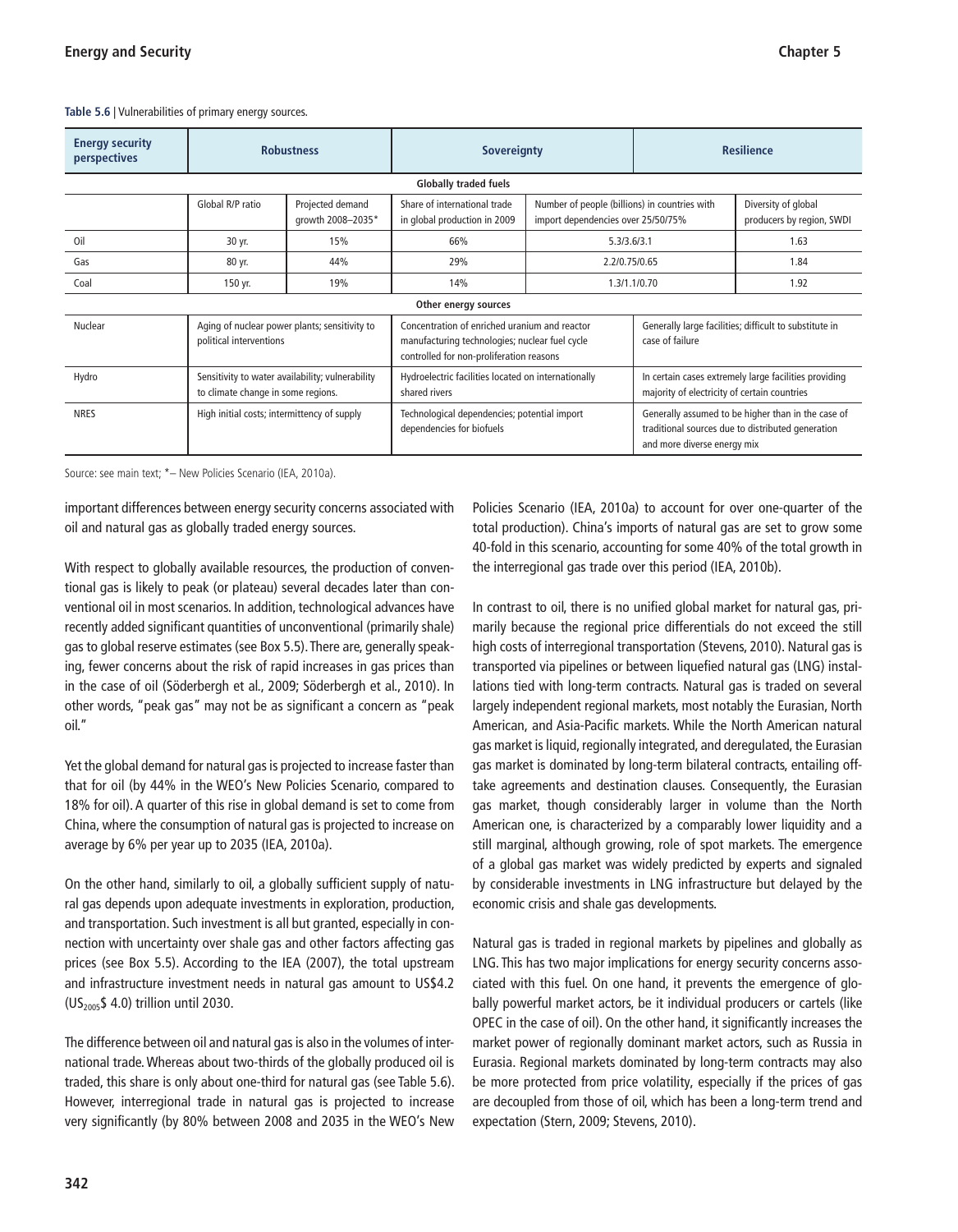## **Box 5.5 | Shale Gas Revolution and Energy Security**

 Over the last several years the production of unconventional shale gas in the United States has dramatically increased (from 1% of total energy supply in 2000 to some 20% in 2009) and its share of total gas reserves increased by 50%. This has been heralded as the "shale gas revolution," with significant implications for energy security not only in the United States but also in the rest of the world, particularly in Western and Central Europe, which may become significantly less dependent on Russian gas imports.

 At the same time, many uncertainties have been quoted with respect to shale gas developments. Even in the United States, cost estimates vary widely, and there are concerns over shorter life and low recovery rates of shale gas fields as well as environmental impacts of shale gas exploration. More uncertainties are associated with replication of North American success on other continents. Obstacles to shale gas development in Europe include different geology, lack of tax breaks, lack of technologies and expertise, more sensitive natural and cultural environment, potential opposition of local communities, and different land/natural resource structure than in the United States. Despite the potential shale gas revolution, the IEA New Policies Scenario predicts the overall decline in natural gas production in Western Europe, with the average rate of –1.5% per year up to 2035. Globally, the share of unconventional gas is predicted to increase from the current 12% to 15% in 2030, much of this increase being in North America.

 In spite of these potentially positive (although less than certain) effects of the shale gas revolution, there may be some negative effects as well. So far, increasing shale gas production has resulted in decreasing gas prices and cancellation of investment projects in LNG and natural gas infrastructure. If the developments in shale gas do not follow the most optimistic forecasts, there may be a significant lack of capacity to meet the global demand. The shale gas revolution has also slowed down the development of spot trading and the emergence of a global gas market, leading to a temporary "glut" in LNG production and capacity. Investments in renewable energy alternatives to natural gas have also been slowed by this decrease in price.

 Another concern associated with shale gas may be technological dependency. Chemicals, drilling technologies, and the expertise required for shale gas production are primarily available in the United States, where they have been developed over decades of trial and error. These will need to be exported, at least in the short term, to enable a similar increase in production in other countries.

Source: Stevens, 2010; IEA, 2010a. See also Chapter 7 for the discussion of technical issues related to shale and other unconventional natural gas.

 Thus, sovereignty concerns related to natural gas are highly regionspecific. They are most prominently highlighted by the recent gas disputes between Russia and the Ukraine (in 2006 and 2009) which led to interruptions in the supply of gas to members of the European Union (EU). This interruption most severely affected such countries as Slovakia, which is significantly dependent on Russian gas and lacks emergency gas stocks to cope with such short-term disruptions of supply. In another similar case, the Georgian gas supply in 2005/2006 was struck by a sabotaged Russian gas pipeline, causing severe energy shortages during that winter. Subsequently, the EU's energy security debate has become largely framed by the need to diversify the routes and origins of gas imports (as well as to substitute gas by other energy sources). The tense political relations between some Central and Eastern European countries and Russia played an important role in sustaining this debate. Outside Europe such deliberate disruptions of gas pipeline deliveries have been rarer, although not unknown.

 Finally, in contrast to oil, which currently lacks readily available substitutes in the transport sector, natural gas can be more easily replaced by other sources such as oil, coal, nuclear power, or imported electricity (not to mention biogas and other renewable sources). Naturally, such a replacement might require substantial infrastructure investment.

 In summary, the global vulnerabilities of the natural gas supply are largely similar to those of oil but with several important distinctions. With respect to robustness, it has larger conventional reserves and probably more optimistic expectations concerning non-conventional reserves, although it still remains a limited resource and upstream investment requirements are very high. In the case of natural gas, sovereignty concerns are strongly articulated on the regional level, particularly in Eurasia. With respect to resilience, the substitutability of natural gas is its major advantage, but for many markets the low diversity of origin of imports and supply routes presents a potential vulnerability to natural or political disruptions.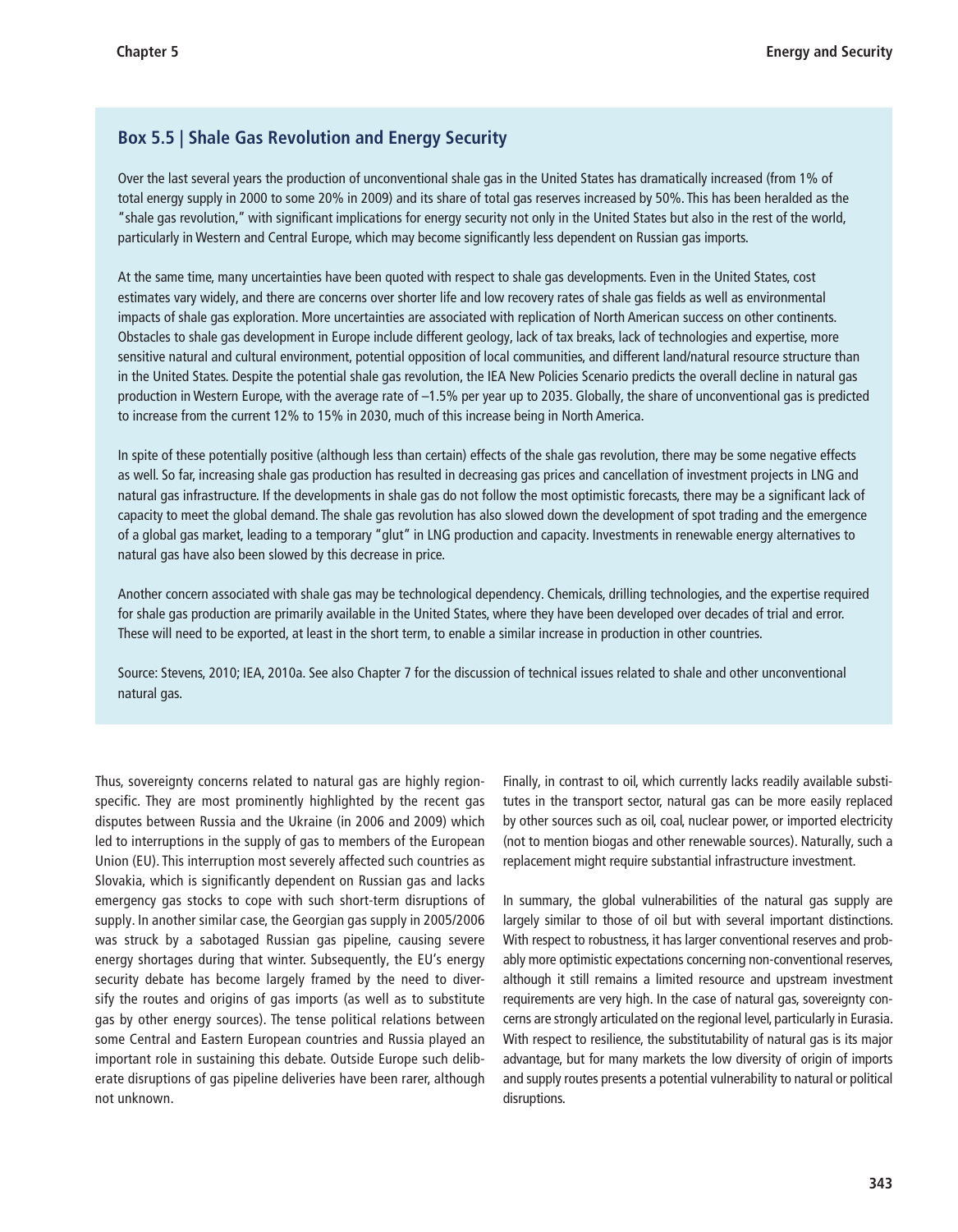#### **National natural gas supply vulnerabilities**

 Significantly fewer countries rely on natural gas than on oil. Fifty-seven countries with a population of almost two billion people use gas for 20% or more of their primary energy supply. Among those, 16 countries (with a combined population of over 350 million people) use natural gas for more than half of their energy needs. A further 850 million people in 21 countries rely on natural gas for between 10% and 20% of their energy. Further analysis in this section relates to these 78 countries (which notably exclude India and China, where the consumption of natural gas is still not very high, although it is projected to grow rapidly).

 Most of the countries using natural gas have to rely on imports. Almost 650 million people live in 32 countries that import over 75% of all their gas needs. All of these countries are in Eurasia: most are in Europe, Turkey, and the former Soviet Union, but they also include Jordan, Singapore, Korea, and Japan. Remarkably, only seven of these highly import-dependent countries have LNG facilities. Of those, Korea and Japan only import natural gas through LNG facilities, and the remaining countries use pipeline imports as well. The remaining 25 highly importdependent countries do not have LNG re-gasification terminals and rely exclusively on pipelines for gas imports. Eleven of those countries are landlocked and thus have no prospects of benefiting from LNG trade (Coutsoukis, 2008). At the same time, global LNG markets are rapidly expanding (IGU, 2010).

 There are 35 countries, with a combined population of over 750 million people, which import more than 50% of their gas needs, while the number of people living in countries which import over 25% of their gas needs is almost 2.2 billion.

 Among the countries that import less than 50% of their natural gas needs, including those relying on domestic reserves (such as the United Kingdom, the United States, Bangladesh, Mexico, Thailand, Brazil, and Argentina), 12 (780 million people) have a domestic reserves/supply ratio under 16 years, which signals the likely increase in import dependency in the near future.

 Thus, over 1.5 billion people live in countries that are either seriously dependent on imported natural gas or are likely to experience such dependency soon. In addition, the majority of the 37 countries (with over 2.5 billion people) relying on natural gas for more than 10% of their supply experienced a growth rate of over 6% per year over the last decade, which is likely to put further pressures on their natural gas supply.

#### **Global coal supply vulnerabilities**

 Coal is the world's fastest growing fossil fuel energy source, currently providing about one-third of the global primary energy supply. Similarly to oil and gas, coal is a non-renewable fuel that is traded on the global market. However, coal is different than oil and gas in several important aspects, which affect the vulnerability of coal supplies.

 First of all, the worldwide reserves of coal are larger than those of conventional oil and gas, although they are subject to large uncertainties, as explained in detail in Chapter 7. The global R/P ratio of coal varies between different organizations and years in which estimates are provided but is generally believed to exceed 130 years.<sup>7</sup> Global coal production is expected to increase by some 14%, growing on average at 0.6% per year until 2035 in the WEO's New Policies Scenario. All of this growth is projected to come from non-OECD countries, with over 90% concentrated in China, India, and Indonesia (IEA, 2010a).

 Global coal reserves are not as geographically concentrated as those of oil and natural gas. The United States, China, India, and the former Soviet Union together account for some 80% of global hard core reserves. Southern Africa and Australia account for 13% of the remaining 17% of reserves, with the remainder being split among the rest of the world. However, the existing coal reserves and production capacities are largely located in the same countries that consume or are expected to consume the majority of coal. For example, the WEO projects that China will account for half of global coal production in 2035 but will also consume all of this coal, being the largest world consumer and producer at the same time (IEA, 2010a). International trade in coal was only 16% of its total consumption in 2009 (compared to 66% of oil and 29% of natural gas). It may nevertheless increase in both the short and medium term. The main driver of this increase will be consumption and production of coal in China. In 2009, China's imports of coal tripled, but their growth in the future will be determined by the competitiveness of imported coal against the coal domestically produced and transported from China's western provinces. In the WEO's projections the share of globally traded coal will remain at approximately today's 16% of global demand, whereas the absolute volume of trade may grow some 15%. In this scenario the largest exporters will be Australia and Indonesia, and the largest importer, India.

 The geographic distribution of coal reserves means that supplies of coal are less likely to be disrupted for such "geopolitical" reasons that are much feared in the cases of oil and gas. However, coal production may be slowed down because of its severe environmental and health costs. (Coal has the highest greenhouse gas emission factor of all fuels and also contributes significantly to local air pollution). Global climate change policies may also affect coal affordability (if carbon capture and storage becomes a requirement). If coal becomes a globally traded commodity, fluctuations of domestic currencies and a host of other factors can also affect its price.

 As with other fuels, domestic availability of coal does not automatically mean that it is easily accessible to consumers. A case in point is China, whose reserves are mainly found in its western provinces, while consumption is concentrated on its east coast. Given China's rapidly rising consumption levels, its transport infrastructure faces heavy capacity challenges (see Box 5.6).

The BP Statistical Review of World Energy 2007 gives a coal R/P ratio as 133 years at the end of 2007 (BP, 2007). The World Energy Outlook 2010 (IEA, 2010a) notes a 1:150 R/P ratio.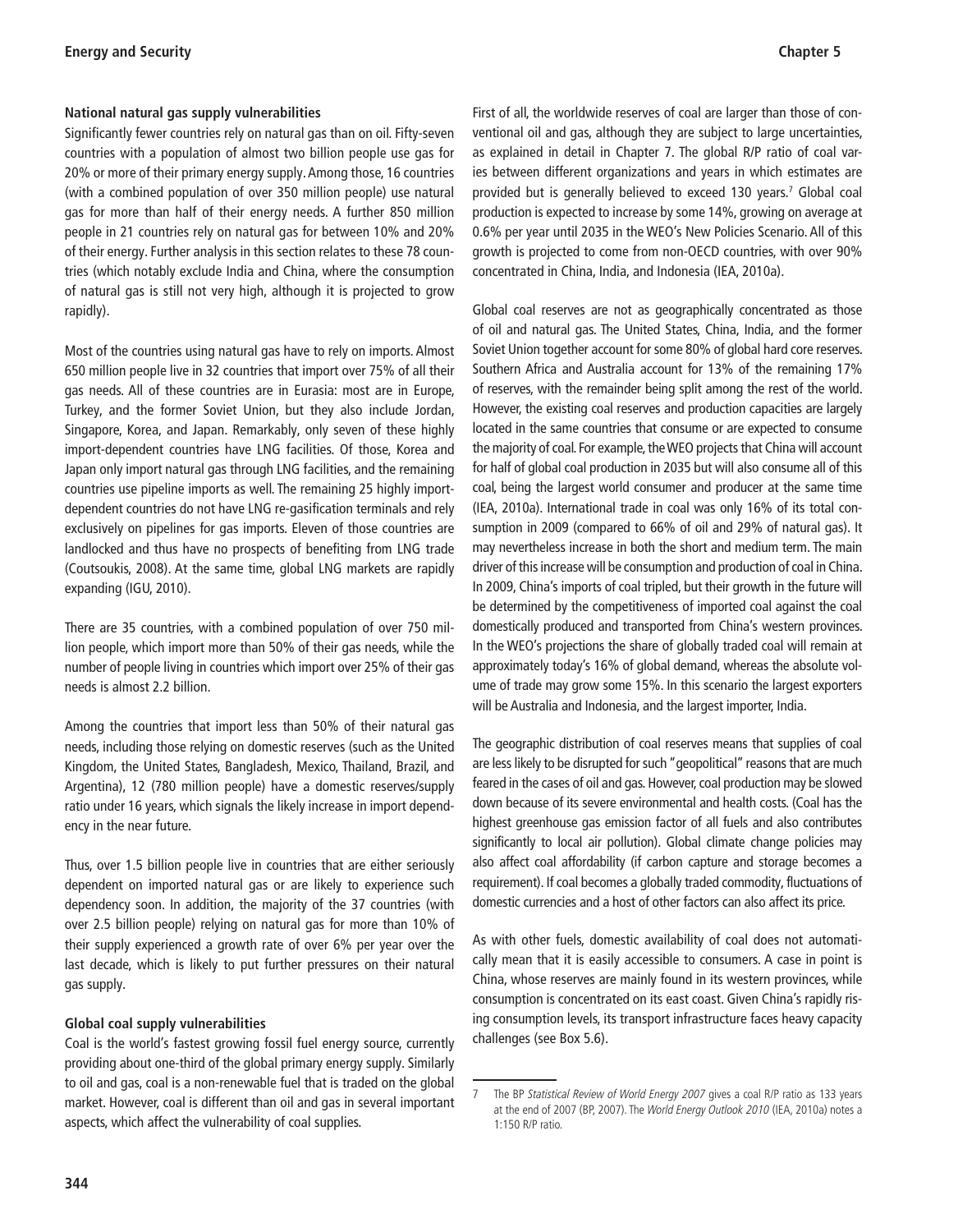### **Box 5.6 | Coal Use in China**

 China relies heavily on coal as a primary fuel for industrial use and electricity generation. Coal combustion provided 65% of national electricity in 1985 but ballooned to more than 80% in 2006 (though it shrank to 71% in 2008). From 2002 to 2007, demand for electricity in China grew by about 12%, and more than 70,000 MW of capacity were brought online to meet it. A majority of this capacity was coal-fired, and China is currently constructing the equivalent of two 500 MW coal-fired plants per week, or a capacity comparable to the entire power grid in the United Kingdom every year. During this time, every week to 10 days over the course of five years, a coal-fired power plant opens somewhere in China big enough to serve all of the households in Dallas or San Diego. More than half of China's total coal use is in the non-electricity sector. Coal provides 60% of Chinese chemical feed-stocks, 55% of industrial fuel, and about 45% of China's national railway capacity is devoted to the transport of coal. Coal is, therefore, China's most abundant and widely used fuel, and China is the world's largest coal producer (mining about 2.3 billion tons per year compared to just 1.1 billion tons in the United States). Put another way, coal production and consumption account for more than 65% of China's total energy supply and use. China already uses more coal than the European Union, Japan, and the United States combined.

In 2009, coal imports of China tripled, and for the first time it became a net coal importer. This import dependency may be reversed if coal production capacities of remote western provinces are utilized. For example, the province of Xinjiang holds about 40% of China's total coal resources. According to the expectations of its regional government reported by the IEA ( 2010a ), the planned upgrade of the railway line linking Xinjiang to the east coast may help to increase coal production there by more than 10-fold so that its share of global coal production will be double the share of current oil production of the world's biggest oil field, Ghawar in Saudi Arabia.

Source: IEA, 2010a; Sovacool and Khuong, 2011.

#### **National coal supply vulnerabilities**

 At present, 4.2 billion people live in 45 countries where coal represents more than 10% of the primary energy supply. About 3.4 billion people live in 28 countries (including China, India, Japan, and the United States) where coal represents more than 20% of the total primary energy supply. About 1.4 billion people live in seven countries (including China) where coal accounts for more than one-half of the total primary energy supply. In Mongolia, South Africa, and the Democratic People's Republic of Korea, more than 70% of the primary energy supply is derived from coal.

 Only seven of these 28 countries (approximately 300 million people) import more than 80% of the coal they consume. These include Japan, which imports 100% of its coal. Some of these countries (e.g., Morocco, Slovakia, and the Republic of Korea) may be considered especially vulnerable, as either their coal consumption has been growing at over 5% per year or their economies have very high coal intensities. Despite its rapidly growing coal extraction, India is a net coal importer and is projected to increase its imports of coal more than five-fold between 2008 and 2035 (IEA, 2010a).

 Most of the countries that significantly rely on domestic coal (net exporters and those that import less than 50% of their consumption) have a domestic resource/consumption ratio of over 30 years. The only exception is Vietnam, for which this ratio is 8.5 years. This makes the situation for coal very different than that for oil and gas, where import dependency is likely to significantly increase in a large

number of countries even if the current levels of consumption do not notably grow.

#### 5.2.2.2 Nuclear Power

#### **Global nuclear energy supply vulnerabilities**

 Whereas the energy security concerns related to fossil fuels are primarily related to the supply and demand of resources, in case of nuclear power the primary concerns relate to nuclear energy infrastructure and technologies. Unlike fossil fuels, the fuel of nuclear energy (uranium) has a fairly high security of supply, offers protection from fuel price fluctuations, and is possible to stockpile. In comparison to oil and gas, uranium is abundant and more geographically distributed, with a third of proven reserves in OECD countries (NEA, 2008). Recent estimates indicate that even in the face of a large expansion of nuclear energy, proven uranium reserves would last at least a century (Macfarlane and Miller, 2007; NEA, 2008).<sup>8</sup> Furthermore, electricity produced from nuclear energy offers a greater protection from fluctuations in raw commodity prices; while doubling uranium prices leads to a 5–10% increase in generating cost for nuclear power, doubling the cost of coal and gas leads to a 35-45% and 70-80% increase, respectively (IAEA, 2008). Uranium is also a relatively easy fuel to stockpile. The refueling of a nuclear power plant generally provides fuel for two to three years of operation (Nelson and Sprecher, 2008), and it is possible to store up to a 10-year supply of

 <sup>8</sup> Chapter 7 contains a more extensive discussion of uranium resource availability.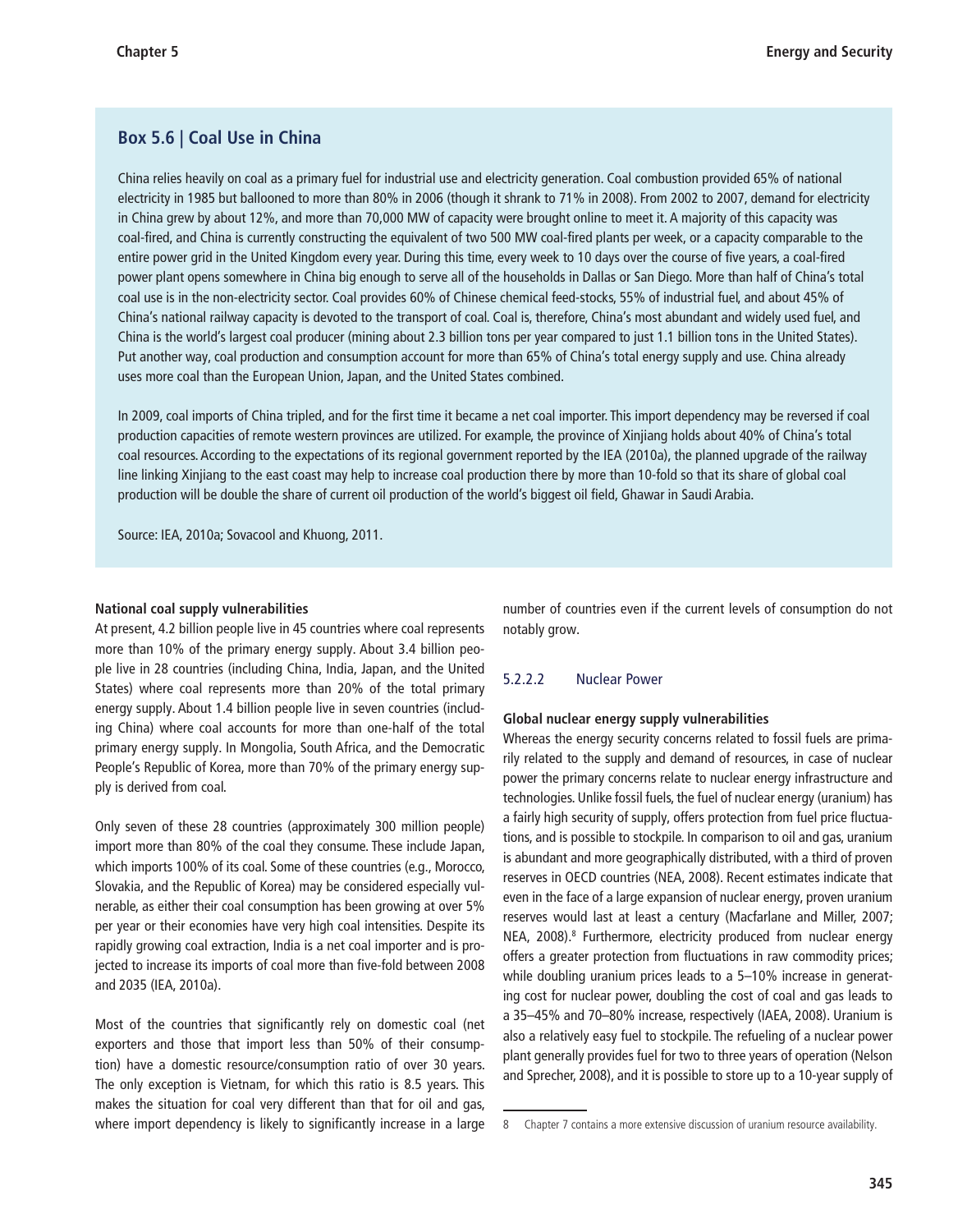nuclear fuel (IAEA, 2007b). In contrast, oil and gas emergency reserves, where they exist, are measured in days, weeks, or  $-$  in exceptional cases – months, not years.

 At the same time, there are significant energy security risks associated with technological, economic, and institutional characteristics of nuclear power production. As the most capital-intensive electricitygeneration technology, it is economically difficult for nuclear energy to compete in liberalized markets where the investor has to assume the financial risk of investment. As a result, strong government backing is necessary for the development of nuclear power (Finon and Roques, 2008). Such political backing depends on the public support of nuclear power, which has been very uneven. In particular, public opinion is swayed by nuclear accidents such as the ones at Three Mile Island in the United States in 1979, Chernobyl in the USSR in 1986, and Fukushima in Japan in 2011. Each such change of public opinion and the resulting change in the government policy may affect energy security both in the short term (e.g., as a result of shutting down nuclear power plants immediately affected by the accident<sup>9</sup> and those deemed unsafe) and in the longer term (through complicating the investment climate). Unlike other energy sources and electricity-generating technologies, for nuclear energy the risks associated with accidents extend beyond the plant level or national level to the entire nuclear power plant fleet. Thus, nuclear power globally faces the systemic risk of nuclear accidents.

 Additionally, in most countries nuclear power plants are aging and often reaching the end of their licenses. The mean age of nuclear power plants worldwide is 26 years (calculated from IAEA, 2010). Since the standard lifespan of nuclear power plants is 30–40 years, many plants are nearing the end of their planned operational period. The IAEA has recently begun efforts to create a dialogue on effective management and safety enhancements to extend the lifespan of many of the world's nuclear power reactors (IAEA, 2007a). The power plants are not the only part of the industry that is old; in many countries the industry faces an aging workforce and a dearth of young workers to replace retiring nuclear engineers and plant operators (Sacchetti, 2008).

 Nuclear power and other thermal plants are also subject to heat waves and water shortages. In 2006, France, Spain, and Germany had to shut down or scale back electricity production in several of their nuclear power plants due to low water levels. With growing concerns over water availability due to increasing pressure from uses and climate change, thermal power plants could face problems involving water supply more frequently. In addition to these robustness concerns, there are also sovereignty issues associated with nuclear power since capacities for fuel enrichment and nuclear reactor construction are concentrated in relatively few countries. Only six countries currently possess large-scale enrichment plants, and seven countries possess small-scale enrichment

facilities (see Figure 5.5).<sup>10</sup> The fact that several countries (including Australia, Brazil, and South Africa) are considering constructing enrichment facilities indicates that even though countries can relatively easily stockpile nuclear fuel, national governments may feel too vulnerable if they rely solely on foreign suppliers. In addition to the concentration of nuclear fuel enrichment, construction capacity for new nuclear power plants is concentrated in just 12 companies in eight countries (see Figure 5.5 ). The number of countries holding the ability to forge the bottleneck component of large LWR pressure vessels is currently even more restricted.

#### **National nuclear energy supply vulnerabilities**

 Currently, 29 countries with a total population of 4.4 billion people operate nuclear reactors. Nuclear power is located in middle- and highincome countries that are almost all relatively stable (see Figure 5.5). Nuclear energy comprises more than 10% of the electricity supply in 21 countries with a population of 1.3 billion people. Of these, only 200 million people live in 13 countries that rely on nuclear energy for at least 30% of their electricity generation, and about 80 million people live in three countries that rely on nuclear energy for more than 50% of their electricity production.

 The most pressing energy security concerns for nuclear power in most countries are robustness concerns related to the age and obsolescence of their nuclear power programs combined with a lack of recent investment. Twenty-one out of the 29 countries with nuclear power (with a combined population of 1.3 billion people) have not started constructing a new nuclear power plant in the last 20 years. Without new nuclear power plants, the nuclear industry in these countries lacks the vitality of recent activity. This can, in turn, lead to a lack of dynamic capacity needs of the industry, from both a human resources and a manufacturing perspective.

 There is also clear evidence that many of the countries with stagnating nuclear power programs face imminent human resources shortages. A nuclear industry institute in the United States reports that in the next five years as much as 35% of the nuclear workforce may reach retirement (NEI, 2010). The United Kingdom and Germany also face a dearth of young qualified workers: over 75% of nuclear employers in the United Kingdom report that they have trouble filling scientific and engineering positions, and in Germany in many recent years not a single person has graduated in a nuclear discipline (Sacchetti, 2008).

 Nineteen of the 29 countries that use nuclear energy (with a combined population of 1.4 billion) have nuclear power plants with an average age greater than 25 years (see Table 5.7). While countries can extend the operating licenses of their existing nuclear power plants, this raises

 <sup>9</sup> For example, in the immediate aftermath of the March 2011 earthquake in Japan, 10.5 GW of nuclear power capacity was shut down (Nakano, 2011).

 <sup>10</sup> There are conventional security concerns linked with uranium enrichment due to the link between civilian enrichment capabilities and nuclear weapons. This topic is beyond the scope of this chapter but is discussed in detail in Chapter 14 (Nuclear Energy).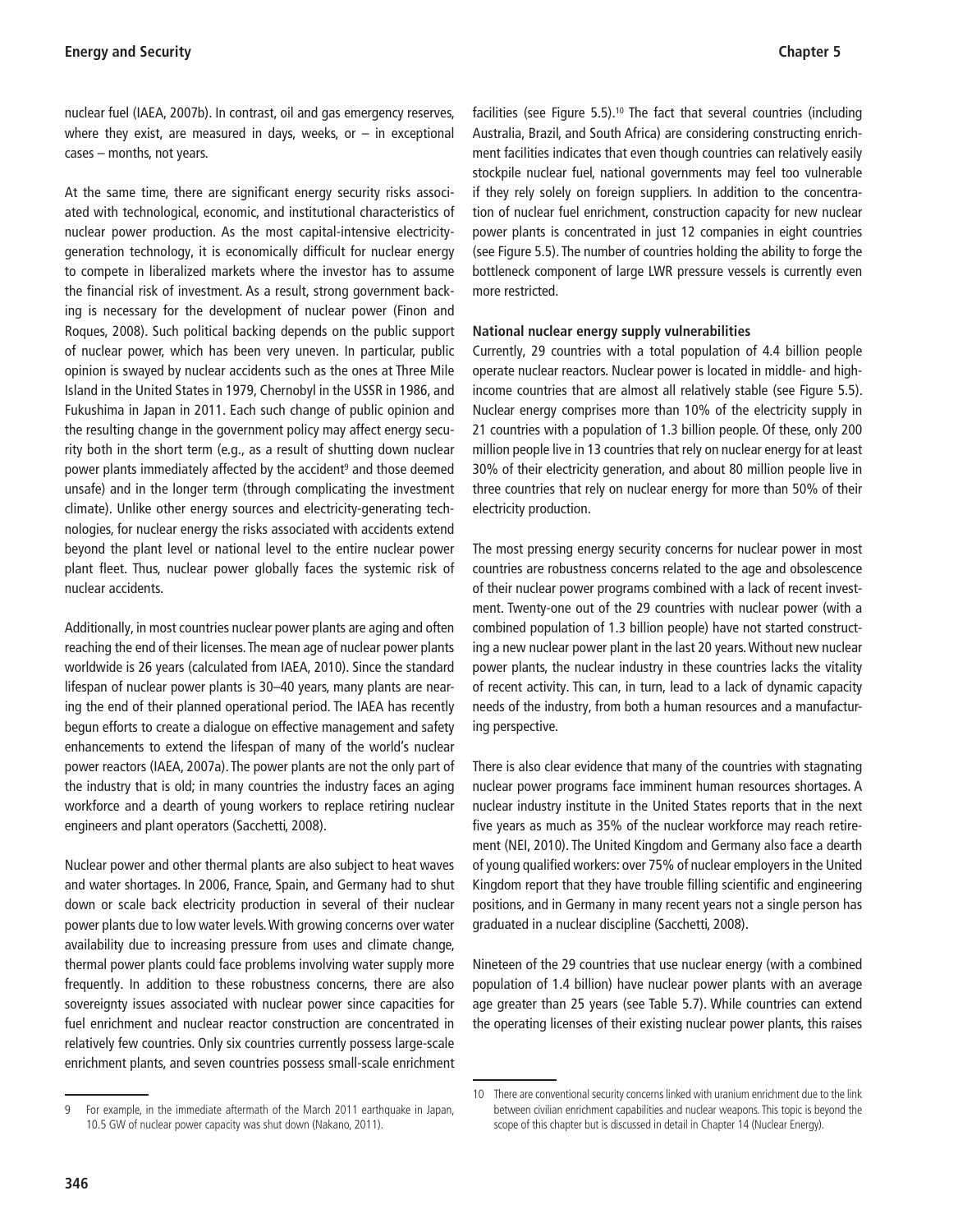

Figure 5.5 | Nuclear power worldwide. The figure shows the concentration of nuclear power and related capacities in a few industrialized countries in the Northern Hemisphere. It also indicates the aspirations of a large number of new countries, predominately in the developing world to deploy nuclear energy. Source: NEA, 2008; IAEA, 2011; Jewell, 2011; World Nuclear Association, 2011a; b; c.

**Table 5.7** | The average age of nuclear power plants and the date of the start of the most recent construction.

| Start of the most recent construction (years prior to 2010)<br>Average age of NPPs (from the time of completion), years | Less than 22                                | 22 or more                                                                                                                             |
|-------------------------------------------------------------------------------------------------------------------------|---------------------------------------------|----------------------------------------------------------------------------------------------------------------------------------------|
| Less than 25                                                                                                            | China, Brazil, India, Rep. of Korea         | Czech Republic, Bulgaria, Ukraine, Slovakia, Romania, Mexico                                                                           |
| More than 25                                                                                                            | Russia, Japan, France, Pakistan,<br>Finland | UK, USA, Canada, Germany, Argentina, Sweden, Belgium, Spain,<br>Hungary, South Africa, Slovenia, the Netherlands, Switzerland, Armenia |

safety concerns, especially in the wake of the Fukushima nuclear accident, which occurred at an older power plant. In Vermont, in the United States, the state legislature recently voted down extending the license of its nuclear power plant, which currently meets 73% of electricity demand, due to safety concerns over the 28-year-old plant.

 Countries with aging plants will face the decision of whether to invest the required resources to jump-start a stale industry or redirect resources to fill the gap that aging nuclear power plants will open up. Such countries as the United States, the United Kingdom, and South Africa have recently expressed interest in restarting their nuclear power programs. However, the ability of these plans to get off the ground remains to be seen. This fact, combined with the lack of recent construction experience in all but eight countries (Table 5.7), indicates that nuclear power faces significant robustness challenges in almost three-quarters of the countries with nuclear power.

 Due to safety concerns regarding the obsolescence of the operating technology, Bulgaria, Lithuania, and Slovakia were forced to close their early Soviet-designed plants as a precondition for accession to the EU. Since the Chernobyl-style nuclear power plant in Lithuania, the most recent EU Member State to close its nuclear reactor (at the end of 2009), met about 70% of its electricity demand, the government has had to seriously reconsider its energy strategy. The only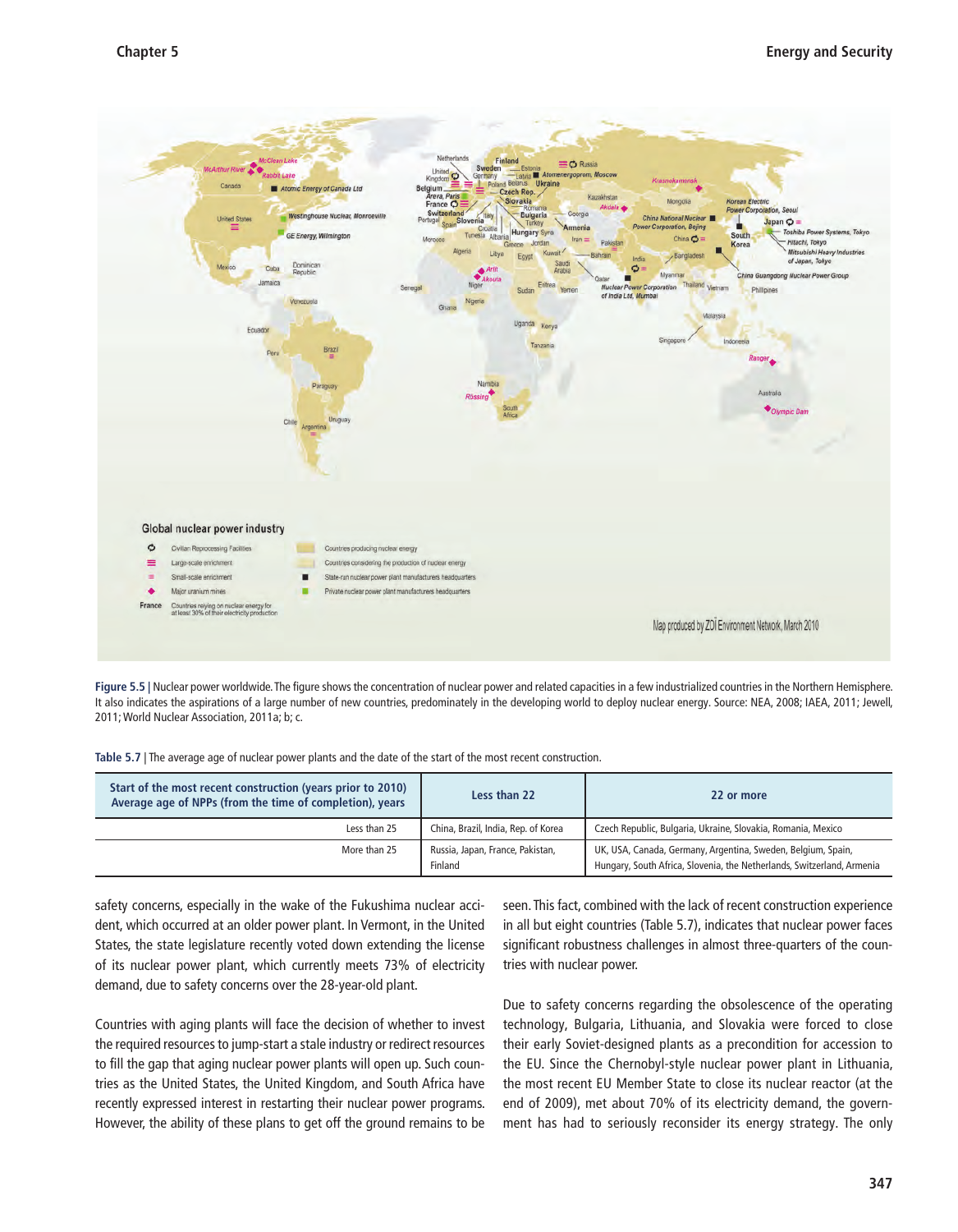remaining countries that operate Chernobyl-type reactors are Armenia and Russia. Although not an EU candidate country, Armenia has come under significant pressure from both the EU and neighboring Turkey to shut down its nuclear power plant. However, as the nuclear power plant currently meets almost 40% of its electricity generation, there is resistance.

 In addition to the 29 countries currently operating nuclear power, an additional 52 countries, often citing growing energy security concerns and electricity demand, have expressed interest in starting a national nuclear power program (Rogner, 2009). While nuclear energy can affect energy security in both types of countries, in so-called "newcomer countries" the energy security risks pertain to the potential of and capacity for nuclear energy rather than risks to current generating capacity (Jewell, 2011). These newcomer countries will be discussed in Section 5.3.2 , which explores the future of energy security.

#### 5.2.2.3 Hydroelectric Power

#### **Global hydropower supply vulnerabilities**

 Although hydropower is a renewable resource and hydroelectricity is not associated with massive global trade, as in the case of fossil and nuclear fuels, there are still related energy security concerns from the robustness, sovereignty, and resilience perspectives.

 With respect to robustness, hydropower is vulnerable to seasonal and annual variability in hydrological regimes, as well as local weather conditions, temperature, and precipitation in the catchment area. These factors affect not only the availability of water for hydropower production, but also the amount of pressure on water resources in a region from competing uses.

 The pressures on hydrological resources are likely to be exacerbated by climate change and shifting hydrological patterns. According to the Intergovernmental Panel on Climate Change (IPCC) (Bates et al., 2008), climate change is likely to alter river discharge, and thus water availability, for hydropower generation, although the exact extent of these effects is difficult to forecast. Furthermore, intensified glacial melting, while it initially has a positive impact on hydropower production, will eventually lead to reduced water flows and could seriously affect regions with glacier-fed rivers used for power production. 11 Additionally, an increase in the frequency of extreme weather events (both floods and droughts), which is predicted by the IPCC to accompany climate change (Bates et al., 2008), could alter the temporal availability of hydropower resources and place a greater stress on hydroelectric dam infrastructure.

 In addition, changes in the available discharge of a river might have a direct influence on the economic and financial viability of a hydropower project, since hydropower plants have a life of more than 50 years. Even if a significant part of the changes takes place in the distant future, the impacts are inevitable. For instance, in North America, potential reductions in the outflow of the Great Lakes could result in significant economic losses as a result of reduced hydropower generation both at Niagara and on the St. Lawrence River. For a Coupled Global Climate Model (CGCM1) projection with 2°C global warming, Ontario's Niagara and St. Lawrence hydropower generation would decline by 25–35%, resulting in annual losses of C\$240–350 million at 2002 prices (Buttle et al., 2004 ).

 Changing hydrology, but also possible extreme events such as floods and droughts (which are expected to increase as a result of climate change), pose sediment risks. More sediment, along with other factors such as a changed composition of water, could raise the probability that a hydropower project suffers greater exposure to turbine erosion. When a major destruction actually occurs, the cost of recovery will be enormous. An unexpected amount of sediment will also lower turbine and generator efficiency, resulting in a decline in energy generated (limi, 2007).

 In addition to these relatively gradual pressures that hydropower faces, there is the risk of sudden failure either from terrorism, faulty construction, or aging infrastructure. A report by the American Society of Civil Engineers (2009) recently highlighted the risk of dam failure as hydropower dams age.

 From the sovereignty perspective, energy security risks associated with hydroelectricity primarily arise in situations where multiple countries share rivers feeding hydropower dams. In such cases, competing uses on different sides of a national border can be exacerbated by the fact that upstream countries can significantly affect the quantity and quality of hydrological resources that a downstream country receives. For example, China's plans to build a series of dams on the Mekong has raised significant concerns downstream in Vietnam, where scientists worry that the planned dams would significantly accelerate the disappearance of the Mekong Delta, thus decimating fisheries and livelihoods of locals in the region. Another example of water scarcity and conflicting uses of water between sectors is manifested in the ongoing tension in Central Asia, where downstream countries (Kazakhstan, Uzbekistan, and Turkmenistan) prefer to use water for irrigation in summer, while upstream countries (Tajikistan and Kyrgyzstan) need it for generating hydroelectricity in winter.

 Finally, from the resilience perspective, energy security of hydropower may be considered to be under threat where a nation's electricity is supplied from just one or a few major hydroelectric facilities and thus is vulnerable to failures of these facilities.

#### **National and regional hydropower supply vulnerabilities**

 Hydropower accounts for at least 20% of electricity generation in 58 countries with a combined population of 1.5 billion people and for at

 <sup>11</sup> Rain rather than snow in the winter will lead to less snow pack acting as a reservoir for the spring and summer months, leading to summer shortages. Higher temperatures can lead to more evaporation and less generation. Higher summer temperatures lead not only to water scarcity but also to higher electricity demand for air conditioning. This puts an additional pressure on electricity generation.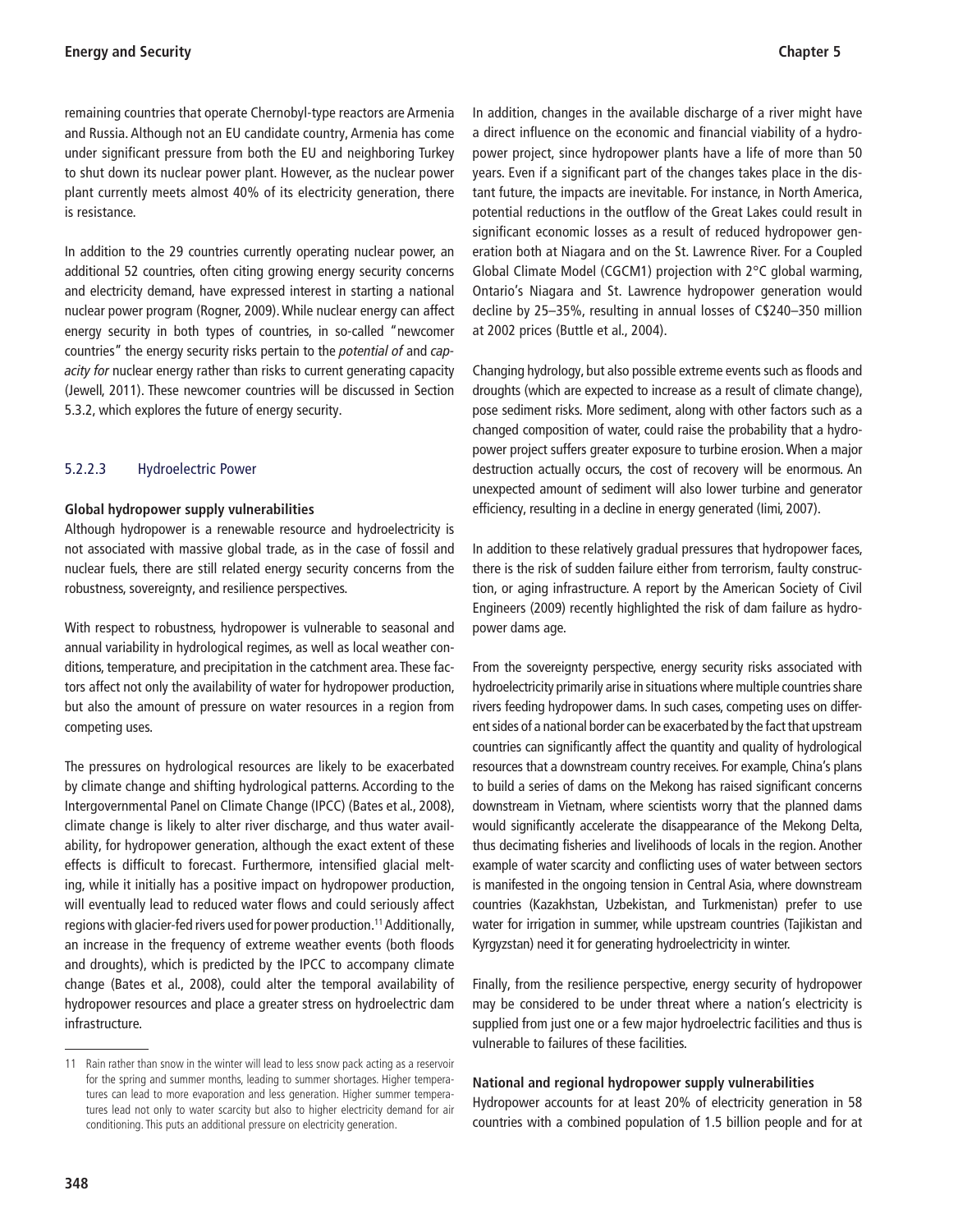least 10% of electricity generation in 74 countries with a combined population of 4.6 billion people. About 800 million people live 35 countries that derive over half of their electricity from hydropower. The risks to hydroelectric production are highly contextualized and subject to local factors. This brief assessment considers the regional vulnerability of hydropower to climate change and the diversity of hydropower facilities in a particular country.

The IPCC's projections (Bates et al., 2008) for the impact of climate change on hydropower are available for the following regions:

**In Europe**, the IPCC's estimates state that the total European hydropower potential is projected to decrease by 7–12% by 2070s. The highest decreases of 20–50% are expected in Portugal, Spain, Ukraine, and Bulgaria. Some countries in Southern Europe are already vulnerable to water shortages. Albania, where 92% of power comes from hydro resources, has experienced severe shortages of power for a few consecutive summers. At the same time, in some parts of Europe, such as Scandinavia and northern Russia, the electricity production potential of hydropower plants is expected to increase by 15–30% by the end of the century.

**In Africa** , where little of the continent's hydropower potential has been developed, climate change simulations for the Batoka Gorge hydroelectric scheme on the Zambezi River projected a significant reduction in river flows and declining power production (a decrease in mean monthly production from 780 GWh to 613 GWh).

**In Asia** , changes in runoff could have a significant effect on the power output of hydropower-generating countries such as Tajikistan, which predominately relies on hydropower for its electricity needs and is among the larger hydroelectricity producers in the world. Climate change will also result in an increase in the frequency and duration of extreme climate events, i.e., floods and droughts. For instance, a hydrological model indicates a great risk of substantial increases in (mean) peak discharges in the three major rivers in Bangladesh: the Ganges, Brahmaputra, and Meghna (limi, 2007).

In Latin America, where hydropower is one of the main electrical energy sources, expected further glacier retreat is projected to negatively impact the generation of hydroelectricity over the long term in countries such as Colombia, Bolivia, and Peru (Bates et al., 2008). The consequences of droughts and increased energy demand caused a virtual breakdown of hydroelectricity in most of Brazil in 2001, which contributed to a GDP reduction of 1.5% (Kane, 2002). More recently, because of a shift in precipitation patterns due to El Niño, Venezuela experienced a water (and hydroelectricity production) shortage. President Chavez ordered a 20% reduction in electricity consumption in December 2009 (Cancel, 2009).

 In 10 countries (with 100 million people), hydropower is derived from one dam; another 11 countries (with 290 million people) rely on one major dam and one to three significantly smaller dams (with a combined capacity less than half the size of the main dam). In another 10 countries, 330 million people rely on two major dams and one to four significantly smaller dams. Ten countries with 560 million people rely on at least three main dams for electricity supply, and 16 countries with 260 million people have four or more dams.

#### 5.2.2.4 Traditional Biomass

 There are several difficulties in assessing the vulnerabilities of biomass supply. First, biomass comes in a variety of very different forms ranging from dung, firewood, and charcoal to biodiesel, ethanol, palm oil, and specially grown plant species. Secondly, the flows of "traditional" biomass (which is not commercially produced, processed, and distributed) are often difficult to estimate. The available statistics often do not distinguish between "modern" and "traditional" solid biomass, especially when "modern" is used in a decentralized fashion. Yet different types of biomass are associated with different risks and vulnerabilities. We discuss traditional biomass in this subsection and further deal with modern *liquid* biomass (i.e., biofuels) in the next subsection.

 Traditional biomass is primarily used for heating and cooking in residential buildings. It is estimated that 2.5 billion people rely on such energy in their daily lives. Over half of these people live in India, China, and Indonesia. In some countries, mainly in sub-Saharan Africa, these sources account for 90% of total household energy use. The main threats to traditional biomass availability are resource scarcity resulting from the growing demand (population growth, migration and other demographics, growth in consumption) and depletion of resources (change of land use, climate change). Though demand for wood-fuel is unlikely to deplete or remove forest cover on a large scale (Arnold et al., 2006), localized wood-fuel scarcities may indeed be projected to occur in parts of Southeast Asia and Africa.

 Access to traditional energy resources may be further restricted for political or economic reasons. In many countries large portions of forest areas are controlled by the government, and access and use of firewood might therefore be limited. For example, in India in the mid-1990s about 55% of household needs for firewood were collected for free from common pool resources (CPRs). The share of CPRs has been shrinking at a five-yearly rate of 1.9%; coupled with decreased productivity of what remains, this has seriously restricted the CPRs' ability to meet the growing demand (Chopra and Dasgupta, 2000). Formal and informal privatization of land holdings in Africa have similarly reduced the areas available as CPRs, leading to local scarcity and shortages of firewood (Arnold et al., 2006). Seasonal variability is also an important factor that might undermine the availability of resources: bio-waste is abundant in the time of harvest; without appropriate storage capacity it is difficult to sustain the supply through the year.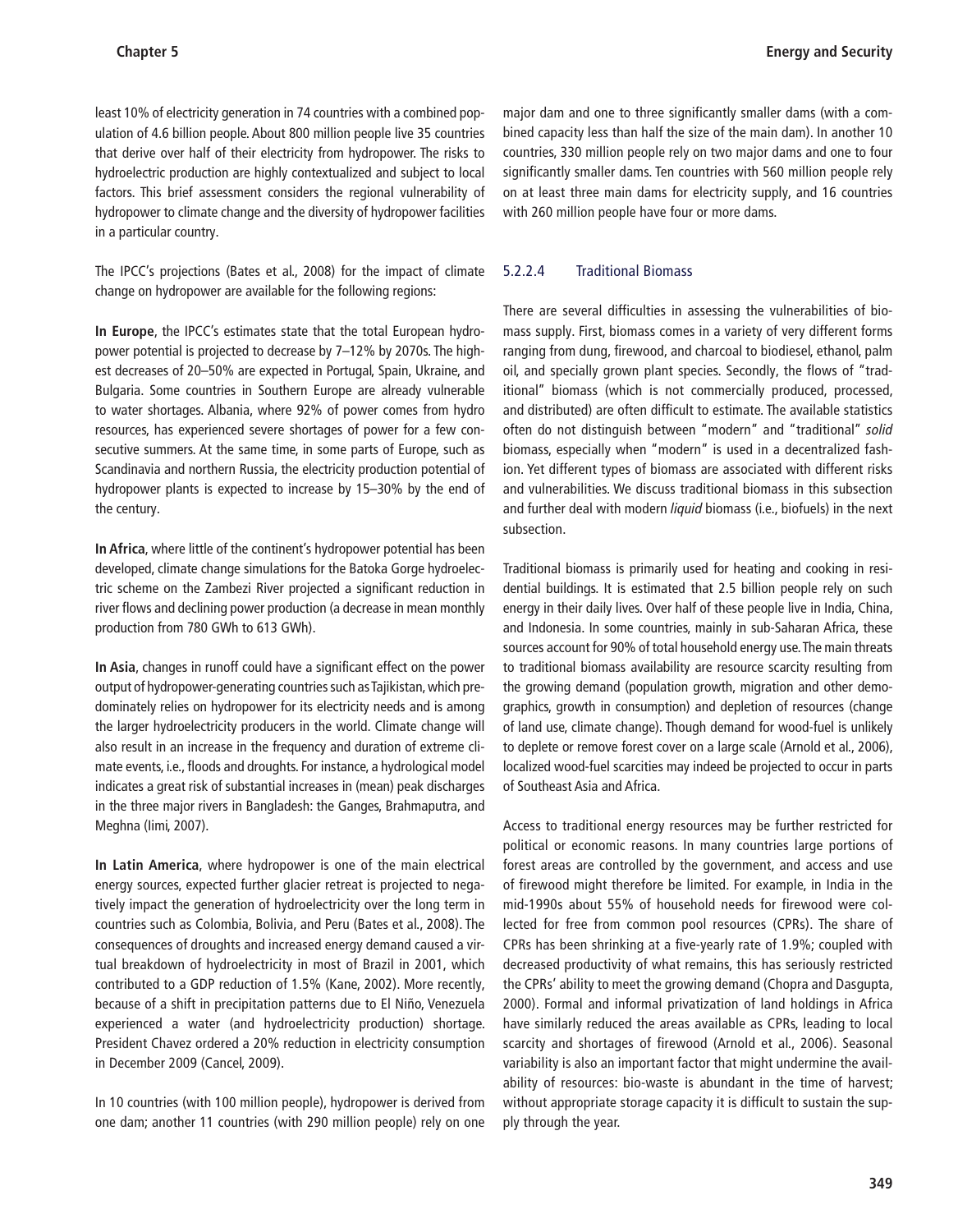Traditional biomass energy systems are typically inefficient, unreliable, and unsafe, with high environmental, social, and health externalities. They often fail to provide the level of services associated with modern energy systems (e.g., adequate heating in winter) and may not be equally available to vulnerable groups (elderly, disabled, landless, etc.). Therefore, residential energy sectors relying on traditional biomass are in most cases considered inadequate and need to be replaced by modern systems. We return to this issue in Section 5.3.3 .

#### 5.2.2.5 New Renewable Energy Sources

 New renewable energy sources (NRES) include "modern" biomass (in solid, liquid, and gaseous forms), wind, solar photovoltaic, solar thermal, geothermal, tide, waves, and ocean current energy. NRES can provide most of the nationally vital energy services by generating electricity or heat, or providing liquid fuels for transportation. Despite being labeled together as "renewables," these are very different energy sources potentially associated with distinct energy security concerns. At present, these sources significantly contribute to energy supply in only a small number of countries, so there is much less empirical evidence on the nature and scale of their potential disruptions than for traditional energy sources summarized in the previous sections. Therefore, the discussion in this section is limited to general considerations and a brief overview of available quantitative data.

 The main robustness concern related to fossil fuels – finite resources – is not applicable to NRES. Instead, the main concerns about the robustness of NRES are costs, intermittency, and sufficient availability in locations where they are needed. With respect to costs, vulnerabilities of NRES are different from vulnerabilities of fossil fuels because the running (fuel) costs account for a much smaller share in the total cost of energy (except solid and liquid biomass). This means that, although NRES are less vulnerable to price fluctuations, they may be more expensive in terms of total lifetime costs per unit of energy. Intermittency of NRES (with the exception of biomass and geothermal) is another concern: it is connected with daily, seasonal, or other variations in natural factors (sun, wind, tides). The impacts of intermittency can be reduced if NRES sources are integrated in larger networks where energy generated in one part of the system can compensate for the shortage of energy in another part. Developing technological solutions concerning electricity and heat storage may be another answer to the challenge of intermittency. More details on these solutions are provided in Chapter 11 (Renewable Energy).

 Sovereignty concerns are in general less pronounced in the case of NRES. This is because most NRES are found locally and do not need to be imported as other fuels. The exception is liquid biofuels, which are already traded on a global scale, with Brazil and the United States accounting for over 90% of world production in 2007 (Balat and Balat, 2009). At the same time, most NRES require cutting-edge technologies that are not readily available for the majority of countries. There are

 NRES also seem to be associated with better resilience than mainstream energy sources. This is because energy systems based on renewables are typically more diverse with respect to energy sources and more distributed in space. It has been argued (Lovins and Lovins, 1982) that such diversity means better protection from human or natural disruptions. Farrell et al. (2004) partially confirm this conclusion, but indicate that much more research needs to be done concerning the resilience of distributed energy generation.

 Thus, NRES are widely perceived as providing better energy security, particularly from the sovereignty and resilience perspectives. That is why promotion of NRES figures prominently in almost all national energy security strategies. Although the number of countries where NRES comprise a significant share in energy supply remains small, some of these (notably the United States, Germany, Spain and China) have witnessed significant growth in NRES in recent years. Detailed information on the growth in the use of renewable energy resources in the world is provided in GEA Chapter 11.

 In the residential sector, modern biomass (including waste residues) comprises over 10% of energy use in such high-income countries as Austria, Denmark, Finland, Estonia, France, Croatia, Slovenia, and Greece. Biofuels are used for transport in Brazil (15.4% of the overall transport energy use), Germany (7.2%), Cuba (6.3%), France (3.2%), and the United States (2.3%), as well as in insignificant amounts in smaller countries (IEA, 2010b).

 As this discussion shows, energy security concerns associated with NRES are difficult to quantify empirically because the share of NRES in the total energy supply remains limited in the majority of countries. If large shares of renewables were to be used around the world, it might change the energy security landscape considerably and new energy security threats might emerge (e.g., demand for water and arable land). For example, it may turn out that trade in biofuels will acquire many characteristics of the current global oil market, which, as we argued, has many vulnerabilities. Answering these concerns about the security of future energy systems where NRES play a large role is beyond the scope of this chapter. Instead, they are systematically addressed in Chapter 17 , which analyses energy security implications of major energy transformations.

#### 5.2.2.6 Overall Energy Supply Security

 The sectoral energy security analysis presented in the previous sections makes the most sense for identifying vulnerabilities to relatively minor disruptions unfolding in the short or medium term, when the elements and connections within energy systems remain largely fixed. Under such conditions we can make certain assumptions concerning the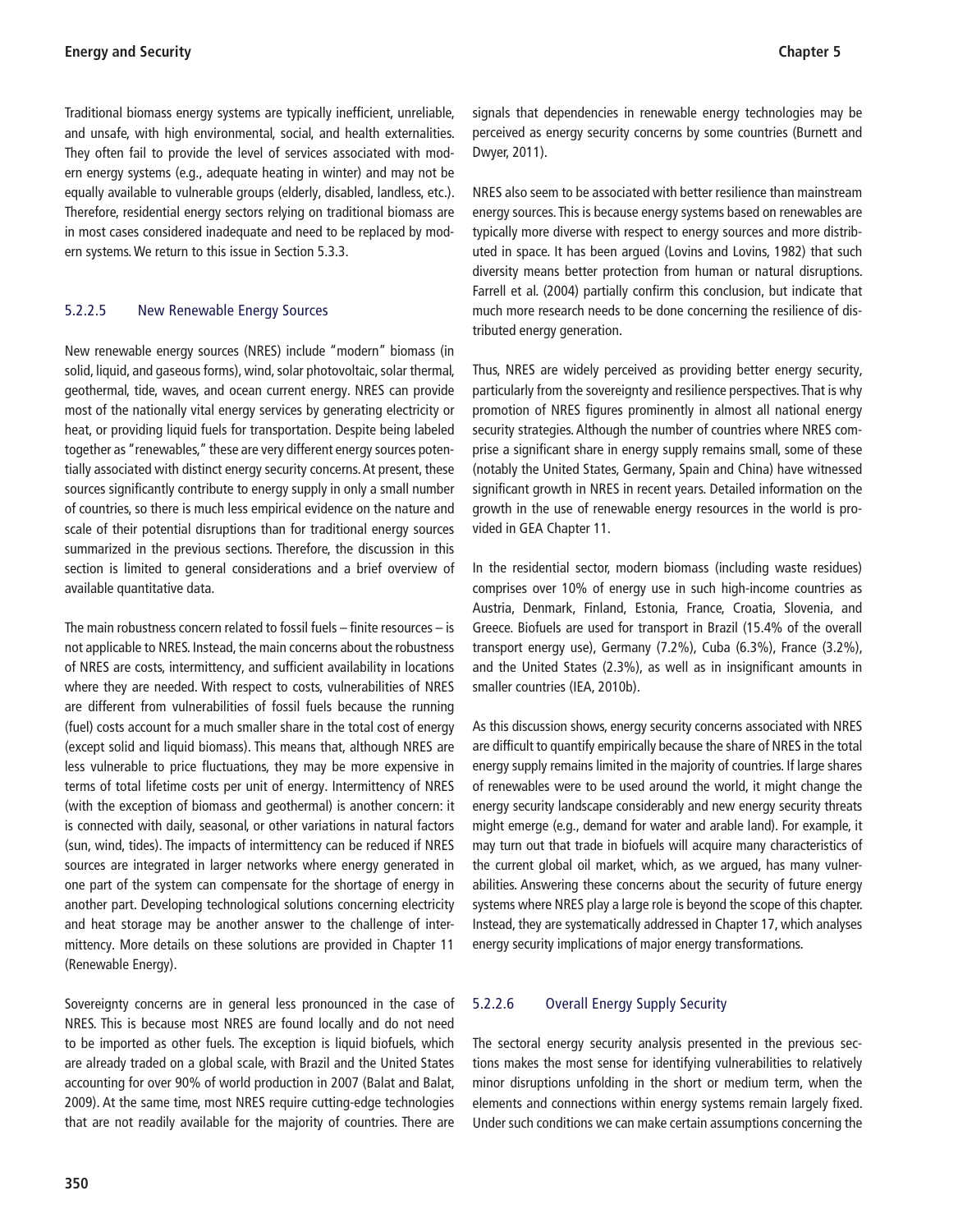propagation of risks and vulnerabilities. For example, we assume that if the supply of petroleum products is disrupted, the transport system will be affected. However, over a longer term or under much stronger shocks, the energy system may become reconfigured. Liquid fuels may be produced from coal or biomass, or electrically-driven trains may take more cargo and passengers. System-wide, cross-sectoral indicators may reflect the more general vulnerabilities of national energy systems to systemic shocks and long-term threats.

 We use both supply and demand indicators of cross-sectoral vulnerabilities of energy systems. On the supply side, we consider the overall import dependency, the diversity of primary energy sources, and the cost of imported fuels as a proportion of GDP or export earnings. On the demand side, we consider the total energy intensity, the overall rate of demand growth, and energy use per capita.

 With regard to the supply side, 46 countries (700 million people) have a total energy import dependency higher than 50%. Fifty-eight countries (one billion people) have a low diversity (one or two dominant sources) of primary energy supply. For 15 countries (200 million people), the cost of imported fuels is higher than 10% of GDP, and for 35 countries (2.5 billion people), the cost of energy imports exceeds export earnings by 20% or more. In total, there are 102 countries (3.8 billion people) that are vulnerable in at least one of the abovementioned aspects.

 In relation to the demand side, in 24 countries with 400 million people energy use per capita intensity exceeds the world average by more than 50%. In 18 countries (1.8 billion people), including China, the average annual growth in energy use has been higher than 6% over the last decade. There are 55 predominately low- and lower middle-income countries (three billion people) with energy use per capita of 30 GJ/year or lower. Such levels of energy use – at least three times less than even in the least energy-intensive developed countries such as Israel, Italy, or Japan – are likely to signal pressures on energy systems to rapidly and radically increase production to meet the future demand. There are 76 countries (4.7 billion people), primarily low- or lower middle-income, subject to at least one demand-side vulnerability mentioned above.

 Cross-sectoral demand- and supply-side vulnerabilities overlap in 63 countries with 2.8 billion people, of which 47 are either low- or lower middle-income countries. Additionally, three billion people live in 52 countries that have either cross-sectoral demand or cross-sectoral supply vulnerabilities. Only 19 countries with 600 million people can be considered free from overall energy supply vulnerabilities.

#### **5.2.3 Security of Electricity Systems**

#### 5.2.3.1 General Considerations

 Due to the large and growing importance of electricity systems, the risks of their potential disruption are increasingly prominent on energy security agendas. The importance of secure delivery of electricity is growing in every country due to:

- the increasing dependency on electricity (for example, in the information and communications technology [ICT] sectors, and eventually in the transportation sector) of modern economies;
- the expansion in the coverage of electricity grids in developing nations;
- the increasing "electrification" of energy services in emerging economies where the entry into the middle class is often signaled with the arrival of domestic electrical appliances; and
- the advance of "new" energy systems relying on distributed generation, renewable energy sources, and possibly electric propulsion for vehicles.

 In contrast to other energy carriers, electricity cannot at present be stored cheaply and easily and should in many critical cases be supplied without any interruption, closely matching the changing demand. This makes electricity systems vulnerable even to short-term disruptions and imposes particularly stringent requirements on electricity generation, conversion, and transmission. The vulnerability of electricity systems can be considered from robustness, sovereignty, and resilience perspectives.

 In this analysis we use four indicators to estimate the robustness of electricity systems. Two of them relate to the supply side: the age of electric power plants and the frequency of blackouts. The two others relate to the demand side: the rate of access to electricity and the growth in demand for electricity. Rapid demand growth increases the pressure on existing electricity systems and stimulates countries to seek new sources of energy. 12 Another demand-side vulnerability is the inadequate provision of electricity, reflected in a low rate of access to electricity. The low access rate is untenable for most governments, and therefore results in pressures on the energy system to expand. Thus, all else being equal, a country with low access or higher growth will be less secure, as it will need to expand rather than merely maintain its electricity supply at the present level. Our analysis also considered the third demand-side vulnerability factor: the electricity intensity of the economy. In principle, more electricity-intensive economies should be more sensitive to energy price fluctuations and other disruptions of electricity systems. However, electricity intensity was not found to be a sufficiently discriminating factor in the final analysis.

 The sovereignty perspective on the security of electricity systems is reflected in the reliance on imported fossil fuels for electricity generation and on imports of electricity. Finally, a proxy indicator for the resilience

<sup>12</sup> Jewell (2011) demonstrates that the rapid growth in electricity demand has correlated with countries launching nuclear energy programs.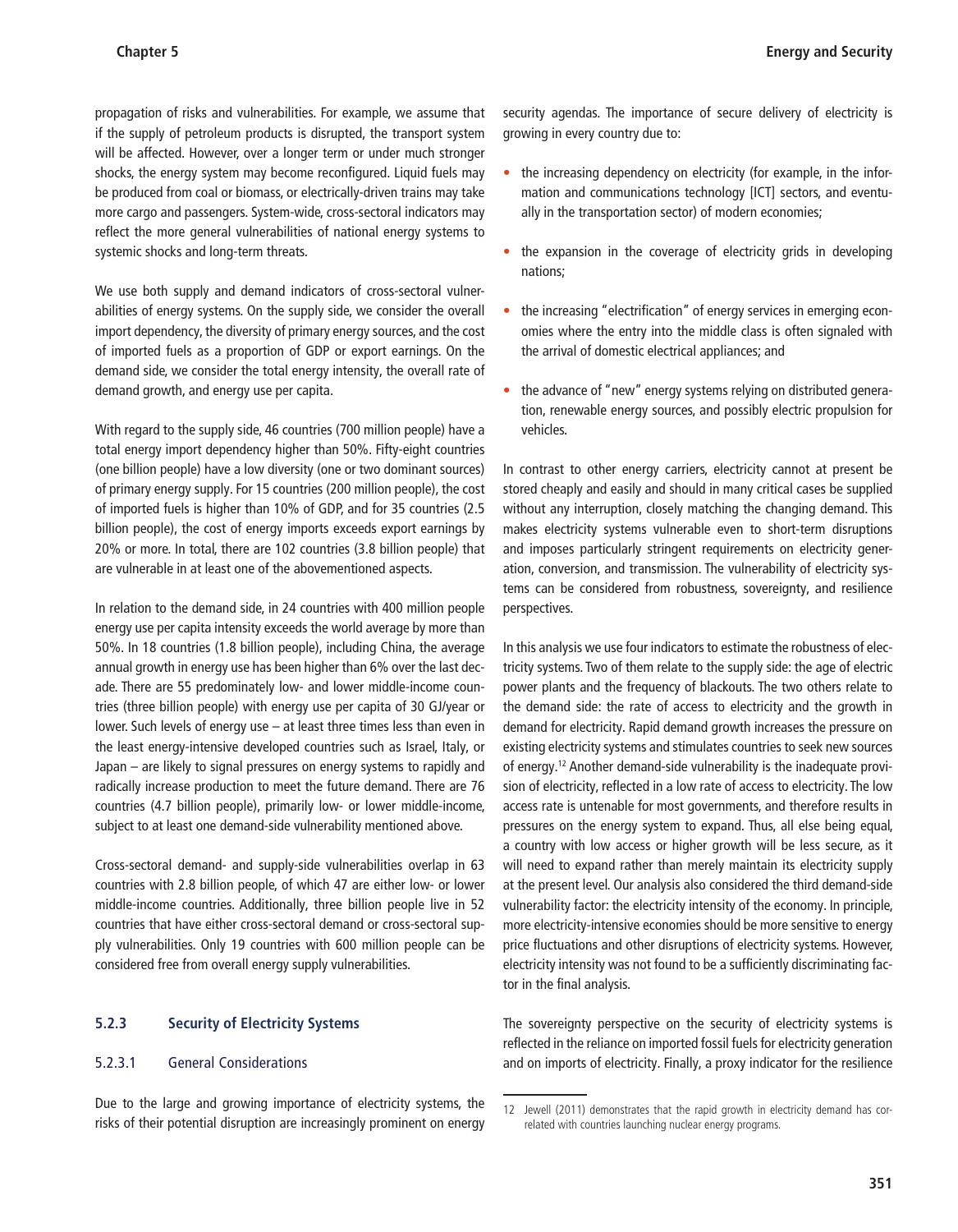of national electricity systems used in this analysis is the diversity of fuels used for electricity generation.

 In many industrialized countries, electricity subsystems are undergoing transformations. These include distributed decentralized generation, "smart grids," and possibly an increasing role of international interconnectedness and electricity imports. Energy security factors associated with these new developments will play increasingly important roles in the security of electricity generation, distribution, and transmission in the future. For example, it is often argued that distributed generation of electricity will result in higher reliability and resilience of energy provision (Lovins and Lovins, 1982). At the same time, the empirical evidence that distributed systems are more robust than centralized ones seems to be inconclusive (Farrell et al., 2004). Key technological and institutional developments that may affect the reliability of electricity systems are discussed in Chapter 15 .

#### 5.2.3.2 Vulnerability of National Electricity Systems

 The primary energy security concerns from the perspective of robustness of electricity systems include the aging of power plants, rapid growth in demand and/or lack of adequate provision of electricity, and the reliability of electricity systems. The aging of power plants is particularly a problem for industrialized countries with established and stagnant fleets. Especially problematic is the aging of nuclear reactors because they typically provide large shares of national electricity and their replacement with other nuclear reactors may be problematic for economic and political reasons (see a more detailed discussion of this point, as well as statistics on the aging of nuclear reactors, in the previous section). Non-nuclear generating facilities are also aging in many countries. For example, in the United Kingdom, the aging of power stations is one of the three major national energy challenges (the other two being decarbonization and an increasing reliance on imported natural gas  $-$  see Figure 5.6).



 13 There are only 12 relatively small countries (six in Europe and six in sub-Saharan Africa) that import more than 25% of the electricity they consume.

**Figure 5.6 |** Projected retirement of electricity-generating capacity in the United Kingdom. The figure shows the decline in capacity much faster than if the regular pace of construction was maintained in recent years (as shown by the dotted line). Source: Parsons Brinckerhoff, 2009.

 The reliability of electricity infrastructure is addressed in Box 5.7 . The scale of the problem is dramatically higher in low- and middle-income countries, although it is high on the political agenda of industrialized nations as well because their economies are increasingly sensitive to even minor disruptions of electricity supply.

 There are energy security concerns from the robustness perspective related to the demand side of electricity systems. There are 32 countries with a total population of some 2.4 billion people that have less than 60% access to electricity. In 35 countries with some 2.6 billion people, the electricity demand has been growing at over 6%. The need to increase electricity-generation capacities is especially dramatic in larger low-income countries. For example, Ibitoye and Adenikinju (2007) estimate that under the assumption that Nigeria becomes a middle-income economy and meets its Millennium Development Goals by 2030, it will need to achieve a 25-fold increase in its electricity-generating capacities (from the current 6.5 GW to 164 GW). All in all, 53 countries with some 4.2 billion people experience either one or both of these demand-side vulnerabilities.

 The importing of fuels for electricity production or the importing of electricity itself are considered an energy security concern in some countries. Almost 1.3 billion people live in 62 countries that rely on imported energy for more than 25% in their electricity, almost 600 million live in 39 countries importing over 50%, and almost 200 million live in 21 countries that import over 75% of energy for electricity production. Most of this energy is imported in the form of fuels for electricity production rather than directly as electricity imports.<sup>13</sup>

 From the resilience perspective, the security of electricity systems may be measured as the diversity of fuels used for electricity generation. The Shannon-Weiner Diversity Index<sup>14</sup> of such fuels is less than 0.2 in 30 countries, which are home to some 360 million people. This means that virtually all of their electricity comes from a single source (often hydropower or natural gas-fired power plants). Even the diversity index of 0.4 (applicable to some 450 million people in 35 countries) can still be considered low.

 All in all, some 990 million people live in 62 countries where electricity systems are vulnerable with respect to supply, because they are either significantly (over 40%) based on imported fossil fuels and/or have a low (<0.4) diversity of electricity generation.

 <sup>14</sup> The Shannon-Wiener Diversity Index (SWDI) is a most common measure of diversity of options or categories. It is based on the idea that the greater the variety and the more even the spread the greater is the diversity. The index is calculated as: SWDI =  $-\Sigma_i$ ,  $p_i$  ln  $p_i$ , where pi represents the share of each category/option in the energy mix (Stirling, 1998; Jansen et al., 2004).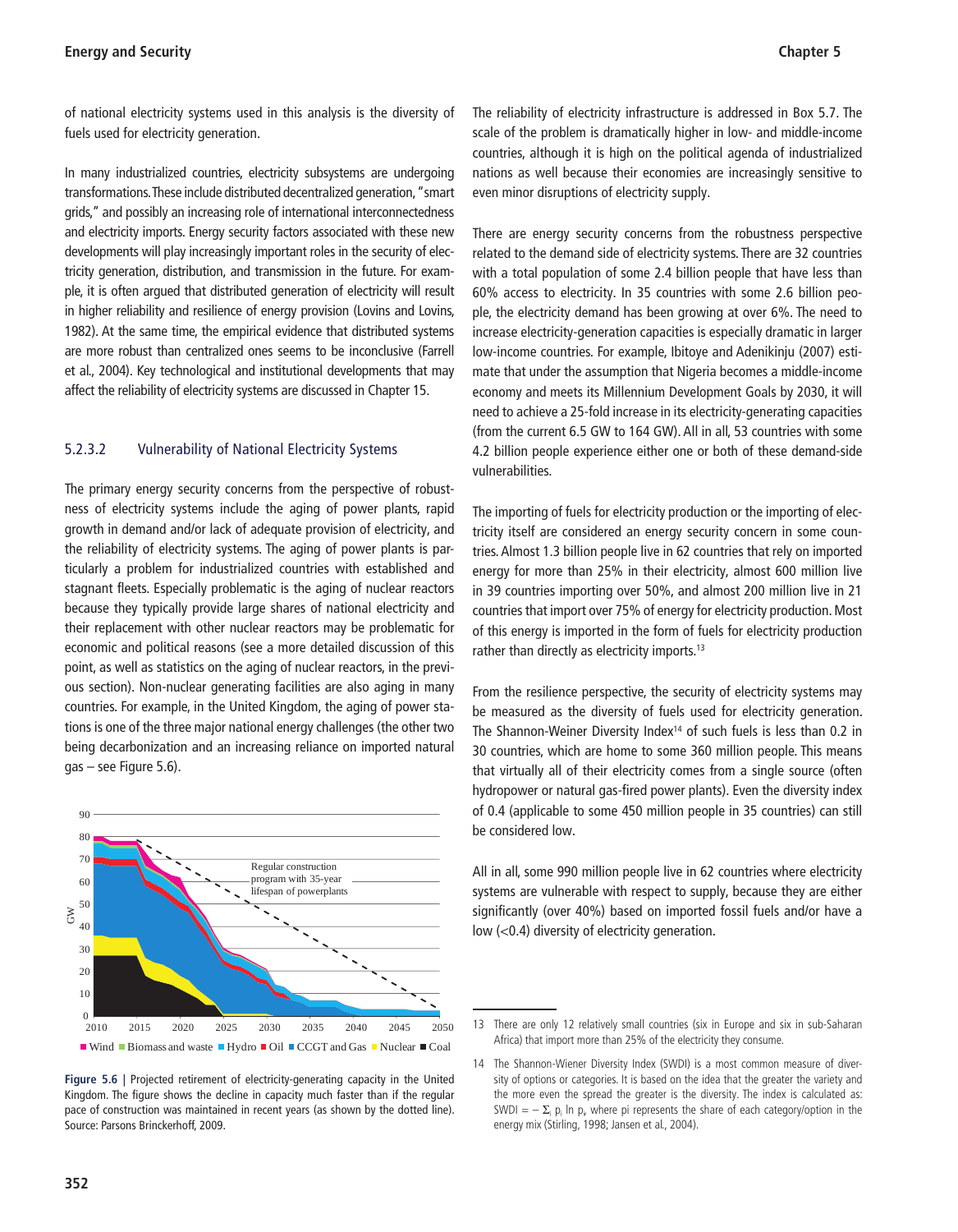## **Box 5.7 | Reliability of Electricity Supply**

 Challenges for ensuring adequacy and reliability of electricity grids exist for both developed and developing countries. For developing countries, extending electricity networks and increasing generating capacity is the main challenge. Even for households connected to electricity grids, planned outages due to the lack of generating capacity are not uncommon. At the same time, an increasing number of emerging economies and all industrialized countries have sufficient network coverage and generating capacity. However, precisely because these societies rely heavily on permanent access to electricity, any disruptions of the systems are potentially very harmful. The increasing scale, complexity, age, and interconnectedness of modern electricity grids present a serious investment and energy security challenge worldwide.

 Advanced electricity distribution systems are spatially distributed and technically complex. The spatial extent of electricity grids means that they face "distributed threats," which are difficult to predict and manage. Moreover, the scale and the degree of interconnectedness of modern grids mean that even a minor failure can have dramatic consequences throughout the system – the so-called "cascading failure." This is especially plausible when the system operates near its critical load. Paradoxically, some measures to control small-scale blackouts may actually increase the probability and severity of large-scale blackouts, since they increase the interconnectedness and thus the size of the system that may fail (Dobson et al., 2007).

 There are no comparative international statistics on the number and intensity of disruptions of electricity supply also known as blackouts. However, detailed data that exist on some industrialized countries can be not only interpreted but also compared with analysis of the situation in developing countries.

Several comprehensive studies analyze blackouts in the United States. The analysis of the US data from 1984–2006 by Hines et al. (2008) indicates that the frequency of large blackouts was not decreasing with time despite the introduction of advanced data management, reliability standards, and many other measures. A particularly catastrophic blackout on August 14, 2003 affected approximately 50 million people in the northeastern United States and parts of Canada and resulted in US\$3 billion in insurance claims alone. An assessment of major electricity blackouts conducted by the Institute of Electrical and Electronics Engineers estimates that no less than 17 major blackouts have affected more than 195 million residential, commercial, and industrial customers in the United States, with seven of these major blackouts occurring in the past 10 years. Sixty-six smaller blackouts (affecting between 50,000 and 600,000 customers) occurred from 1991 to 1995, and 76 occurred from 1996 to 2000. The costs of these blackouts are monumental: the US Department of Energy (DOE) estimates that power outages and power quality disturbances cost customers as much as US\$206 billion annually, or more than the entire nation's electricity bill for 1990 (Hines et al., 2008).

According to Hines et al. (2008), the single most important reason for blackouts in the United States was technical failure (nearly 30% of all events), which together with operator failure, volunteer reduction, and weather conditions accounted for over 85% of all blackouts. Intentional attacks were responsible for some 1.6% of blackouts. Larger blackouts also resulted from earthquakes and hurricanes or tropical storms.

In the report on the reliability of the US electricity system presented to the Assistant Secretary of State for Energy Efficiency and Renewable Energy, Osborn and Kawann (2001) indicate that reserve capacity margins (for both transmission and generation) have been decreasing in most US regions for the past two decades and were projected to decrease until 2020, which may be the single most important factor explaining the lack of a downward trend in the number of blackouts in the United States. The decrease in this margin can be explained by both increasing demand and falling investment in transmission and electricity grid infrastructure. The report connects this fall in investment with institutional and market failures of the electric power system.

 The frequency and severity of blackouts are reportedly less in Western Europe than in the United States. Nevertheless, severe blackouts in September 2003 affected some four million people in southern Sweden and eastern Denmark, and the nationwide blackout in Italy was the worst in the history of the nation (Andersson et al., 2005 ).

 Despite concerns that electricity blackouts cause in developed countries, their intensity is dramatically less than in the developing world. The three largest blackouts in world history occurred in developing nations, including the 2005 Java-Bali blackout in Indonesia, which affected 100 milllion people (Donnan, 2005), the 1999 South Brazil blackout, which affected 75 million people (Yu and Pollitt, 2009), and the November 2009 Brazil-Paraguay blackout, which originated in the world's second largest hydroelectric plant and left tens of millions of people in Brazil and the whole of Paraguay without electricity (Reuters, 2009 ).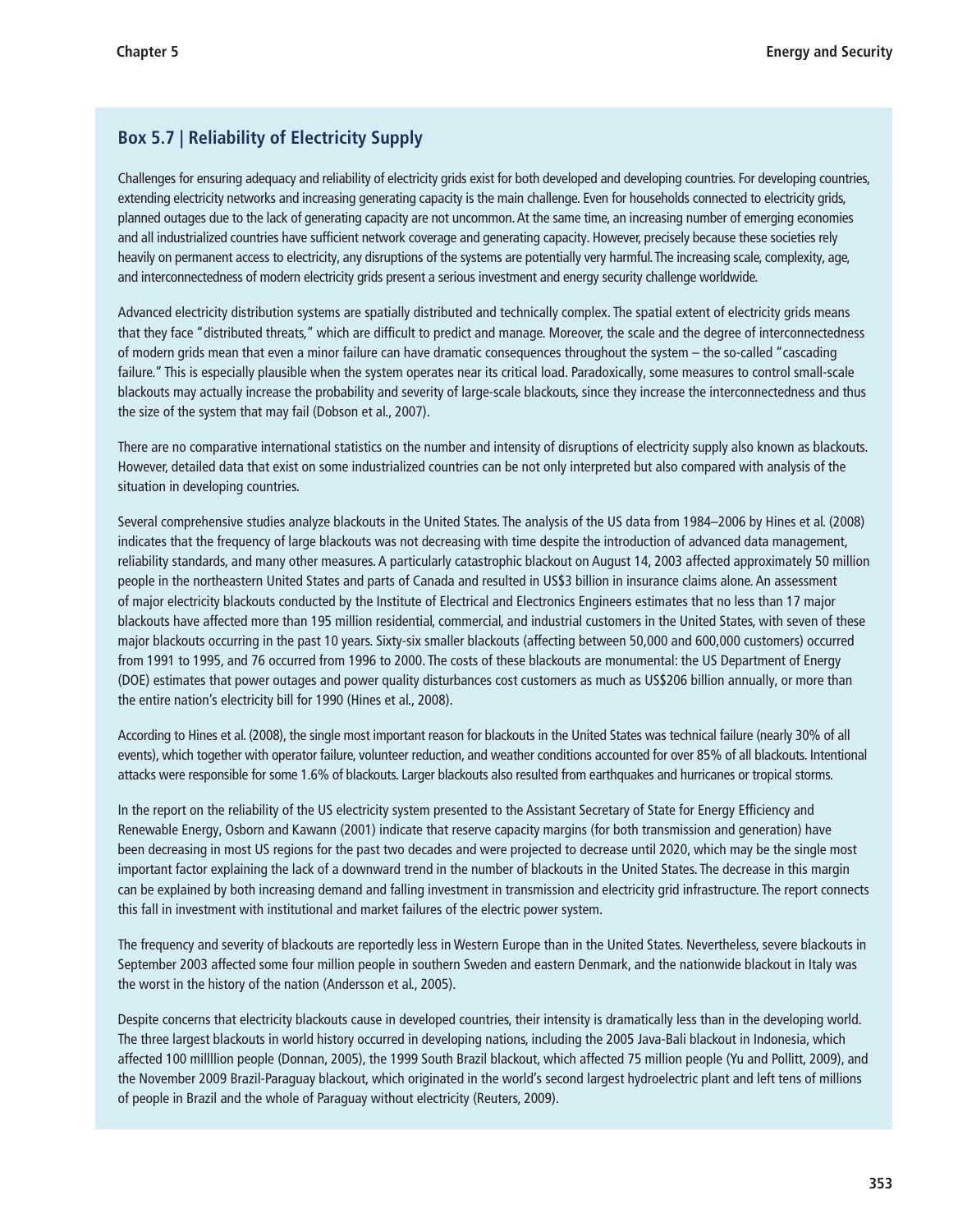World Bank's Enterprise Survey data (World Bank, 2010 ) clearly show that both the number and severity of electricity blackouts are highest for low-income countries, lower for lower middle-income countries and the lowest for upper middle-income countries in the survey. For most lower-income countries, blackouts are not measured in hours per year (as in the United States and Europe), but rather in hours per day. In almost three-quarters of low-income countries, blackouts are on average for more than 24 hours per month, and in about one-sixth of low-income countries blackouts average over 144 hours (six days) a month. There are more than 10 blackouts every month in more than half of the surveyed low-income countries. Companies in Albania, Guinea, Kosovo, Nepal, Pakistan, and Yemen experienced 30 or more blackouts in a month, whereas firms in Bangladesh experienced, on average, 101 blackouts per month. The worst statistics of blackouts were shown in South Asia, followed by sub-Saharan Africa. The results of this analysis should be interpreted with an understanding that companies may, in fact, experience less frequent outages than private customers, as they tend to be located in urban areas with better infrastructure.

 In 28 countries with over 500 million people, high supply- and demandside vulnerabilities overlap. These electricity systems, pressed from both sides, can be considered especially insecure. The majority of the world's population (some 4.3 billion in 65 countries) lives in countries that are vulnerable in at least one of the supply or demand aspects. Finally, some 1.6 billion people live in about 38 countries with relatively secure energy systems, which rely primarily on diverse domestic resources and have high access to electricity and moderate rates of growth in demand.

#### **5.2.4 Vulnerability of End-Use Sectors**

 A modern state cannot function without several vital services provided by national energy systems. For the purpose of this analysis, we distinguish between four such services. The first three are the "end-uses" discussed in Chapters 8, 9, and 10, i.e., energy in (1) transport, (2) industry, and (3) buildings. The last energy "service" is (4) revenue from energy exports. It is only relevant to a relatively small number of countries whose economies rely significantly on such revenues.

 This subsection evaluates the vulnerabilities of each of the vital energy services: transportation, residential and commercial (R&C), industrial, and export-revenue generation. Such vulnerabilities are generally divided into those associated with the energy service itself (demandside vulnerabilities) and those linked to the properties of the energy system in which a particular service is embedded, particularly the security of relevant energy sources.

#### 5.2.4.1 Energy for Transport

 Transportation is vital for almost every aspect of modern societies, ranging from personal mobility to food production and distribution, trade, availability of goods and services, and, not least of all, military security. Transport accounts for over 20% of energy use in virtually all developed countries. It is still under 15% in many developing countries, including China and India (where it is rapidly growing). Only in Least Developed Countries (LDCs) does transport account for under 10% of their total

energy use. Modern transport systems rely on motorized vehicles that share fuels with agricultural, construction, and other machinery. Thus, this discussion of energy security for transportation is also applicable for the security of fuels for agricultural production and related sectors.

 Among all nationally vital energy services, transport is beyond doubt the most vulnerable. This vulnerability is primarily a result of the reliance on imported oil as transport fuel. The absolute bulk of energy for transport is derived from oil and its products.

 Only nine countries (Algeria, Argentina, Belarus, Brazil, Moldova, Russia, Slovakia, Ukraine, and Uzbekistan) rely on oil for less than 85% of their transport energy needs. In all these countries except Brazil, natural gas is the main alternative to oil products in transport. Whereas Algeria, Argentina, Russia, and Uzbekistan have their own natural gas reserves (with the R/S ratio of only 11 years in the case of Argentina), the other countries import most of their natural gas.

 This means that the security of energy for transport largely reflects the security of oil supply discussed in Section 5.1.2.1. Around 3.2 billion people live in 85 countries that import<sup>15</sup> 70% or more, and 4.9 billion live in 93 countries (including China)<sup>16</sup> that import one-half or more of their transport fuels. Finally, 101 countries (5.3 billion people) import more than 25% of the fuel used for transport. Two other countries (Argentina and the United Kingdom), which currently import less than 25% of their transport fuels, may face import dependency in the near future, since their oil R/S ratio is under 15 years.

 Transport energy systems are also subject to demand-side vulnerabilities. In particular, rapid growth in transport energy use signals a pressure on transport. About 1.7 billion people live in some 17 countries (including China) where transport energy use has grown faster than 8% annually over 1998–2007, and 29 countries with 1.9 billion people

 <sup>15</sup> Dependency on imported fuels for transport considers all fuels used in transport. In the case of oil, it includes petroleum products and crude oil imports.

 <sup>16</sup> In 2007, China's dependency on imported fuels for transport was 47.4%. The resource/consumption ratio of domestic oil in China is 7.23 years, and the annual rate of growth of transport energy was 8.8% in 1998–2007.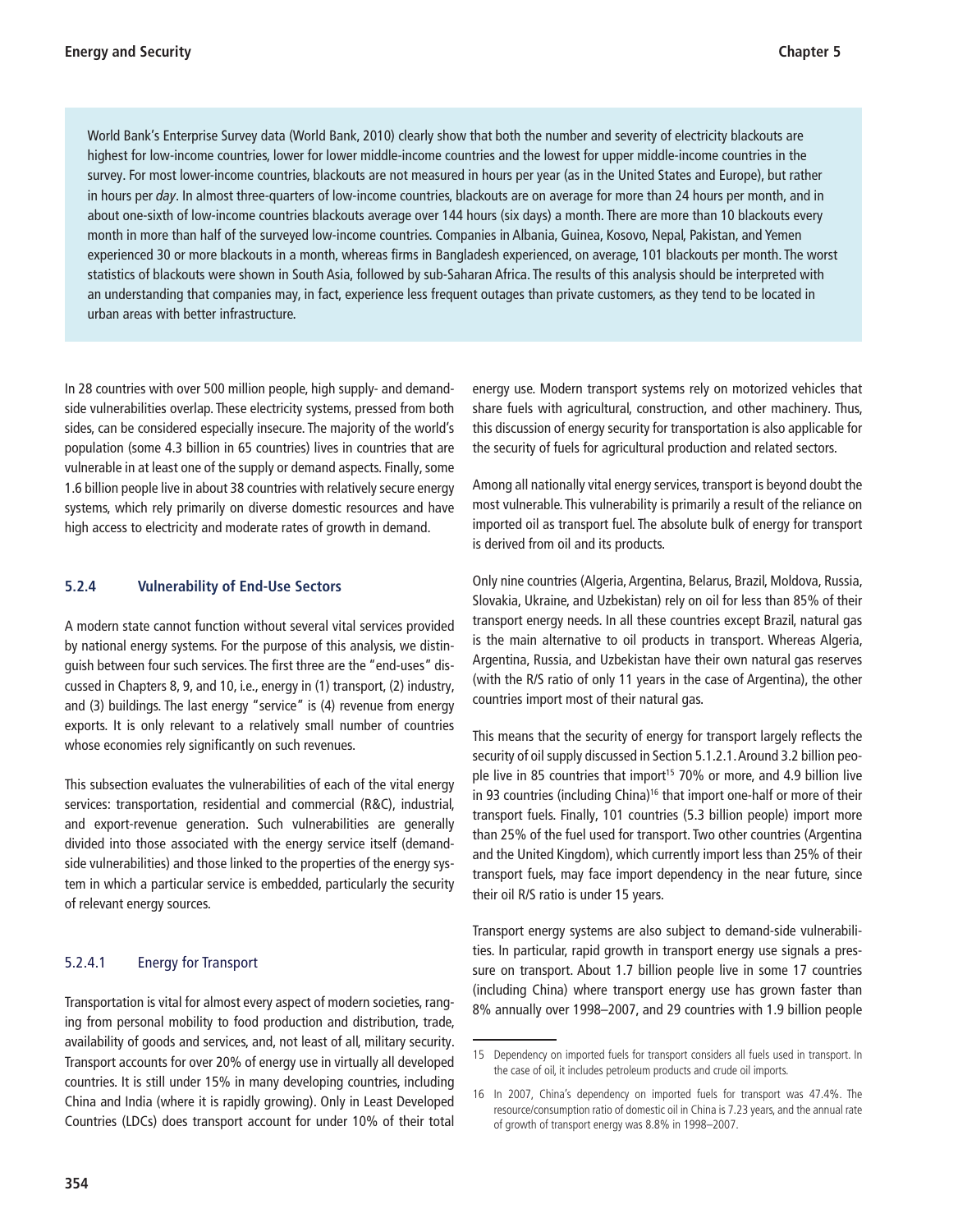have experienced a growth rate of over 6%. This is in contrast with some developed countries, notably the United States, where the car fleet shrank by four million vehicles in 2009 and the consumption of gasoline peaked in 2007 (NADA, 2009, quoted in Brown, 2010).

 Supply- and demand-side vulnerabilities of transport energy systems overlap in some 15 countries (including China) with 1.7 billion people, which depend on imported fuels for one-half or more of their energy use and at the same time experience over 6% growth in demand. An additional 84 countries with 3.2 billion people experience either supply- or demand-side vulnerabilities. Only about 1.2 billion people live in 31 countries with relatively import-independent and slowly growing transport systems.

#### 5.2.4.2 Energy for Industry

 The industrial use of energy – mainly in the form of heat and electricity – varies between countries. Virtually all developed countries use at least 15% of their energy in the industrial sector. In 60 countries with 4.5 billion people, industry accounts for over 25% of their energy use, and in 12 countries with 1.7 billion people (which include Brazil, China, and Ukraine), it accounts for over 40% of their energy use. Many smaller developing and emerging economies are dominated by one or few industries relying on distinct energy systems, which are therefore critical for the energy security of those societies.

 The industrial sector is less based on imported fuels than the transport sector. In 23 countries (400 million people) industry relies on fuels that are 75% or more imported, in 46 countries (800 million people) on fuels that are 50% or more imported, and in 77 countries (1.5 billion people) on fuels that are 25% or more imported.

 Demand-side vulnerabilities should also be taken into account. Although many economies experience growth in industrial energy use, this cannot be considered as permanent and pressing, as in the case of the transport and residential sectors, because industrial growth may be reversed. Industrial energy intensity, on the other hand, is an important characteristic that can make the industrial sector relatively more or less vulnerable to price volatility and other energy supply disruptions. In 34 countries (including China, the Russian Federation, Brazil, Ukraine, and several other emerging economies) with 2.8 billion people, industrial energy intensity exceeds the world average by 25% or more (159% in Ukraine, 49% in China, 45% in Russia, 35% in Brazil). In the vast majority of these countries industrial products also account for a large portion of GDP (49% in China, 38% in Russia, 37% in Ukraine), which makes them even more vulnerable to industrial energy supply disruptions.

 Supply- and demand-side vulnerabilities of industrial energy systems overlap in only two countries: Jordan and Moldova. About 80 countries in the world, with a combined population of some 3.6 billion people,

experience either high import dependency of industrial fuels or high industrial energy intensity.

#### 5.2.4.3 Energy in the Residential and Commercial Sector

 The R&C sector in all countries vitally depends upon a supply of electricity that is used for lighting, cooking, heating, and other appliances. Other forms of energy are also used in this sector, particularly for heating, which is an important national priority in cold climates. In many countries, prevention of failures to provide adequate heating during cold seasons are rightly considered a matter of national priority.

 Another key feature of the R&C sector is that it significantly relies on traditional biomass in many developing countries. Energy statistics typically designate this source as "renewables and combustibles" without making the distinction between "modern" (e.g., pellets, straw boilers, modern heaters) and "traditional" (e.g., firewood or dung used in open cooking stoves) uses of biomass. However, reliance on traditional biomass in the R&C sector represents a national energy security issue because such use is generally considered unacceptable on health, environmental, and developmental grounds. This means that the massive use of traditional biomass in the R&C sector, much like the low rate of access to electricity, is untenable for modern nation-states. When such use is widespread, the energy policy and the energy system are under pressure to find new sources of energy to replace traditional biomass, which can be combined with other pressures to exacerbate a nation's energy vulnerabilities.

 The patterns of energy use in the R&C sector differ greatly between developing and industrialized countries. Lower-income countries typically have a higher proportion of R&C energy in the total energy use and a higher share of (mostly "traditional") biomass in R&C energy use. 17 In the following analysis we make a distinction between three groups of countries that differ in the degree to which they rely on traditional biomass in their R&C sector:

- 25 countries (700 million people) rely on combustibles and renewables for over 80% of their R&C energy, most of them low- or lower middle-income countries. These countries are not included in our analysis of import dependency of fuels for the R&C sector. 18
- 22 countries (3.3 billion people) rely on combustibles and renewables for between 33% and 80% of their R&C energy, of these twothirds are low- or lower middle-income countries and these rest are

 <sup>17</sup> All of the 27 countries with R&C energy representing more than 40% of total energy use are either low- or lower middle-income countries. The share of biomass in R&C energy use of those 27 countries is higher than 70%.

 <sup>18</sup> The rationale for this approach is that the overarching vulnerability for those countries is an excessive reliance on traditional biomass in their R&C sectors rather than import dependency of the relatively insignificant remaining share of their R&C energy.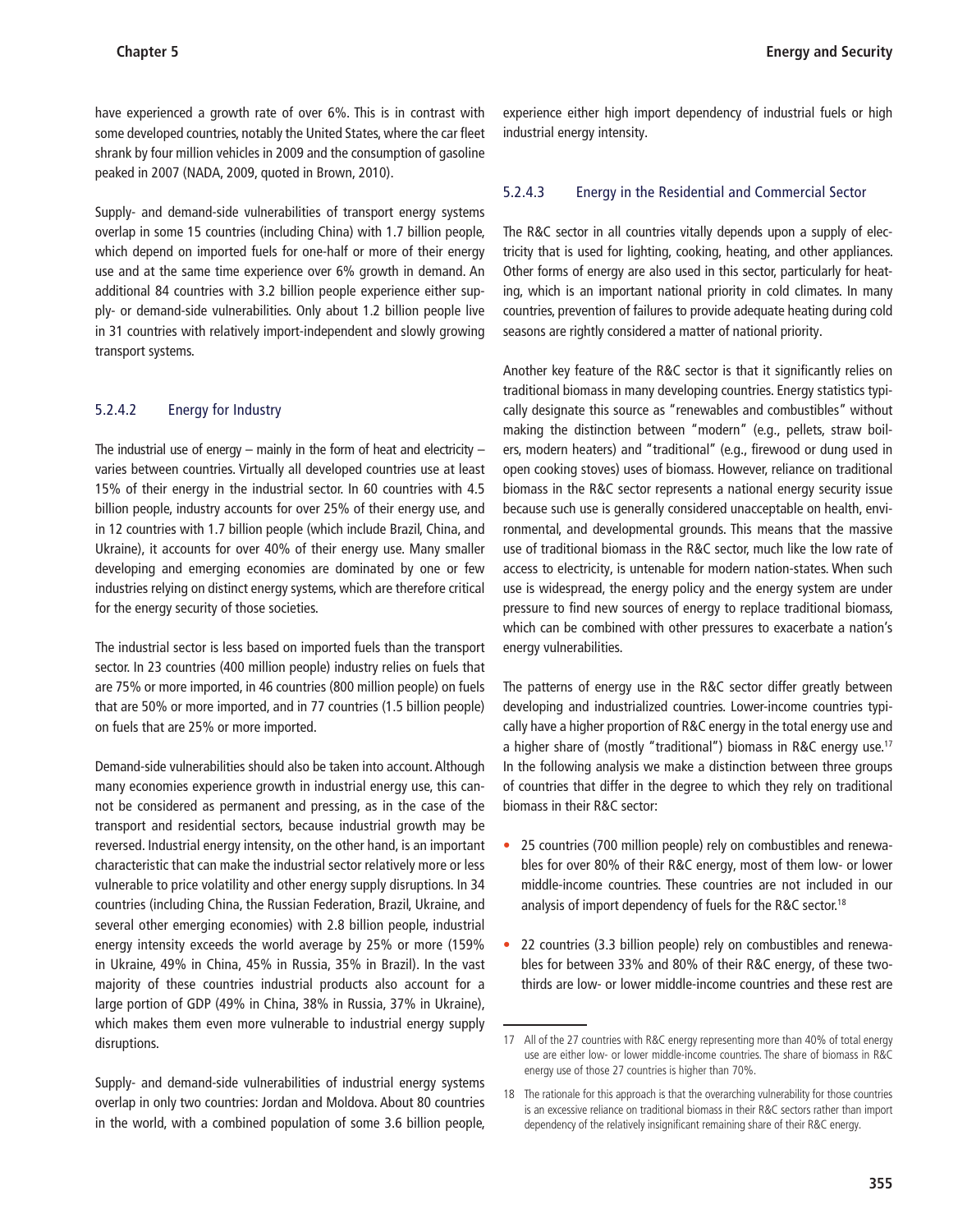upper middle-income countries. This group also includes India and China. For these countries we analyze import dependency only for the share of their R&C energy, which does not include combustibles and renewables.<sup>19</sup>

• The remaining 86 countries (2.3 billion people) rely on combustibles and renewables for less than 30% in their R&C energy. About 75% of these countries are high- or higher middle-income. For these countries we analyze vulnerabilities of the R&C sector.

 The R&C sector is generally less dependent on imported fuels than transport, but more dependent than the industrial sector. Twenty countries (400 million people) import more than 75% of their energy for R&C. In 39 countries (500 million people), the energy imported for this sector is higher than 50%. Finally, 52 countries (2.3 billion people) rely on more than 25% of imported energy for the R&C sector.

 There are also demand-side pressures on R&C energy use. In 28 countries (400 million people), the growth rate of energy use in this sector exceeded 5% per year. In many low-income countries per capita energy use is far below the world average, which probably indicates an inadequate provision of energy services in this area and signals a potential vulnerability. This question will be explored further.

 Only three small countries (Portugal, Cyprus, and Albania) have an import dependency on energy for R&C higher than 50% and annual demand growth higher than 6%. Forty-seven countries (1.1 billion people) have either dependency on energy higher than 50% or demand per capita for R&C higher than 6%. These vulnerabilities should be considered in addition to 25 countries (with 700 million people) that primarily rely on traditional biomass in their R&C sector.

#### 5.2.4.4 Energy for Export and Resource Curse

 Energy exports are central for several countries where export revenues provide core funding for the public sector and where energy export industries sustain employment and a large part of the economies. To articulate the role of energy exports, these countries sometimes formulate them as "demand security" to contrast with the "supply security" of energy-importing nations. We consider export revenues as another energy sector vital for the stability of economic, political, and social order in exporting countries.

 Yet energy exports are as vulnerable to various disruptions as other energy services and can also be considered from the robustness, sovereignty, and resilience perspectives. First of all, energy exports are only possible when sufficient domestic energy resources are available. This presumes both physical availability and accessibility of resources, as well as a reasonably satisfied (or artificially constrained) national demand for such resources. Second, resources can only be exported if there are adequate extraction, conversion, and transportation technologies and infrastructure. Third, any export depends upon safe export routes and destinations. Thus, exports security depends upon the physical safety of export routes (from adverse natural events and deliberate disruptions) as well as upon functioning institutional arrangements (e.g., markets) to match energy supply and demand and ensure sufficient and predictable revenues.

 Energy exports can be considered a vital national service for only a few of all energy-exporting countries. There are about 15 countries where energy exports constitute 20% or more of GDP. About half of these countries are LDCs; most of the rest are middle-income countries.

 The first insecurity stems from the very fact that a particular national economy extensively relies on oil exports. Worldwide, such dependency is highly correlated with slower long-term rates of economic growth and political problems. The economic and political risks of significantly relying on oil exports are particularly pronounced for poor countries and are extensively analyzed in the literature on the so-called "resource curse" discussed in Box 5.8 . Furthermore, domestic oil reserves in some exporting countries are quite limited and will not last longer at current rates of production unless new resources are found or put in production. For example, the R/P ratios for Angola, Cameroon, and Malaysia in 2007–2009 were estimated at 12–20 years and for Argentina at about 10 years (BP, 2007; 2009; US EIA, 2011b).

#### **5.2.5 Energy Security in Selected Regions**

 The above analysis primarily concerns energy security in individual countries, as well as relevant global considerations. At the same time, energy security issues have a strong regional dimension because countries located in geographic proximity often experience similar conditions with respect to access to energy resources and the structure of energy use, and may be engaged in more intensive mutual trade and transit of energy carriers. This subsection outlines energy security issues from the robustness, sovereignty, and resilience perspectives in the major world sub-regions: Africa, Asia, Europe, and North and South America.

#### 5.2.5.1 Energy Security in Africa<sup>20</sup>

 Energy security is an important policy issue in Africa. A number of factors contribute to rising energy security challenges. The rising economic

 <sup>19</sup> The rationale for this approach is that such countries typically have two distinct residential sectors: one "modern," which can be subject to standard import vulnerability analysis, and the other "traditional," where the vulnerabilities associated with traditional fuels are most prominent.

<sup>20</sup> Source: Adenikinju, 2005; 2008; Anyanwu et al., 2010; US EIA, 2011a; Wohlgemuth, 2008 .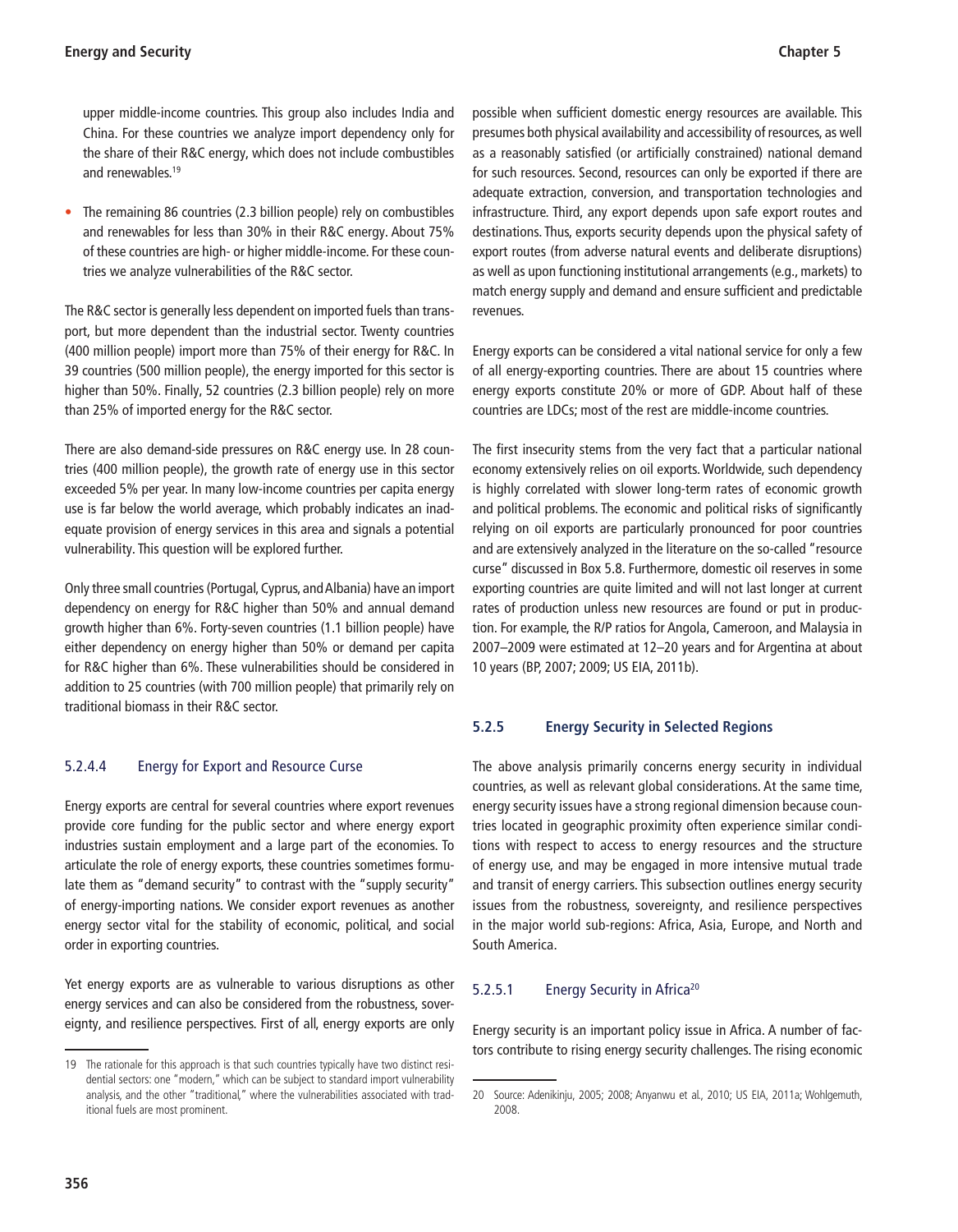## **Box 5.8 | Energy Exports and Resource Curse**

Exports of energy resources – primarily oil and gas – have strongly influenced national economies and political systems in different historical periods in many countries. It has arguably supported economic development in such industrialized countries as Norway, the United Kingdom, Canada, and the United States. It has fueled economic development in Malaysia, Indonesia, the United Arab Emirates, and other emerging economies. Yet it has been blamed for slower economic growth, poor governance, political instability, and conflict in several low- and middle-income countries. This latter phenomenon has been termed the "resource curse" or "natural resource trap." There is an extensive body of scholarly literature that attempts to explain the resource curse and find appropriate remedies.

 Poor economic performance of energy exporters, observed by many researchers, has been blamed on macroeconomic instability induced by the volatility of energy prices. More often than not, producers that face a season of windfalls spend extravagantly and have difficulty curbing this spending during lower price periods. In addition, some energy exporters tended to unsustainably borrow in times of high oil prices and were saddled with unbearably heavy debts in times of lower prices. Added to this, many low-income energy exporters are faced with money flows that far surpass their absorptive capacity, resulting in overheated economies and rampant inflation.

 Another reason for slower economic growth of energy exporters is the so-called "Dutch disease," an economic phenomenon named after the negative impact on the Dutch economy of natural gas-related revenues in the 1970s resulting from over-valuation of the national currency and a set of other factors which inhibit the development of non-energy branches of an economy producing "tradable goods." The result of the Dutch disease is thus a steady decrease in non-oil productive activity and, in the face of the eclipse or lack of a non-oil fiscal base, the growing dependency of state coffers on petroleum rents.

 The political consequences of oil wealth have been shown to be equally negative for many countries. Indeed, it is primarily at institutions, the mentalities of decision-makers, and the quality of governance rather than at macroeconomic trends that one must look to account for the predicament of the petro-state. An immediate consequence of oil revenues is the increase in state power and the absolute social, economic, and political centrality it acquires. The boom phase characteristically includes a growth in construction and proliferation of employment in the state sector and the services sector. As the key actor of the domestic economy and main supporter of the lingering private sector through handouts and public contracts, the state is everywhere and in constant expansion. The oil economy is meanwhile managed under a shroud of secrecy. Production levels and financial amounts transacted are matters of speculation; budgets are fictitious; and money flows are the object of unheard-of detours and misappropriations in a context of no public accountability (Ross, 2001). It is, therefore, unsurprising that of the top 15 oil exporters only one (Norway) is a well-functioning democracy and four others (Mexico, Venezuela, Russia, and Iraq) can be considered "imperfect democracies." This lack of accountability extends to the international level. More often than not, oil producers with questionable domestic records are nonetheless courted and protected by oil-consuming states in the industrial world, in a demonstration that oil, on account of its centrality for the functioning of modern economies, is a commodity like no other.

Easy oil money means that the state does not need to expand the domestic fiscal base. In fact, OPEC members' oil revenues represent an average of 42% of total government revenues. In cases where the building of state institutions runs parallel with the availability of oil wealth, no fiscal administrations are created at all. Oftentimes, the state does not seek to pursue this option anyway, for it faces articulate national constituencies that see themselves as legitimate beneficiaries of the national wealth rather than as net contributors to it. This fiscal aloofness strengthens the executive but also cuts its link with society as well as the minimal social contract the link might imply.

 These arrangements, however, become unstable at times of low or decreasing oil prices. At such times, a petro-state becomes highly indebted, with a vast unemployed urban working class and a restive youth, a large and intermittently paid civil service, a neglected countryside, and an inequitable pattern of wealth distribution. Recent research shows that, faced with a powder keg of distorted economies and dissatisfied populations, oil states are far more likely than non-oil states to suffer from civil war or separatist bids from resource-rich regions. This political instability and poor governance can feed on each other, creating a vicious circle. In already unstable contexts such as West and Central Africa, for instance, oil is clearly a factor that exacerbates confl ict and perpetuates the control of the state by self-seeking elites.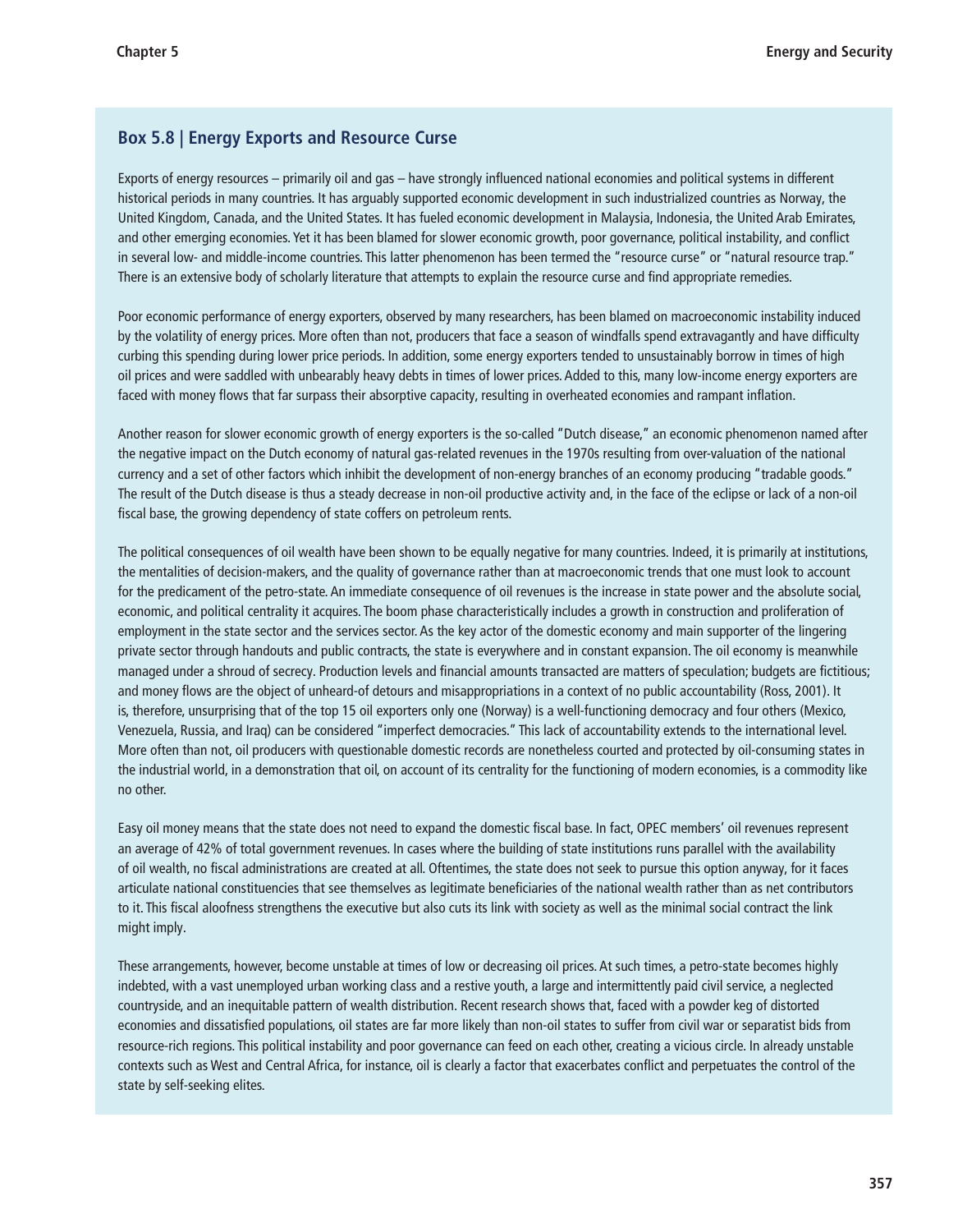Researchers disagree on the root causes of the resource curse. The term itself tends to underplay two important factors. Regarding the first, it is becoming clear that poor institutions are largely responsible for economic under-performance, and vice versa: poor nondiversified economies are obstacles to improving governance. The second factor is the character of the economy, institutions, and political culture in oil-rich states prior to the arrival of oil rents. OECD oil-producing states had developed the institutions (strong and accountable governments, a free press, a robust political party system, etc.) that proved instrumental in steering oil revenues in a constructive direction decades before oil materialized. In much the same way, many of the problems found in oil-rich-but-poor states were everyday occurrences before oil: fragile economies, despotic rulers, and weak and inefficient institutions. In this context, oil accentuated pathologies that existed already.

 More detailed recent analysis shows that endowment with national resources may be a curse or a blessing, depending on many other conditions. The larger the endowment of natural resources, the stronger are the institutions needed to overcome the risk of resource curse. However, under certain conditions – prevalent in many developing countries – the opposite occurs. The presence of natural resources actually weakens the institutions, which in turn are unable to manage the natural resource wealth; this leads to more resource-dependency, further weakening of the institutions, etc. Thus, suffering from resource curse or falling into a natural resource trap is not inevitable. However, it is a matter of very high risk and affects many developing oil-exporting nations. While analysts dispute what is at the root of the disappointing performance of most petroleum exporters – ranging from the single-minded determinism of a resource curse to more nuanced institutional and sociological analyses – there is a near consensus that few states have gone up the developmental ladder by virtue of their oil endowments.

 As evidence that the resource curse does not always occur, one recent study looked at oil and gas production in Indonesia, Malaysia, Myanmar, and Thailand from 1987–2007. In each of these countries, including Myanmar, economies have become more diversified, per capita incomes have risen, and life expectancies and living standards have improved along with increased energy supply. Political transparency and accountability have remained constant in Indonesia, Malaysia, and Thailand, and oil and gas have contributed less to government revenues over time in Indonesia and Thailand. The situation in Southeast Asia suggests that extractive resources themselves are neither a curse nor a blessing. Instead, it is how they are used and the particular socio-political environment in which they evolve that determines whether they contribute to peace and prosperity or risk conflict and environmental degradation. The successful practice of managing energy export revenues in Chile included avoiding excessive spending in boom times, allowing deviations from a target surplus only in response to output gaps and long-lasting commodity price increases, as judged by independent panels of experts rather than politicians. Other measures to avoid the resource curse proposed by experts include hedging export proceeds in commodity futures markets, denominating debt in terms of commodity prices, allowing some nominal currency appreciation in response to an increase in world prices of the commodity, but also adding to foreign exchange reserves, especially at the early stages of the boom when it may prove to be transitory.

Source: Fardmanesh, 1991; Auty, 1993; 1994; Chaudhry, 1997; Karl, 1997; 1998; Leite and Weidmann, 1999; Fearon and Laitin, 2003; Katz et al., 2004; Karl, 2005; Soares de Oliveira, 2006; Collier, 2007; Soares de Oliveira, 2007; Brunnschweiler and Bulte, 2008; EIU, 2009; Sovacool, 2010.

prosperity of the continent after decades of economic underperformance has led to an increasing demand for modern energy. The rising costs of energy imports constitute a threat to economic resurgence of the continent. Weak investments in energy infrastructure, poor domestic policies that favor poorly targeted subsidies, and limited transportation connectivity across Africa also hamper the extent and pace at which trade in energy can occur between energy-surplus and energy-deficient parts of the continent. Most of the countries in the continent continue to depend on imports from outside the continent to meet the rising domestic demand.

 Over the years, energy prices have risen rapidly and become highly volatile. While the upwards trend in global energy prices has led to a massive accumulation of reserves in many energy-rich African countries, net energy importers in the continent have borne the costs in terms of slower economic growth, rising trade deficit, faster depletion of foreign reserves, and rising inflation.

 Affordability of and access to modern energy are very poor in Africa though in total, the continent produces more energy than it consumes. In 2009, extraction of crude oil, natural gas, and coal were 3.2, 2.2,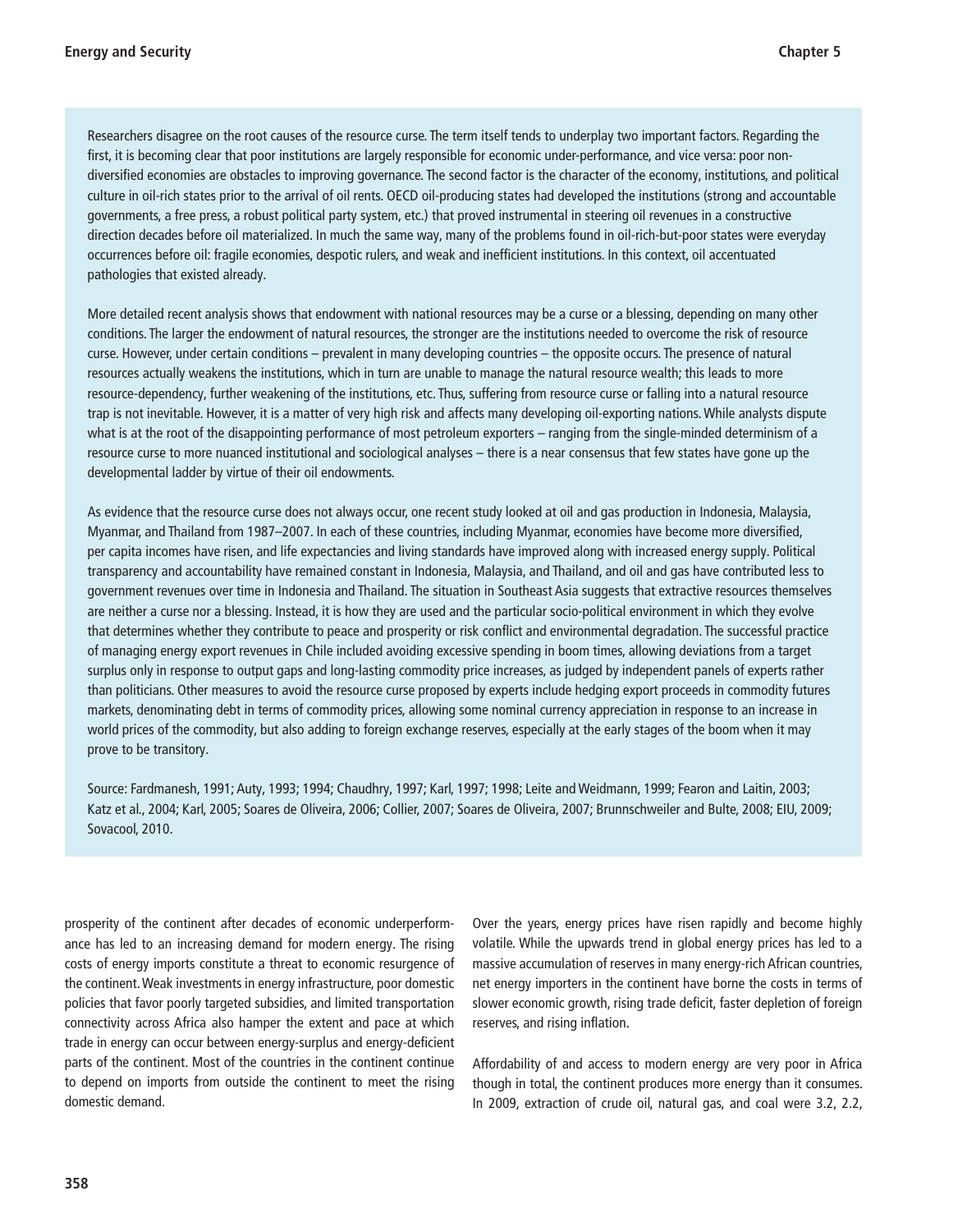and 1.34 times higher than their respective use, whereas the overall total primary energy supply was more than twice the amount of primary energy used. However, these aggregate figures mask a high degree of intra-African diversity in energy demand and supply, which largely reflects the diverging regional resource endowments.

 The TPES in Africa grew by a mean of 4% between 2005 and 2009, mainly as a result of robust growth in crude oil production in North and West Africa. The share of biomass, while still significant in parts of Africa, especially in sub-Saharan Africa, decreased from 62% in 1971 to less than 45% in 2009. However, Africa's use of combustible renewable energy (mainly wood-fuel) still remains significantly higher than the world average. Total primary energy use in the same time period rose by an annual average of 3.7%.

 Though the continent exports energy, it is unable to meet the energy needs of its population, especially in sub-Saharan Africa. The systemic energy problem in Africa is especially evident within its power sector. Africa is estimated to require 7000 MW of new power generation capacity each year, but has been installing only 1000 MW annually. Outside South Africa, power consumption averages 124 kWh (4.46 GJ) per person per year. Only one-fifth of the population of sub-Saharan Africa has access to electricity, compared with one-half in South Asia and fourfifths in Latin America. At the same time, the cost of electricity is higher in Africa. Frequent power outages force firms to rely on expensive backup generators that cost up to US\$0.40 per kWh. Many countries rely on inefficient, expensive, small-scale, oil-based power generation. Africa is well endowed with large-scale, cost-effective energy resources, but they tend to be located a long distance from the major demand centers and their development is often too expensive for the countries where they are found.

 Energy resource ownership and use vary widely across Africa. For instance, three countries – South Africa, Egypt, and Algeria – account for two-thirds of total primary energy use. Algeria and Egypt account for 73.6% of total natural gas consumption. South Africa and Egypt jointly account for 61% of the continent's hydroelectricity consumption. South Africa alone accounts for 93% of total African coal consumption and 100% of its nuclear energy generation.

 Nigeria, Algeria, Angola, and Libya are the major producers of oil, although oil is also produced in Cameroon, Chad, Congo, Côte d'Ivoire, Egypt, Equatorial Guinea, Gabon, Mauritania, Sudan, and Tunisia. Natural gas reserves are located in four major countries: Nigeria, Algeria, Egypt, and Libya.

 There is a very limited amount of intra-Africa trade in energy. Only 1.8% of the continent's oil exports go to other African countries. LNG trade from Algeria, Egypt, Equatorial Guinea, Libya, and Nigeria go to countries in North America, Europe, and Asia/Pacific. Three countries – Egypt, Mozambique, and South Africa – are responsible for nearly all the coal exports in Africa. Most of the coal exports go to other African countries – Algeria, Congo Kinshasa, Kenya, Morocco, Mauritius, Namibia, and Senegal. There is also some electricity trading within the continent, especially within the various sub-regions. A good example is the West African Power Pool, designed to interconnect national grids across 5000 km of most West African countries. Another important initiative in West Africa is the West African Gas Pipeline. The US\$635 million project was initially developed to utilize some of the gas currently being flared in Nigeria for power generation in Benin, Togo, and Ghana.

 The presently low level of energy trade among countries has made it difficult to leverage the huge energy surplus produced in the continent to meet the needs of energy-poorer countries. Hence, significant scope exists for energy cooperation across sub-regions on the continent. Although there are a number of pan-African cooperative energy initiatives, the pace of implementation of these initiatives has been slow.

 The diversity of energy resources in Africa is relatively low. Oil is the dominant fuel in most African countries. Four-fifths of the countries derive over 50% of their energy use from oil. Over one-third of the refined petroleum consumed in the region is imported. While the amount may vary, all the countries import some proportion of their product consumption. Over 63% of the countries import more than 90% of the refined products they consume. Paradoxically, Nigeria, the leading producer and exporter of crude oil in Africa, imports 69.8% of its product requirements and accounts for 17.7% of the continent's total imports. Dependency on imported energy is a risk to energy security and makes the country vulnerable to high and volatile world oil prices.

 In some African countries, energy sources other than oil dominate consumption. Countries significantly dependent on coal are South Africa (76.4%), Zimbabwe (53.4%), Botswana (41%), and Swaziland (34.7%). Countries with high natural gas dependency are Equatorial Guinea (92.6%), Algeria (64.4%), Tunisia (50.5%), Egypt (49%), Côte d'Ivoire (44.5%), and Nigeria (41.7%). Countries heavily dependent on hydroelectric energy are Mozambique (82.1%), Zambia (75.2%), Congo Kinshasa (68.2%), Malawi (45.3%), and Cameroon (41.6%). Countries that depend almost exclusively on a single primary energy source are Benin, Chad, Djibouti, The Gambia, Seychelles, Sierra Leone, Somalia, and Togo.

 The generally low energy diversity in Africa relates to low capacity and a weak technological base in most countries. Poverty and a lack of appropriate technologies have hampered diversification into renewables such as solar, wind, and small hydro.

 Several options are open to African countries to address the huge energy gap in the region. These include the use of renewable energy to supplement the non-renewable energy sources that currently dominate the energy mix, the reduction of huge energy losses and wastages and adoption of energy efficiency technologies, increased investment in new technologies and energy supply infrastructure, and an enhanced level of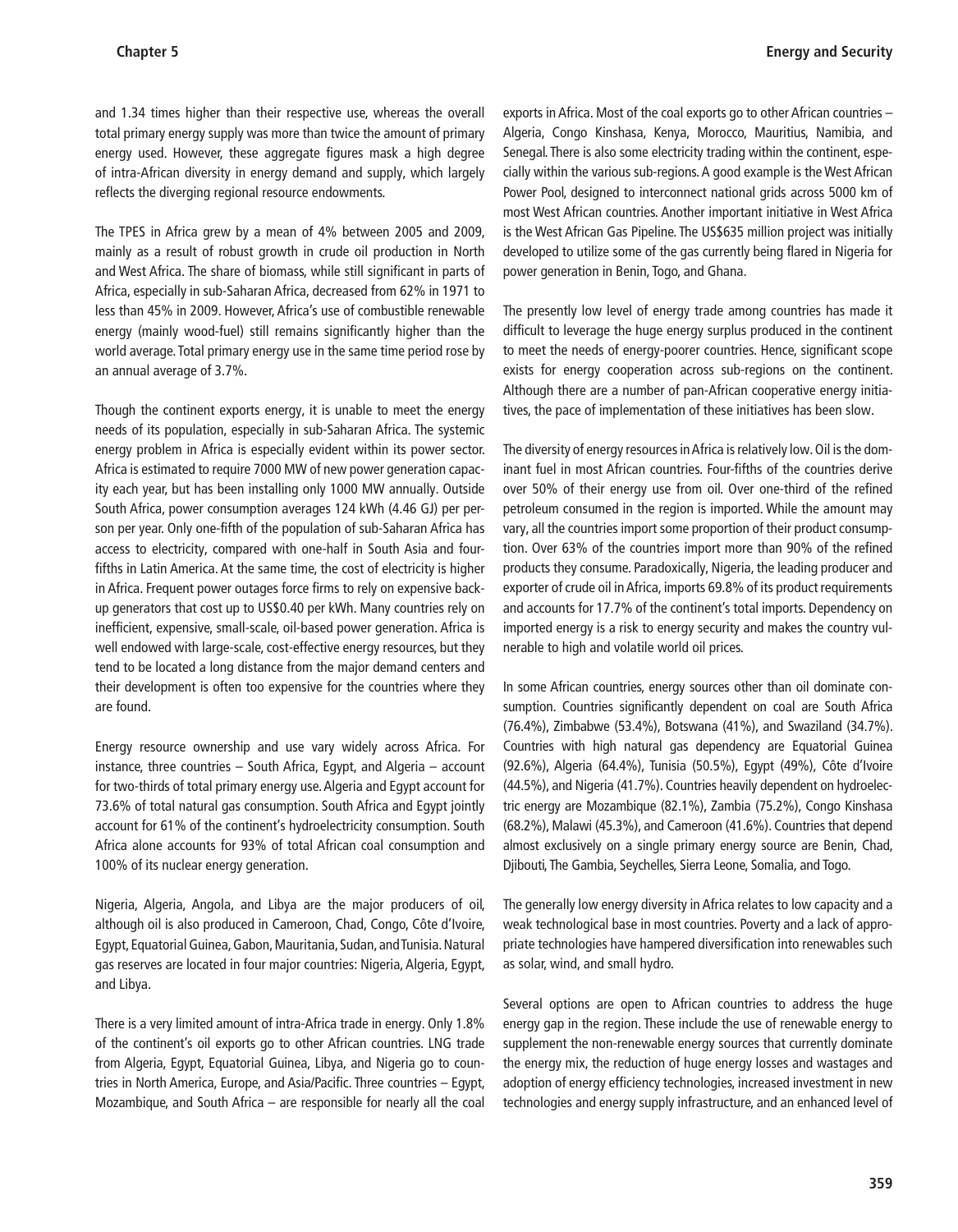intra-regional energy cooperation. The latter is required because many African countries are very small and may not be able to finance the huge investment costs needed to develop alternative energy sources. Africa must engage the private sector in addressing its energy supply inadequacies. While energy subsidies may not disappear for a while, such subsidies must be smart and better targeted to meet specific societal objectives.

#### 5.2.5.2 Energy Security in Europe<sup>21</sup>

Europe<sup>22</sup> is among the world's largest energy-consuming regions. Oil, natural gas, and coal constitute the dominant fuels in Europe's energy mix. In 2009, coal accounted for 17% of Europe's total primary energy demand, oil accounted for 35%, and gas for 25%. That year, Europe represented around 18% of the global demand for oil, some 17% of the global demand for natural gas, and 9% for coal. Nuclear made up 14% and renewables 9% of primary energy use in Europe. Overall, Europe, representing 7% of the world's population, accounted for 15% of the world's primary energy demand.

 Europe is also a key supplier of energy. In 2009, it produced 2.6% of global oil output, 5.7% of global gas output, 4.6% of global coal output and 11% of global renewable energy. Still, Europe is crucially relying on energy imports to satisfy its needs. In 2009, the EU imported more than half of its energy from non-EU countries. This number has increased in recent years, rising from less than 40% of gross energy use in 1980 to 55% at present. If the present trends continue, European import dependency is likely to steeply increase in the near future, a function of policies aimed at reducing carbon-intensive fuels such as coal with comparably less carbon-heavy fuels such as gas, but also due to declining domestic production, notably in the North Sea.

 European energy imports are dominated by a few producers of energy. Some two-thirds of EU-27 imports of natural gas stem from only three countries: Norway, Algeria, and Russia. Russia is also Europe's dominant supplier of crude oil, accounting for some 30% of the bloc's imports in 2008. Even in hard coal, Russia plays an important role, supplying around 24% of European imports. High European import dependency is not a concern for all fuels. The coal market is relatively small in volume, and global reserves are relatively evenly distributed. The oil market is global, liquid, integrated, and therefore unlikely to give a dominant producer much political leverage over the consumer region supplied. Gas markets, however, still remain by and large regional and bilateralized in nature. Given the predominantly pipeline-bound infrastructure in natural gas, alternative suppliers are hard to find in the short to medium term. In light of this, concerns have been expressed over some European countries' heavy reliance on gas imports from Russia,

reaching up to 100% of total demand in Central and Eastern Europe, especially the Baltic States. Recent disputes over gas transit between Russia and neighboring Ukraine, and also Belarus, have added to this concern and sparked political initiatives to reduce overall European import dependency on Russia. The degree to which Russian gas actually poses a security problem is, however, disputed. Russia's share of European natural gas imports has in fact declined steadily over the last two decades, from some 75% in 1990 to 31.5% today. Current developments in unconventional gas production (see Box 5.5 ), coupled with the increasing global capacity in LNG, may possibly also change existing market structures and contribute to a higher integration of regional markets and more gas-to-gas competition in the European market (IGU, 2010). The planned construction of the Nord Stream gas pipeline under the Baltic Sea, connecting Russia directly to Germany and Denmark, is intended to diversify gas trade routes and reduce dependency on transit countries.

 Still, policy initiatives center on reducing gas import dependency on Russia by promoting diversification strategies, including pipelines in the "southern corridor" aimed at bringing Caspian gas to European households. A key European initiative in this context is the planned Nabucco pipeline, a 31 bcm per year interconnector for Azeri and possibly Turkmen or even Iraqi gas, via Turkey. Since available gas volumes remain uncertain, the pipeline has so far not left the planning stage. Recent Azeri pledges to commit parts of the gas output generated in the Shah-Deniz II field (planned to come on stream in the next years) may constitute a breakthrough for the project.

 In addition to import dependency, European energy security challenges may, however, also be of domestic origin. In particular, they may stem from Europe's commitment to pursue low-carbon energy transition. Policy packages such as the EU's 20–20–20 initiative, aimed at reducing emissions of greenhouse gases by 20% by 2020 and flanked by reaching 20% of renewable energy in total energy use, will put demand-side pressure on European energy generation and systems. Replacing coal in power generation by bridge fuels (notably natural gas) before phasing them out to the benefit of renewables will pose unprecedented challenges with regards to finance, infrastructure, and technology. Adding to this challenge is a rapidly aging infrastructure in European nuclear energy, coupled with stiff public opposition to new nuclear power plants in most European countries.

#### 5.2.5.3 Energy Security in North America

 The North American continent has been endowed with immense energy wealth. The United States is among the world's top ten producers of coal, oil, natural gas, and electricity from nuclear and hydroelectricity, while Canada is in the top ten for oil, natural gas, and electricity from nuclear and hydroelectricity production, and Mexico ranks in the top ten for oil production (IEA, 2010a). Despite this, each country has its own set of energy security problems.

<sup>21</sup> Sources: BP, 2010; IEA, 2010a; Eurostat, 2011.

 <sup>22</sup> The term "Europe" is used here to designate European OECD member countries or the European Union Member States.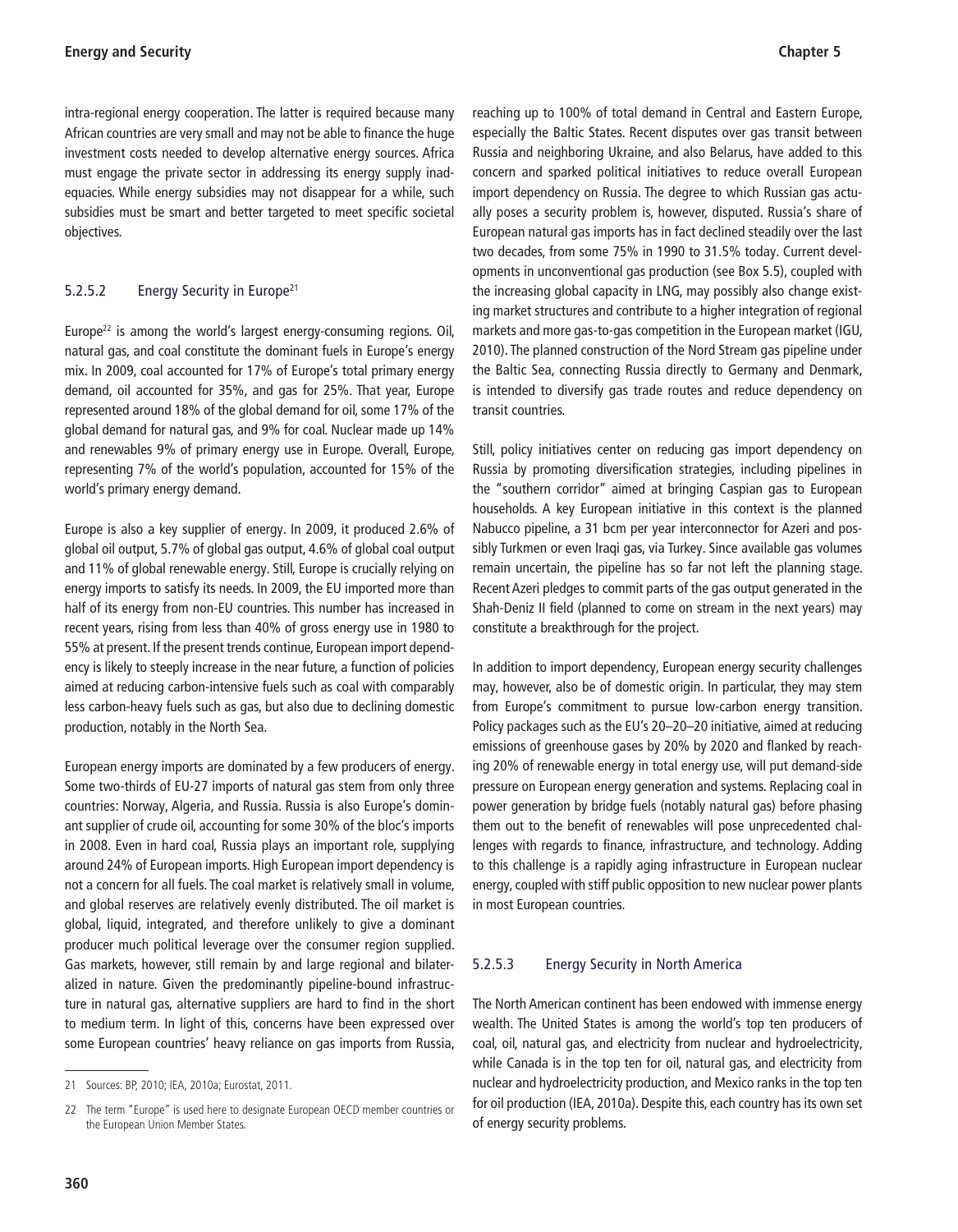Probably the most dominant and well known of these problems is that being faced by the United States and its dependence on foreign supplies of crude oil. Every US president, from Nixon to Obama, has set targets, put forward proposals, commissioned reports, and signed legislation in an effort to stem crude oil imports and improve energy security (US DOE, 2010). Today, over 60% of US demand for crude oil is met from imports (US EIA, 2010).

 Support for the US transportation system is the driving force behind all energy security legislation put forward in the United States. For example, the 2007 Energy Independence and Security Act (EISA) calls for, amongst other things, reducing vehicular fuel consumption through increased CAFE (Corporate Average Fuel Economy) standards, replacing gasoline with ethanol, and requiring auto manufacturers to develop a new generation of vehicles to operate on electricity (EISA, 2007).

 EISA has had unintended consequences. The push for ethanol from cornstarch means that a significant percentage of US farmland is being diverted from food into fuel production; this has had an impact on world corn supplies, indirectly affecting food security in countries such as Mexico (Roig-Franzia, 2007).

 The increasing demand for electricity in general, and the inevitable reliance on mains electricity to meet the energy needs of plug-in electric vehicles in particular, will have an impact on (electrical) energy security. At present, about 50% of the electricity in the United States is produced from domestic coal, followed by natural gas and nuclear (about 20% each), hydroelectricity (5%), and a mix of renewables (2.5%) (US EIA, 2011a). Demand pressures are forcing electricity suppliers to plan for new generation capacity and, if climate change is ever addressed seriously by the US Congress, it will be necessary to develop generation facilities that emit little or no carbon. However, the supply mix is only part of the problem – the US electrical grid is showing its age and must be refurbished if it is to meet the expected future reliance on electricity. The costs of new generation facilities (whether or not the United States addresses the issue of climate change) and grid upgrades are estimated in the trillions of dollars – the price of ensuring the availability of the electrical supply.

 Until the middle of the last decade, it was assumed that domestic supplies of natural gas in the United States had peaked and, like crude oil before it, would make the United States increasingly reliant on imports of natural gas. To ensure (natural gas) energy security, plans were drawn up for dozens of liquefied natural gas (LNG) facilities around the continental United States (McAleb, 2005). Today, things look considerably different – the use of horizontal drilling fracking is making shale gas available as a replacement for declining stocks of conventional natural gas (Grape, 2006). Shale gas is rich in natural gas liguids (NGLs), meaning it can also improve US energy security by offsetting imports of crude oil (Sandrea, 2010). Optimistic reserve projections have industry analysts suggesting that the United States could soon start exporting LNG (PennEnergy, 2010); this would not appear to be in the long-term energy security interests of the United States. There are also concerns over the environmental impacts associated with the extraction of shale gas (Doggett, 2010); time will tell whether it is considered an acceptable source of natural gas that will improve the energy security of the United States.

 Two of the countries on which the United States depends for its energy are its nearest neighbors, Mexico and Canada; both countries are exporters of crude oil and other refined petroleum products to the United States, while Canada also exports natural gas and electricity. The United States' reliance on Mexico and Canada for its energy has politicians and analysts in all three countries talking about North American, or continental, energy security (Angevine, 2010).

 North America's energy security is governed by chapter six of NAFTA, the North America Free Trade Agreement, which outlines the rules and regulations regarding the trade of energy and petrochemicals. NAFTA requires a signatory to maintain its energy exports; short of war, any reduction in exports must be met by a proportional reduction in supply within the exporting nation. Mexico is exempt from this provision; Canada is not (NAFTA, 2002).

 Mexico is facing energy security challenges of its own. Its most important oil field, Cantarell (in the Gulf of Mexico), is in decline and further exploration is hampered by the Mexican constitution that restricts oil and natural gas development to the state oil company, Pemex.

 Canada, unlike Mexico, has few restrictions on international players exploiting its crude oil and natural gas. Despite the availability of these resources, not all Canadians have access to them; for example, although Canada is self-sufficient in crude oil, over 60% of it is exported to the United States, meaning that Canada meets almost 50% of its crude oil needs from imports (Hughes, 2010). Canada is also self-sufficient in natural gas, yet almost 60% is exported to the United States (US EIA, 2011a). Not only is Canada exporting energy that could improve its future energy security, but also it has compounded the problem by failing to develop the pipeline infrastructure to connect parts of eastern Canada with the oil and natural gas fields in western Canada (Hughes, 2010).

 Although Canada's production of conventional crude oil and natural gas has peaked, the tar sands (euphemistically referred to as the "oil" sands in the United States) are seen as essential to continental energy security. Canada's current prime minister has gone so far as to call Canada an "energy superpower" with respect to the development of unconventional energy resources such as the tar sands, shale gas, and Arctic oil and natural gas for export to the United States (Hester and Welsh, 2009).

 Canada is one of the few countries with the capacity to improve its energy security with its own energy resources. Despite this, Canada's trade and energy policies have evolved to the point where much of the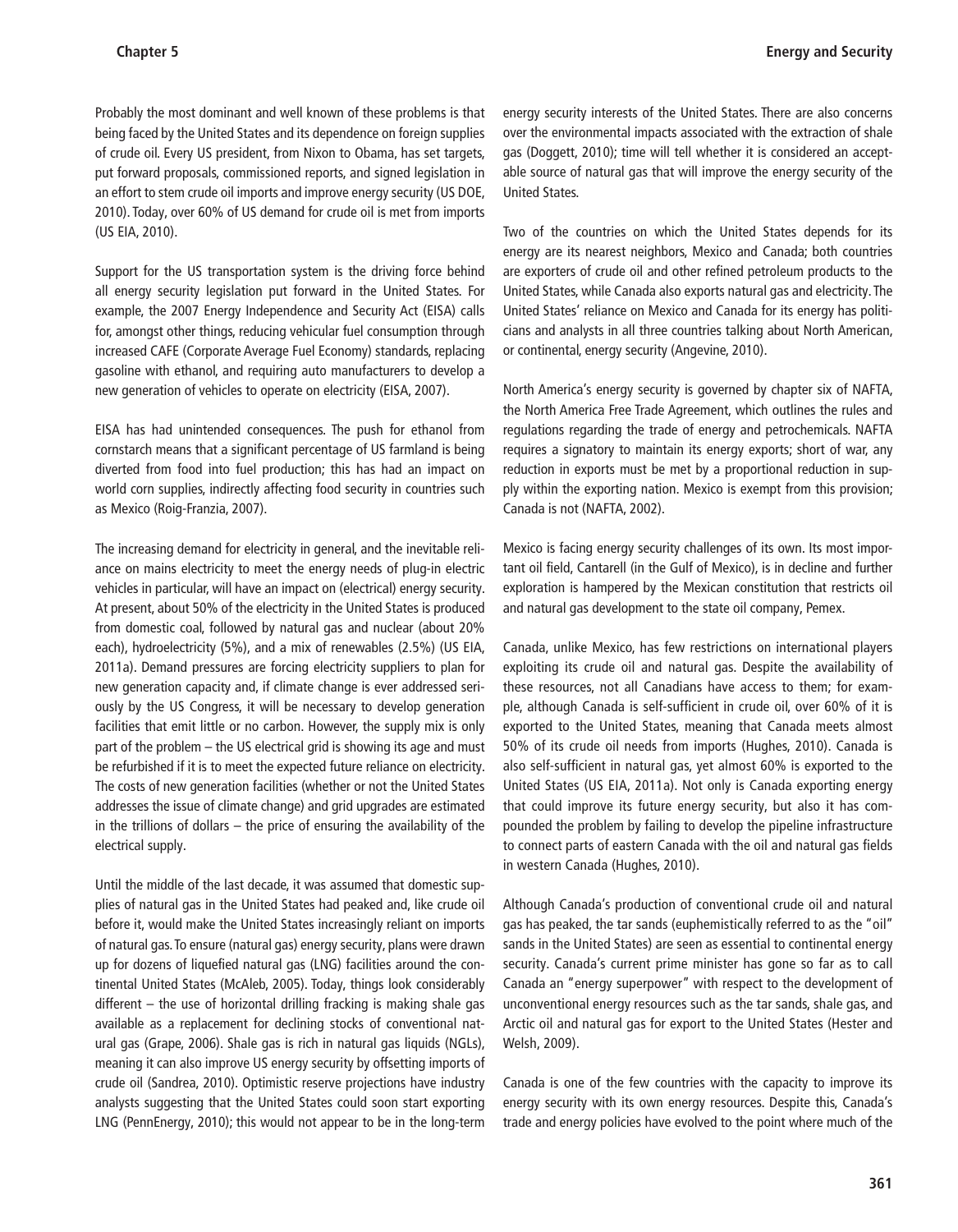energy that could be used for its own energy security is, instead, contributing to the improvement of energy security in the United States.

#### 5.2.5.4 Energy Security in Asia<sup>23</sup>

 Asia – meant here to encompass the big four energy consumers of China, India, Japan, and South Korea, as well as the developing economies including Southeast Asia and South Asia – faces a series of daunting energy security challenges that crisscross the three themes of robustness, sovereignty, and resilience.

 Growth in energy use, both in terms of per capita use and total use in aggregate, is expected to rise dramatically in the next few decades. As a whole, Asia Pacific's per capita electricity demand was only about 1300 kWh in 2005, compared to the world average of more than 2500 kWh. Under a business-as-usual scenario, between 2005 and 2030 energy demand is expected to grow at 2.4%, whereas the world average during the same period will be 1.5%. Net imports of fossil fuels in Asia Pacific are expected to more than double. The region's oil dependency will increase from 57.5% to 66.4%. The region will also need between US\$7 trillion and US\$9.7 trillion of cumulative investment in the energy sector during this period, of which about two-thirds will be in electricity generation, transmission, and distribution. The 10 countries that comprise the Association of Southeast Asian Nations, for example, will likely experience an annual growth rate in energy demand of 2.5% between 2010 and 2030. If that projection holds true, regional demand for energy will equal the current combined total demand of Japan, Australia, South Korea, and New Zealand. Yet, although Southeast Asia is home to 8.5% of the world population (530 million people), the region possesses about 1% each of the world's oil and coal stocks and less than 4% of total natural gas reserves.

 Security of supply has thus become a key economic and political concern. In China, Beijing had to ration its gas supply to shopping malls and supermarkets in January 2010 as a result of extreme winter weather. In 2008, India walked out of the deal to build an Iran-Pakistan-India (IPI) gas pipeline – on which discussions were conducted over 13 years – over security issues and the inability of Pakistan to agree to provide penalties for supply disruptions. Japan buys nearly 90% of its oil from the Middle East, making it vulnerable to disruptions of even a few days on the Strait of Hormuz or through shipping routes from the Middle East.

 Threats need not be international or external. Laborers of India's publicsector petroleum company, Oil and Natural Gas Corporation Limited (ONGC), went on a three-day strike in early 2009, shutting down the Hazira plant that processes oil and gas from offshore operations and threatening to create shortages of compressed natural gas used for public transportation in Gujarat. Large parts of China also had to confront

energy shortages in 2010 due to a combination of weather and infrastructure factors: the difficulty of transporting coal in the snow, less hydropower output due to freezing temperatures, and reduced coal supplies from Shanxi province due to mine closures. In 2008, shortages of gasoline and diesel occurred in Bali, Indonesia, when oil tankers had trouble accessing the island during a series of storms, and in Kalimantan long lines formed at petrol stations due to a shortfall of 10,000 liters of gasoline. In Jakarta and Java, as well, shortages of premium gasoline and LPG occurred after a refinery had maintenance problems, and disruptions of electricity hit every Indonesian province in both 2007 and 2008.

 Trade in energy is another essential challenge. Apart from Indonesia, Malaysia, Vietnam, and Brunei, all other Asian countries are currently net energy importers. This means that the promotion of trade is instrumental to building energy markets so that countries can improve access to multiple sources of energy. Without such access, buyers must negotiate directly with producing nations such as those in the Middle East. Several "energy-poor" nations are relying on trade to overcome their energy shortages. The Bangladesh Power Development Board is currently holding a road show around the world to encourage foreign investors to help them erect about 3500 MW of new power plants and a terminal for LNG. The country suffers from an acute shortage of power, especially during the hot summer months. Pakistan is also facing severe energy shortages, and searching for private foreign investment by offering incentives related to upstream and downstream hydrocarbon development.

 Some countries, such as China, India, and Japan, have begun aggressively investing overseas to then export energy fuels back to their mainland. The China National Offshore Oil Corporation (CNOC), after a well-publicized yet unsuccessful takeover bid for Unocal in the United States in 2005, took over Canadian-based PetroKazakhstan in 2006, and since then has won contracts in politically volatile places such as Angola and Nigeria and strengthened ties with Sudan, Cuba, Venezuela, Iran, Sudan, Kazakhstan, and Myanmar. India's government aimed to produce 20 million barrels of equity oil and gas abroad by 2010, and the overseas arm of ONGC has already acquired properties in Vietnam, Russia, and Sudan. Japan, in its quest to produce more "Hinomaru" oil (oil developed and imported through domestic producers), has integrated its key oil companies – Inpex and Teikoku Oil – under a joint holding company, to make them more competitive against foreign oil companies.

#### 5.2.5.5 Energy Security in Latin America and the Caribbean

 The Latin America and the Caribbean region (LAC) has considerable energy resources, including oil, natural gas, biomass, and hydro energy, and is a net energy exporter, producing about 8.4% of global energy and consuming about 6.3%. Venezuela and Mexico are among the top global oil exporters, whereas Brazil is the largest ethanol exporter, accounting for half of the world's bio-ethanol exports (US EIA, 2011a). However, these resources are unequally distributed. For example, more

<sup>23</sup> Sources: Asian Development Bank, 2009; IEA, 2010a; Bambawale and Sovacool, 2011.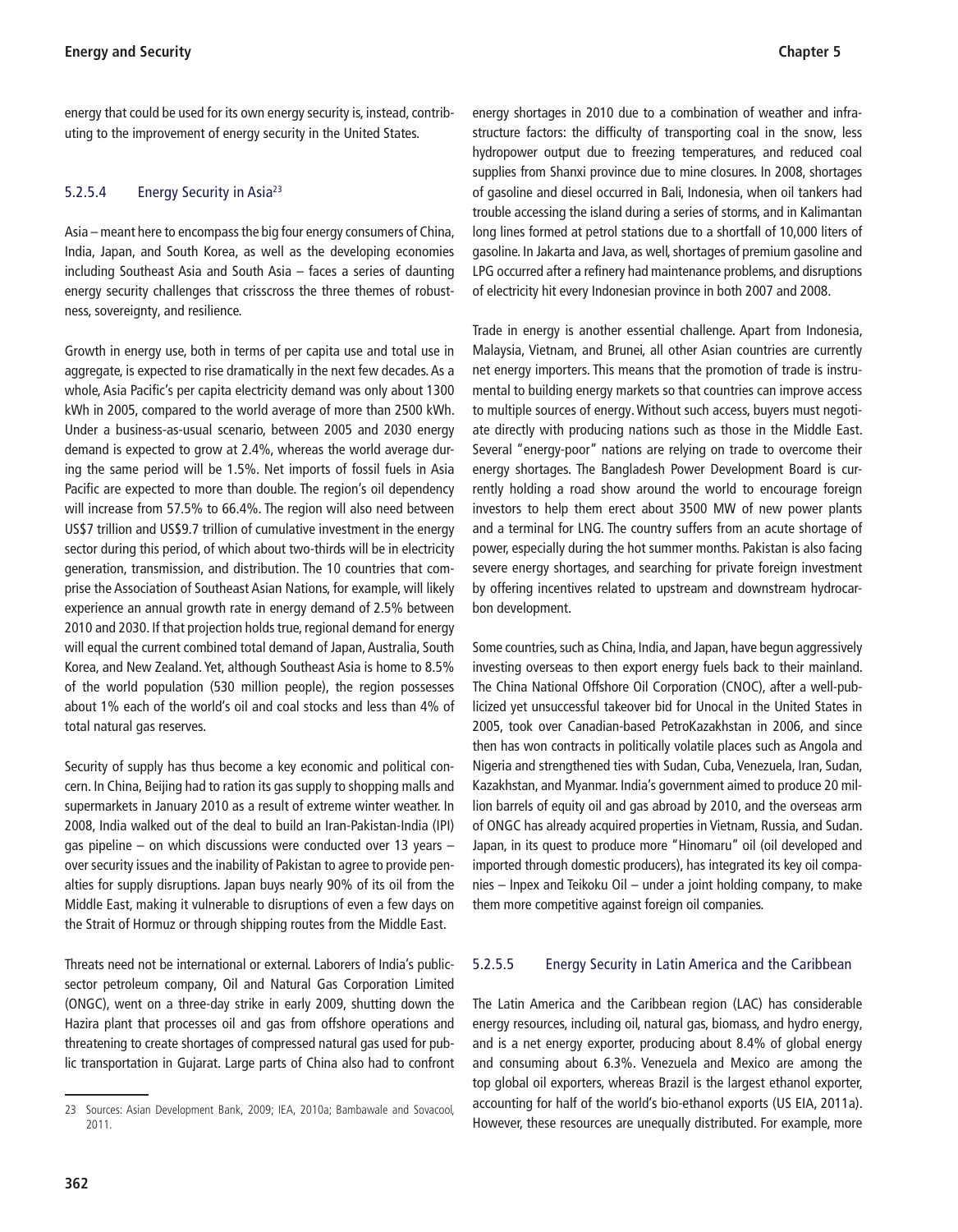than 90% of proven oil reserves in LAC are concentrated in three countries: Venezuela (which also holds about two-thirds of the region's natural gas reserves), Brazil, and Mexico (BP, 2009).

 Moreover, utilization of these resources requires considerable investment and capacities, which can often only be mobilized at the international level. For example, significant investment will be required to develop the giant Lula (Tupi) and other "pre-salt" oil and gas fields recently discovered in Brazil or to implement the ambitious plans for expanding production of hydroelectricity where only 22% of the regional potential is currently used (SESEM-CFT, 2005). The current underinvestment in energy infrastructure is sometimes explained by legal and political uncertainty and insecurity, including changing the rules and nationalization of energy assets in several countries (Iranzo and Carrasco, 2008).

 The region is also diverse with respect to capacities of individual countries, some of which are both too small and poor to address their energy challenges. For example, Nicaragua, one of the Heavily Indebted Poor Countries, is dependent on imported oil for almost 40% of its primary energy supply, including electricity generation (IEA, 2010b). Ecuador, another low-income country, relies on oil exports for almost half of its total export earnings and one-third of all tax revenues. Despite its large oil production, Ecuador must still import refined petroleum products due to a lack of sufficient domestic refining capacity. As a result, the country cannot always benefit from high oil prices, which increase its export revenues but also increase its refined product import bill (US EIA, 2009). Almost all of the electricity in Paraguay relies on one hydroelectric plant (Itaipu).

 Energy infrastructure in politically unstable LAC countries is often the target of sabotage. Only in 2001, 170 attacks were registered on one of the most important oil pipelines in Colombia, Cano Limón (CEPAL, 2007). The TransAndino pipeline connecting Colombia and Ecuador has also occasionally been the target of rebel forces in Colombia, and an attack in March 2008 shut the system down for several days. Similarly, another oil pipeline in Ecuador, Sistema Oleducto Trans-Ecuatoriano (SOTE), has suffered from natural disasters that severely disrupted Ecuador's oil production. In March 2008, landslides damaged SOTE, shutting operations for several days. In 1987, an earthquake destroyed a large section of SOTE, reducing Ecuador's oil production for that year by over 50% (US EIA, 2009).

 In LAC, regional integration is often viewed as a means to both redistribute uneven resources and to pool forces for infrastructure development and needed investment. Several energy integration organizations were created in LAC as long ago as the 1960s and 1970s:

• OLADE (Latin America Energy Organization), formed in 1973 by 26 LAC countries as an umbrella organization promoting the political, institutional, and technical integration of energy systems as well as energy efficiency;

- ARPEL (Latin America and Caribbean Regional Association of Oil and Natural Gas Companies), created in 1976 by 27 public and private companies and organizations that account for 90% of total upstream and downstream operations in the region; and
- CIER (Commission for Regional Electricity Integration), created in 1964 and including all South American countries except Surinam and Guyana.

 Energy security has received high-level political attention in the last decade. In the Caracas Declaration (made in 2005), energy ministries of South America agreed to seek energy integration and cooperation. In April 2007, the first Presidential Energy Summit in South America resulted in a common energy strategy known as the "Margarita Declaration" (CEPAL, 2007), which advocates for a stronger role of the state in energy issues and promotion of renewables, especially biofuels. In November 2008, the Energy Ministers of OLADE member countries issued the Buenos Aires Declaration, which stated that energy security (defined as "safe and reliable energy resources availability") is a priority of the region (OLADE, 2007a; 2007b).

 Another regional energy integration effort is Venezuela-backed Petroamérica, which provides a framework of cooperation initiatives in the areas of oil and gas supply and infrastructure (PDVSA, 2009). Petroamérica is divided into sub-regional frameworks: Petrocaribe, Petroandina, and Petrosur.

 Petrocaribe includes 14 Caribbean countries, as well as Venezuela and Surinam. Within Petrocaribe, Venezuela directly sells oil and products to these countries under favorable financing conditions (CEPAL, 2007; US EIA, 2008; PDVSA, 2009). In 2007, 10 Petrocaribe members signed an energy security agreement that promotes the expansion of refinery capacity, ethanol production, and LNG infrastructure, as well as energy efficiency measures (PDVSA, 2009). Many of the Caribbean countries import oil from Mexico and Venezuela under favorable terms. Under the San Jose Pact, Barbados, the Dominican Republic, Haiti, and Jamaica receive oil and refined products from those two countries.

 Petroandia includes Bolivia, Colombia, Ecuador, Peru, and Venezuela. It is an alliance of state oil and energy organizations to promote electric and gas interconnection, mutual energy supply, and joint investments (PDVSA, 2009). As part of Petroandia, Venezuela operates joint ventures in oil exploration, production, and capacity with Bolivia and Ecuador (PDVSA, 2009). Petrosur is made up by Brazil, Argentina, Uruguay, and Venezuela. Activities within Petrosur include the construction of joint Venezuelan-Uruguayan and Venezuelan-Brazilian refineries and the creation of Petrosuramérica, a joint Venezuelan-Argentinean company (Comesaña, 2008).

 One area of regional energy integration is jointly constructed infrastructure for transporting natural gas. An agreement on joint construction of "the southern gas pipeline" for transporting natural gas from Venezuela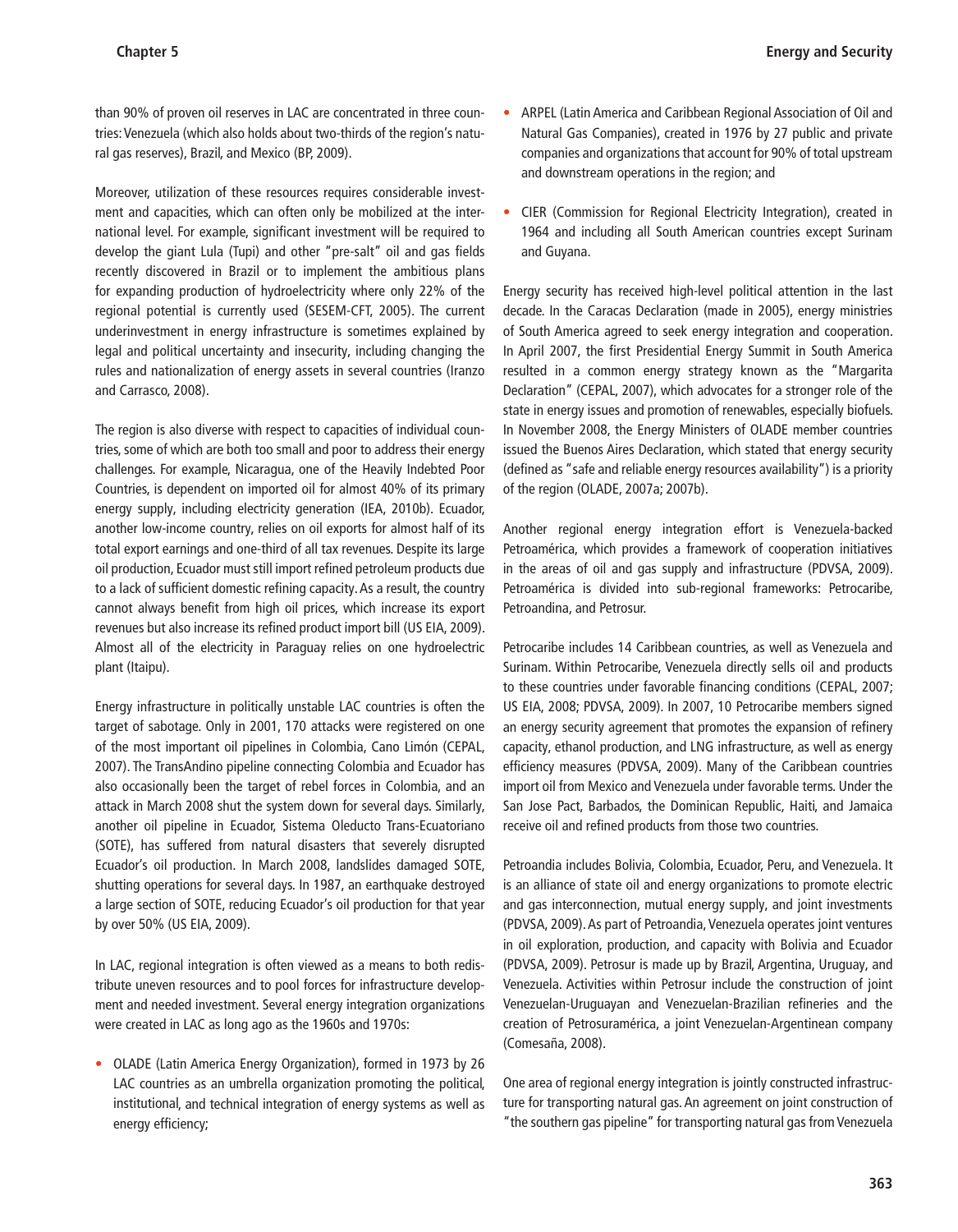to Brazil and Argentina was signed in 2005. However, a later discovery of large oil and gas reserves in Brazil decreased that country's interest in the project. The needed investment (around US\$25 billion) could not be secured, and the project was shelved in 2009 (Hidrocarburosbolivia. com, 2009). A more recent project, called the "Energy Ring," would connect three gas exporters (Ecuador, Bolivia, and Peru) to four (potential) importers (Brazil, Chile, Argentina, and Uruguay). However, the project was stopped due to the withdrawal of Bolivia and political differences between Chile and Peru. Instead, such countries as Chile have chosen to expand their LNG infrastructure to increase the diversity of gas import energy and routes.

 There are also efforts to integrate electricity infrastructure such as a large integration initiative, the "Mesoamerican Integration and Development Project" (Proyecto Mesoamérica, 2009). The Electrical Interconnection System for Central America (SIEPAC), a 1,800 km power line that links six countries (Panama, Costa Rica, Honduras, Nicaragua, El Salvador, and Guatemala), was almost completed at the time of writing and a Regional Electrical Market was being put in place. This infrastructure is complemented by the existing electrical interconnection between Guatemala and Mexico, and a project to interconnect Panama and Colombia (IADB, 2010).

#### **5.2.6 Summary: Energy Security in the World**

 This section explores energy security conditions in the world with respect to vulnerabilities of primary energy sources at the national and, where appropriate, global level, security of national electricity systems, and vulnerabilities of vital end-use sectors: transport, residential and commercial, industrial, and energy export revenues.

 The results of the analysis of energy sources are summarized in Table 5.6 . It shows that all primary energy sources have vulnerabilities from the robustness, sovereignty, and resilience perspectives. Globally, oil stands out as the most vulnerable in all three aspects among the internationally traded fuels, although natural gas may develop equally strong vulnerabilities in the near future. Rising demand plays as strong a role as supply limitations. Although the vulnerabilities of nuclear and hydro energy are not directly comparable to those of fossil fuels, they still affect hundreds of millions of people in dozens of countries.

 Many countries using nuclear power experience aging of the reactor fleet and workforce as well as difficulties in accessing capital and technologies to renew, expand, or launch new nuclear programs. Of the 31 countries with nuclear power programs, 20 have not started constructing a new reactor in the last 20 years, and 19 countries have nuclear power plants with an average age of over 25 years. Large-scale enrichment, reactor manufacturing, and reprocessing technologies and capacities are currently concentrated in just a few countries. The transfer of these technologies and capacities to a larger number of countries is constrained by serious concerns over nuclear weapons, which is one of the main controversies and risks associated with nuclear energy.

 Hydroelectric power production, especially from major dams located on internationally shared rivers, is often perceived as insecure, particularly in light of climate change affecting seasonal water availability. Over 700 million people live in 31 countries that derive a significant proportion of their electricity from just one or two major dams, and are thus vulnerable to failures of these dams.

 The analysis also identifies vulnerabilities of national electricity systems. First of all, electricity systems inherit the vulnerabilities of energy sources used for electricity generation described above. For example, power plants relying on imported fossil fuels currently provide over 50% of electricity in some 39 countries with 600 million people. Some 450 million people in 35 countries primarily rely on just one source of energy for generating electricity, which is a concern from the resilience perspective.

 In addition, electricity systems in developed countries often bear risks associated with aging power plants (especially pronounced in the case of nuclear reactors, which have not been renewed in most industrialized countries in the last 25 years) and other infrastructure. In developing and emerging economies, electricity systems are under strong demandside pressures. The majority of the world population – some 4.2 billion people – lives in 53 countries that will need to massively expand the capacity of their electricity systems in the near future because they either have less than 60% access to electricity or demand growth averaging 6% or more over the last decade. Both fuels and infrastructure for such an expansion will need to be provided without further compromising the sovereignty or resilience of national electricity systems.

 Finally, reliability of electricity supply is a serious concern, especially in developing countries. In almost three-quarters of low-income countries blackouts are on average for more than 24 hours per month, and in about one-sixth of low-income countries blackouts average over 144 hours (six days) a month. In over one-half of low-income countries blackouts occur at least 10 times a month.

 With respect to nationally vital end-use energy services, transport is globally the most vulnerable. The absolute majority of countries rely on oil products for most of their transport energy and, as we have seen, in most of the world this oil has to be imported. Around 4.9 billion people live in 93 countries that import more than one-half of their transport energy requirements. This supply-side vulnerability is made worse by demand-side pressures: in some 17 developing countries with 1.7 billion people, transport energy use was growing faster than 8% annually from 1998 to 2007.

 The energy sector also provides vital export revenues to some 15–20 countries. In the majority of these oil- and gas-exporting countries the revenues are not expected to last for more than one generation, and in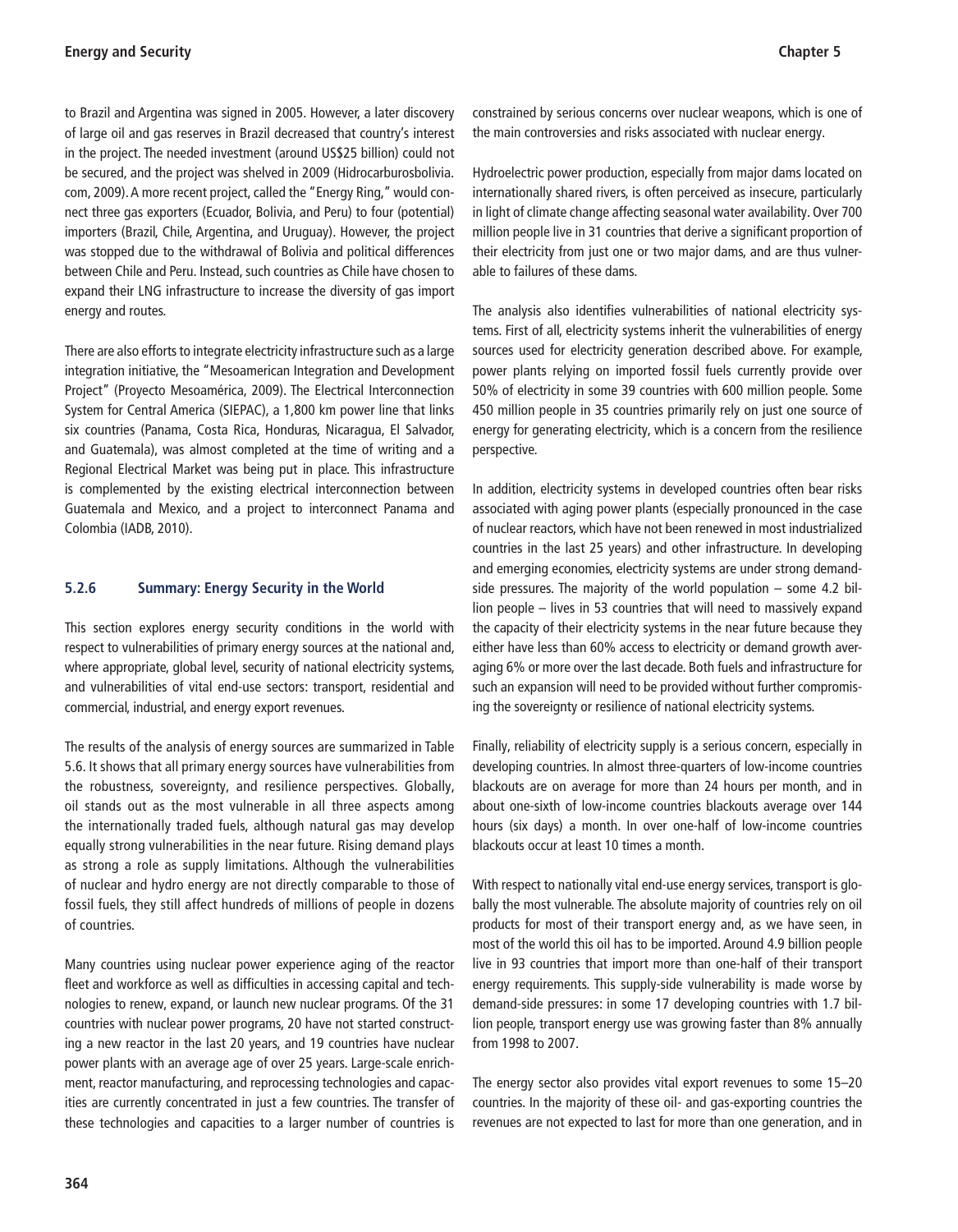several cases they may cease in less than a decade. In addition, poor energy-exporting nations are at a high risk of the resource curse: economic and political instability eventually affects human development and security.

 If rapidly growing demand for energy and high risk of resource curse are considered vulnerabilities of energy systems, there will be very few, if any, countries in the world that do not experience significant energy security challenges. The next section considers how national governments and international institutions attempt to deal with such challenges.

## **5.3 Energy Security Actors and Institutions**

 The key to understanding energy security is not only in the quantitative analysis of energy systems, but also in examining perspectives and strategies of energy security actors, primarily nation-states. These perspectives and strategies shape energy security risks by posing or dissuading real and perceived threats and by determining responses to likely disruptions. The energy security perspectives and strategies reflect the objective conditions but are also influenced and limited by cognitive and political factors that shape the views of policymakers and by capacities to enact these views. In response to perceived energy security threats, nations initiate energy security strategies, as we describe in this section. We also discuss the interaction of national strategies at the international level through both conflict and cooperation, including within various international institutions.

#### **5.3.1 National Perspectives and Strategies**

 National energy security strategies exist in an increasing number of countries and focus on minimizing the risks for the energy end-uses (transport, residential and commercial energy, industry or energy export revenues) most vital for a given country. Some strategies are rooted in specific energy security perspectives – robustness, sovereignty, or resilience – whereas other strategies present more generic responses to multiple threats (see Figure 5.1 ). This section first discusses the historically earlier and more prominent strategies and then reviews robustness and resilience strategies.

#### 5.3.1.1 Sovereignty Strategies

 The essence of sovereignty strategies is increasing control over energy systems vis-à-vis "foreign" or "external" agents. Such threats are often perceived as more imminent and more easily catching public attention. They have also historically been at the center of energy security concerns.

 In many cases, sovereignty-driven strategies focus on attaining or increasing control over existing energy resources. One example is the

so-called "resource nationalism" of energy exporters that has recently attracted significant attention following the re-nationalization of the energy sector in Venezuela in 2003; another example is the transfer of several major oil and gas projects from international oil companies (IOCs) to state companies in Russia in the last decade. Resource nationalism and the resulting dominance of national oil companies (NOCs) (see Table 5.8) is not exactly a new phenomenon (see Box 5.11). It is not uncommon for the states to seek sovereign control over technology and infrastructure, as well as natural resources. For example, there was significant resistance in the UK against Russian Gazprom acquiring Centrica, a gas distribution company, in 2006–2008, while the US blocked the attempt of the China National Offshore Oil Corporation (CNOOC) to buy a US oil company, Unocal, in 2005.

 Resource nationalism is not only typical in energy-exporting countries. Most notably the emerging major importers, such as India and China, are supporting their NOCs in acquiring energy assets around the world. Even OECD countries such as Japan and Korea have shown a renewed interest in the idea of securing supply through a state-owned corporation. A plethora of existing bilateral energy deals, long-term contracts, and joint projects reflect the increasing interests of nation-states to enhance their influence over energy resources, if not to full control, then at least to management through a "trusted partner."

 As a result of this trend towards state actors in the global energy market, NOCs have come to dominate the scene, as shown in Table 5.8 . In fact, only two of the world's top 15 energy companies in terms of reserves are private, while only one is headquartered in an OECD country.

 In fact, and contrary to widespread perception, the trend towards a greater role of NOCs in global energy does not fundamentally affect supply, although it increases the market power of certain states. A strong role of NOCs in global energy does not necessarily imply "less market." Producer NOCs supply the same global market as their private counterparts, while major consumer NOCs tend to sell significant volumes of their equity oil on global markets rather than shipping it back home (IEA, 2007).

 Similarly to oil, and with the exception of North America, state companies also dominate the supply of natural gas. In Eurasia, these are, among others, Russia's Gazprom, Algeria's Sonatrach, Norway's Statoil and Azerbaijan's State Oil Company of Azerbaijan Republic (SOCAR). 24 State-owned companies also tend to dominate the downstream gas market in Asia (with Malaysia's Petronas, China's China National Petroleum Company [CNPC], and India's GAIL being prominent examples). At the same time, most European downstream markets have been privatized. Due to restricted access of gas producers to attractive European downstream markets, private retail companies – such as Germany's EoN

 <sup>24</sup> Where IOCs are admitted to exploration and production endeavors (as in the case of the Azerbaijan International Operating Company [AIOC] developing Azeri gas), state companies are at least party to all of the international consortia developing new gas projects.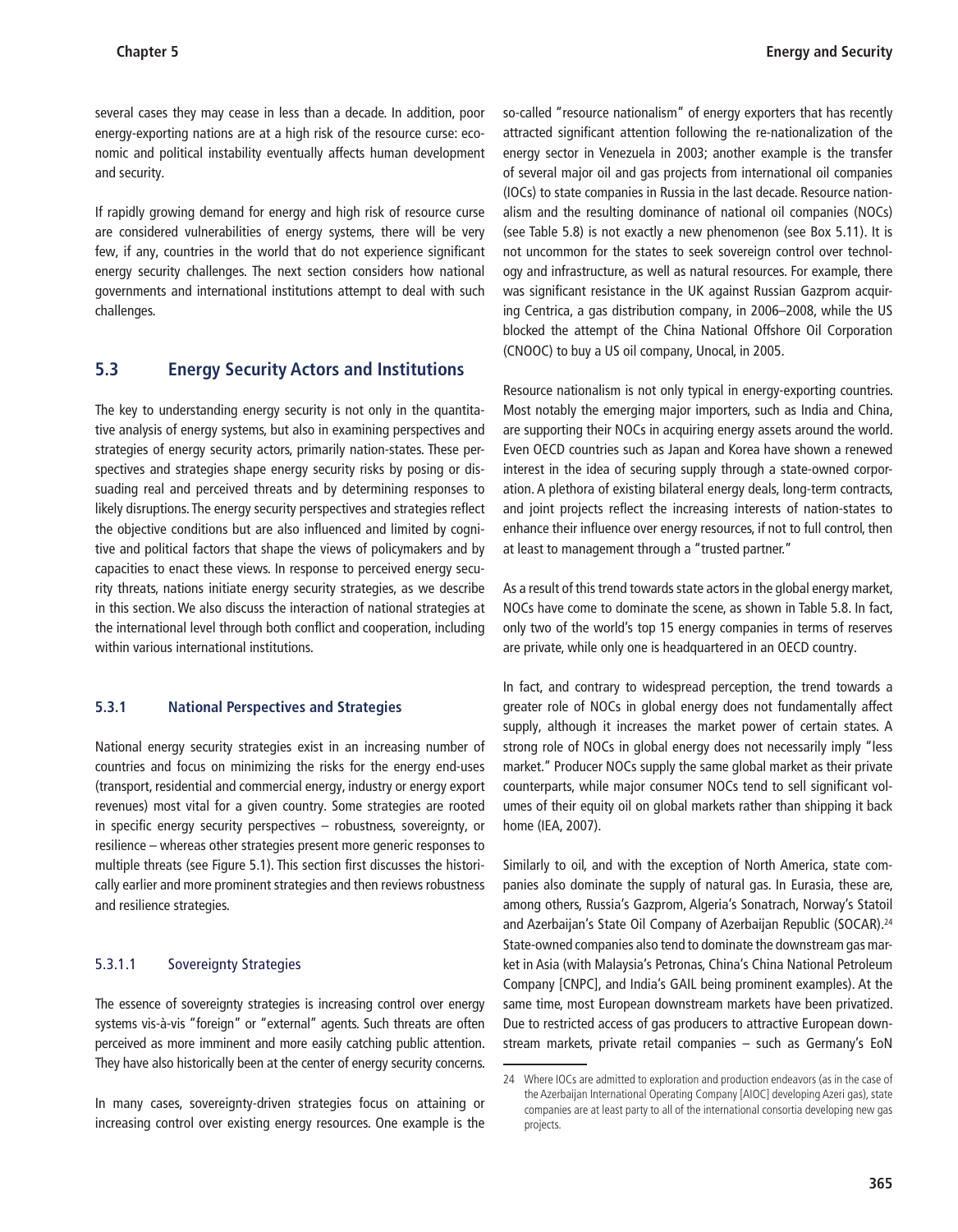| <b>Rank</b>    | <b>Company</b>                    | <b>Type</b> | <b>Proven</b><br>reserves<br>(bbl) | Percentage of<br>world total<br>(%) |
|----------------|-----------------------------------|-------------|------------------------------------|-------------------------------------|
| 1              | Saudi Aramco                      | NOC         | 264.3                              | 21.9                                |
| $\overline{2}$ | National Iranian Oil Co.          | <b>NOC</b>  | 137.5                              | 11.4                                |
| 3              | Iraq National Oil Co.             | NOC         | 115.0                              | 9.5                                 |
| 4              | Kuwait Petroleum Corp.            | NOC         | 101.5                              | 8.4                                 |
| 5              | Abu Dhabi National Oil Co.        | <b>NOC</b>  | 92.2                               | 7.6                                 |
| 6              | Petróleos de Venezuala S.A.       | <b>NOC</b>  | 80.0                               | 6.6                                 |
| 7              | National Oil Corp of Libya        | NOC         | 41.5                               | 3.4                                 |
| 8              | Nigerian National Petroleum Corp. | <b>NOC</b>  | 36.2                               | 3.0                                 |
| 9              | Lukoil (Russian G8 Presidency)    | IOC         | 16.1                               | 1.3                                 |
| 10             | Qatar Petroleum                   | NOC         | 15.2                               | 1.3                                 |
| 11             | Gazprom                           | NOC         | 13.8                               | 1.1                                 |
| 12             | Pemex (Mexico)                    | NOC         | 12.9                               | 1.1                                 |
| 13             | Petrobras (Brazil)                | NOC         | 12.2                               | 1.0                                 |
| 14             | China National Petroleum Corp.    | <b>NOC</b>  | 11.5                               | 1.0                                 |
| 15             | Chevron (USA)                     | IOC         | 8.0                                | 0.7                                 |
|                | Total, top 15                     |             | 957.9                              | 79.3                                |

#### **Table 5.8** | Oil reserves of top 15 companies.

Source: BP, 2007; Klare, 2008 .

Ruhrgas, Spain's Gas Natural, or France's GDF Suez<sup>25</sup> – enjoy a generally powerful position vis-à-vis producers.

 Other examples of moves to secure control over resources include an increasing number of deals that involve China, India, Russia, the United States, and other countries to secure access to uranium deposits in Mongolia, Kazakhstan, and other Central Asian countries (Pistilli, 2009 ).

 It should also be noted that asserting full or partial control over fossil fuel resources is not an option for the majority of countries that both lack such resources domestically and do not have economic, political, or military power to project their influence internationally. Their primary sovereignty strategies are to increase their reliance on domestic resources. Among resources available to a majority of countries – and thus playing an increasingly important role in national energy security strategies – are renewables (hydro, wind, solar, and modern biomass) as well as, to a lesser extent, peat and coal. One of the most celebrated examples of increasing energy security by switching to indigenous fuels is the Brazilian ethanol program, which resulted in the replacement of a large share of imported oil as a transport fuel by domestically produced ethanol. Developing renewable energy resources is seen not only as addressing more pressing and immediate concerns with the volatilities and uncertainties of global fossil fuel markets, but also a more systemic and long-term pressure of the perceived scarcity of fossil fuels and in order to reduce climate impacts of energy systems.

 Launching or expanding national nuclear energy programs may also be viewed as a sovereignty strategy. Although few states can build and manage a nuclear power plant and the related nuclear fuel cycle on their own, they typically feel that there are fewer uncertainties beyond their control once the facility is up and running. Nuclear power can also be considered a diversification strategy for states relying on fossil fuels. For example, several Gulf States are import-independent but excessively relying on oil and gas for their electricity generation (Jewell, 2010). Another example is Belarus, whose electricity sector almost entirely depends on imported Russian natural gas. Belarus' planned nuclear power plant will be manufactured from Russian parts and most likely use Russian fuel and expertise, thus not reducing the country's dependency on its neighbor. However, it will provide the much-needed diversity in terms of related technologies, markets, and institutions so that disruptions of natural gas supply will not necessarily be devastating for the country's electricity sector.

#### 5.3.1.2 Robustness and Resilience Strategies

 Robustness strategies focus on minimizing predictable and manageable risks within energy systems. For example, many industrialized countries have extensive standards concerning the reliability of electricity transmission and generation (European Parliament, 2006; North American Electric Reliability Corporation, 2010). Robustness strategies may also be focused on constraining demand. For example, following the oil crisis of the early 1970s, Japan, the United States, and eight Western European countries (including energy-exporting Norway) reduced their energy intensity by 30-34% (Geller et al., 2006). In its current energy strategy, Russia aims to reduce the energy intensity of its economy by 40% by 2020, as compared to 2007 (Ministry of Energy of the Russian Federation, 2010). However, no single country in modern times has been able to deliberately reduce or even stabilize its overall energy use over a long term, though demand could be reduced temporarily in response to short-term disruptions (Meier, 2005).

 Resilience of an energy system is its ability to provide critical energy services in the face of disruptions. The concept of resilience has recently been brought into the public energy security debate, in particular in the United States, where an influential public figure commented in 2008:

 Our aim should not be total independence from foreign sources of petroleum. That is neither practical nor necessary in a world of interdependent economies. Instead, the objective should be developing a sufficient degree of resilience against disruptions in imports. Think of resilience as the ability to absorb a significant disruption, bigger than what could be managed by drawing down the strategic oil reserve (Grove, 2008).

 Enhancing the ability to cope with short-term disruptions that do not alter the fundamental character of energy systems is often more prominent in national energy security strategies. For example, emergency fuel stocks, which are currently maintained by all developed and many

 <sup>25</sup> The French government holds a 37.5% stake in GDF Suez.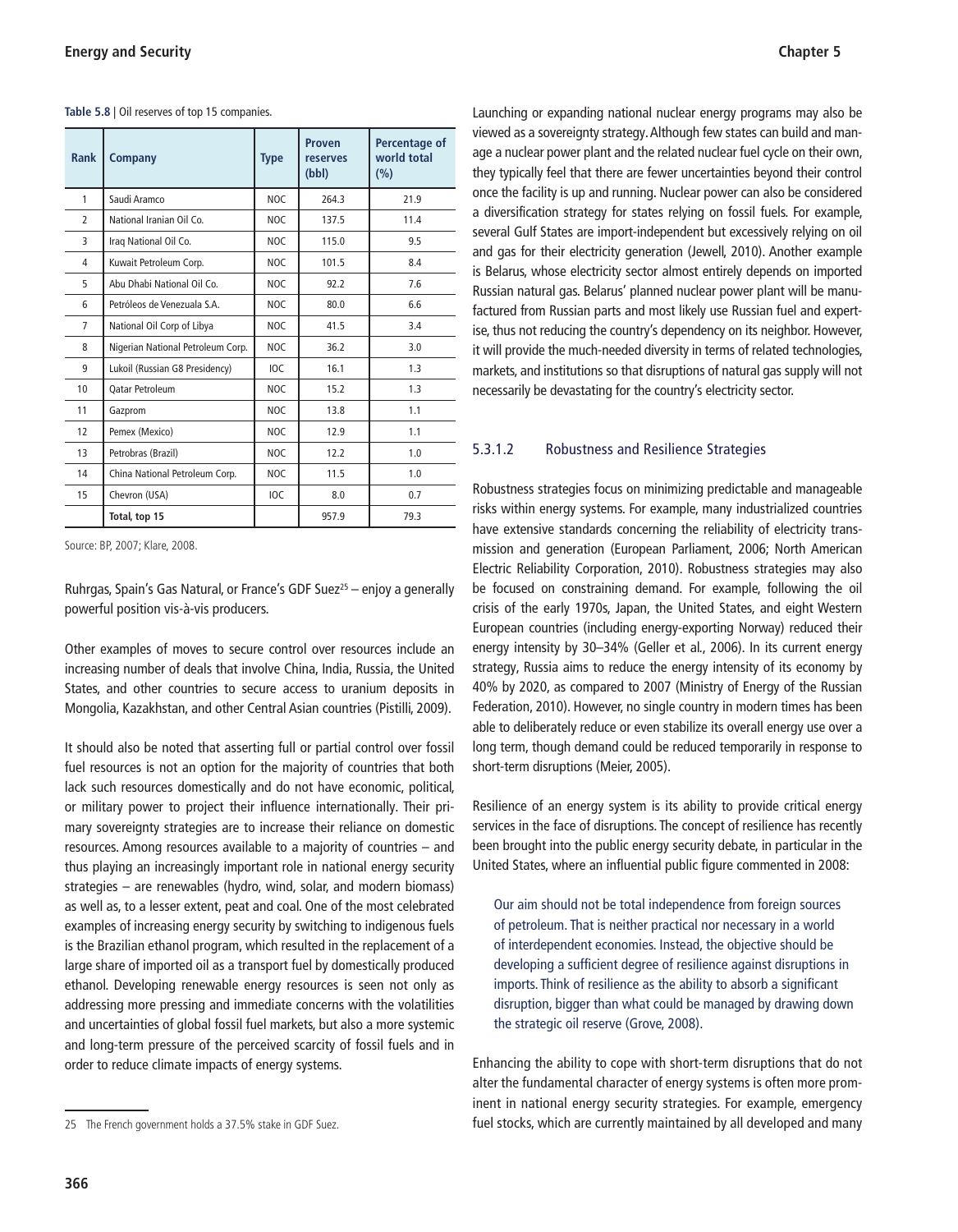developing countries, address the risks of unexpected short-term interruptions of oil supply or price volatility. Some European countries now have emergency storage of natural gas, which serves the same purpose and proved instrumental in dealing with the shutdown of Russian gas deliveries to Europe in 2006 and 2009 . Russia is exploring constructing its own gas storage facilities to deal with potential interruptions of delivery, be it for economic, political, or technical reasons.

 Another resilience strategy is increasing diversity. Diversity can ensure that an energy system is able to adjust to more systemic disruptions. It is important to distinguish between various types of "diversity" that can relate to individual elements or aspects of energy systems.

 Many energy security strategies contain elements of diversification. These range from increasing the number of import/export routes, origins, or destinations, to increasing the number of actors in the energy sector or the number and types of energy facilities and primary energy sources. Some of the diversity strategies only address relatively limited threats. For example, diversification of import and export routes does not address global price volatility or resource scarcity. In order to deal with more systemic and long-term risks to energy security, more profound diversity strategies are needed. For example, many energy-exporting states are aware of their long-term vulnerability to price fluctuations, eventual resource depletion, and the resource curse. Some of them, most notably the Gulf States and Russia, proclaim strategic focus on diversification of their economies away from reliance on energy exports.

 Diversity can also be fostered by certain types of institutions. Although the key rationale for introducing energy markets is economic efficiency, markets may also foster diversity. The existence of the global oil market, where the ability of any single actor to significantly disrupt the supply is limited, is an example of enhancing security through diversity. Naturally, markets (and international trade in general) may also have negative effects on resilience and sovereignty, as further discussed below.

#### 5.3.1.3 Limitations of National Strategies

 The majority of countries in the world pursues or at least declares energy security strategies that have both resilience and sovereignty dimensions. These strategies, however, have generally not been effective, which is best evidenced by the presentation of the dire situation of energy security in the world. The reasons for this ineffectiveness are manifold. First of all, the strategies may be internally inconsistent or otherwise poorly designed.

 It has proven to be very difficult to strategically reconcile various aspects of energy security. Some measures to boost short-term energy security have had negative impacts in the long term. Certain resilience strategies have adversely affected sovereignty, and vice versa. For example, liberalized markets may have increased the diversity of supply options

but lead to increased price volatility and reduce the (real or perceived) control of critical resources by the government.

 Similarly, some sovereignty strategies negatively affect resilience. Asserting control may increase confidence but also increase the objectively measured risks and vulnerabilities. For example, nationalization of oil and gas sectors has in some cases resulted in decreased government income from energy revenues due to increasing inefficiencies.<sup>26</sup> Squeezing foreign companies out of energy projects has also resulted in underinvestment and thus the deterioration of infrastructure, as national governments have not possesed the necessary capital, technology, and know-how.

 The next reason for the mixed record of national sovereignty strategies lies in the fact that energy policies become too entangled with economic interests, foreign policy, and even conventional security imperatives. Foreign bids by Sinopec, PetroChina, and the CNOOC, for instance, tend to be accompanied by Chinese state aid projects; Gazprom's efforts to make the Ukraine pay "market prices" serves both Gazprom's economic and Russian state foreign policy interests. In addition, NOCs do not necessarily rely on financial markets when financing their exploration and production endeavors, and also enjoy a compelling lender of last resort: the state. Such "political" components of the NOCs' operation almost by definition compromise their energy security performance. What is worse, there is a dangerous trend of viewing energy security policies as an extension of conventional security policies, which leads to the discourse of geopolitics considered in more detail in the next section.

 The other line of NOCs' evolution is perhaps more promising, even though it goes against the hope of asserting their parent states' control over energy resources. Observers note that maturing NOCs behave more and more like private companies, especially when operating in global or international markets. This is because they are subject to the same market rules and pressures. In particular, and ironically, some NOCs are affected by the same "resource nationalism" of host countries that resulted in their emergence in the first place. The case in point is Petrobras, a Brazilian semi-public NOC, having its assets nationalized in Bolivia. As any globally operating company, NOCs seek a stable and transparent regulatory environment, a level playing field, and well-protected property rights.<sup>27</sup>

 The final reason for the lack of success may lie in the fundamental limitations to conceive and implement an energy security strategy by a single nation-state acting alone. It is quite obvious that small economies are rarely, if ever, able to implement energy system transformations on their own, since they simply do not possess the necessary financial,

 <sup>26</sup> A case in point here is Venezuela's PDVSA, which has experienced a strong downward trend both in output and overall efficiency after Chavez's re-nationalization of the energy sector in 2003.

 <sup>27</sup> That is why Russian Gazprom is, for example, domestically championing corporate social responsibility and other "good business" causes and the CNOC is reportedly considering joining the Extractive Industries Transparency Initiative (EITI).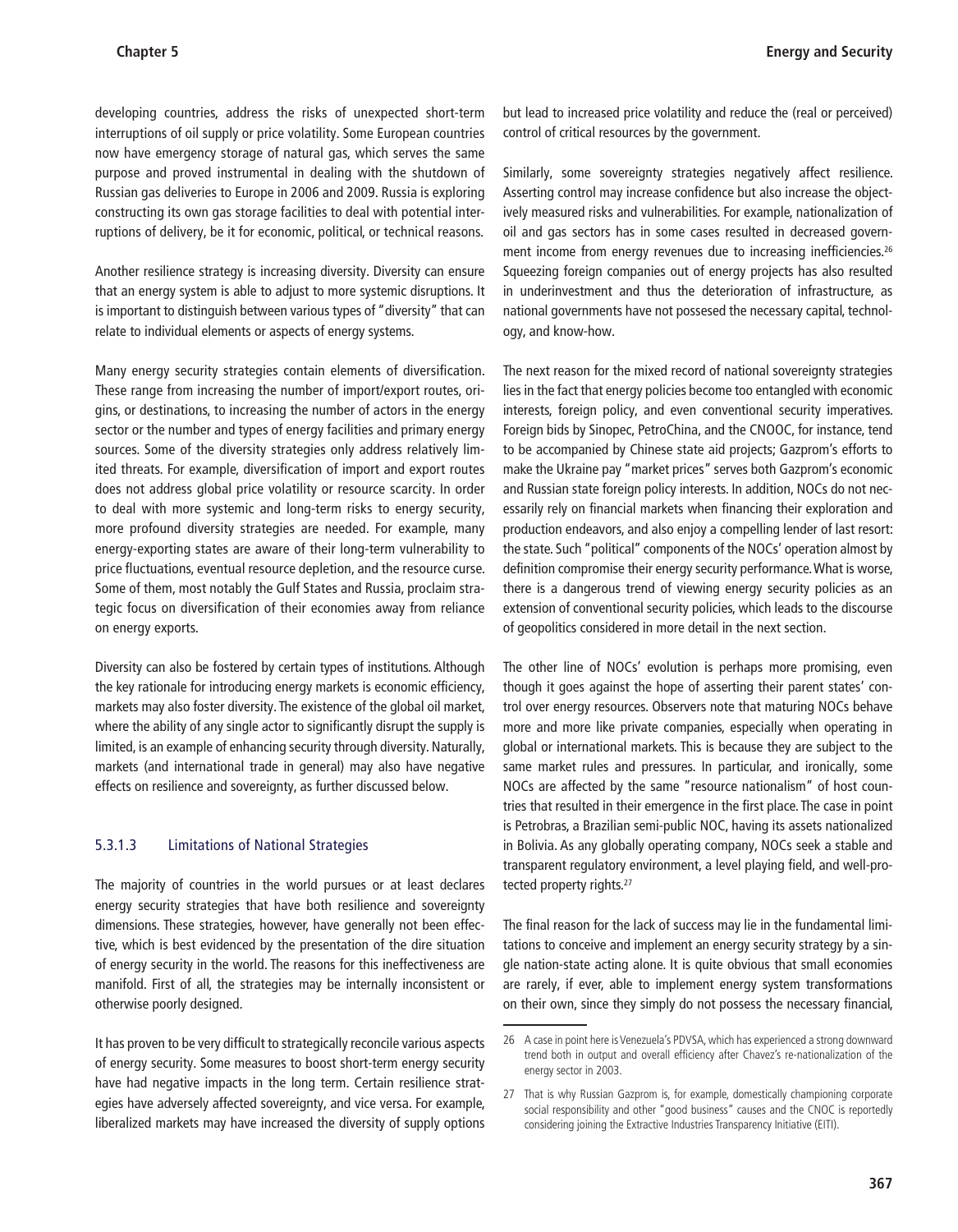technological, and human resources. For example, a study shows that launching a national nuclear power program relying on their own resources may be out of reach for at least 28 of the 52 countries that expressed an interest in nuclear energy based on their energy security imperatives (Jewell, 2011).

 Even larger countries face serious limitations in ensuring their own energy security. This is not only due to lack of capacity, but also to the natural reflexivity of energy security. If states start acting alone or in closed groups, other states may perceive their actions as threats to their own energy security. In no time, energy security becomes a "zerosum game" dominated by "geopolitical" and other discourses drawn from the vocabulary of diplomacy and military security. We turn to such developments in the next section.

## **5.3.2 Energy, Geopolitics, and Confrontation: the Specter of Energy Wars**

 A comprehensive understanding of energy security includes perceptions and perspectives of nation-states alongside "objective" indicators. A peculiar aspect of such perceptions is reflexivity: their ability to dynamically influence each other. If the position or actions of a country are perceived as a "threat" to energy security, other countries may start responding in such a way that is also perceived as threatening, causing another round of threatening responses, etc. The situation may escalate into a zero-sum game, with the energy security of certain nations only being achieved at the expense of other nations. Eventually, such developments may result in a lack of much-needed confidence, disrupted cooperation, increased tensions, or even conflicts over energy resources or infrastructure.

 The risk of conflicts over energy resources is a significant concern on the global security agenda. The extreme form of such confrontation is a much-feared "resource war" – an inter-state armed conflict aimed to secure access to energy resources. In 1980, the US President Jimmy Carter proclaimed that the United States would use military force in the Persian Gulf region to defend its national interests, specifically "the free movement of Middle Eastern oil" (Carter, 1980). The fear of resource wars has considerably grown in recent years, particularly prompted by the rise of the "new consumers" of globally tradable energy resources (India and China), concerns over inadequate capacity to meet the increasing demand for oil, rising oil prices, and a series of high-profile disputes involving Russian gas supply to Europe. An influential geopolitical school of thought (e.g., Klare, 2008) points to numerous factors increasing the risk of such a confrontation in the near future.

Other researchers (Jaffe et al., 2008) note that there have been very few – if any – resource wars in the recent past<sup>28</sup> (save the Iraq-Kuwait war of 1990) and downplay the risks of such conflicts in the future. The arguments about the future probability of oil conflicts are difficult to resolve. On the one hand, the risk of resource wars significantly depends upon non-energy factors such as the capacity of international and bilateral regimes and institutions; on the other hand, the configuration of global oil production, trade, and use are undoubtedly major factors determining such risks. Moreover, there are several forms of confrontations involving energy resources that are only marginally less worrisome than resource wars.

 First, energy resources, particularly oil, have played an important role (sometimes as a weapon) in past inter-state confrontations, including armed conflicts. The "tanker war" linked to the Iran-Iraq conflict, the Arab oil embargo related to the Arab-Israeli war, and other modern examples are listed in Table 5.9 . It may be argued that the presence of oil (or many other natural resources, for that matter) have made some armed conflicts more prolonged or destructive.

 Second, energy resources and infrastructure have shaped inter-state relations, prompting either collaboration or confrontation or, more commonly, a mixture of both. The most prominent examples include:

- the dispute over borders in the potentially oil- and gas-rich Arctic (but also possible collaboration over the exploration of oil and gas in the Arctic); similar disputes have also been documented in other regions;<sup>29</sup>
- debates over gas and oil pipeline routes in Eurasia (such as the Nord Stream gas pipeline bringing Russian gas to Western Europe and the Baku-Tbilisi-Ceyhan (TBC) pipeline transporting Caspian oil to the Mediterranean); these were closely linked to several heated disputes over gas and oil supplies between Russia and former Soviet states in Eastern Europe (Belarus and Ukraine), as well as in the Caucasus;
- military and development support from major oil importers (notably the United States and China) to some oil-producing and transit countries in Africa (e.g., Sudan and Nigeria), the Gulf Region (e.g., Saudi Arabia), the Caucasus (Georgia and Azerbaijan), and Central Asia (e.g., Kazakhstan); which is often linked to:
- the struggle for influence in the remaining few oil-producing regions among major oil importers (the United States, Western Europe, China, and Japan).

 Third, increasingly strained supplies of energy resources justify the growing deployment of military overseas to "protect" oil infrastructure (for example, terminals, tanker routes, etc.) against real and perceived threats and disruptions. The recent creation of the US Navy command

 <sup>28</sup> On the other hand, historically more wars can be linked to some resource issues. The very devastating Paraguay-Argentinean war (1932–1935) for Gran Chaco was for presumed oil reserves in that area (that never materialized). Many aspects of World War II (e.g., Japanese occupation of the Dutch East Indies or the German-Soviet battle over the Caucasus) also had an oil sub-text.

 <sup>29</sup> The Spratly Islands are claimed by China, Taiwan, and Vietnam; parts of them are claimed by Malaysia, the Philippines, and Brunei (Klare, 2008). The Falkland Islands (Malvinas) are claimed by the United Kingdom and Argentina (Luft, 2010).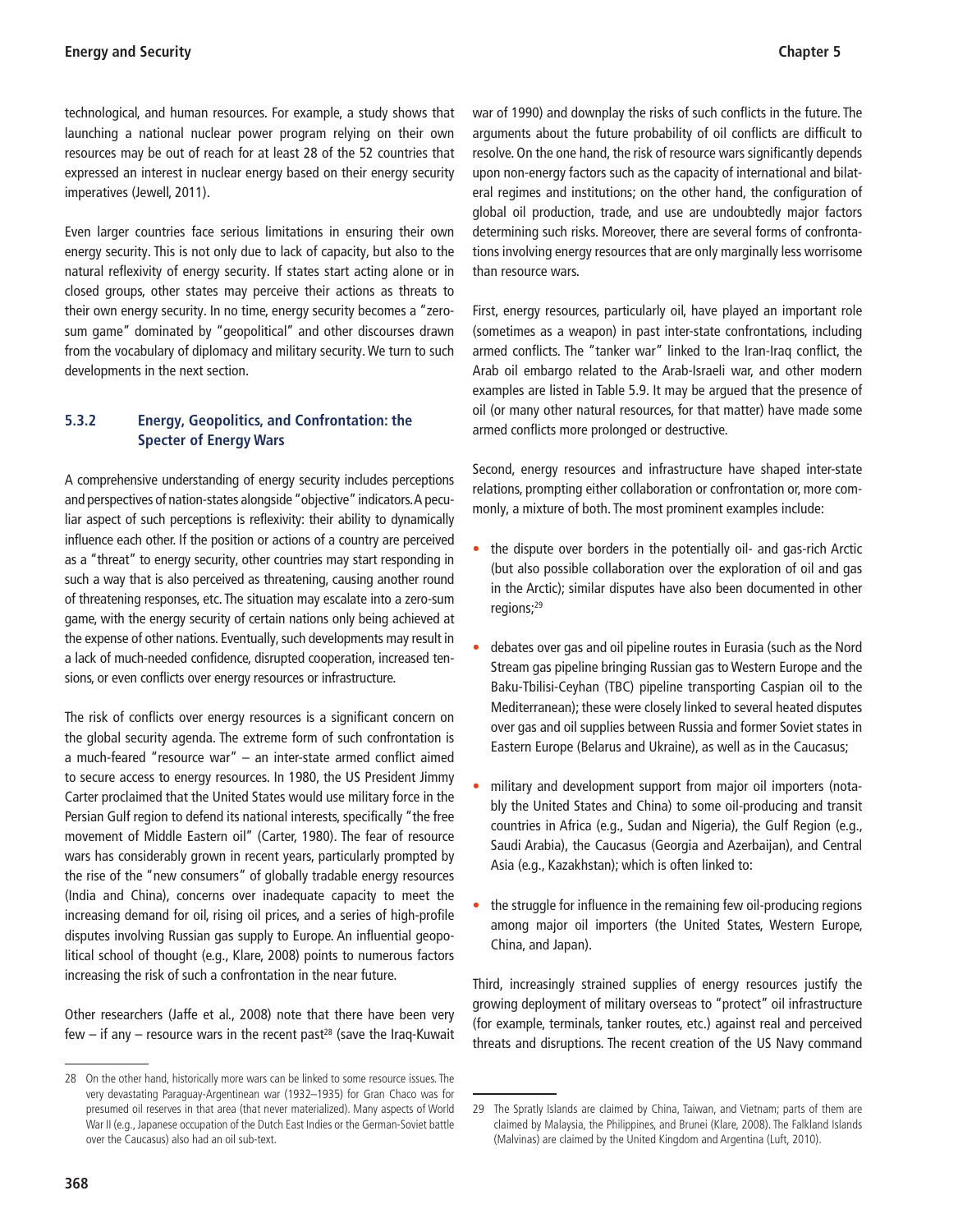| Year      | Resource/system in<br>question                             | <b>Security event or measure</b>                                                                                                                            |
|-----------|------------------------------------------------------------|-------------------------------------------------------------------------------------------------------------------------------------------------------------|
| 1950      | US and other oil exports to<br>China                       | The Western bloc's Coordinating<br><b>Committee for Multilateral Export</b><br>Controls placed China under an oil<br>embargo during the Korean War of 1950. |
| 1956      | Saudi oil reserves/production                              | Saudi oil embargo against France and the<br>United Kingdom following the Suez crisis                                                                        |
| 1967      | Middle Eastern oil embargo                                 | Imposed by Arab nations on the USA, the<br>UK or in relation to all oil exports after<br>the beginning of the Six-Day War.                                  |
| 1973-1974 | Oil production/reserves of Arab<br>oil exporting countries | OPEC and Arab oil embargo, generating<br>the first "oil price shock"                                                                                        |
| 1979      | Oil exports of Iran                                        | Iranian revolution                                                                                                                                          |
| 1980      | Crude oil exports of Iran/Iraq                             | "Tanker War" between Iraq and Iran                                                                                                                          |
| 1981      | Algerian gas supply                                        | "Gas Battle" between Algeria, Italy, the<br>United States and others                                                                                        |
| 1990-1991 | Kuwait oil reserves                                        | Iraq invasion of Kuwait eventually<br>repelled by the United States and allies                                                                              |
| 2003      | Russian crude oil delivery/<br>pipeline infrastructure     | Cut-off in Russian oil supplies to Latvia                                                                                                                   |
| 2003      | Iraq and Middle East oil<br>reserves                       | US invasion of Iraq                                                                                                                                         |
| 2005      | Pricing mechanism of Russian<br>qas                        | Gas dispute/cut-off in Russian gas<br>supplies to Georgia                                                                                                   |
| 2006      | Pricing mechanism of Russian<br>qas                        | Cut-off in Russian gas supplies to Ukraine<br>and Moldova                                                                                                   |
| 2006      | Russian crude oil delivery/<br>pipeline infrastructure     | Cut-off in Russian oil supplies to Lithuania                                                                                                                |
| 2007      | Pricing mechanism of Russian<br>oil deliveries to Ukraine  | Russian interruption of the Druzhba oil<br>pipeline                                                                                                         |
| 2009      | Pricing mechanism of Russian<br>qas                        | Cut-off in gas supplies to Western Europe,<br>causing side unclear (Ukraine or Russia)                                                                      |

Table 5.9 | Major inter-state conflicts and tensions related to oil and gas systems (since the end of World War II).

for Africa (AFRICOM) and Russia's plans to increase its military presence in the Baltic to protect the Nord Stream gas pipeline (as well as the Swedish response of increasing its own forces in the Baltic) are quoted as some examples. US national security and oil imports, as well as the implications of various energy issues for the US Navy, have been the subject of two recent RAND reports (see Box 5.9).

 Not only do energy resources (particularly oil and gas) shape inter-state relations, but they may also affect internal security issues, especially in poorer countries that face nation-building challenges. Current interethnic conflicts in Iraq – largely related to oil – are most prominent, but energy resources shape and color internal tensions in many other countries. Civil wars in Angola, Colombia, the Republic of Congo, Indonesia (Aceh), Morocco, and Sudan, as well as a simmering conflict in the Niger Delta in Nigeria (see Box 5.10 ), have also been linked to oil. Whether the political challenges of allocating revenues from oil and gas production will lead to instability and conflict depends on the quality of governance and institutions as well as key international actors.

 Finally, there have been concerns about the connection between energy resources and international terrorism, particularly the argument that oil revenues help to fund terrorist activities. However, very few, if any, facts have been found to support this assertion except circumstantial evidence that certain terrorist organizations and individuals come from the Arab-speaking countries which also happen to have significant oil reserves. On the contrary, many researchers point out that terrorism is a "low-cost activity" that does not depend on oil revenues. Moreover, the emergence of contemporary terrorist networks (such as al-Qaeda) occurred in the mid-1990s when oil revenues were at their lowest. On the other hand, the resource curse  $-$  i.e., economic and political problems in many poor oil-exporting countries, described earlier – has contributed to dissatisfaction and disenfranchisement of individuals and social groups that eventually support or engage in terrorist activities.<sup>30</sup>

## **Box 5.9 | Energy and US Defense Costs**

 Due to heavy dependency of the United States on imported oil, access to foreign oil remains a top priority driving the country's strategy and defense policy. US military forces have been present in the Persian Gulf since the 1970s to protect access to Middle Eastern oil. US efforts to ensure secure access to foreign oil also include, since the 1990s, deepened ties (economic, political, and military) with oilproducing states in Central Asia, South America, and West Africa.

The presence of US military forces to maintain the security of international oil flows for the global market undoubtedly incurs substantial costs. However, to date, there has been no comprehensive, accurate, publicly available US government study of the costs. Nevertheless, several attempts have been made to quantify them. In general, the analyses addressed the costs incurred by US Central Command  $(USCENTCOM)^{31}$  in its mission to protect the maritime transit of oil supplies in the Persian Gulf and Indian Ocean, as well as to assist in

 <sup>30</sup> This hypothesis explains why terrorism often emerges during low rather than high oil prices when the level of popular dissatisfaction may be highest in those economies that primarily rely on oil revenues for their welfare programs.

 <sup>31</sup> USCENTCOM is a military force created in 1979 to be available for worldwide contingencies. However, its focus quickly tilted heavily toward the Persian Gulf region.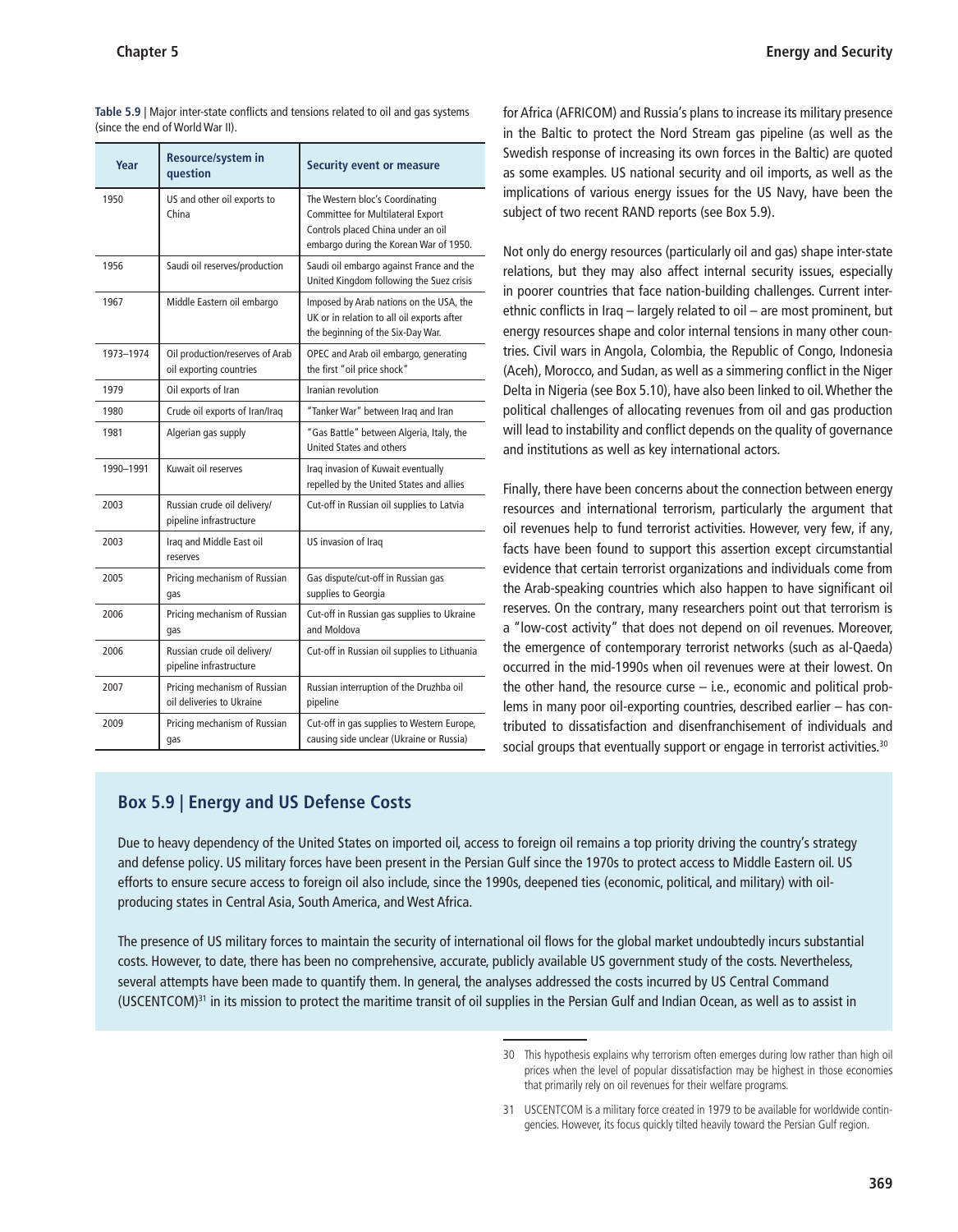the defense of United States-friendly oil-producing governments. Estimates in these studies have varied from as low as US<sub>2005</sub>\$12 billion up to as high as US<sub>2005</sub>\$130 billion of military spending per year, representing, respectively, 2.5% and 27% of the defense budget in 2006. This range in estimates reflects the complexity of how US forces are planned and operated and, thus, the difficulty of being very specific in allocating precise costs to this mission.

 Recently, two RAND research teams estimated the incremental costs that the US government would likely avoid if it were to entirely drop the mission of ensuring the secure production and transit of oil from the Persian Gulf for the global market. Estimates of potential annual savings amounted to between US\$67.5 billion and US\$83 billion – respectively, 12% and 15% of the US defense budget. However, these estimates do not claim to be precise. Moreover, RAND's analysis does not argue that a partial reduction of the US dependency on imported oil would automatically lead to a proportional reduction in US spending that is focused on this mission (Crane et al., 2009). Another RAND study predicts that the defense budget is likely to decrease due to future increased social spending for the United States' growing numbers of elderly citizens, which, in turn, will likely affect the incremental amount available for protecting oil supply and transit (Gordon et al., 2008).

Two other academic assessments produce similarly startling figures. Researchers at the Oak Ridge National Laboratory in the United States estimated that from 1970 to 2004 American dependency on foreign supplies of oil has cost the country US\$5.6–14.6 trillion in macroeconomic shocks and unnecessary transfers of wealth. 32 When the numbers are adjusted to 2007 dollars, the amount is greater than the costs of all wars fought by the country going back to the Revolutionary War, including both invasions of Iraq. Researchers from the University of California-Davis and University of Alaska-Anchorage calculated that US defense expenditures exclusively to protect oil in the Persian Gulf amount to about US<sub>2005</sub>\$28 billion to US<sub>2005</sub>\$75 billion per year (Delucchi and Murphy, 2008).

## **Box 5.10 | Resource Wealth, Civil Conflict and Disruption of Oil Supplied in Nigeria**

The complex interplay between resource wealth, political and inter-ethnic conflict, and its impact on production facilities, infrastructure, and output is evident in the case of political conflict in the energy-rich Niger Delta. Nigeria is one of the world's top 10 oil exporters and produced around 3% of the world's total output in 2006 (BP, 2007). Yet traditional tension between different ethnic groups in the Niger Delta, one of the most densely populated areas in the world, turned into violent conflict as oil revenue started to pour into the country. The behavior of large oil corporations and poor capacities of the local government is largely regarded as having contributed to raising the degree of violence and to prolonging conflict. Violence has become a major cause of slowing production and causing interruptions in Nigerian crude deliveries. Attacking installations, kidnapping oil corporations' personnel, and siphoning off crude from pipelines have become common features. In 2006, militant attacks on oil facilities resulted in a shutdown of almost 500,000 barrels per day, or 20% of Nigeria's oil output. In addition, oil tankers have been stolen, with the crude being sold on foreign markets (Vesely, 2004).

#### **5.3.3 Energy Alliances, Institutions, and Markets**

 Despite the rhetoric of geopolitics, the zero-sum game, and the resource wars, the actual international interaction in the field of energy security has so far been largely dominated not by conflict but by cooperation, albeit imperfect. This section examines the existing cooperation mechanisms as well as their successes and shortcomings.

 At the moment there is no overarching global energy institution, but rather a plethora of alliances, multi- and bilateral deals, and

arrangements. The most significant international energy alliances unite major exporters and importers of energy (primarily oil). First and foremost, these include OPEC, established in 1960 in Baghdad, with the aim of regulating global oil production. OPEC seeks to influence oil prices by adjusting production levels through the use of a quota system. At present, OPEC member states control around 80% of global oil reserves and almost half of global production. Gas-producing countries established the Gas Exporting Countries Forum (GECF) in 2001, which remains a rather loose gas club that might – depending on the development of the take-or-pay-dominated market – potentially become a future gas cartel similar to OPEC.

<sup>32</sup> Source: Greene and Ahmad, 2005. Numbers have been adjusted to  $US_{2007}$ \$.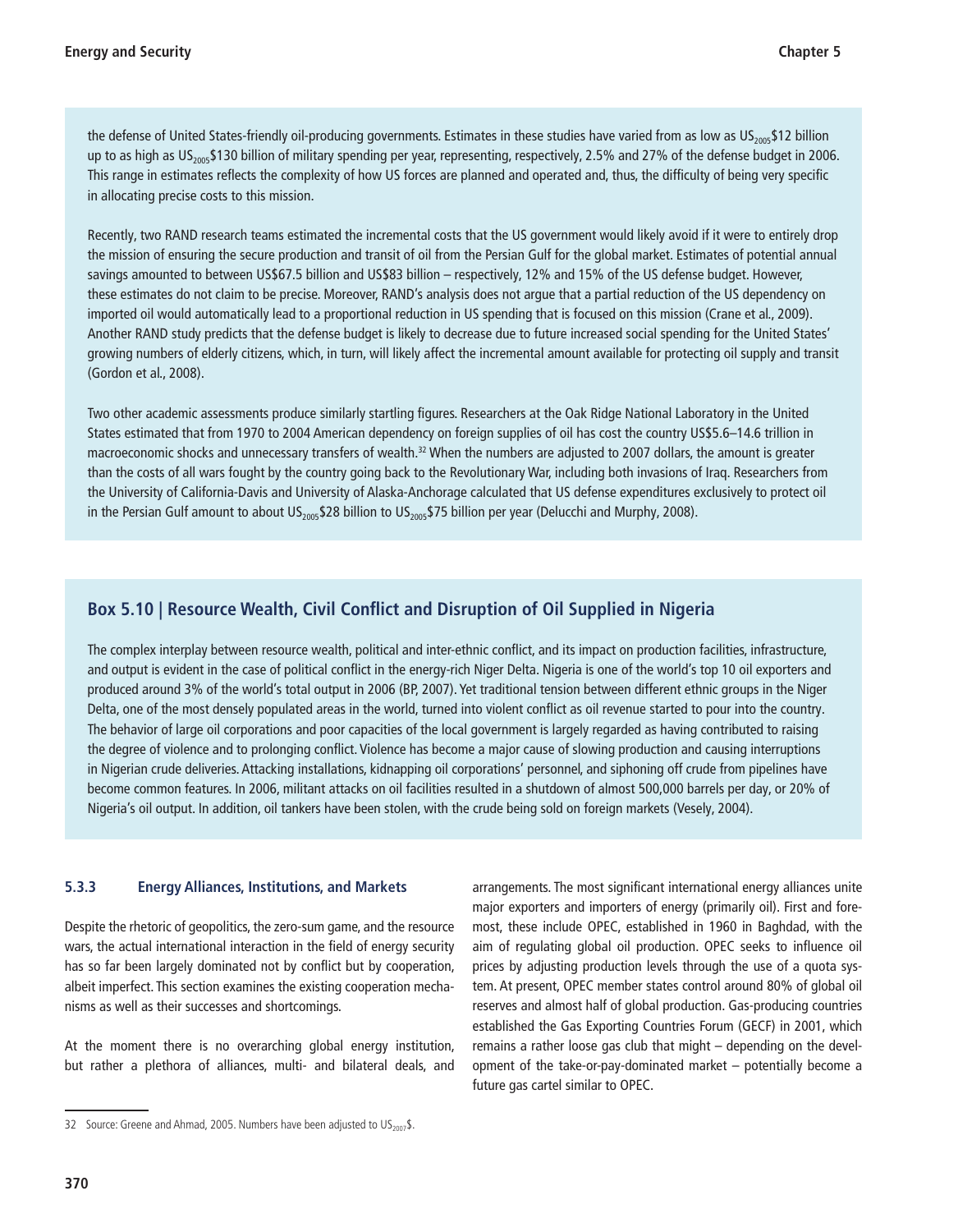The International Energy Agency (IEA) is a watchdog for energy-importing members of the OECD. It has developed rules concerning strategic petroleum reserves and a supply shock emergency response mechanism. The IEA can draw on the International Energy Program (IEP, established in 1974) for larger supply interruptions, and on the coordinated emergency response mechanism (CERM), which applies for smaller emergencies.

 Another type of energy alliance is formed on the basis of regional proximity. One example is the EU, whose prototype, the European Community for Coal and Steel, was created to govern access to coal resources, the then-dominant energy source. The EU aims to operate a single energy market. For that purpose, it fosters an integrated energy infrastructure (such as in electricity and natural gas) and liberalized cross-border trade of energy services governed by common rules and policy agenda. The EU has also sought to develop a common energy policy towards third parties, encompassing energy security and other energy-related goals as well as environmental and climate-related topics. Vis-à-vis main producers, the EU has initiated steps towards linking up with neighboring regions via energy partnerships within the realm of various agreements, including the Partnership and Cooperation Agreement with Russia, or via efforts targeting the Maghreb/Mashrek region. Project proposals also exist for the large scale import of renewably generated electricity from northern Africa (Komendantova et al., 2009).

 Another regional club is the Shanghai Cooperation Organization (SCO) uniting Russia, Central Asian countries (all net energy exporters), and China (an energy importer). Whether the energy role of the SCO will extend beyond declarations is so far not clear. Regional "clubs" with energy agendas also exist in other regions. For example, in West Africa, common arrangements feature the West African Power Pool, West Africa Gas Pipeline projects, and the West Africa Regional Energy Access initiative, all designed to reduce energy insecurity in the region. Similar arrangements are being tried with the East African Power Pool and the Southern Africa Power Pool.

 Some energy alliances have also been established based on nations' economic, rather than regional, characteristics. For example, the historically prominent G7, created in the aftermath of the first oil shock in 1973, gathered the largest economies of that time (Germany, Italy, Japan, the United Kingdom, the United States, France, and Canada) to coordinate its members' energy-related and macroeconomic policies. The G7 did not noticeably address energy issues during the almost twodecade-long low-price period on the oil market from the early 1980s to the early 2000s. It was joined by Russia in 2004, becoming the G8, and has recently sought to include other large economies including major consumers and producers of energy (China, India, Brazil, South Africa, and Mexico) to become the G20. However, the G8 and G20's energy activities so far have been limited to declarations rather than to establishing permanent effective institutions.

 The relationships between various different alliances are sometimes portrayed as competition or confrontation.<sup>33</sup> In our view, a more accurate description would be that of "non-engagement." As already noted, there are very few global energy rules or institutions extending beyond specific alliances. The International Energy Forum (IEF), an organization that seeks to unite energy exporters and importers, has not yet resulted in any tangible institutions or arrangements. Perhaps the only widely applicable organizing principle is that of a free market for certain energy products, most importantly oil.

 Establishing a global oil market was facilitated by the advances in transportation and communication technologies, as well as the end of the Cold War. As a result, many security concerns of the 1970s and the earlier era have subsided. The producer countries are no longer at the mercy of international oil corporations dictating their conditions (see also Box 5.11 on IOCs and NOCs). The consumer countries can seamlessly switch and mix suppliers and not worry about excessive dependency on a single supplier. The global oil trade system can assimilate minor shocks of disruptions in particular countries or regions.

 However, the free market has its limitations. For example, it does not function well under conditions of imperfect information or monopoly, which often arise naturally in the case of grid based carriers (compare to Chapter 22). Also the global oil market has increasingly developed some of these features. Information about reserves and production capacities has been severely impeded by an explicit non-reporting policy of OPEC and other exporters. Moreover, due to the increasing geographic concentration of oil reserves and the lack of suitable substitutes, the global supply develops the characteristics of a monopoly. In addition, as discussed above in relation to national energy security, markets tend to under-provide such public goods as sufficient investment in production capacity and infrastructure.

 This last feature has been empirically observed in the case of global oil markets. A prime example includes the current global shift from a "strategically planned," vertically integrated approach in the energy industry, practiced even in private companies, towards decision-making based on immediate economic objectives such as return on capital. This shift, partially encouraged by the financial investment community and seen especially in the low oil price environment of the 1990s, led to a decrease in spare capacity in production, storage, and transportation, thus increasing the effects of even small disruptions. Markets in their current shape tend not to reward players for maintaining spare capacity and do not have adequate mechanisms for charging for capacity on a pay-as-you-go basis, which tends to enhance booms and busts. Price hikes effectively allow some of those market players who did invest for extraordinary circumstances to obtain a return on their investments, albeit in a one-off fashion, as opposed to a constant stream of income.

 <sup>33</sup> For example, the SCO is sometimes considered a "geopolitical bloc" aimed at undermining the US presence in Central Asia. In the eyes of some pundits, such new geopolitical constellations will be increasingly framed by energy issues and will compete with each other (e.g., the SCO competing with the United States and Japan in the Western Pacific). See, among others, Klare, 2008.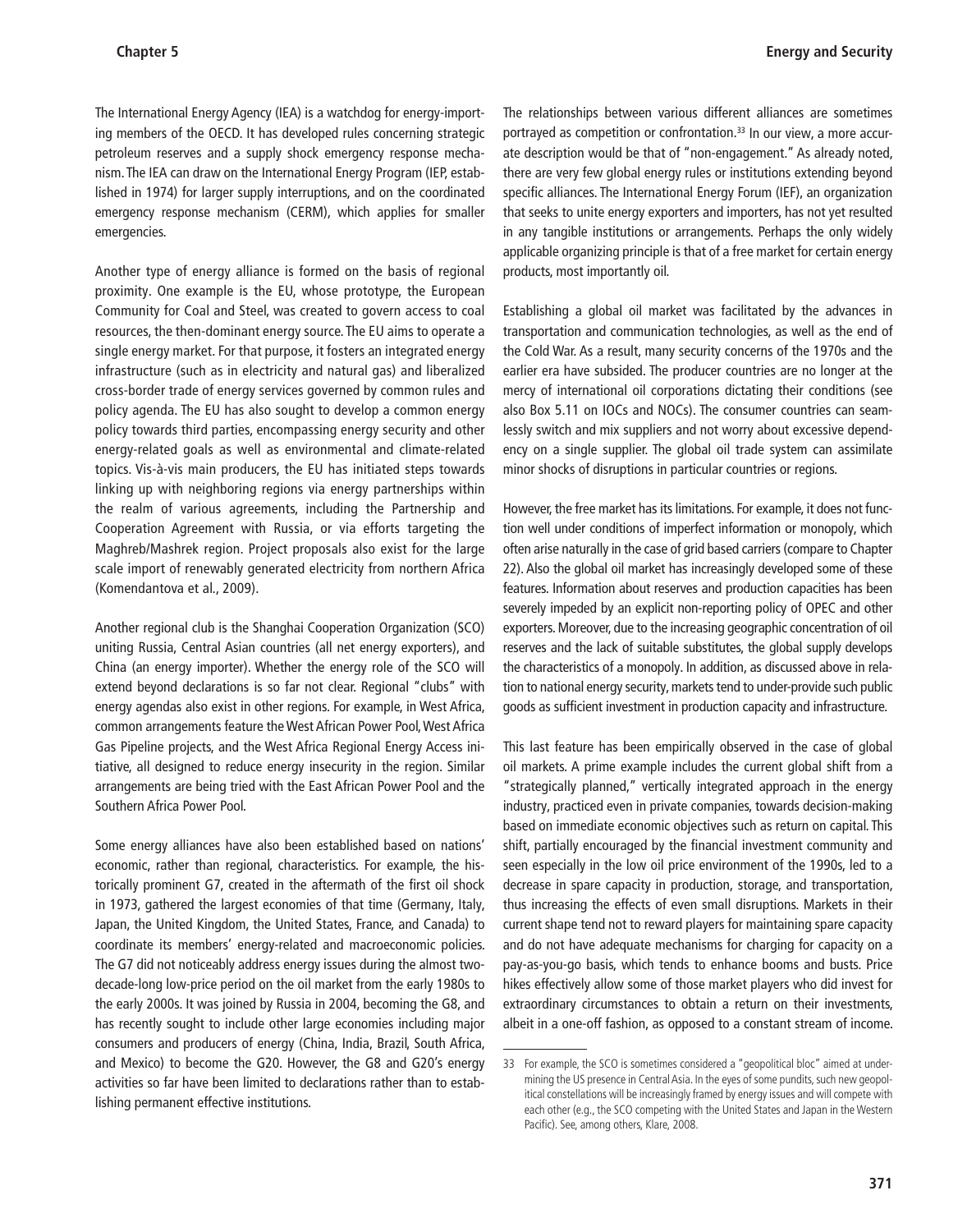To buffer these shortcomings, institutional arrangements need to be strengthened to provide for a greater degree of information, notably data collection and exchange. Here, the IEA's data-generating activities (though notoriously criticized on analytical fronts and short on information on producing countries) and institutions of producer-consumer cooperation such as the IEF in Riyadh become essential. The IEF's Joint Oil Data Initiative (JODI) is a particularly promising step.

 Finally, there are vocal concerns that market arrangements might crumble in the face of rapidly unfolding scarcity or another severe energy security crisis. According to Klare (2008):

 Oil will cease to be primarily a trade commodity, to be bought and sold on the international market, becoming instead the preeminent strategic resource on the planet, whose acquisition, production, and distribution will increasingly absorb the time, effort, and focus of senior government and military officials.

 While it is difficult to judge the validity of such concerns, history definitely provides many examples of when market arrangements were either heavily modified or entirely replaced by other rules in times of severe crisis. This leads many observers to believe that markets should not be viewed as the only or the most effective mechanism for providing energy security.

 To summarize this brief overview of the most notable international institutions, the world governance of energy security has been ineffective for the following two reasons:

 First, there has been little success in creating institutions that would serve and include key actors and stakeholders. There is no effective organization that would unite exporters and importers of energy. Some of the largest consumers, China and India, are not part of the "importers club," the IEA. The majority of countries are simply "too small" to qualify for various memberships, although their energy security concerns are no less significant than those of larger countries.

 Second, the existing energy security institutions largely focus on oil and partially on naturally gas. This is understandable from the point of view of the present concerns, where these resources are at the front and center of energy security. However, this also shapes the expertise and the frame of reference of the existing institutions and largely predetermines their inability to govern seriously systemic energy transitions involving various supply, infrastructure, and demand elements.

 Third, the international arena governing energy security should be more strongly connected to the international arenas governing climate change and supporting the provision of access to modern energy. These three arenas have historically developed in isolation from each other, but it is no longer possible for them to operate independently in the world where energy challenges are increasingly entangled (Cherp et al., 2011).

 Potential pathways for the future evolution of global energy security institutions are touched upon in Section 5.3 .

## **Box 5.11 | IOCs, NOCs and the Global Oil Market**

 The origins of the current global oil market date back to the 1930s. At that point, the industry became dominated by a small number of transnational corporations, controlling most of the sales of oil products. Most oil-rich nations lacked the domestic capacity to develop their reserves and were thus dependent on these large, integrated oil companies, also since the latter controlled the downstream assets in the main Western markets. The notions of the "Seven Sisters" or "Big Oil" still reflect the unprecedented power of the Westerndominated international oil companies (IOCs) in that era. 34 US policies supporting the "one base" or "Gulf plus freight" formula (later revised to the "two base" oil pricing formula) helped maintain a single price for all oil consumers outside the United States and secured enormous rents for this cartel. Until the 1960s, the United States was a major producer and a net exporter of oil. Thereafter, the decline of US mainland production, coinciding with the process of decolonialization and a growth in nationalism in producing countries shifted the balance of (market) power to the countries actually owning the resources. OPEC, initially established to enable producing countries to enhance their share in oil revenues vis-à-vis the dominating Western IOCs, is a result of this process, and profoundly changed the global oil market by introducing production quotas, a tool to influence oil prices. In response to OPEC's cartelization efforts in the 1970s, industrialized countries established the IEA, a consumers' club intended to strengthen the market power of importing nations; in addition, they pushed for energy efficiency improvements and the development of advanced offshore production techniques in the 1970s and the 1980s, leading to the opening up of new hydrocarbon provinces. As a result, the global oil market became more liquid and highly integrated, reducing the power of OPEC to set prices. OPEC defended the high price level established in 1980 by cutting production

 34 The "Seven Sisters" consisted of Exxon (or Esso, Humble, Standard of NJ), Royal Dutch Shell, BP (originally British Petroleum, Burmah Oil + Anglo-Iranian), Gulf, Texaco, Mobil (Standard of NY or Socony-Vacuum), and Chevron (Standard of California).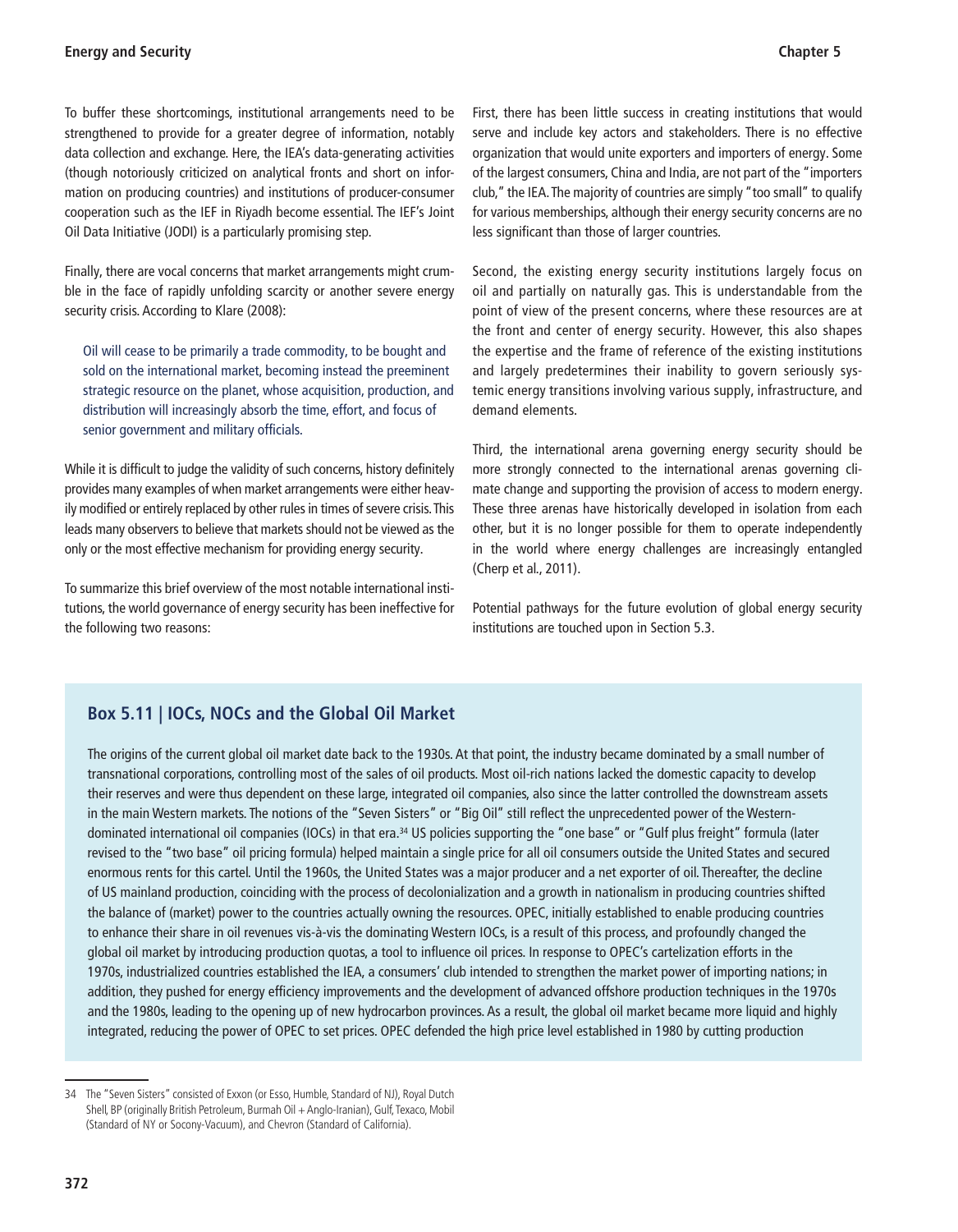every year until 1986, the long-term trends of world oil demand and non-OPEC supply eventually resulting in longer prices. However, in the new millennium, due to economic globalization and a steep rise in demand from "emerging consumers" (e.g., India and China), the pendulum has again swung back. In addition, financial market actors and mechanisms have entered the global oil market, which is now characterized by a variety of hedging instruments, swap and future contracts.

 As this brief historical survey suggests, IOCs – i.e., private players – dominated the oil market for a long time. Historically, many of them (BP and the predecessors of Total, ENI) were fully or majority-owned by Western governments, and even private companies enjoyed a high level of support from their home states. In that respect, their role was somewhat comparable to the national oil companies (NOCs) from emerging importing nations such as India and China: a secure energy supply for their home nations abroad. With a more integrated global oil market, these companies have become fully fledged profit-driven enterprises. IOCs see their core competence in the ability to mobilize the large amounts of capital, equipment, and manpower required to develop and manage large projects; to use their technical expertise and know-how to reach even increasingly difficult reserves; and to live with price and resource market uncertainties and to manage political risks even in "frontier" environments through large investment portfolios. IOCs usually received a share in the upstream (equity oil) of the projects in which they were involved. More recently, and particularly against the backdrop of rising resource nationalism and market pressure to reduce costs, a second set of private players including integrated service providers (ISPs) such as Halliburton and Schlumberger have entered the scene. These companies bring in their specialized expertise and act as contractors to both IOCs and NOCs. In contrast to IOCs, they usually do not engage in exploration and production projects with their own capital.

## **5.4 The Future of Energy Security**

 This section considers possible future developments in energy security. It discusses the implications of projected or likely demographic, economic, natural resource, technological, and institutional developments. It also lays the foundation for a quantitative analysis of energy security under sustainable energy transition pathways modeled in GEA. This analysis is presented in Chapter 17 .

#### **5.4.1 Technology and Resource Developments**

 The role of oil on the global energy security scene will likely become even more important in the short- to medium-term future. Oil production will probably become more geographically concentrated, and demand for oil will continue to increase, primarily in Asia. Several present-day exporters (for example, the United Kingdom and Argentina) will likely become importers, and many countries will need to import more in both absolute and relative terms. The World Energy Outlook 2010 (IEA, 2010a) predicts that both supply and demand of oil will become less responsive to prices, which will likely lead to long-term price increases for this fuel. At one point in the future, perhaps as soon as in one or two decades, the global production of conventional oil will likely "peak" or "plateau."

 Many concerns have been expressed in connection with this imminent "peak oil." Some predictions paint a collapse of organized oil markets with catastrophic economic, and possibly political and military, consequences (Korowicz, 2010). It seems more likely that peak oil will have many more localized effects on those countries (mostly in the developing world) that lack the capacity to cope with steep increases

in energy prices. Whether the international community will be able to mitigate the shock for these and other countries depends not only on other technological and resource developments but also upon the presence, focus, and effectiveness of global energy governance institutions in the future.

 The production of natural gas is also likely to become more concentrated, but it is unlikely to peak in the nearest decades. The main developments affecting the situation with natural gas will most likely be advances in transportation technologies and infrastructure. A much more extended network of gas pipelines is likely to emerge in Eurasia, linking Russian and Central Asian producers not only to Europe but also to China and the rest of Asia. The development of LNG infrastructure will lead to the sharp increase in intercontinental trade. Growing LNG trade, while contributing to the emergence of a truly global natural gas market, may imply similar supply security patterns as the global oil market, including an increasing dependency on less reliable producer countries, transportation choke-points, and global supply-demand balances. Technological developments affecting the accessibility of shale and other unconventional gas may also alter the global gas market landscape, although the exact extent of this much-heralded "shale gas revolution" are difficult to predict.

 A likely consequence of the dynamics of global oil and natural gas production will be a shift away from these energy sources, which is already vigorously pursued by many countries. It is unlikely that a new globally dominant source of energy, such as oil, will be found. Instead, there will be a shift to diverse sources, appropriate to national and regional contexts. One such source may be coal, especially if technologically and economically acceptable ways of low-carbon utilization of coal are found.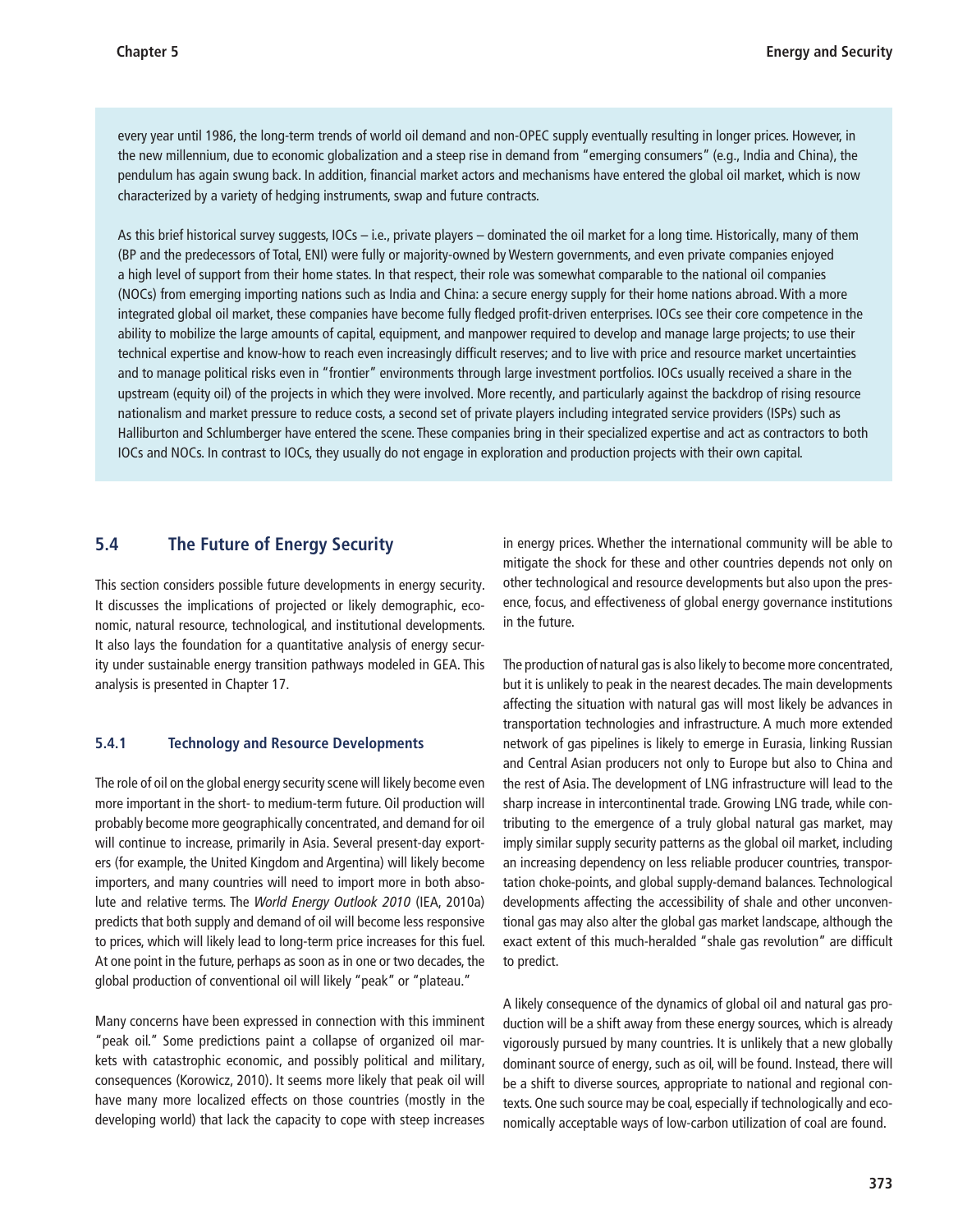Nuclear energy will clearly be another alternative to fossil fuels considered by many countries. While the global scale of future nuclear expansion is not clear, it is likely that nuclear energy will be able to address energy security challenges only in a relatively limited number of countries. At the moment, the lion's share of the world's nuclear capacity is concentrated in the United States, whereas almost all short-term growth occurs in China, other Asian economies, France, and Russia. For most of the other countries with existing nuclear energy programs, such programs may become a liability rather than a solution to their energy security challenges.

 There are over 50 "newcomer countries" that are interested in launching nuclear energy programs for the first time, by and large, to meet their energy security needs. According to Jewell (2011), safe deployment of nuclear power is likely in only 10 such countries under present conditions. Others will need very significant international help, including possibly forming energy partnerships among themselves, or dramatically altered nuclear energy markets and policies (see Figure 5.7).

 Finally, oil, natural gas, coal, and nuclear power may be partially displaced by renewable energy sources. One such source is biomass. If the future biofuels or biomass systems assume production and transportation patterns similar to that of present-day fossil fuels (i.e., concentrated production regions away from consuming regions and large centralized refineries), they may also become subject to similar risks and vulnerabilities. Furthermore, the availability of biomass feedstocks may be disrupted by climate change as well as policies guided by conflicting uses (e.g., food production or ecosystems preservation). Given the emerging state of the present-day biofuels systems, the scale of these risks is difficult to estimate.

 Replacing with other renewables (such as wind and solar) will require technological innovation and creation of new infrastructure, including (as penetrations rise significantly) new systems for the storage and distribution of energy and for possible new propulsion systems for vehicles (e.g., electricity or hydrogen). There are possibilities that the storage requirements associated with large-scale electricity system transitions towards distributed renewable resources may be offset by synergies between parallel emerging smart management procedures for distributed energy storage in electric vehicles. Relatively simple co-ordination systems enabling the remote control of certain consumer products also offer an important resource in cost-effective management of intermittency and other electricity security challenges. Specific technologies for carbon capture at centralized fossil fuel plants may also present opportunities for improving capacity to manage intermittency. These developments introduce a potentially significant level of effective aggregate electricity system storage capacity as a side effect. However, the task of



 **Figure 5.7 |** Feasibility and uncertainty of nuclear power adoption by new countries. Source: Jewell, 2011 .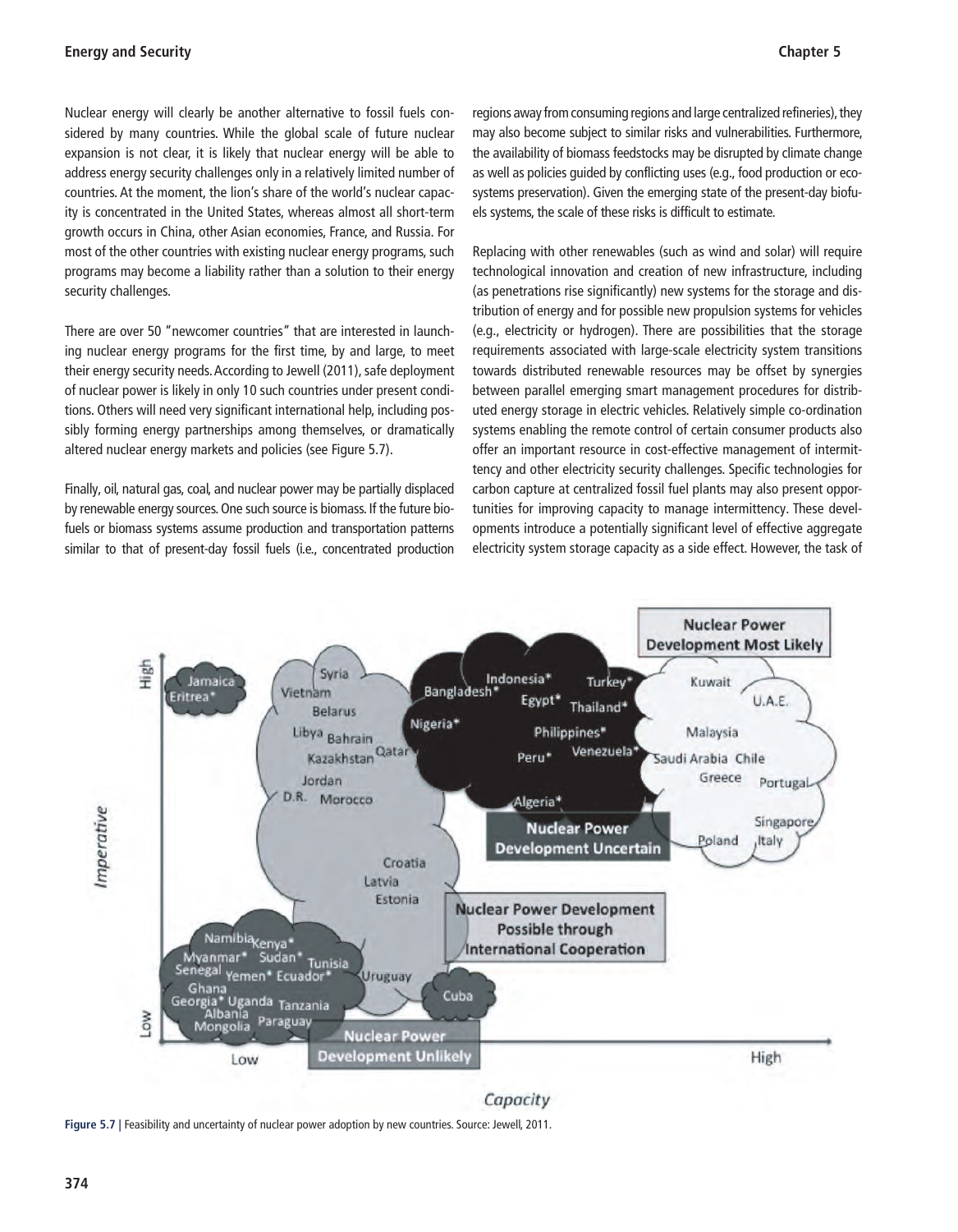**Table 5.10** | Factors in future energy scenarios related to national energy security strategies and international institutions.

| <b>Focus of national strategies</b><br>International institutions | <b>Sovereignty</b>                                                                             | <b>Robustness and Resilience</b>                               |
|-------------------------------------------------------------------|------------------------------------------------------------------------------------------------|----------------------------------------------------------------|
| Less effective                                                    | Fragile markets and geopolitics; national state-driven transitions to<br>centralized solutions | Self-organizing markets; decentralized and diverse transitions |
| More effective                                                    | Strong rules and powerful alliances; regulated markets                                         | More uniform transitions at several levels                     |

realizing the positive synergies of these technological innovations raises many challenges for associated infrastructural, organizational, contractual, and regulatory innovation. Wind, solar, and hydro energy are more likely to be produced domestically and thus not invoke traditional sovereignty concerns. However, there are also plans (such as Desertec) to generate solar energy for intercontinental trade.

 Another imminent development affecting energy security in the future is the increasing role of electricity in energy systems. Electricity will play a more important role due to the likely advent of plug-in electric propulsion vehicles and the continuing spread of ICTs and other consumer technologies requiring electricity, as well as to the increasing use of electricity by the rising middle class in emerging economies.

 An increasing reliance on electricity will mean that reliability of its production and distribution is likely to come to the forefront of energy security concerns in the future. The complexity of future electricity systems is likely to increase to incorporate:

- technologies for storage of electricity;
- "smart grids" including "active load" devices;
- "super grids" for transferring large quantities of electricity over long distances with minimal losses (e.g., through high-voltage direct current lines) when localized distributed systems are not feasible or sufficient; and
- hybrid systems,<sup>35</sup> to increase reliability of power generation and distributed generation such as modular small-scale systems with improved or increased energy storage capacity.

 Some of these approaches may reduce the risk of "cascading failures" inherent in modern complex centralized grids. It is possible that other approaches to increasing reliability will evolve as a result of a combination of electric and information technologies. As the role of electricity in energy systems increases, the factors affecting energy security will have increasingly more to do with institutional structures and capacities than with more traditional issues of access to natural resources.

#### **5.4.2 Institutional Uncertainties in Future Energy Security**

 Energy security perspectives and strategies are both a key driving force of and a central strategic uncertainty in future energy transformations. Security has been a main driver of past technological and political transformations, and it is also a prominent consideration in most, if not all, of the global long-term scenarios. It is not certain which of the perspectives on energy security will prevail in national energy agendas and discourses. Another, separate uncertainty is whether new international energy institutions will emerge and be able to function effectively (see Table 5.10).

 If the resilience and robustness perspectives gain more prominence at the national level, countries are likely to promote diverse energy solutions. The focus of national policies may become decentralized and distributed energy generation, improvement of electricity grids, and demand-side measures such as energy efficiency. Regulated but generally liberalized markets may become more common national energy arrangements. Many such measures will also improve sovereignty – i.e., reduce import dependency – although nations driven by these two perspectives may remain open to international trade and investments.

 An additional uncertainty in this case may arise at the international level. If effective international energy institutions are created, they will be able to help countries with technology transfer, ensuring investments and well-functioning markets to enhance energy resilience. These global energy institutions may be able to oversee new patterns of intensive international energy trade (e.g., in electricity, hydrogen, or biofuels). This will be a more favorable scenario.

 It will be more difficult for most countries to pursue resilience and robustness strategies in the absence of effective international institutions. The pace of transformation to diverse and more robust energy systems may be significantly slowed down, especially in smaller and poorer economies. More disparity in energy security may emerge as a result. In fact, the absence of functioning international institutions may push many countries towards the sovereignty perspective.

 If the sovereignty perspective in national energy security policies prevails, countries may view international trade, foreign capital, and even domestic private actors with a degree of suspicion. Energy solutions are likely to be less diverse, more centralized, and relying on state support (e.g., nuclear power, or coal with carbon capture and storage). If international energy institutions continue to be weak, the global energy markets ing increasing tiertly institutions continue to be weak, the global energy markets<br>"back-up to conventionally distributed electricity. motovoltaics to provide emergency may start failing, especially in the case of increasi

back-up to conventionally distributed electricity.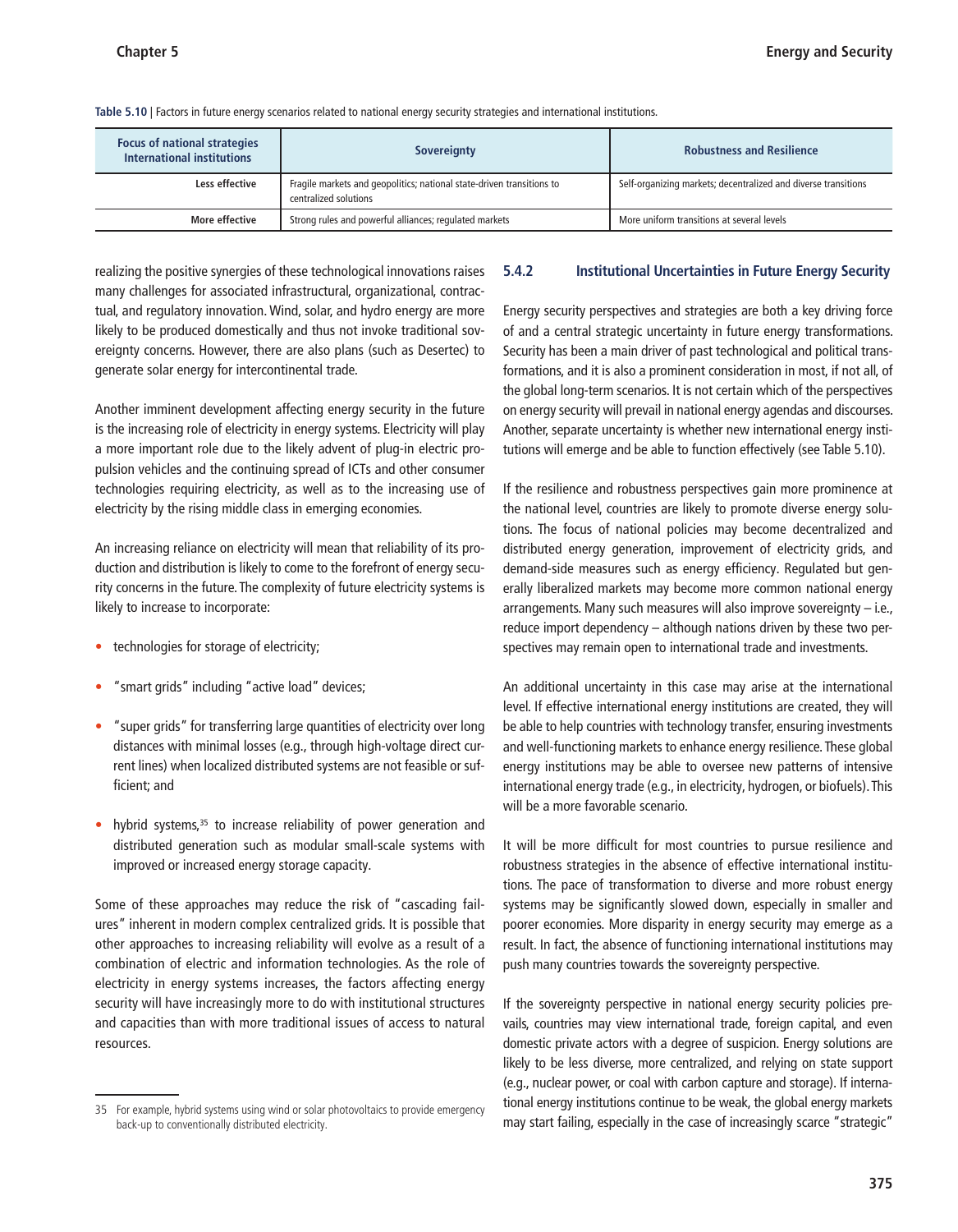commodities such as oil and natural gas. Geopolitics may become the rule of the day, with stronger and larger countries gaining better "access" to scarce resources. This may, in turn, push national governments towards surprisingly rapid transformations of energy systems. There is naturally no guarantee that such transformations will always be safe or successful.

 Finally, one can imagine strong international institutions in the world where most countries pursue sovereignty strategies. The role of such institutions will be more limited than in the resilience scenario, but they will still be able to set the rules of the game (such as market institutions) to prevent geopolitical manipulations from exploding into open confrontation. Regionally or ideologically based "energy clubs" based on "mutual trust" may also become increasingly prominent.

## **5.4.3 Energy Security under Sustainable Energy Transitions**

 The GEA argues that energy systems can support such global goals as poverty reduction and the stability of Earth's climate only if they are radically and rapidly transformed. Chapter 17 (Energy Pathways for Sustainable Development) defines multiple pathways for such sustainable energy transitions.

 The question is: what are the energy security implications of these pathways? Due to the radical transformations of energy systems, the energy security concerns identified in this chapter cannot be simply projected into the future. While some of these concerns may disappear or become irrelevant, new vulnerabilities may emerge. For example, oil, an energy source that is at the heart and center of most energy security concerns today, may be phased out and replaced by other fuels. But will using these new fuels on the global scale result in similar energy security concerns? Will they be produced in just a few countries and regions that will set terms for the global market? Will they dominate end-use sectors and lack easily available substitutes so that any disruption may be catastrophic? Will poorer countries and regions spend a significant portion of their revenues to procure these new fuels?

 This section summarizes generic energy security considerations that form the basis of assessing energy security under sustainable energy transitions. We presume that, although energy security concerns might change in the future, the perspectives on energy security will remain the same. This means that nations will still be concerned about the robustness (i.e., the protection from certain known risks), the sovereignty (i.e., the protection from actions by external actors), and the resilience (i.e., the ability to withstand various disruptions, both known and unknown) of their energy systems.

 Applying these three perspectives to energy sources, carriers, end-use services, and regions<sup>36</sup> of the future will answer the following questions:

- With respect to energy sources: what will be the energy sources of the future? Will any of them dominate the global energy supply to the same degree that oil, gas, and coal dominate the presentday energy landscape? Will they be based on non-renewable and hence limited resources or utilize renewable energy? Which of these sources will be traded on the global scale? Will their global trade be equally as intensive as it is currently for oil? Will their production be concentrated in only a few regions or be more evenly spread around the world?
- With respect to energy carriers and end-use sectors: will they be based on diverse energy sources or dominated by one fuel, like the transport sector today? Will they primarily rely on imported or domestic energy sources? Will they experience very rapid and destabilizing growth or decline during any periods of the transition?
- With respect to countries and regions: will any of them be significantly dependent on imported energy? Will any of them rely on just a small number of energy sources? Will energy intensity and hence vulnerability to changing energy prices increase or decline?

 The above questions are answered in Chapter 17 with the help of a quantitative projection of selected energy security indicators. The overall conclusion of this analysis is that in most pathways of the GEA Scenario, energy systems become more secure from all perspectives and in most of the regions. At the same time, certain vulnerabilities may emerge in particular regions or globally, and these need to be taken into account and mitigated while managing sustainable energy transitions.

## **5.5 Conclusions**

 Adequate protection from disruptions of vital energy systems – "energy security" – is one of the most politically prominent energy-related concerns. Disruptions of energy systems may result from both short-term shocks, such as natural events, technical failures, malfunctioning markets, or deliberate sabotage, and slowly unfolding but more permanent threats, such as resource scarcity, aging of infrastructure, and unsustainable demand growth. Such disruptions may affect broader security issues ranging from the viability of national economies and stability of political systems to the danger of armed conflicts. This means that policies developed in the quest for higher energy security have been, and are likely to remain, a key driving force in the transformations of energy systems.

 Although energy security concerns differ from one country to another, they typically relate to the robustness, sovereignty, and resilience of energy systems. Robustness means minimizing risks arising from welldefined natural, technical, and economic factors. It is associated with sufficient energy resources, reliable infrastructure, energy efficiency, and managed demand. Sovereignty means the protection from disruptions to energy systems by external agents. Reliance on domestic

 <sup>36</sup> The GEA model cannot forecast energy developments in individual nations, and the analysis is, therefore, concentrated on the regional level. The caveats of such an analysis of energy security are explained in the relevant section of Chapter 17 .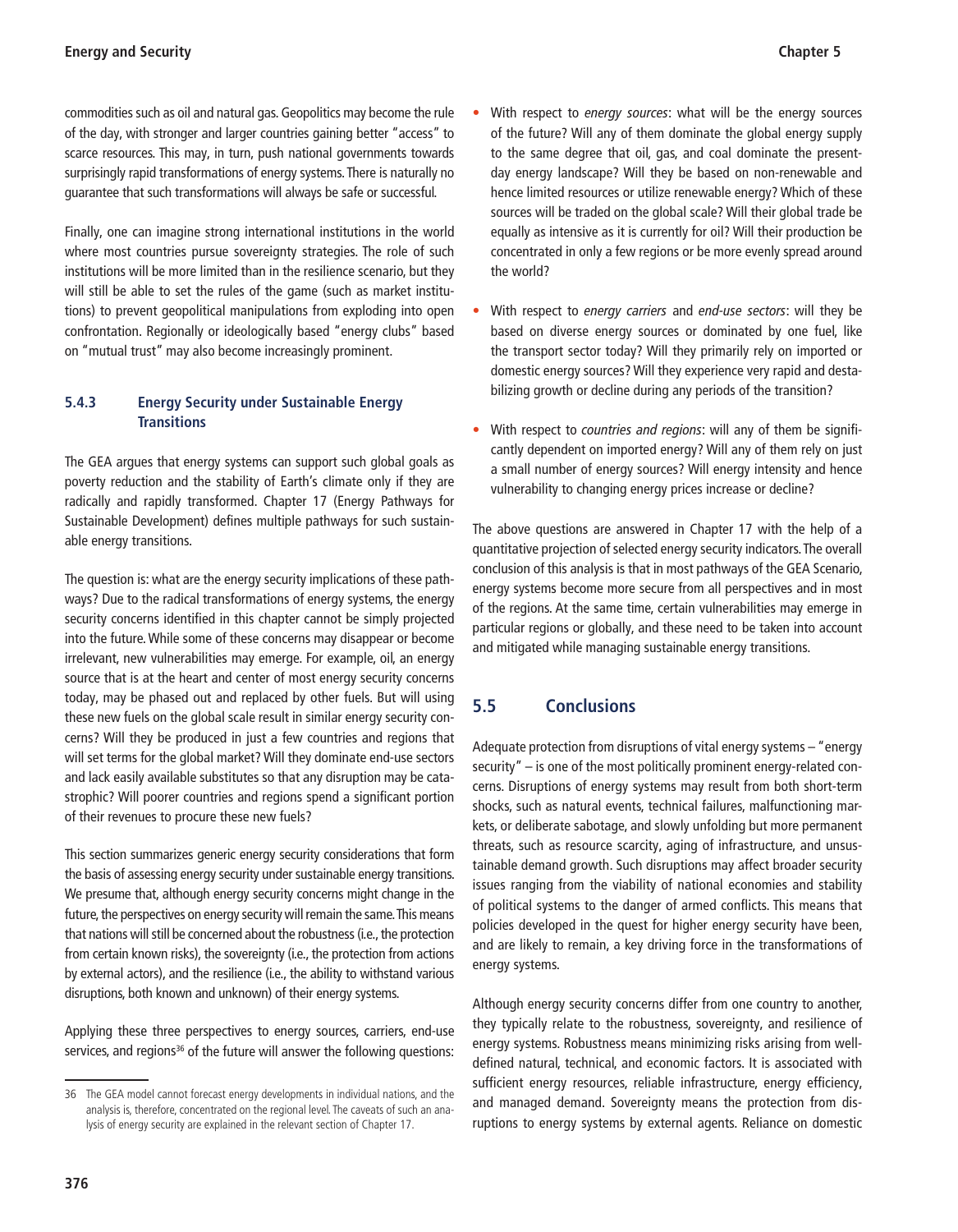resources and technologies, stable prices, control over infrastructure, and trusted institutions are typically associated with sovereignty. Resilience means the ability of energy systems to withstand diverse and uncertain threats. Resilience is linked to diversity of supply and infrastructure options, redundancies and spare capacities, and institutions capable of adequately adjusting to disruptions, as well as flexibility in demand.

 This chapter examines robustness, sovereignty, and resilience concerns with respect to energy sources, electricity systems, and the primary enduses of energy in over 130 countries. Its main conclusion is that significant energy security concerns from at least one of these perspectives affect the absolute majority of countries and are likely to become more serious in the short- to medium-term if the present trends are allowed to continue. Whereas the primary energy security concern of most industrialized countries is import dependency and aging infrastructure, many emerging economies have additional vulnerabilities such as insufficient capacity, high energy intensity, and rapid demand growth. In many lowincome countries supply and demand vulnerabilities overlap, making them especially insecure.

 Most globally prominent energy security concerns relate to the oil sector. Oil is a significant source of energy in almost every nation, whereas the majority of countries must import most or even all of the oil and petroleum products they need. Over three billion people live in 83 countries that import more than 75% of the oil and petroleum products they consume. This number does not yet include China, with its 1.3 billion people, where oil consumption has been rising on average by 7% per year over the last decade, and the current oil import dependency of 53% is projected to reach 84% by 2035 (IEA, 2010a). Virtually all of the world's low-income countries import over 80% of their oil supplies. Those that do not have another type of dependency: on oil export revenues to sustain their economies.

 Furthermore, the recent rise in the global demand for oil has not been matched by an increase in the supply capacity, which – together with concerns over eventual scarcity – has made markets more volatile. A longer-term issue, the much-discussed "peak oil" – a rapid forced decline in production and consumption – also cannot be dismissed, although it is likely to be initially experienced as painful disruptions of vital energy services in low-income countries rather than as a global energy crisis. Peak oil is covered in more detail in Chapter 7 (Energy Resources and Potentials).

 Oil is the main, but not the only, energy source causing widespread energy security concerns. Natural gas accounts for over 10% of primary energy supply in 78 countries with a combined population of some 2.9 billion people. Among those, almost 650 million people live in 32 Eurasian countries that import over 75% of their gas needs. In addition, 12 countries with some 780 million people have a domestic reserves/consumption ratio of natural gas under 16 years and are thus likely to experience significant import dependency in the future.

 For many countries, coal is a potential solution to the energy sovereignty problem, since its resources are more abundant and more evenly geographically distributed. Only a small number of countries (12) currently significantly depend on coal imports, and this number is not likely to significantly increase in the near future. However, the use of coal may be subject to environmental and health constraints, as discussed in other parts of this publication.

 These vulnerabilities of energy sources affect the security of national electricity systems. For example, almost 600 million people live in 39 countries where over 50% of electricity production is based on imported fossil fuels. In many developing and transition countries these sovereignty concerns are aggravated by low robustness and resilience: inadequate generation capacity, as well as low diversity of electricity generation options. For example, in 35 countries with a population of 450 million people, the absolute majority of electricity production comes from just one or two major power plants. In addition, both developing and industrialized countries suffer from disruptions of electricity systems due to natural and technical failures exacerbated by increasing complexity, poor maintenance, aging infrastructure, and insufficient investment.

 In addition to fossil fuels, many countries rely on nuclear power for significant parts of their electricity supply. The sovereignty aspects of nuclear power are access to enrichment, reactor manufacturing, and reprocessing technologies and capacities, which are currently concentrated in just a few countries. For example, large-scale uranium enrichment plants exist in only six countries, and commercial reprocessing facilities in only five. One of the main problems with currently operating nuclear power programs is the aging of reactors and workforce. There are 21 countries with 1.3 billion people with existing nuclear power programs that have not started constructing a new reactor in the last 20 years, and 19 countries (1.4 billion people) have nuclear power plants with an average age of over 25 years. The nuclear power programs in these countries would need to be either "re-launched" or phased out. Access to capital and technology will be critically important for nuclear power expansion and renewal.

 An additional 52 countries have expressed their intention to start nuclear power programs for the first time. However, only about one-quarter of them are likely to be able to securely deploy nuclear power with their own resources. In the remaining "newcomers," access to capital and creating necessary institutional arrangements for secure deployment of nuclear power will present serious challenges. For the same reasons, nuclear power will remain beyond the reach of the majority of lessdeveloped countries.

 Another significant source of electricity supply in many countries is hydropower. In many regions of the world, notably in Southern Europe, Africa, and South Asia, its long-term security may be affected by shifting patterns of water availability due to climate change. Many existing hydroelectric plants are located on internationally shared rivers, with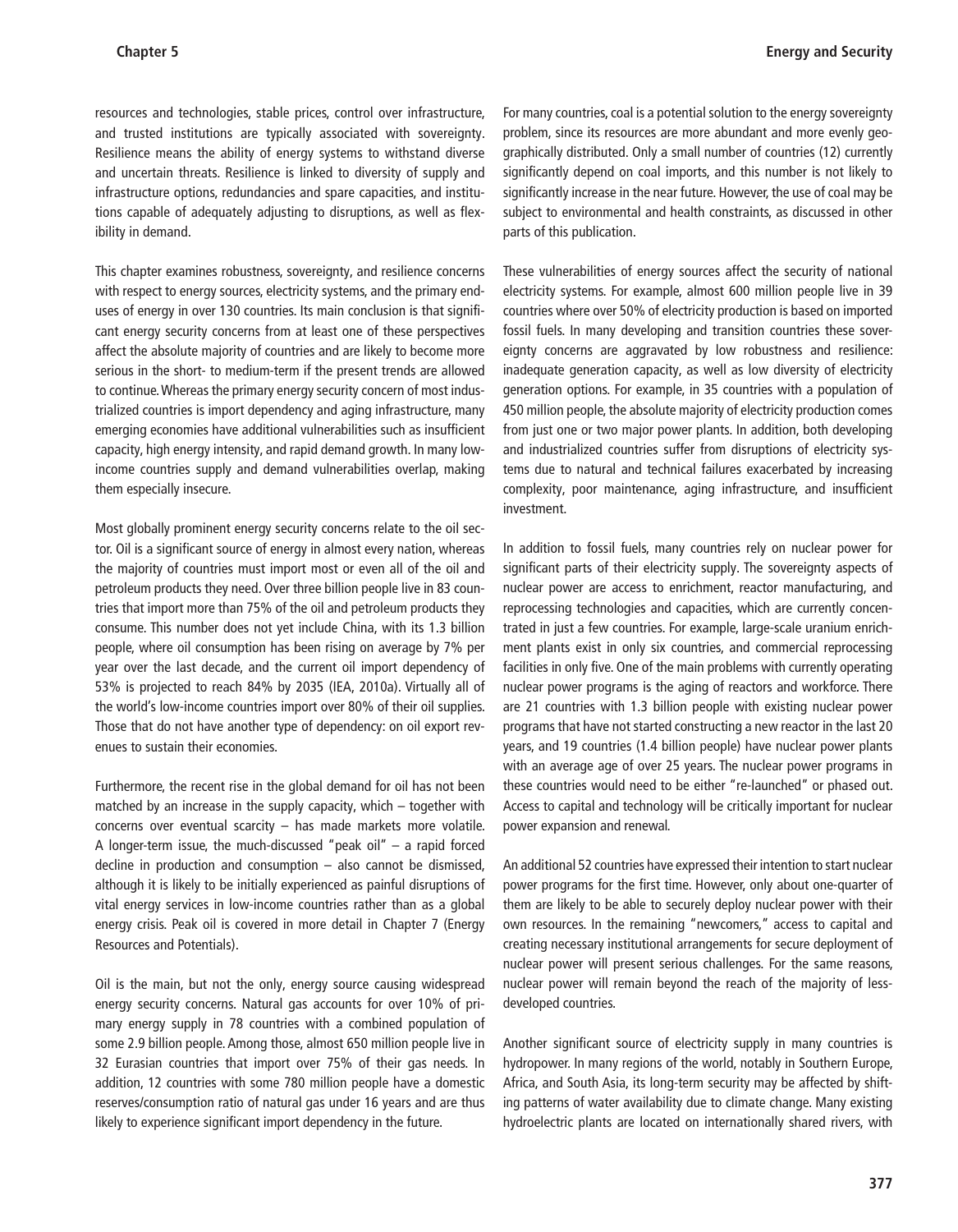divergent water use interests of the riparian states in some cases threatening the secure supply of hydroelectricity. Finally, over 700 million people live in 31 countries that derive a significant proportion of their electricity from just one or two major dams and thus are vulnerable to a variety of natural and technical factors affecting these dams.

 Reliability of electricity systems is a source of concern for both industrialized and developing countries. The economies of the former are increasingly sensitive to even minor disruptions of electricity supply, so even relatively short blackouts (typically not exceeding a few hours per year) translate into major economic costs. The scale and frequency of blackouts in most developing countries is at least one to two orders of magnitude higher. Companies in the majority of low-income countries experience 10 or more blackouts averaging 24 hours or more every month, and in some cases the number of blackouts exceeds 100 a month and their total duration approaches 100 hours.

 In addition to these supply-side vulnerabilities, electricity systems in developing countries are also under strong demand-side pressures. The majority of the world's population  $-$  some 4.2 billion people  $-$  live in 53 countries that will need to massively expand the capacity of their electricity systems in the near future because they either have less than 60% access to electricity or average annual demand growth of over 6% over the last decade. Both fuels and infrastructure for such an expansion will need to be provided without further compromising the sovereignty or resilience of national electricity systems.

 Insecurities of energy sources and electricity systems affect vulnerabilities of vital energy services: transport, industry, the residential and commercial sector, and providing energy for export.

 Insecurities of oil supply affect first and foremost the transport sector, where petroleum products provide at least 90% of energy in the majority of countries. Almost five billion people live in countries that import over 50% of fuels for their transport sector. The situation could get especially serious in 17 countries (with 1.7 billion people) where transport energy use has grown on average more than 8% per year over the last decade.

 In the industrial sector, 46 countries with some 800 million people, and in the residential and commercial sector, 39 countries with some 500 million people rely on imported fuels for over 50% of energy use. This does not include 25 countries with some 700 million people that use traditional biomass for over 80% of their residential energy use.

 Some 15–20 national economies significantly rely on revenues from energy (primarily oil) exports. In the majority of these oil-exporting countries the revenues are not expected to last for more than one generation, and in several cases they are likely to cease in less than a decade. In addition, poor energy-exporting nations are at a high risk of the resource curse: economic and political instability eventually affecting human development and security.

 National energy security strategies throughout the world seek to address those of the above-listed issues that are most prominent in a particular national context. Such strategies generally seek to increase the robustness, sovereignty, or resilience of national energy systems. With respect to robustness, the main strategies are to switch to more abundant and affordable energy sources, stimulate investments in infrastructure, and manage energy demand. With respect to resilience, many states maintain emergency stocks of critical fuels and seek to increase reliability of energy infrastructure by securing necessary investment. Energy exporters seek to achieve resilience by establishing Sovereign Welfare Funds and promoting diversification of their economies. One generic resilience strategy is to increase the diversity of various elements in energy systems: import or export transportation routes, production options and facilities, primary energy sources, or actors on the energy market.

 In addition, most nation-states pursue sovereignty strategies that range from switching to domestic energy resources and entering long-term contractual arrangements with trusted partners to nationalizing energyrelated assets ("resource nationalism"), establishing nationally controlled energy companies to secure energy resources abroad, and in some cases projecting economic, political, or military power to secure access to energy resources. Domestically, sovereignty strategies may mean increasing state control over the supply and use of energy.

 Many nation-states lack the capacity to implement coherent and effective energy security strategies. One reason is that they often focus on shorter-term issues and solutions such as potential disruptions of supply, especially by "hostile" actions of "foreign" actors. Thus, politically it is often challenging to strike the right balance between short-term sovereignty and longer-term resilience strategies. Moreover, energy security strategies need to be reconciled with broader foreign policy and economic strategies that do not necessarily favor the most secure energy solutions. Finally, many countries simply lack financial and other resources to implement the required energy security measures.

 Resource nationalism and some other sovereignty strategies may be beneficial when they mobilize additional resources and capacities to energy systems but may turn self-defeating in the international context, where the pursuit of energy security may become a zero-sum game, where states seek to achieve their own energy security at the expense of each other. Thus, in some situations concerns over energy security – especially in relation to oil and to a lesser extent natural gas – translate into broader geopolitical concerns. Although all-out "resource wars" are highly unlikely in the foreseeable future, the "energy security factor" already plays a significant role in US defense outlooks and may increase the tensions between states and make existing confrontations more protracted.

 However, the present international interaction in the field of energy is largely dominated by cooperation rather than conflict. Unfortunately,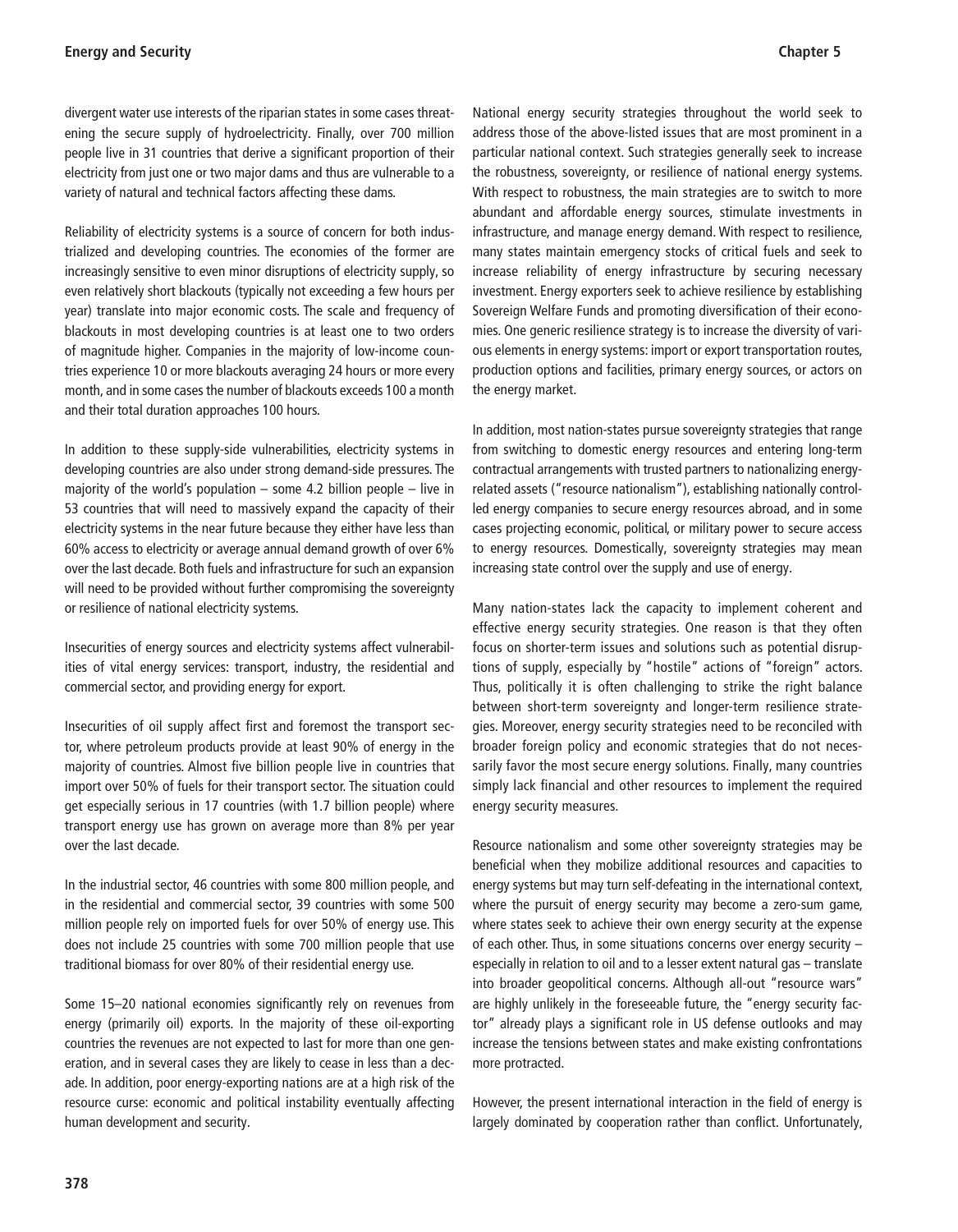the plethora of existing energy institutions and alliances have not always been successful in reducing national energy security concerns. This may be largely due to their narrow focus (on a particular energy sector, region, or a group of countries) not reflecting the systemic nature of the energy security risks and their connection with other energy issues such as access and climate change.

 The future of energy security will be affected by a variety of technological, economic, and natural factors. It is likely that the production of conventional oil will reach its maximum in the next few decades, whereas the resources of both oil and natural gas may become more geographically concentrated as the center of consumption will shift towards Asia, especially China and India. New nuclear energy programs – despite their large costs – may be able to alleviate energy security concerns in some of the larger and more prosperous economies. At the same time, the inevitable phasing-out of some of the existing nuclear programs will result in new energy security issues. Many countries are likely to expand energy supply from domestic resources such as coal and renewables (including biofuels). The prominence of energy security concerns related to electricity will undoubtedly increase. Whereas the overall demand for energy, and especially for electricity, will grow dramatically, especially in developing countries, there may also be significant gains in energy efficiency, reducing this demand to more manageable levels.

 The energy security landscape of the future will depend critically on both the direction of national strategies and the nature of international energy institutions. In the scenario where national strategies focus on sovereignty concerns and international institutions are weak, one can expect centralized but not internationally integrated energy infrastructure and fragile markets subordinated by resource nationalism and geopolitics. In the opposite scenario, when the national strategies focus on resilience under strong international institutions, it may be possible to support transitions to more secure energy systems even in those countries that lack the capacity to do it on their own.

 Under sustainable energy transitions modeled in the GEA Scenario in Chapter 17 , the energy security landscape will change so significantly that many of the current energy security threats may disappear and new ones may emerge. To assess energy security in the future, it is important to know how diverse and geographically concentrated the future global energy supply will be, what the diversity of fuels used in key end-use sectors will be, and whether some regions will continue to be seriously dependent on imported energy sources.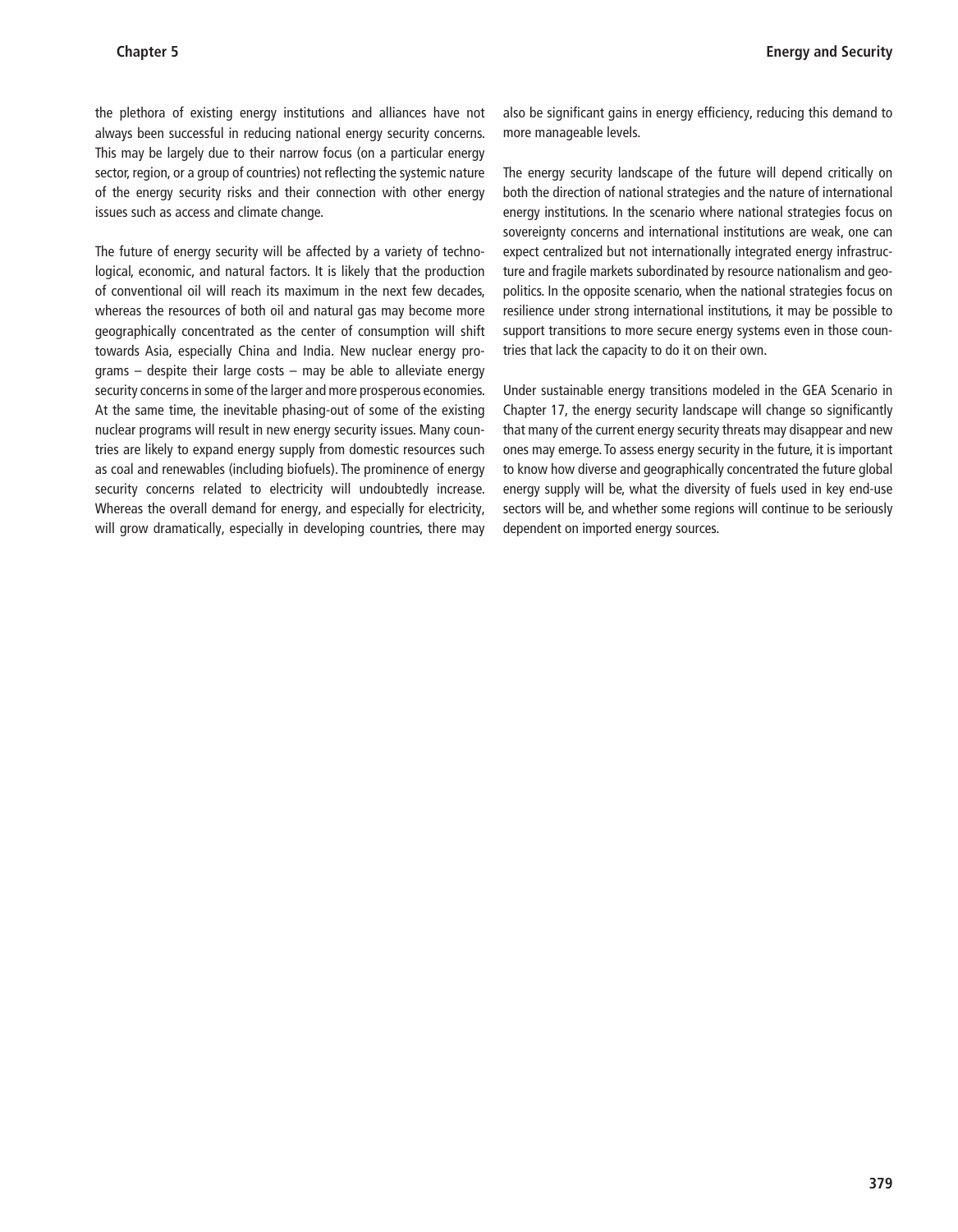## **References**

- **Adenikinju , A. , 2005** : Analysis of the Cost of Infrastructure Failures in a Developing Economy: The Case of the Electricity Sector in Nigeria . AERC Research Paper 148, African Economic Research Consortium (AERC), Nairobi, Kenya.
- Adenikinju, A., 2008: West African Energy Security Report. University of Ibadan, the Centre for Energy Economics at the University of Texas at Austin, and the Kumasi Institute of Energy, Technology and Environment, Ibadan, Nigeria; Austin, TX; Kumasi, Ghana.
- Alhajii, A. F., 2007: What is energy security? (4/5). Middle East Economic Survey,  $L(52)$ .
- Andersson, G., P. Donalek, R. Farmer, N. Hatziargyriou, I. Kamwa, P. Kundur, N. Martins, J. Paserba, P. Pourbeik, J. Sanchez-Gasca, R. Schulz, A. Stankovic, **C. Taylor and V. Vittal, 2005: Causes of the 2003 Major Grid Blackouts in North** America and Europe, and Recommended Means to Improve System Dynamic Performance. IEEE Transactions on Power Systems, 20(4):1922-1928.
- **Angevine , G., 2010** : Towards North American Energy Security: Removing Barriers to Oil Industry Development. Studies in Energy Policy, Fraser Institute, Vancouver, BC.
- Anyanwu, J. C., k. Abderrahim and A. Feidi, 2010: Crude-oil and Natural Gas Production in Africa and the Global Market Situation. Commodities Brief, Vol. 1, Issue 4., African Development Bank, Abidjan, Côte d'Ivoire.
- Arnold, M., G. Kohlin and R. Persson, 2006: Wood fuels, Livelihoods, and Policy Interventions: Changing Perspectives. World Development, 34(3):596-611.
- ASCE, 2009: Dams. Available at www.infrastructurereportcard.org/fact-sheet/dams (accessed 24 March, 2010).
- Asian Development Bank, 2009: Energy Outlook for Asia and the Pacific. Asian Development Bank, Manila, Philippines.
- Auty, R. M., 1993: Sustaining Development in Mineral Economies: The Resource Curse Thesis. Routledge, London, UK and New York, NY.
- Auty, R. M., 1994: Industrial policy reform in six large newly industrializing countries: The resource curse thesis. World Development, 22(1):11-26.
- Balat, M. and H. Balat, 2009: Recent trends in global production and utilization of bio-ethanol fuel. Applied Energy , **86** (11): 2273 – 2282 .
- Bambawale, M. J. and B. K. Sovacool, 2011: China's Energy Security: The Perspective of Energy Users. Applied Energy , **88** (5): 1949 – 1956 .
- Bates, B. C., Z. W. Kundzewicz, S. Wu and J. P. Palutikof, (eds.), 2008: Climate Change and Water. Technical Paper of the Intergovernmental Panel of Climate Change (IPCC). IPCC Secretariat, Geneva.
- Bohi, D. R. and M. A. Toman, 1996: The Economics of Energy Security. Kluwer Academic Publishers, Norwell, Massachusetts.
- BP, 2007: Statistical Review of World Energy 2007. BP plc., London, UK.
- **BP, 2009**: Statistical Review of World Energy 2009. BP plc., London, UK.
- BP, 2010: Statistical Review of World Energy 2010. BP plc., London, UK.
- Brown, L., 2010: U.S. Car Fleet Shrank by Four Million in 2009 After a Century of Growth, U.S. Fleet Entering Era of Decline . Available at www.earth-policy.org/ index.php?/plan\_b\_updates/2010/update87 (accessed 7 April, 2010).
- Brunnschweiler, C. N. and E. H. Bulte, 2008: The Resource Curse Revisited and Revised: A Tale of Paradoxes and Red Herrings. Journal of Environmental Economics and Management, 55(3):248-264.
- **Burnett, S. H. and W. Dwyer, 2011: Will Green Energy Make the United States Less** Secure? Brief Analyses No. 739, National Center for Policy Analysis (NCPA), Dallas, TX.
- Buttle, J., J. T. Muir and J. Frain, 2004: Economic Impacts of Climate Change on the Canadian Great Lakes Hydro-electric Power Producers: A Supply Analysis. Canadian Water Resources Journal, 29:89-109.
- **Cancel, D., 2009:** Venezuela Orders 20% Reduction in Electricity Use (Update2). Available at www.bloomberg.com/apps/news?pid=newsarchive&sid=ah2q612 aVM58 (accessed 22 December, 2009).
- Carter, J., 1980: State of the Union Address Delivered Before a Joint Session of the Congress. President of the United States of America.
- **CEPAL, 2007**: La Seguridad Energética en America Latina y el Caribe en el Contexto Mundial (Energy Security in Latin America and the Caribbean in the Global Context). Santiago, Chile, Comisión Económica para Lationamerica y el Caribe de Naciones Unidas (United Nations Economic Commission for Latin America and the Caribbean [ECLAC])
- **Chaudhry , K. A. , 1997** : The Price of Wealth: Economies and Institutions in the Middle East. Cornell University Press, Ithaca, NY.
- Cherp, A. and J. Jewell, 2010: Measuring energy security: From universal indicators to contextualized frameworks. In The Routledge Handbook to Energy Security. B. Sovacool, (ed.), Routledge.
- **Cherp, A, and J. Jewell, 2011:** The Three Perspectives on Energy Security: Intellectual History, Disciplinary Roots and the Potential for Integration. Current Opinion in Environmental Sustainability, **3** (4): 202 – 212
- **Cherp, A., J. Jewell and A. Goldthau, 2011: Governing Global Energy: Systems,** Transitions, Complexity. Global Policy, 2(1):75-88.
- **Chester , L. , 2010** : Conceptualising Energy Security and Making Explicit its Polysemic Nature. Energy Policy , **38** (2): 887 – 895 .
- **Chopra, K. and P. Dasqupta, 2000: Common Property Resources and Common** Property Regimes in India: a Country Report. Institute of Economic Growth, New Delhi (Draft) .
- **Collier, P., 2007**: The Bottom Billion: Why the Poorest Countries are Failing and What Can be Done About It. Oxford University Press, Oxford, UK.
- **Comesaña, F., 2008**: Integración energética en América Latina (Energy Integration in Latin America). Available at www.economias.com/2008-03-27/569/integracion-energetica-en-america-latina/ (accessed 3 April, 2011).
- Coutsoukis, P., 2008: World Pipelines Maps. Available at www.theodora.com/pipelines/index.html (accessed 24 February, 2011).
- Crane, K., A. Goldthau, M. Toman, T. Light, S. E. Johnson, A. Nader, A. Rabasa and H. Dogo, 2009: Imported Oil and US National Security. RAND Corporation, Santa Monica, CA.
- Delucchi, M. A. and J. J. Murphy, 2008: US Military Expenditures to Protect the Use of Persian Gulf Oil for Motor Vehicles. Energy Policy, 36(6):2253-2264.
- Dobson, I., B. A. Carreras, V. E. Lynch and D. E. Newman, 2007: Complex systems analysis of series of blackouts: cascading failure, critical points, and self-organization. Chaos , **17** (2): 026103 .

**Doggett, T., 2010**: EPA Begins Study on Shale Gas Drilling. Reuters. Washington, DC **Donnan, S., 2005**: Financial Times. Indonesian Outage Leaves 100m Without Electricity EISA, 2007: Energy Independence and Security Act (EISA) of 2007. Public Law 110-

- 140, 110th United States Congress, Washington, DC.
- **EIU, 2009**: Index of Democracy 2008. Economist Intelligence Unit, London, UK.
- **European Commission, 2000**: Towards a European Strategy for the Security of Energy Supply. Green Paper, Communication from the Commission to the European parliament, The Council, The European Economic and Social Committee and the Committee of the Regions, European Commission, Brussels.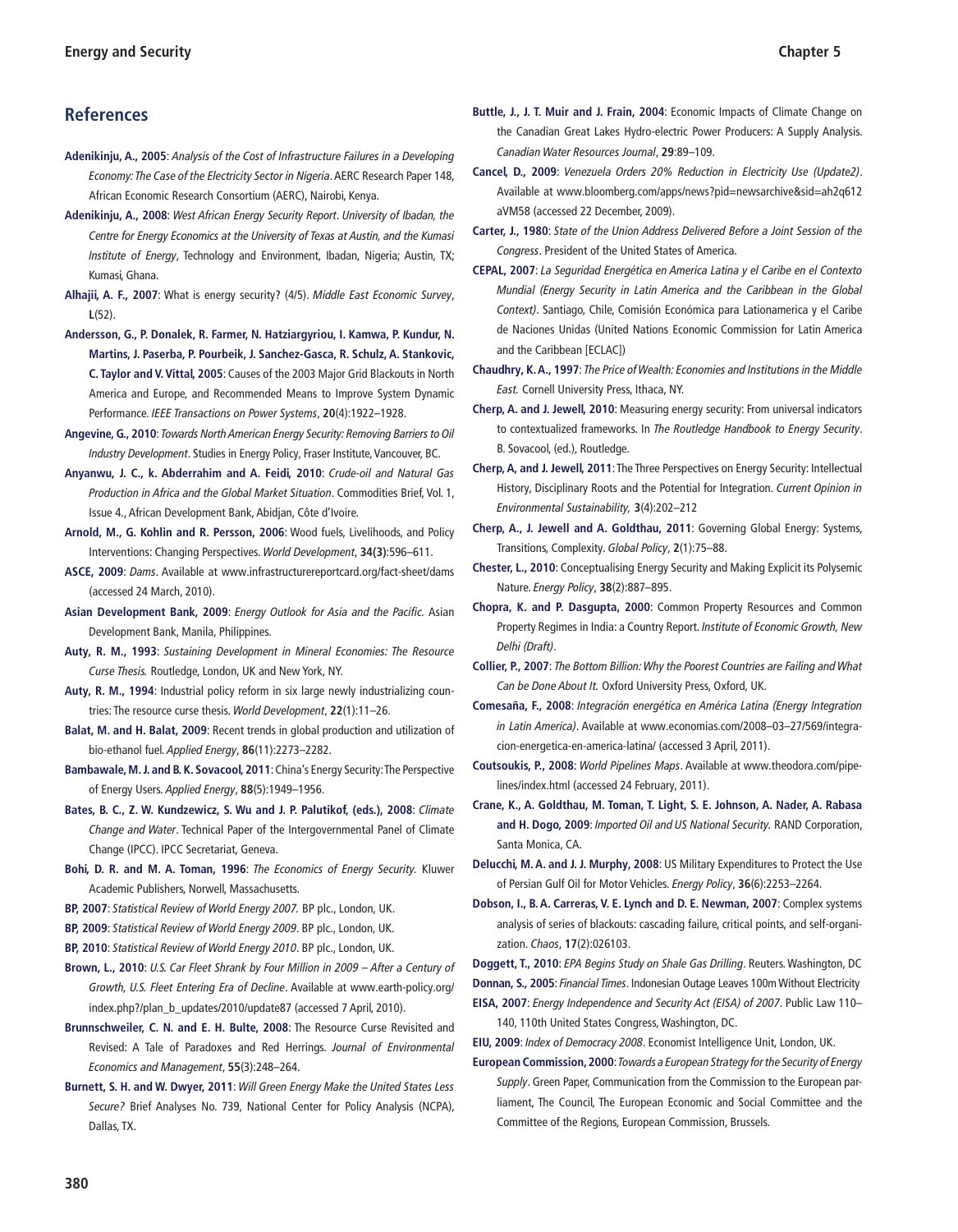- **European Parliament, 2006**: Directive 2005/89/EC of the European Parliament and of the Council of 18 January 2006 Concerning Measures to Safeguard Security of Electricity Supply and Infrastructure Investment. Official Journal of the European Union, European Parliament and the Council of the European Union, Strasbourg.
- Eurostat, 2011: Statistical Office of the European Communities. Available at epp.eurostat.ec.europa.eu/portal/page/portal/eurostat/home/ (accessed 24 April, 2011).
- Fardmanesh, M., 1991: Dutch Disease Economics and Oil Syndrome: An Empirical Study. World Development, 19(6):711-717.
- Farrell, A. E., H. Zerriffi and H. Dowlatabadi, 2004: Energy Infrastructure and Security. Annual Review of Environment and Resources, 29(1):421-469.
- Fearon, J. D. and D. D. Laitin, 2003: Ethnicity, Insurgency, and Civil War. American Political Science Review, 97(01):75-90.
- Finon, D. and F. Roques, 2008: Financing Arrangements and Industrial Organisation for New Nuclear Build in Electricity Markets. Cambridge Working Papers in Economics, Faculty of Economics, University of Cambridge, Cambridge, UK.
- Geller, H., P. Harrington, A. H. Rosenfeld, S. Tanishima and F. Unander, 2006: Polices for Increasing Energy Efficiency: Thirty Years of Experience in OECD Countries. Energy Policy, 34(5):556-573.
- Gordon, J., R. W. Button, K. J. Cunningham, T. I. Reid, I. Blickstein, P. A. Wilson and A. Goldthau, 2008: Domestic Trends in the United States, China, and Iran. Implications for US Navy Strategic Planning. RAND Corporation, Santa Monica, CA.
- Grape, S. G., 2006: Technology-Based Oil and Natural Gas Plays: Shale Shock! Could There Be Billions in the Bakken? Washingtonk, DC, United States Energy Information Administration (US EIA)
- **Greene, D. L. and S. Ahmad, 2005**: Costs of US Oil Dependence: 2005 Update. ORNL/ TM-2005/45, United States Department of Energy (USDOE), Washington, DC.
- Greene, D. L., 2010: Measuring energy security: Can the United States achieve oil independence? Energy Policy, 38(4):1614-1621.
- Grove, A. S., 2008: An Energy Policy We Can Stick To. The Washington Post
- Gupta, E., 2008: Oil Vulnerability Index of Oil-importing Countries. Energy Policy, **36** (3): 1195 – 1211 .
- Hester, A. and J. Welsh, 2009: Superpower? Oil could make Stephen Harper a Superhero. The Globe and Mail. Toronto, ON
- Hidrocarburosbolivia.com, 2009: Oficial: Gasoducto del Sur al archivo" (Official: South Gas Pipeline Shelved). Available at www.hidrocarburosbolivia.com/index. php?option=com\_content&view=article&id=16570:oficial-gasoducto-del-sural-archivo&catid=75:brasil&Itemid=98 (accessed 24 April, 2011).
- Hines, P., J. Apt and S. Talukdar, 2008: Trends in the history of large blackouts in the United States. Power and Energy Society General Meeting - Conversion and Delivery of Electrical Energy in the 21st Century, IEEE, 20-24 July, Pittsburgh, PA.
- Hughes, L., 2010: Eastern Canadian crude oil supply and its implications for regional energy security. Energy Policy, 38(6):2692-2699.
- **IADB, 2010**: Mesoamerica Renews Push Towards Integration. Available at www.iadb. org/en/news/webstories/2010–10–25/integration-mesoamerica-idb,8234.html (accessed 3 April, 2011).
- **IAEA, 2007a:** Extending the Operational Life Span of Nuclear Plants. Available at www.iaea.org/NewsCenter/news/2007/npp\_Extension.html (accessed 7 April, 2010).
- **IAEA, 2007b**: Considerations to Launch a Nuclear Power Programme. International Atomic Energy Agency (IAEA), Vienna, Austria.
- **IAEA, 2008**: Financing of new nuclear power plants. No. NG-T-4.2, International Atomic Energy Agency (IAEA), Vienna, Austria.
- **IAEA, 2010**: Power Reactor Information System. International Atomic Energy Agency (IAEA), Vienna, Austria.
- **IAEA, 2011**: Integrated fuel cycle information system. Available at www-nfcis.iaea. org (accessed 25 July, 2011).
- **Ibitoye, F. I. and A. Adenikinju, 2007: Future Demand for Electricity in Nigeria.** Applied Energy, 84(5):492-504.
- **IEA, 2007:** World Energy Outlook 2007. International Energy Agency (IEA) of the Organisation for Economic Co-operation and Development (OECD), Paris, France.
- **IEA, 2009a**: Natural gas information 2009. IEA Statistics, International Energy Agency (IEA) or the Organisation for Economic Co-operation and Development (OECD) , Paris, France.
- **IEA, 2009b**: Oil information 2009. IEA Statistics, International Energy Agency (IEA) of the Organisation for Economic Co-operation and Development (OECD), Paris, France .
- **IEA, 2010a**: World Energy Outlook 2010. International Energy Agency (IEA) of the Organisation for Economic Co-operation and Development (OECD), Paris, France.
- IEA, 2010b: International Energy Agency: Statistics and Balances. International Energy Agency (IEA) of the Organisation for Economic Co-operation and Development (OECD), Paris, France.
- **IGU, 2010**: World LNG Report. Petronas and International Gas Union (IGU), Kuala Lumpur, Malaysia and Oslo, Norway.
- **IHS , 2011** : IHS Indexes. Available at www.ihsindexes.com/ (accessed 24 April, 2011).
- **Iimi, A., 2007: Estimating Global Climate Change Impacts on Hydropower Projects:** Applications in India, Sri Lanka and Vietnam. Policy Research Working Paper 4344, The World Bank, Washington, DC.
- **IPCC, 1998**: The Regional Impacts of Climate Change, An Assessment of Vulnerability. A Special Report of Working Group II of the Intergovernmental Panel on Climate Change, Cambridge University Press, Cambridge, UK.
- Iranzo, S. and M. C. Carrasco, 2008: La situación energética en Latinoamérica. (Energy Status in Latin America). Boletín Económico, Banco de España, Madrid.
- Jaffe, A. M., M. T. Klare and N. Elhefnawy, 2008: The Impending Oil Shock: An Exchange. Survival: Global Politics and Strategy , **50** (4): 61 – 82 .
- Jansen, J. C., W. G. van Arkel and M. G. Boots, 2004: Designing Indicators of Long-term Energy Supply Security. ECN-C-007, Energy Research Centre of the Netherlands (ECN), Petten, Netherlands.
- Jansen, J. C. and A. J. Seebregts, 2010: Long-term Energy Services Security: What is it and How Can it be Measured and Valued? Energy Policy, 38(4):1654-1664.
- Jewell, J., 2011: A Nuclear-powered North Africa: Just a Desert Mirage or is There Something on the Horizon? Energy Policy, 39(8): 4445-4457.
- Jewell, J. 2011: Ready for Nuclear Energy?: An Assessment of Capacities and Motivations for Launching New National Nuclear Power Programs. Energy Policy, 39(3):1041-1055.
- **Jones, D. W., P. N. Leiby and I. K. Paik, 2004: Oil Price Shocks the Macroeconomy:** What Has Been Learned Since 1996. Energy Journal, 25(2):1-32.
- **Kane, R. P., 2002: Precipitation Anomalies in Southern America Associated with a** Finer Classification of El Nino and and La Nina Events. International Journal of Climatology, 22:357-373.
- Karl, T. L., 1997: The Paradox of Plenty, Oil Booms and Petro-State. University of California Press, Berkley.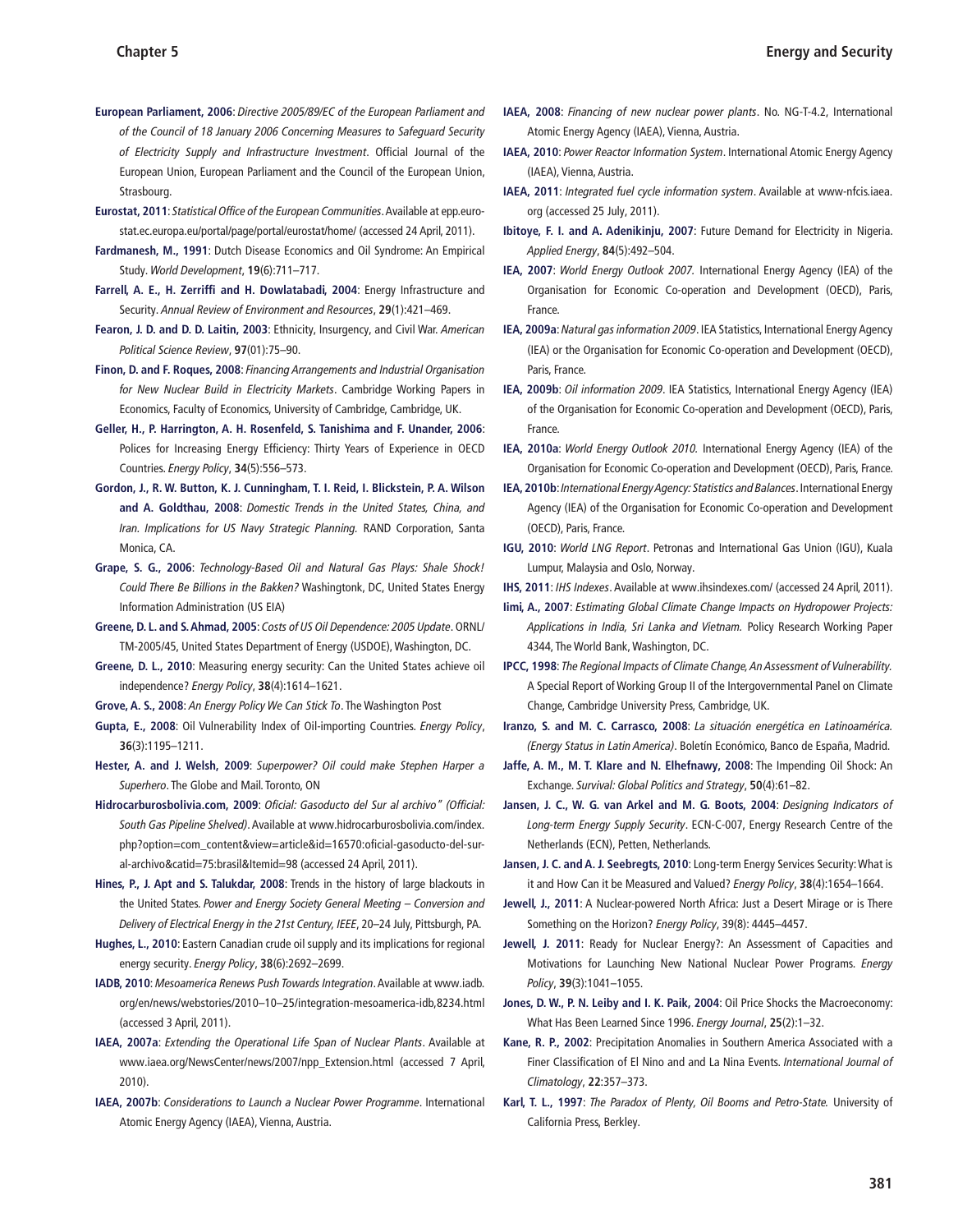- **Karl, T.L., 1998** : State Building and Petro Revenues. The Geopolitics of Oil, Gas, and Ecology in the Caucasus and Caspian Sea Basin, M. Garcelon, E. W. Walker, A. Patten-Wood and A. Radovich, (eds.), UC Berkeley: Berkeley Program in Soviet and Post-Soviet Studies., Berkely, CA.
- Karl, T.L., 2005: Understanding the Resource Curse. In Covering Oil: A Guide to Energy and Development, Revenue Watch, Open Society Institute, New York, NY, pp.21–27.
- Katz, M., U. Bartsch, H. Malothra and M. Cuc, 2004: Lifting the Oil Curse: Improving Petroleum Revenue Management in Sub-Saharan Africa. International Monetary Fund (IMF), Washington, DC.
- Kaufmann, D., A. Kraay and M. Mastruzzi, 2008: Governance Matters VII: Aggregate and Individual Governance Indicators 1996-2007. Policy Research Working Paper 4654, Development Research Group and Global Governance Program, The World Bank, Washington, DC.
- Kendell, J. M., 1998: Measures of Oil Import Dependence. United States Department of Energy (US DOE), Washington, DC.
- **Klare, M. T., 2008**: Rising Powers, Shrinking Planet: The New Geopolitics of Energy. Metropolitan Books, New York, NY.
- **Komendantova, N., A. Patt, L. Barras and A. Battaglini, 2009: Perception of risks** in renewable energy projects: The case of concentrated solar power in North Africa. Energy Policy, In Press, Corrected Proof.
- Korowicz, D., 2010: Tipping point: Near-Term Systemic Implications of a Peak in Global Oil Production: An Outline Review. The Foundation for the Economics of Sustainability, Dublin.
- **Kruyt, B., D. P. van Vuuren, H. J. M. de Vries and H. Groenenberg, 2009: Indicators** for Energy Security. Energy Policy, 37(6):2166-2181.
- Le Coq, C. and E. Paltseva, 2009: Measuring the Security of External Energy Supply in the European Union. Energy Policy, 37(11):4474-4481.
- Lehman Brothers, 2008: Global Oil choke Points: How Vulnerable is the Global Oil Market?, Lehman Brothers Inc., New York, NY.
- Leite, C.A. and J. Weidmann, 1999: Does Mother Nature Corrupt? Natural Resources, Corruption, and Economic Growth. Working Paper No. 99/85, International Monetary Fund (IMF), Washington, DC.
- Lovins, A. B. and L. H. Lovins, 1982: Brittle Power: Energy Strategy for National Security. Brick house Publishing Company, Andover, MA.
- Luft, G., 2010: The Falkland Islands A New Frontier in the 21st Century Resource War? Journal of Energy Security, (March 2010).
- Macfarlane, A. M. and M. Miller, 2007: Nuclear Energy and Uranium Resources. ELEMENTS, 3(3):185-192.
- **McAleb, W., 2005:** The Future of the US LNG Marketplace. Business Briefing: LNG Review, R.W. Beck and Touch Briefings, McLean, VA and London, UK.
- **Meier , A. , 2005** : Saving Electricity in a Hurry: Dealing with Temporary Shortfalls in Electricity Supplies. International Energy Agency (IEA) of the Organisation for Economic Co-operation and Development (OECD), Paris, France.
- **Ministry of Energy of the Russian Federation, 2010: Energy Strategy of Russia for** the Period up to 2030. Moscow Institute of Energy Strategy, Moscow.
- **Müller-Kraenner, S., 2008**: Energy Security: Re-measuring the World. Earthscan, London, UK.
- NADA, 2009: Economic Impact of America's New-car and New-truck Dealers. Available at www.nada.com/nadadata (accessed 4 April, 2010).
- **NAFTA, 2002**: Chapter Six: Energy and Basic Petrochemicals. In North America Free Trade Association Treaty .
- Nakano, J., 2011: Japan's Energy Supply and Security since the March 11 Earthquake. Available at csis.org/publication/japans-energy-supply-and-security-march-11 earthquake (accessed 3 March, 2011).
- **NEA , 2008** : Nuclear Energy Outlook. Nuclear Energy Agency (NEA) of the Organisation for Economic Co-operation and Development (OECD), OECD Publishing, Paris, France.
- Neff, T., 1997: Improving Energy Security in Pacific Asia: Diversification and Risk Reduction for Fossil and Nuclear Fuels. Project Commissioned by the Pacific Asia Regional Energy Security (PARES) Project, Massachusetts Institute of Technology , Cambridge, MA.
- **NEI, 2010**: Nuclear Industry's Comprehensive Approach Develops Skilled Work Force for the Future. Fact Sheet, Nuclear Energy Institute (NEI), Washington, DC.
- Nelson, P. and C. M. Sprecher, 2008: What determines the extent of national reliance on civil nuclear power? NSSPI-08-014, Nuclear Security Science and Policy Institute, College Station, TX.
- **North American Electric Reliability Corporation, 2010**: Reliability Standards for the Bulk Electric Systems of North America., Princeton, NJ.
- **OLADE, 2007a: Energy Statistics. Energy Economic Information System. Latin** American Energy Organisation (OLADE), Quito, Equador.
- **OLADE, 2007b:** Eficiencia Energética: Recurso no Aprovechado (Energy Efficiency: a Forgotten Resource). Latin American Energy Organisation (OLADE), Quito, Ecuador.
- **Osborn, J. and C. Kawann, 2001: Reliability of the US Electricity System: Recent** Trends and Current Issues. LBNL-47043, Ernest Orlando Lawrence Berkeley National Laboratory, University of California, Berkeley, CA.
- Parsons Brinckerhoff, 2009: Powering the Future: Mapping Out Low-carbon Path to 2050. Parsons Brinckerhoff, Newcastle upon Tyne, UK.

PDVSA, 2009: Petroamerica. Available at www.pdvsa.com/index.php?tpl=interface. en/design/readmenuprinc.tpl.html&newsid\_temas=46 (accessed 24 April, 2011).

- PennEnergy, 2010: Chesapeake Energy wants to export LNG. Available at qa.pennenergy.com/index/petroleum/display/6421909998/articles/oil-gasfinancial-journal/unconventional/chesapeake-energy.html (accessed 23 January, 2011).
- Pistilli, M., 2009: Uranium Resource Competition Heats Up. Available at www.u3o8. biz/s/MarketCommentary.asp?ReportID=363571&\_Title=Uranium-resourcecompetition-heats-up (accessed 7 April, 2010).
- Proyecto Mesoamérica, 2009: Proyecto Integracion y Desarrollo Mesoamerica (Mesoamerican Integration and Development Project). San Salvador, El Salvador, Proyecto Mesoamérica

Reuters, 2009: Brazil's Largest Cities Hit by Blackout, Reuters

- **Rogner, H.-H., 2009: Nuclear Power in the World today: Today and in the 21st** Century. IAEA Regional Asia and the Pacific Seminar on Providing Decision Support for Nuclear Power Planning and Development, International Atomic Energy Agency (IAEA),, Chengdu, China.
- Roig-Franzia, M., 2007: A Culinary and Cultural Staple in Crisis: Mexico Grapples With Soaring Prices for Corn – and Tortillas. Washington Post

 **Ross , M. L. , 2001** : Does Oil Hinder Democracy? World Politics , **53** (3): 325 – 361 .

- **Sacchetti, D., 2008: Generation Next. IAEA Bulletin, 49(2):64-65.**
- **Sandrea, R., 2010**: U.S. Shale Gas A Key to Energy Security. Available at www. pennenergy.com/index/articles/display/2551165565/articles/pennenergy/microblogs/rafael-sandrea/us-shale-gas-a-key-to-energy-security.html (accessed 23 January, 2011).